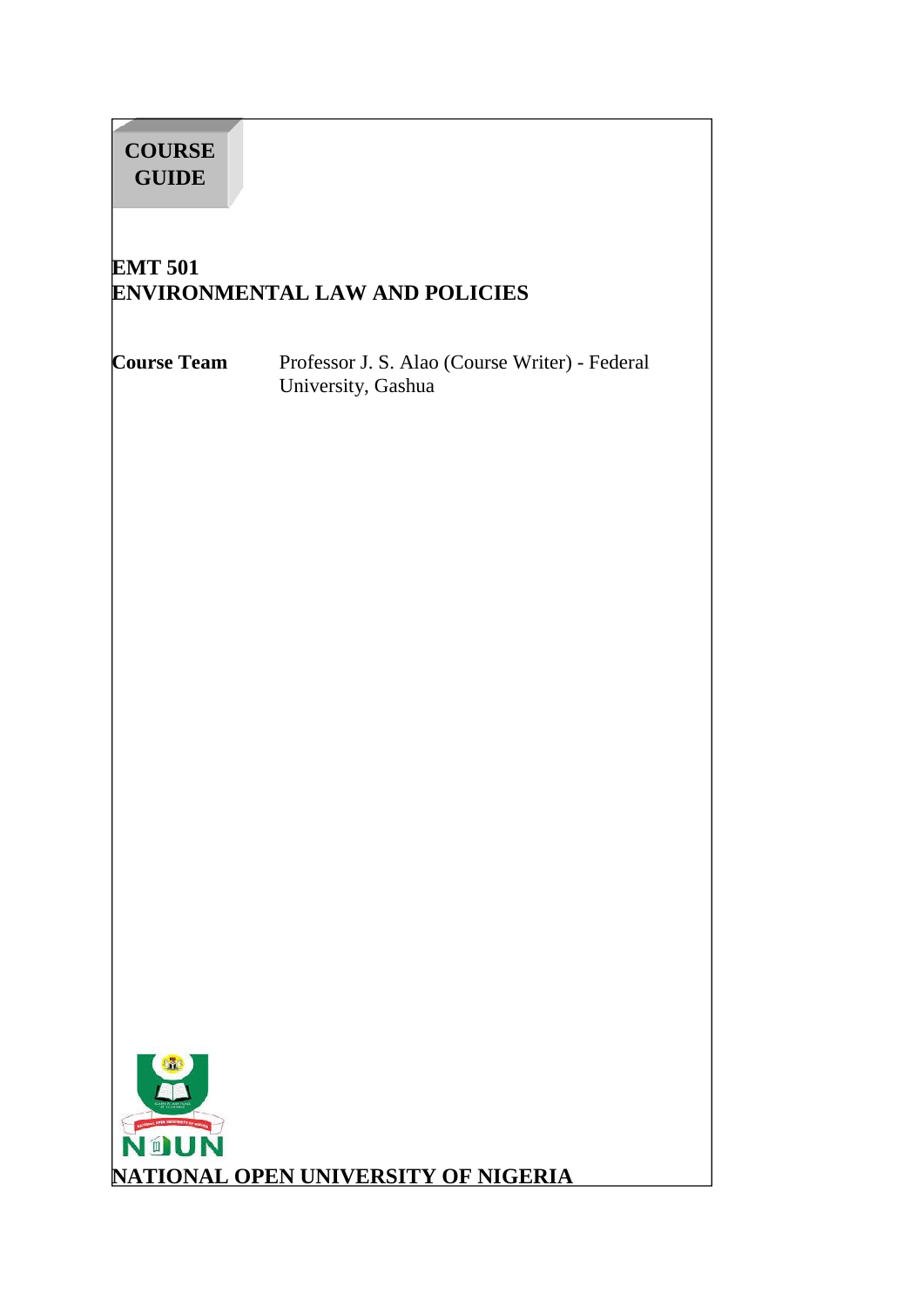© 2021 by NOUN Press National Open University of Nigeria **Headquarters** University Village Plot 91, Cadastral Zone Nnamdi Azikiwe Expressway Jabi, Abuja

Lagos Office 14/16 Ahmadu Bello Way Victoria Island, Lagos

e-mail: centralinfo@nou.edu.ng URL: www.nou.edu.ng

All rights reserved. No part of this book may be reproduced, in any form or by any means, without permission in writing from the publisher.

First Printed 2021

ISBN: 978-978-058-090-2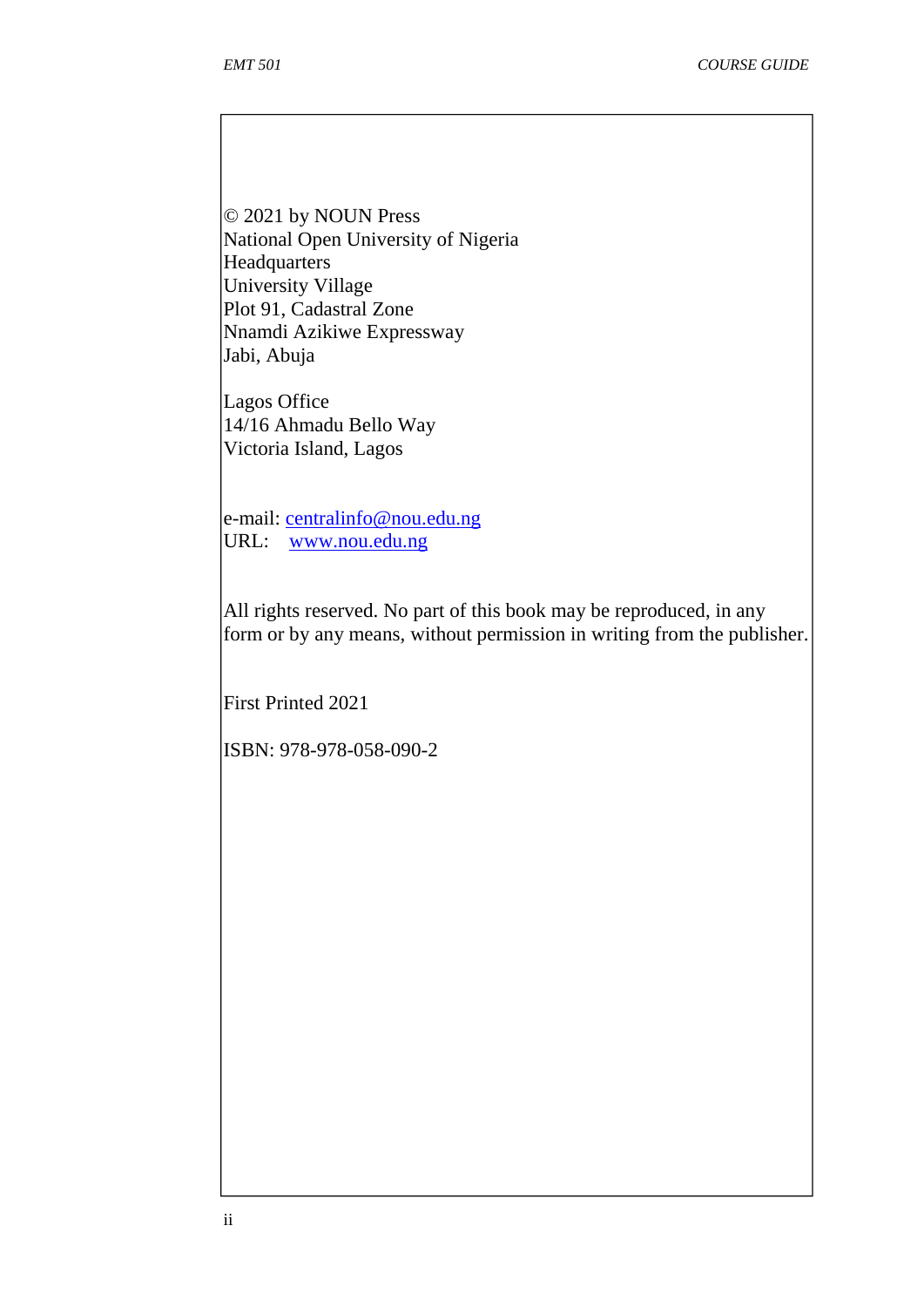# **MAIN COURSE**

 $\overline{\textbf{CONTENTS}}$ 

| ۰. |  |
|----|--|

|                  |                                                             | 1   |
|------------------|-------------------------------------------------------------|-----|
| Unit 1<br>Unit 2 | Environmental Law<br>Historical Background to Environmental | 1   |
|                  |                                                             | 6   |
| Unit 3           | Scope and Reasons for Environmental                         |     |
|                  |                                                             | 15  |
| Unit 4           | The Importance of Environmental Law                         | 23  |
|                  |                                                             | 28  |
| Unit $1$         | Sources of Environmental Law                                | 28  |
| Unit $2$         | Sources of Environmental Law in Nigeria                     | 36  |
|                  |                                                             | 41  |
|                  |                                                             | 46  |
| Unit 1           | Legal Analysis of Environmental Problems                    | 46  |
| Unit 2           | Social and Cultural Views on the                            |     |
|                  |                                                             | 51  |
| Unit 3           | Non Compliance and Enforcement of                           |     |
|                  | Environmental Law                                           | 57  |
| Unit $4$         | Hazardous and Toxic Wastes in Africa                        | 61  |
|                  |                                                             | 67  |
| Unit $1$         |                                                             | 67  |
| Unit 2           | Waste and Waste Management                                  | 78  |
| Unit 3           | <b>Environmental Pollution and Management</b>               | 83  |
| Unit 4           |                                                             | 94  |
|                  |                                                             | 100 |
| Unit 1           | Human Rights and the Environment                            | 100 |
| Unit 2           | <b>International and Regional Environmental</b>             |     |
|                  |                                                             | 106 |
| Unit $3$         | The Development of International                            |     |
|                  | Environmental law                                           | 111 |
| Unit $4$         | <b>Comparative Study of Environmental</b>                   |     |
|                  | Laws in Some Advanced Countries                             | 146 |
|                  |                                                             |     |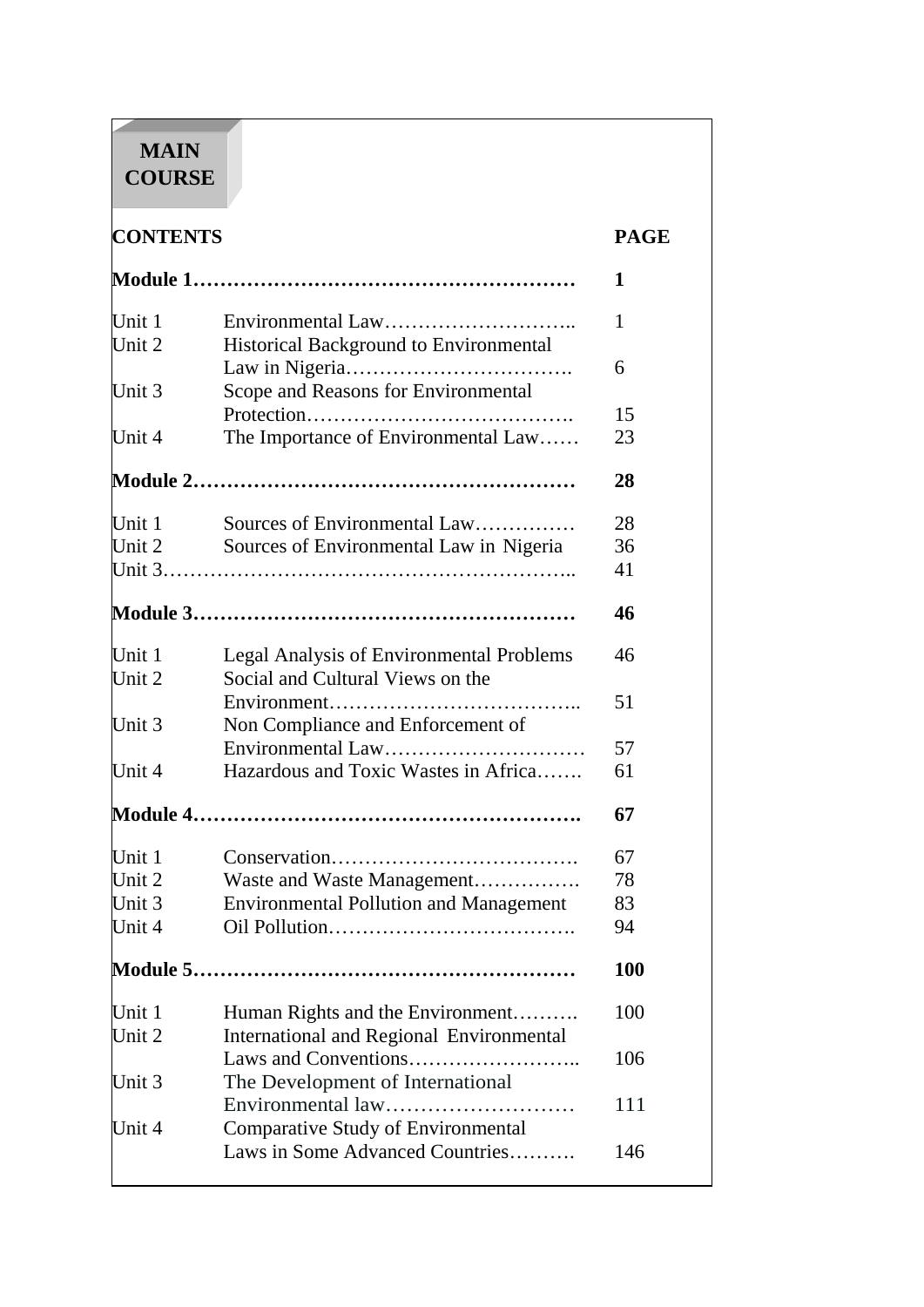# **MODULE 1**

| Unit 1 | Environmental Law                   |
|--------|-------------------------------------|
| TL: A  | IL stanical Dealsonaund to Environ- |

- Unit 2 Historical Background to Environmental Law in Nigeria
- Unit 3 Scope and Reasons for Environmental Protection
- Unit 4 The Importance of Environmental Law......

# **UNIT 1 ENVIRONMENTAL LAW**

# **CONTENTS**

- 1.0 Introduction
- 2.0 Objectives
- 3.0 Main content
	- 3.1 Definition of Environmental Law
	- 3.2 Basic Concepts of Environmental Law
- 4.0 Conclusion
- 5.0 Summary
- 6.0 Tutor Marked Assignments
- 7.0 References/Further Reading

# **1.0 INTRODUCTION**

The coming into existence of environmental law was a result of the need to safeguard human health and adequately protect the environment from pollution, degradation and destruction. It is imperative to state that the environment which is *sine quanon* to the existence of life needs protection. The extent to which the laws are successful in the protection of the environment will depend largely on the components of the environment that it is able to protect.

In order for measures put in place to protect the environment to be impactful, all stakeholders must be on the same page in respect of the application of Environmental Law in the sustainability of the environment. For Environmental Law to be effective it cannot operate in isolation of Science and Technology. They all must work in tandem and operate in synergy.

# **2.0 OBJECTIVES**

By the end of this unit, you should be able to:

- Understand the term environmental law
- Understand the concept of environmental law both in Nigeria and in other parts of the world.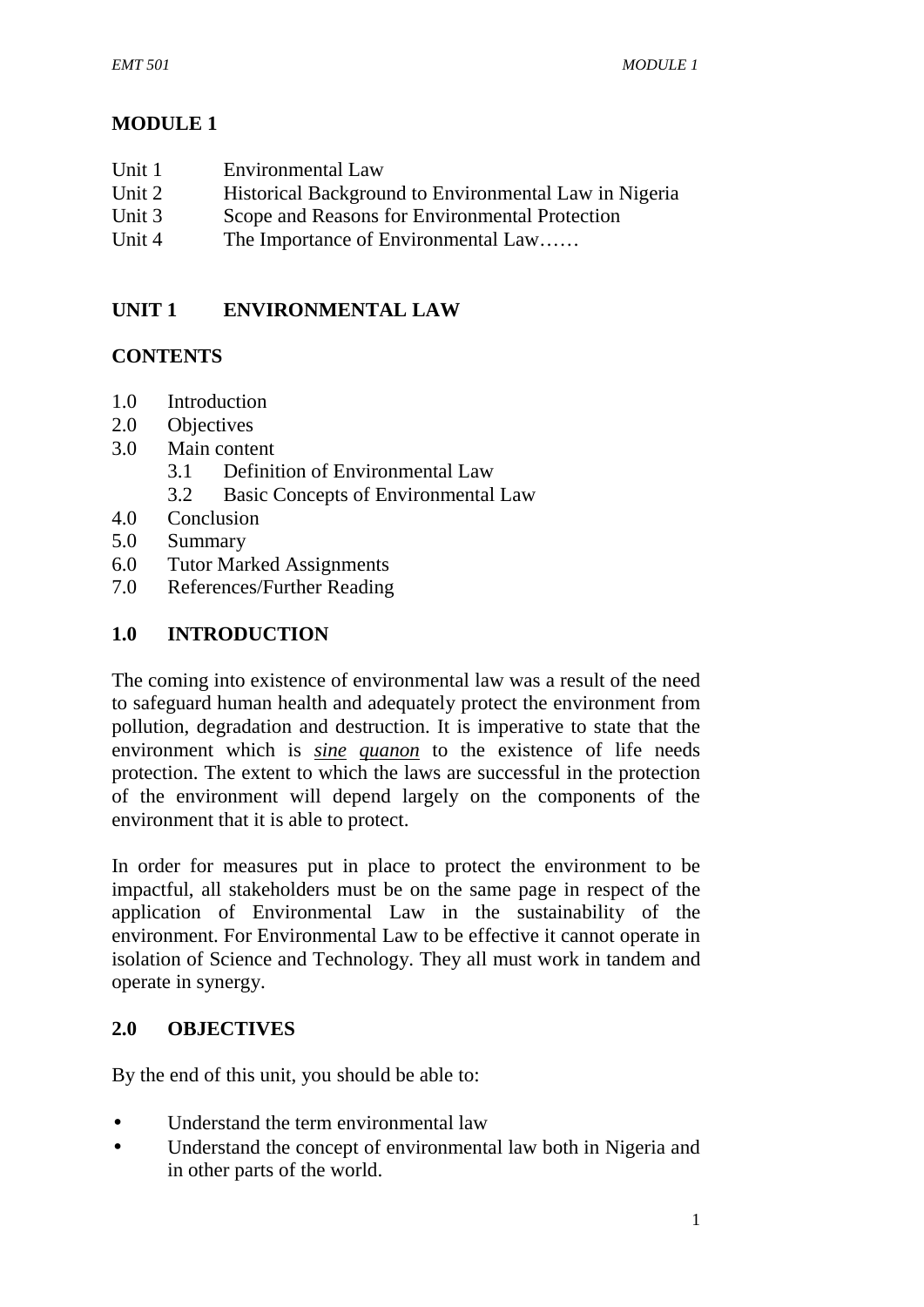Understand the different concepts of the environment.

# **3.0 MAIN CONTENT**

Environmental Law could be referred to as that branch of Public Law which contains rules and regulation which have as their object or effect the protection of the environment. The environmental law is a recent study in the faculties of law in most Nigerian tertiary institutions. Environmental cannot be discussed in isolation without the concept of the environment. The definition and the concept of the environment is the main fulcrum of this course. The essential of the environmental law is that it has emerged as a predictable attendant to protect the environment by regulating and regularising it against abuse and illtreatment due to the anthropogenic activities of mankind.

# **3.1 Definition of Environmental Law**

Generally, there is no one Universal definition of environmental law. The onus of defining the subject matter rests squarely with individual environmentalist. The definition of environmental law is wide and far reaching. For instance, environmental law means the laws that regulate the impact of human activities on the environment and this covers a broad range of activities that affect air, water, land, flora or faunas. It includes laws that relate to the protection of animals and plants.

On the other hand Bimal N. Patel, *ed* (2005) defined environmental law also known as environmental and natural resources law as a collective term describing the network of treaties, statutes, regulations, common and customary laws addressing the effects of human activity on the natural environment. It is to be noted that the core environmental law regimes address environmental pollution. A related but distinct set of regulatory regimes, now strongly influenced by environmental legal principles, focus on the management of specific natural resources such as forests, minerals, or fisheries. Other areas such as environmental impact assessment may not fit neatly into either category, but are nonetheless important components of environmental law. This is corroborated by legal career path that environmental law is the collection of laws, regulations, agreements and common law that governs how humans interact with their environment.

The purpose of environmental law is to protect the environment and create rules for how people can use natural resources and on what terms. Laws may regulate pollution, the use of natural resources, forest protection, mineral harvesting and animal and fish populations. Another attempt may mean the law relating to the protection of public health and our natural man made surroundings. The environment is where we all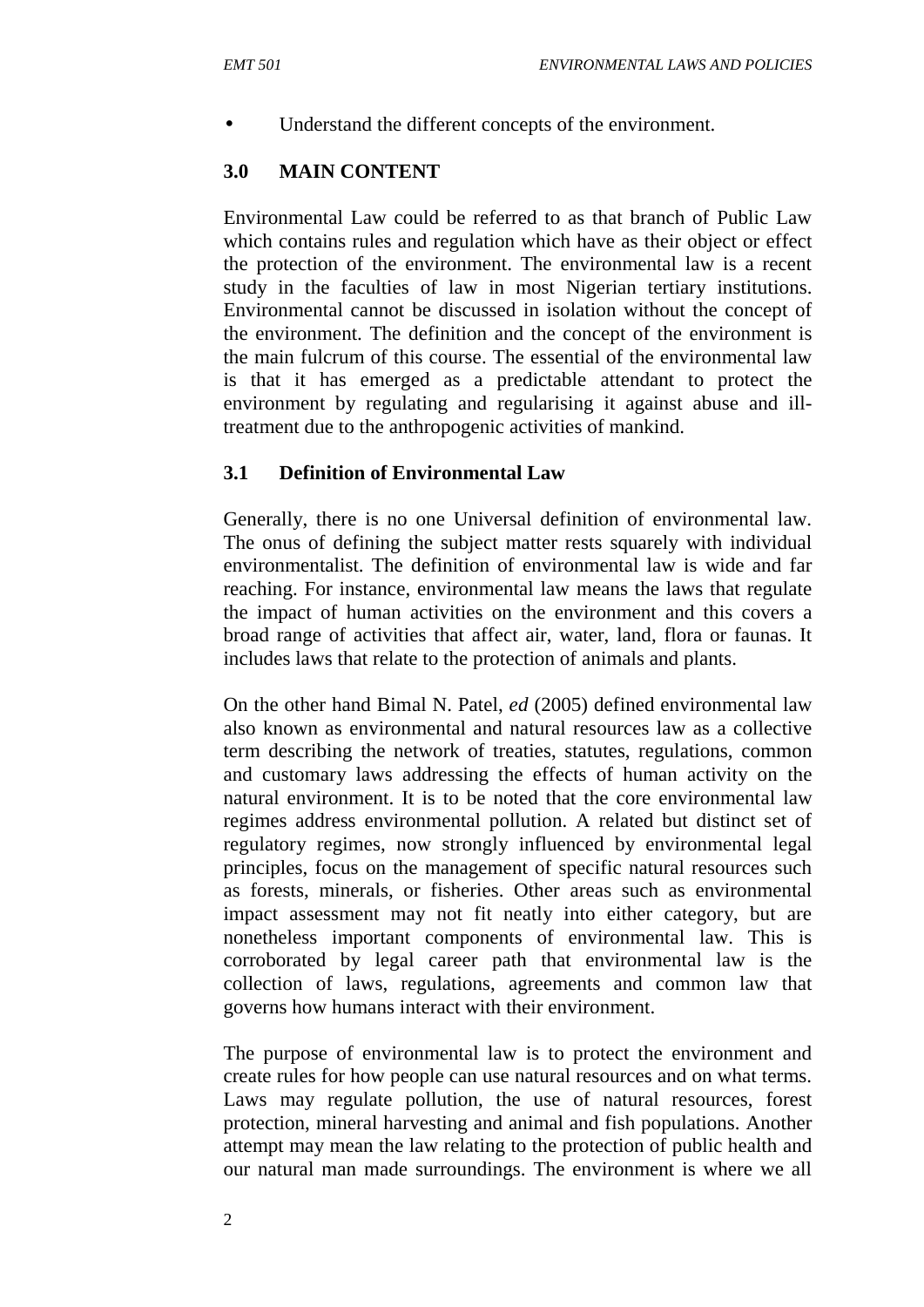live in and the law is what we live in and by. According to Ola (1984) environmental law covers the whole universe including not only human beings but also plants, animals, forests, refuse, bacteria/diseases and insects.

### **3.2 Basic Concepts of Environmental Law**

Law is considered not only as a policy science – related discipline but also as a social institution. This means that law is both a tool for normative policy analysis and a social policy instrument. Thus, the growing use of law as an instrument of organised societal direction has been described as one of the characteristics of modern society (Yehezdel, 1971). This, in effect, has shown that, law as a discipline possesses, at least, a dual nature; that is, an abstract set of rules and a body of social machinery which functions to secure and maintain order in the community.

Be that as it may, the word concept means an abstract notion, a mental impression of an object, it could also be referred to as the idea underlying a class of things.

In discussing the concept of environmental law, a cursory look at the word environment is very important. Alao and Oguche (2003) defined environment as the totality of life. That implies that the environment is the whole physical Universe. According to Kumar (2004) environment is the sum of substances and forces external to the organism in such a way that it affects the organism's existence. In relation to man, the environment constitutes of air, land, water, flora and fauna because these regulate man's life. Environment is a multi-dimensional system of complex inter-relationships in a continuing state of change. By environment, we mean not only our immediate surrounding but also a variety of issues connected with human activity, productivity, basic living and its impact on natural resources such as land, water, atmosphere, forest, dams, habitat, health, energy resources, wildlife, etc. succinctly put, the concept of environmental law refers to the integrated rules and principles that is legal norms, the purpose of which is to achieve environmental conversation.

Naturally, in discussing the concept of environmental law one should take into cognizance what constitute the ideas, the policies and the juridical basis that gave prominence to the need to have and develop the word environmental law. In laying credence to this opinion, a former member of the International Court of Justice (I. C. J.) stated that:

"It is the policy of the administration to vigorously pursue the protection of the Nigerian environment in order to preserve the quality of life of all citizens and conserve the resources for the benefit of future generation of Nigerians."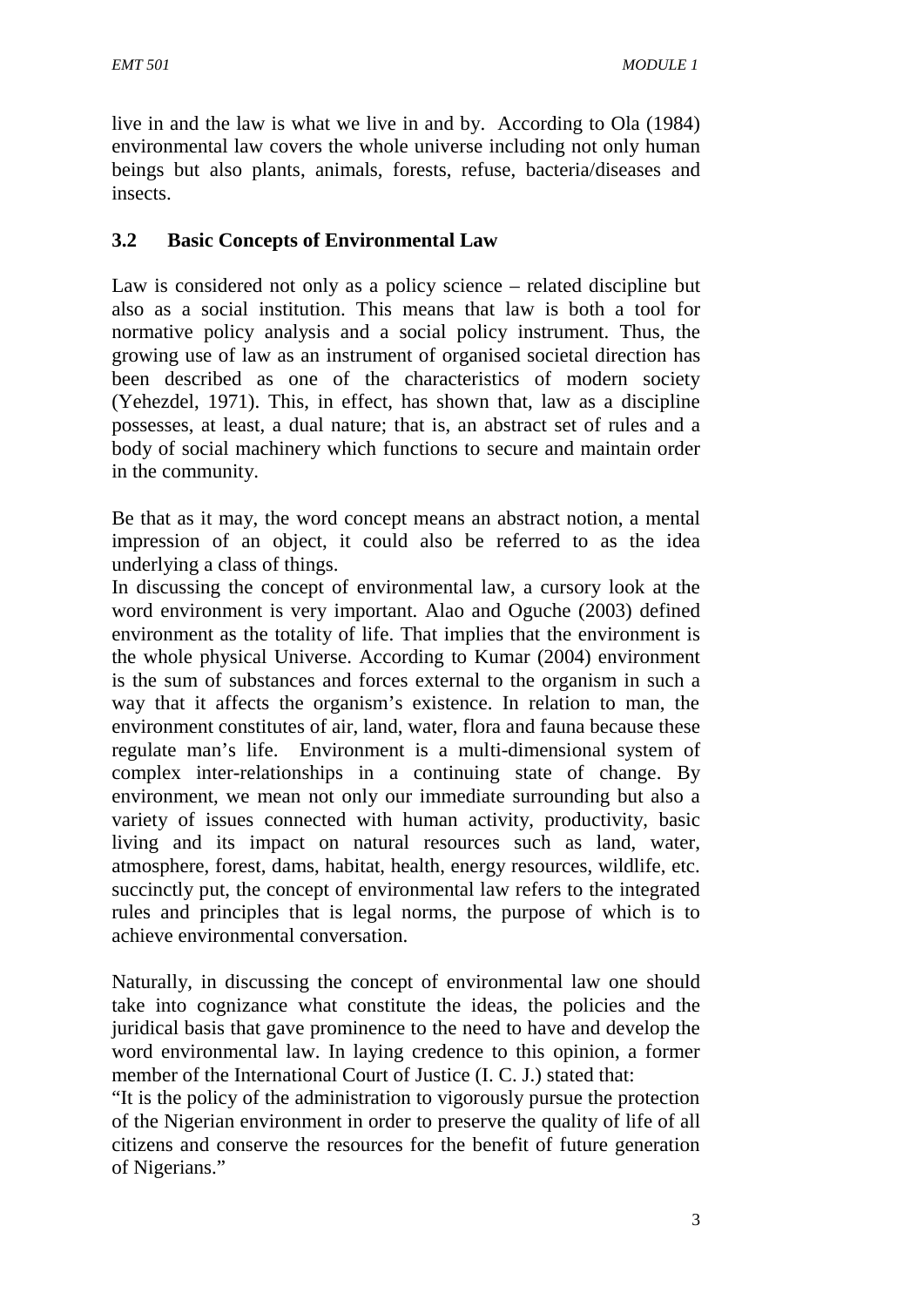The concept of environmental issues has witnessed a paradigm shift globally and Nigeria is not an exception in the new horizon of not mere control, protection and management of environment health problems but with legal policing. The reason for this rapid awareness in Nigeria in recent years is not unconnected with the dumping of harmful toxic waste materials in Koko in Delta State (formerly part of Bendel State) in June 1988 and hence the subsequent need to redefine our concept of the environment.

Environmental awareness issues started globally in the 1970s but the Nigerian Federal Government was not spurred into action until the Koko Toxic Waste Dump of June 1988. This episode served as a catalyst that propelled the Nigerian Government to take action. Since 1988, national focus on the Nigerian environment and environmental programmes and policies has been receiving appropriate attention.

It was clearly stated by Okorodudu – Fubara that "Until the adoption of the National Environmental Policy on the Environment in 1989, Nigeria has no distinct and clearly articulated national policy goals for the Nation's environment. The Koko Toxic dump experience led the Nigerian Military Government to promulgating the Federal Environmental Protection Agency Decree 1988 No 58. It was first of its kind since Nigerian Independence in 1960 and in line with 1972 Stockholm Conference on Environment which Nigeria was a signatory.

The Koko Toxic waste dump gave impetus to a nationally unified law/national policies and programme on the Environment which eventually led to the promulgation of the two basic decrees that is the Federal Environmental Protection Agency Decree 1988 No 58 and the Harmful waste special Criminal Provision Decree 1988 No. 42.

To this extent Nigeria as a nation moved away from being a mere control and compensation of hazards to including laws meant for monitoring, reduction and possible prevention of environmental pollution. Besides environmental problems have no exclusive terrain, but rather a Universal problem. After all, there is only one world environment and no nation can exist in isolation, hence the environmental problems cut across socio-political, geographical and international boundaries.

#### **4.0 CONCLUSION**

It is expected that at the end of this Unit learners should be able to explain the terms environmental law and basic concepts of environmental law and also take cognizance of the genesis codify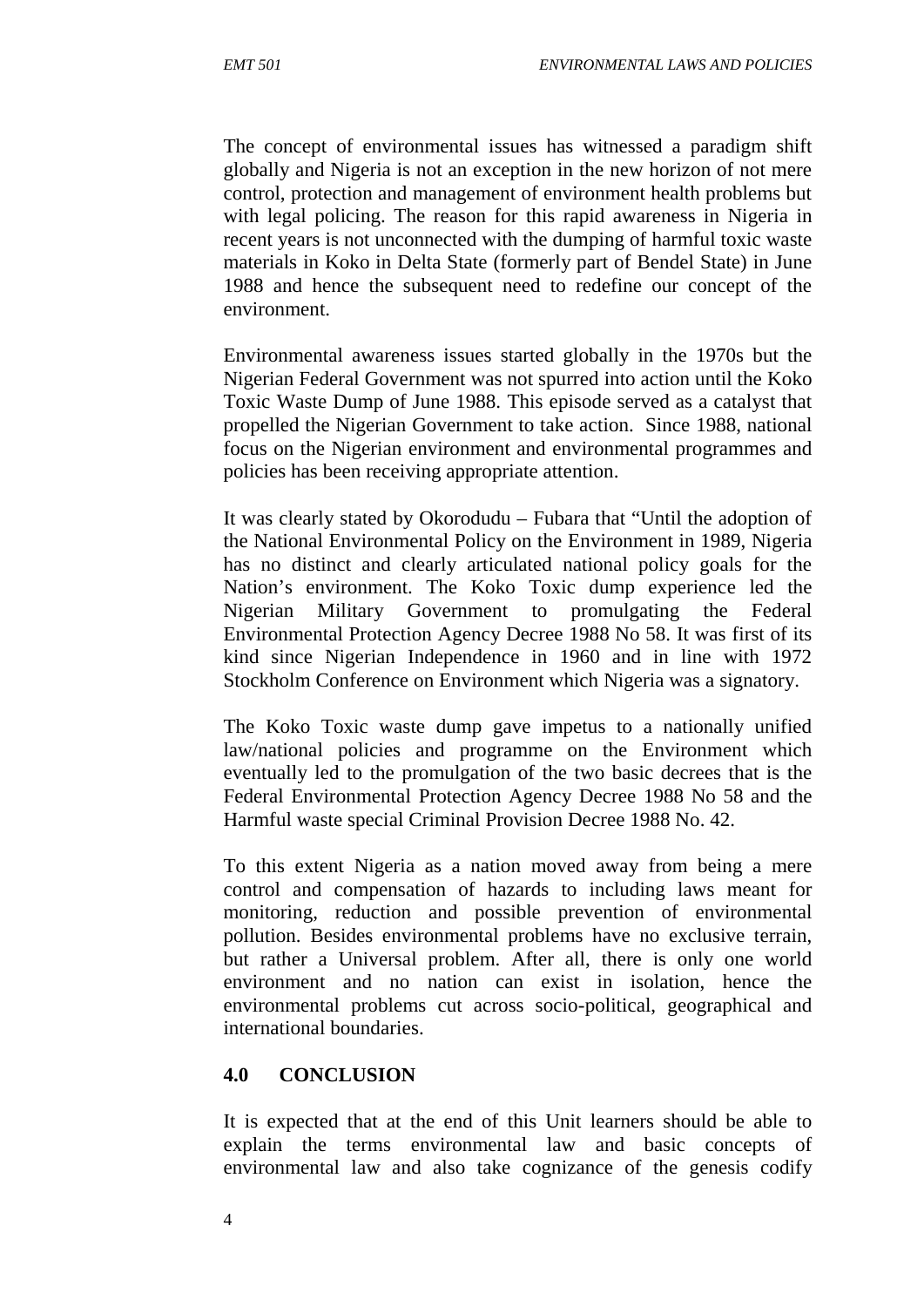statutes for protection, development and sustainability of our environment.

# **5.0 SUMMARY**

In summary, learners have been able to learn the basic concepts of environmental law and the genesis of sustainable law for the Nigerian environment which emanated after the Koko Toxic waste dump saga that led the Military to promulgate two decrees which thereafter constituted the bedrock for a comprehensive national policy and statutes to curb environmental abuse.

## **6.0 TUTOR MARKED ASSIGNMENT (TMA)**

- 1. Define the term environmental law as posited by various scholars.
- 2. State the statutes enacted to sustain the Nigerian Environment after the Koko toxic waste saga

# **7.0 REFERENCES/FURTHER READING**

- Alao and Oguche (2003): The role of women in the despoliation of the Environment. Paper presented at the  $11<sup>th</sup>$  Annual Conference of Environment and Behaviour Association,  $26<sup>th</sup>$  –  $27<sup>th</sup>$  Nov., 2003 at the Federal University of Technology, Akure. Eds: Enos Okoko *et al* Pp 390-394.
- Bimal N. Patel ed (2015): MCQ on Environmental Law
- Anon (2014): Legal Career Path. www.legalcareerpath.com retrieved 21/12/2018.
- Kumar Arvind (2004): A text Book of Environmental Science. APH Publishing Corporation, New Delhi 376p.
- Okorodudu Fubara, M. T (1998): Law of Environmental Protection: Materials and Text. Caltap Publication (Nigeria) Limited, Ibadan, Nigeria.
- Ola, C. S. (1984): Town and Country Planning and Environmental Law in Nigeria. OUP, Jericho, Ibadan.
- Yehezdel Dror (1971): ventures in Policy Sciences: Concepts and Applications. American Elsvier Publishing Company, New York. 167p.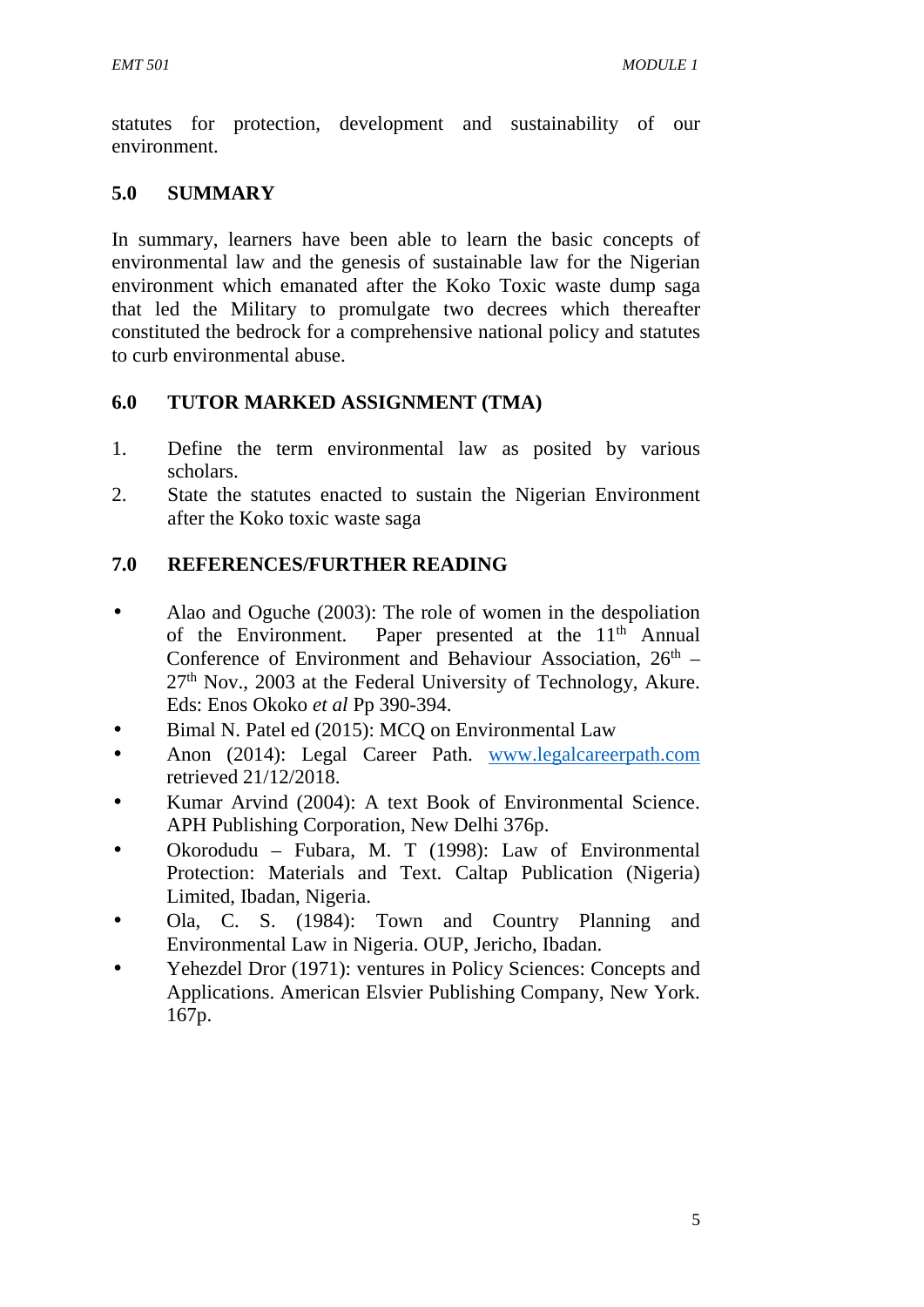# **UNIT 2 HISTORICAL BACKGROUND TO ENVIRONMENTAL LAW IN NIGERIA**

### **CONTENTS**

- 1.0 Introduction
- 2.0 Objectives
- 3.0 Main Content
	- 3.1 Historical Backgrounds to Environmental Law
	- 3.2 The Pre-Koko Toxic Waste
	- 3.3 The Post-Koko Toxic Waste (1988)
- 4.0 Conclusion
- 5.0 Summary
- 6.0 Tutor Marked Assignment
- 7.0 References/Further Reading

# **1.0 INTRODUCTION**

The historical background of every subject, especially topic relating to the environment cannot be ignored, as the law relating to the evolution of the subject matter will be the center of the discussion in this unit. Generally this will relate to the development of Environmental Law in Nigeria and other jurisdictions in the world. It is however, pertinent to know how the law for supporting our environment emerged internationally.

The role of the United Nations Organization, through its United Nations Environment Programme (UNEP) programme, the impact of the regional organizations and the embrace of the decisions of international conferences on environmental protections and sustenance of our natural environment were germane to the evolution of Nigerian Environmental law.

# **2.0 OBJECTIVES**

The main objective of this unit:

- is for learners to be able to discuss the evolution of environmental law from the colonial era down to the era of the Koko toxic waste saga in Nigeria.
- and to also understand the role of the United Nations in fighting the menace of environmental degradation in the world over.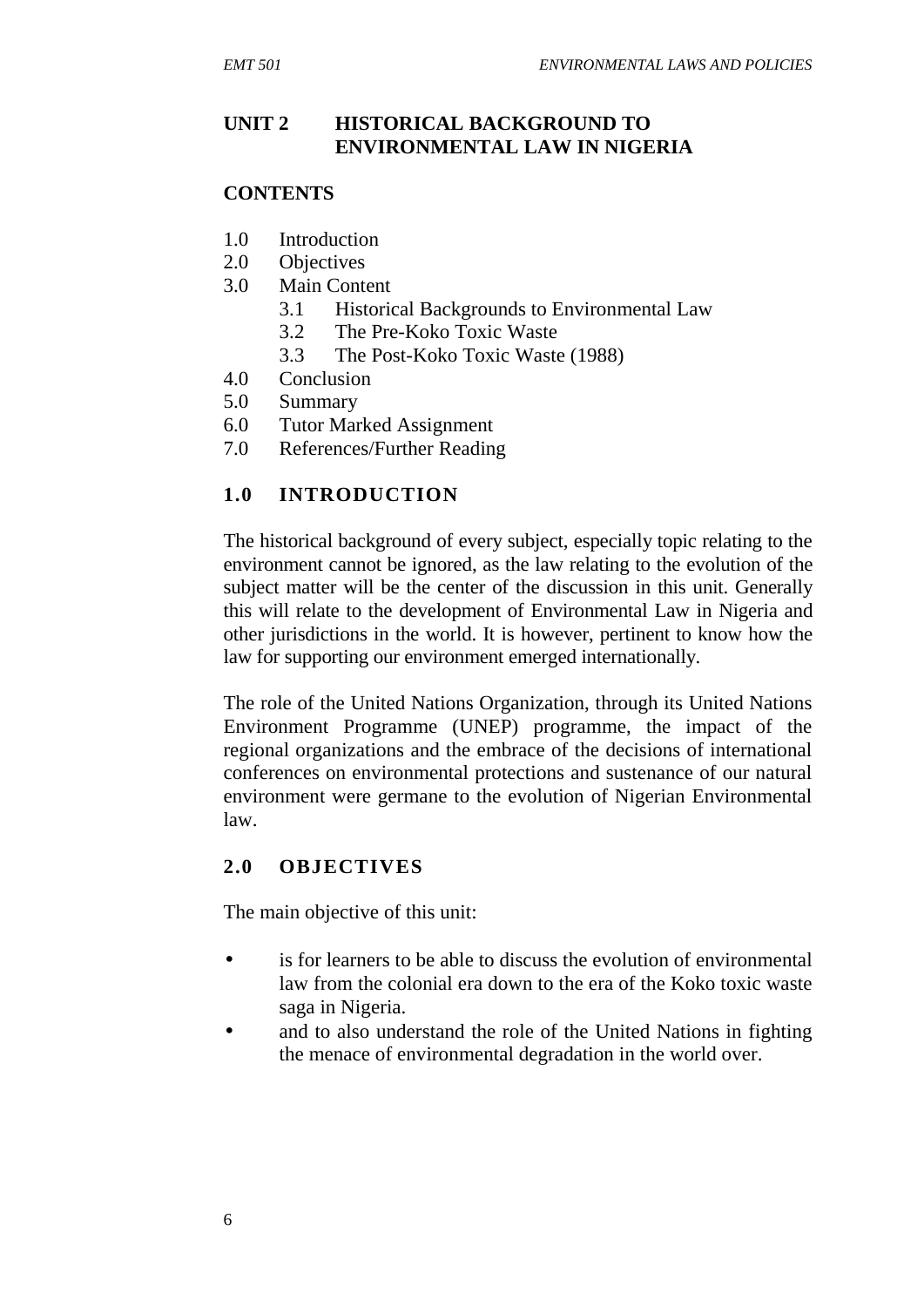# **3.0 MAIN CONTENT**

#### **3.1 Historical Background to Environmental Law**

The environment is a beautiful place to live in once treated in that regard, it is to this extent that the environment cannot be discussed without its evolution globally. The environment as beautiful as we have described it is faced with the twin pressure of population and development, and these environmental menaces however, results in its deterioration and diminution of the natural resources at a frighteningly state.

Day in, day out, our environments are been polluted with various unlawful disposals of waste, like the traditional pollutants, despite this the problem of unimpeded effluents and secretion from hazardous industries has caused pollution of the environment and consequent human health hazards.

The world becoming a global village has really affected the environment and generally the populace are not really ready to take care of the environment in proportion with the world developments, with the spring of reckless industrial growth and this may lead to an over exploitation and destruction of natural resources to an extent such that disaster will be the order of the day as the environmental support system has been damaged beyond repair.

In the words of Sengar, D. S. (2007) he stated that there is a need then to strike a balance between environment and the technological development so that we may have sustainable development. He added further that "Environmental pollution which has become a worldwide problem, many nations is giving it some required attentions. The United Nations Conference on Human Environment in 1972 was an initial major effort to diagnose the unsatisfactory state of global environment.

The efforts of the United Nations cannot be overemphasized, despite these efforts most of the nations of the world, has no national policy or laws to protect their environment, despite various threat posed by the environmental hazards. Then the advent of the United Nations Conference tagged the Stockholm Declaration on the Human Environment 1972, which for the first time in the history of the world, presented a communiqué on a legal regime for environmental protection, which highlights the problems and recommends measures to make the system of regulatory environmental management more effective and proactive.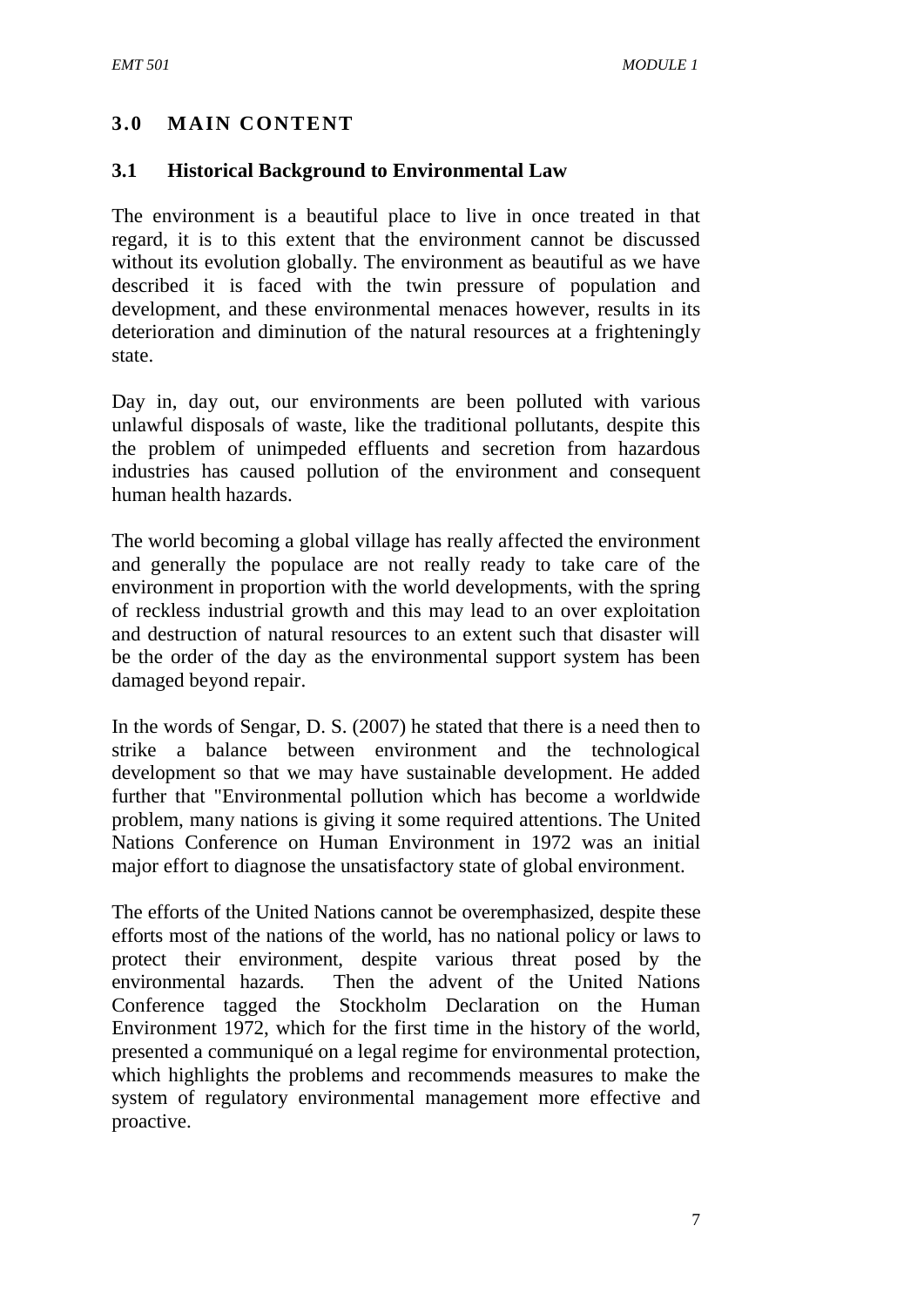Nigeria as a nation was not an exception to the slow development of the concept of environmental law, the nation has no single policy or law relating to the protection of the environment and this has caused a whole lot of hazards to the environment and human in general. This attitude however brought about the incident of the Koko Toxic waste that was dumped in Koko in Delta State (then Bendel State) in 1988. This singular act that is detrimental to the nation jolted the Federal Government of Nigeria into action towards promulgating environmental law and enforcement of international declarations on environmental laws.

Africa is not the only continent in the world that is affected by these multi faceted environmental problems; they are a global problem which the Stockholm Declaration on the Human Environment held by the United Nations Organization had addressed.

In response to this declaration, African nations adopted this report by organizing Lawyers Seminar on the development of environmental protection legislation in the Economic Commission for Africa Region (ECA) which critically discussed at the second meeting of the Technical Preparatory Committee of the WHOLE in Freetown, Sierra Leone in March 1981. This conference report was adopted by the 16th session of the Commission and the  $7<sup>th</sup>$  meeting of the conference of the Ministers which took place in Freetown in April 1981 by its Resolution 412 (xvi).

### **3.2 Pre - Koko Toxic Waste**

It is imperative to reiterate that before the advent of the colonial era in Africa and Nigeria in particular, the people have a method of disposal of refuse and cleaning their environment, this is done through community efforts in cleaning and beautifying the environment and refuse are been dumped in the appropriate place created by the community at large. In achieving this act, the communities were very conscious of their environment, and to this extent mutual rules, regulations, customs, norms, ethics and cultural aestheticism to manage their immediate environment where formulated. These ways and means of tidying and averting pollution in their surroundings cut across hamlets, villages, towns and cities which formed the communities. The days for general environmental sanitation have in some cases been fixed, this is still however in place in most communities of the country.

However, most of the environmental pollutants in the present world were not on ground in those days, no industrialization as it is now, the population has tremendously been on the increase, the pressure on the land, water and air space are just too many. Therefore, the ozone layers depletion, scourge of erosion, deforestation, toxic waste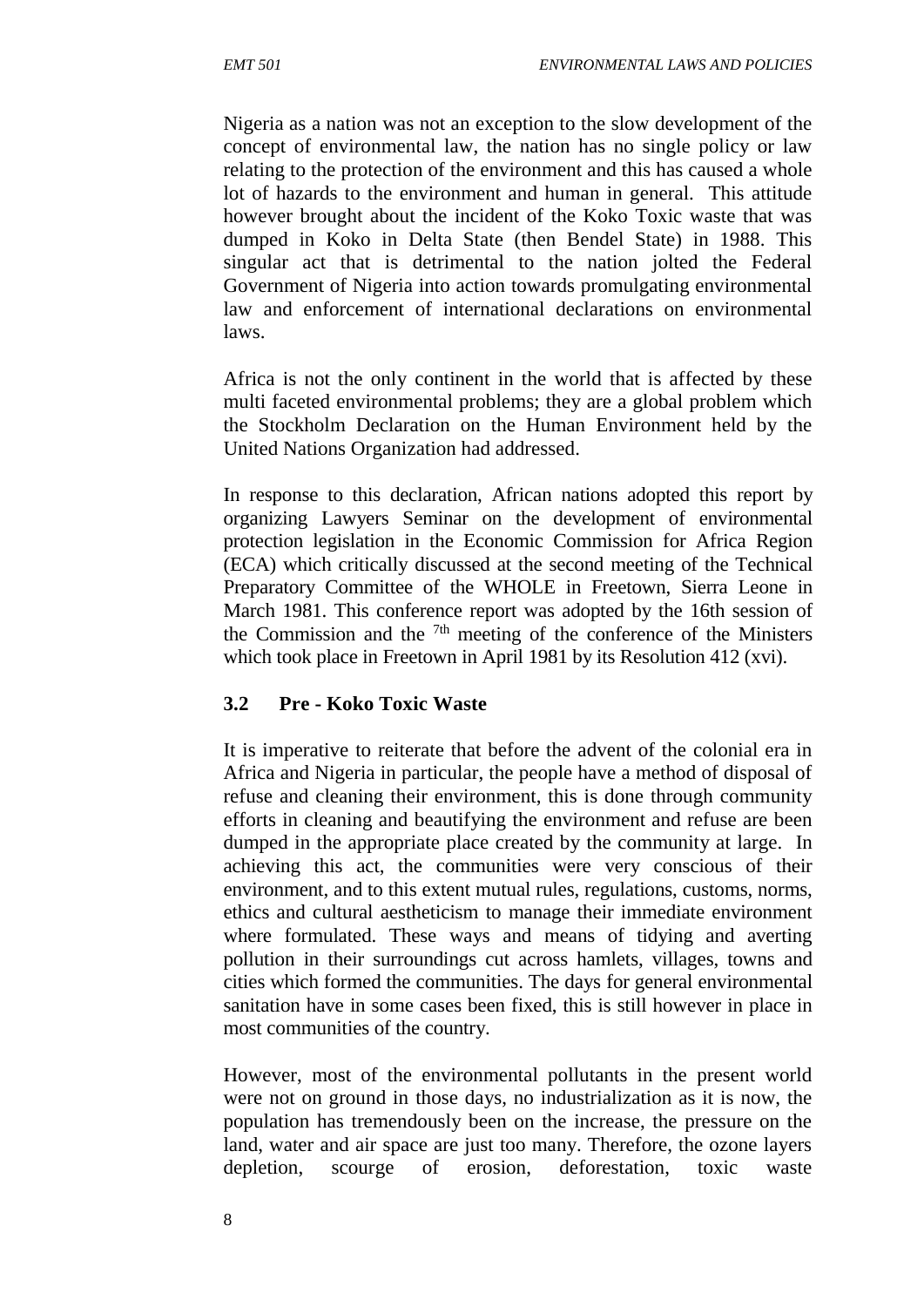disposal/hazardous waste or/effusion were not known or at very insignificant stage unlike the present world where the environmental problems are posing serious threat to the sustainability of the world (Dharmedra, 2007)

In the era of the colonial masters there was no fantastic policy or law on environmental policy and programme. Most of the efforts of the colonial lands were geared towards Economic and Political interests, not in terms of maintenance of personal and public health. Although, the era was actually the beginning of formal policy/or programme and conceptual formulation by the colonial government to address some form of environmental pollution.

However, it may be observed that during colonial times as in the immediate post independence era in Nigeria, the perceived environmental problems actually for some form of control and management were principally in the area of domestic management. There was no regulated policy on forest conservation at the time which was capable of achieving suitable development, neither was there any legal mechanism in place to check the emerging environmental problems due largely to the economic activities of the colonial powers (Lawrence Atsegbua *et al* (2004). In the colonial era, there was no national environmental regulation aside the sanitary officers who were available in the urban and sub-urban areas but not in the rural areas.

Naturally it was not unusual that Nigeria government was not paying serious attention to the environmental problems, but there were certain laws that were in place and used for the general protection of the environmental especially government formulations to check some form of environmental pollution, for example in the criminal code Cap 77 LFN 1990, there are provisions which sanction on the pains of punishment of malodorous of water in spring, stream well, tank reservoir, and the burial of corpses within a hundred yard of a dwelling place, the vitiation of the atmosphere so as to make it noxious to the health of persons.

The period between 1960 and 1988 marked the era of political-socio economic factors which began to enhance the development of the concept of environmental law in this part of Africa. This period however witnessed the development of cocoa industries and many other cash crops, which created many problems in terms of pollution and attracted industrial waste management issues in variably, infected the environment with various kinds of pollutants.

However, the discovery of oil and subsequent oil boom in the early seventies depicts the state of unpreparedness of the government of the day for the environmental quandary which is usually associated with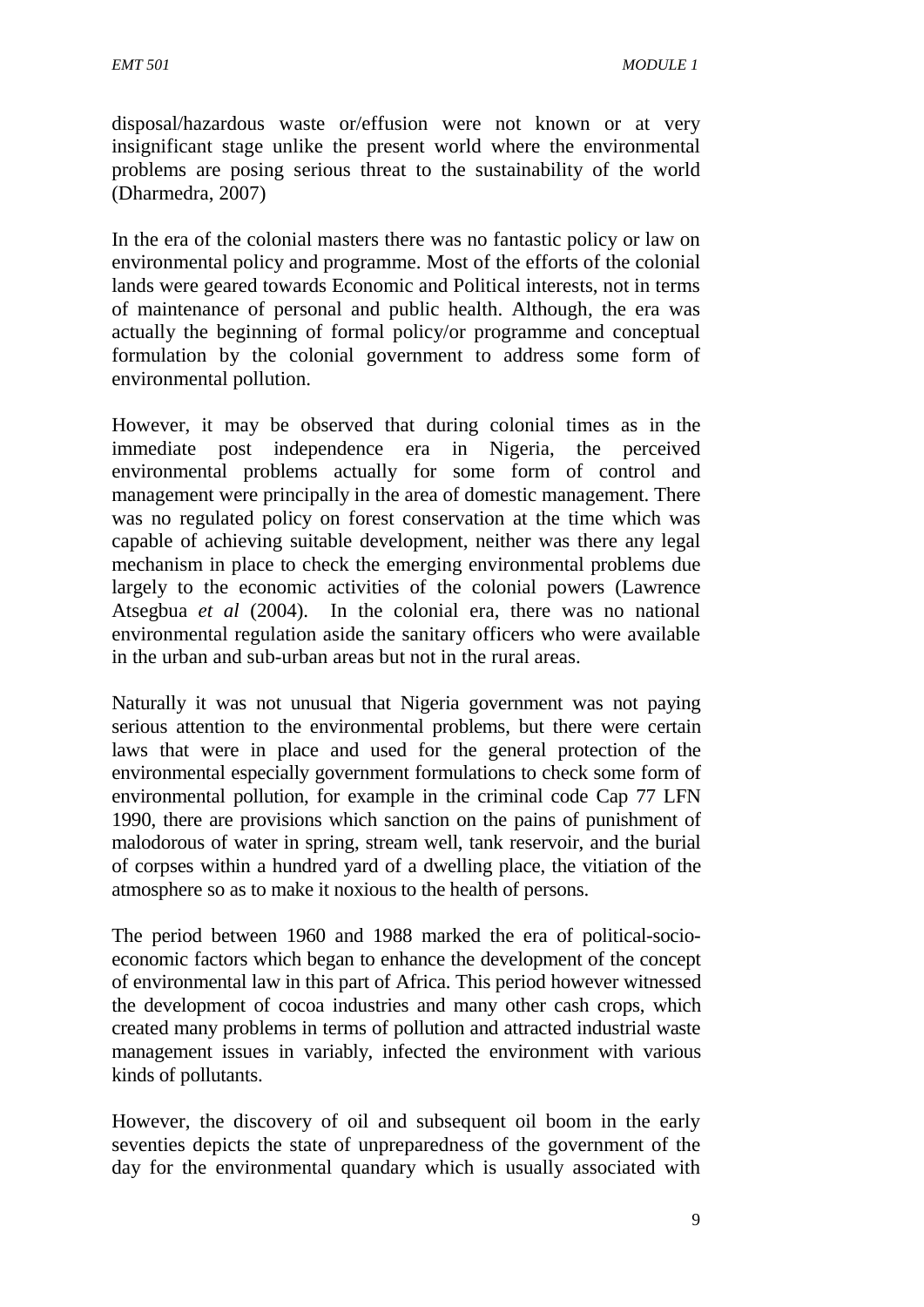industrial development (Ola, 1984). In response to the impact of industrialization on the environment, a new course of environmental law had to be charted. This brought about the enactment of some laws such as Factories Act, the Oil Pipeline Act, 1956, the oil in Navigable Waters Regulations 1968, Petroleum Act 1969, Petroleum (Drilling and Production), Regulations 1969, Petroleum Drilling and Production (Amendment) Regulations 1973, Petroleum refining Regulations 1974. Okoye (1990) said that these laws and regulations to a greater extent depicts a sudden difference in the concept of environmental law from what it was during the colonial era. Ogbuigwe (1985) posited that the protection of the citizens health, the balancing of his ecosystem, adequate management of natural resources, the problem of compensation to pollution victims, and socio-economic and political consideration actually accounted for this movement in the concept of environmental law.

The dumping of the toxic waste in June 1988 actually changed the perspective of the government of the nation to the issue of the environment and naturally brought about more laws in line with the environment, and it is at this point that the government of Nigeria promulgated the Federal Environmental Act of 1988.

## **3.3 The Post-Koko Toxic Waste**

In Nigeria, the "Koko incident" of 1988 rudely jolted the Nigerian government to the reality of toxic wastes when same were dumped at Koko port in the then Bendel State of Nigeria by some Italian business frauds with the active connivance of poverty stricken, ignorant and hungry villager, Sunday Nana for a miserable sum of N500.00 monthly stipend. Prior to 1988, the government of Nigeria had no meaningful environmental policy. Thanks to the resourcefulness of the Italian businessmen and Sunday Nana, the Nigerian government in its usual fire-brigade approach to problems, came out with, the Harmful Waste Decree 42 of 1988. The incidence also facilitated the establishment of the Federal Environmental Protection Agency (FEPA) through Decrees 58 of 1988 and 59 as amended) of 1992. FEPA was then charged with the overall responsibility for environmental management and protection across the country. This was until 1999, when FEPA and other relevant Departments in other Ministries were merged to form the Federal Ministry of Environment.

It became a prominent issue at the public and government levels in Nigeria. Worldwide, the environmental threats are noticeable in various forums such as acid rain, ozone layer depletion, global warming and other climatic modification, release of carbon dioxide in several tones, methane and chlorofluorocarbons into the air may lead to imbalances of natural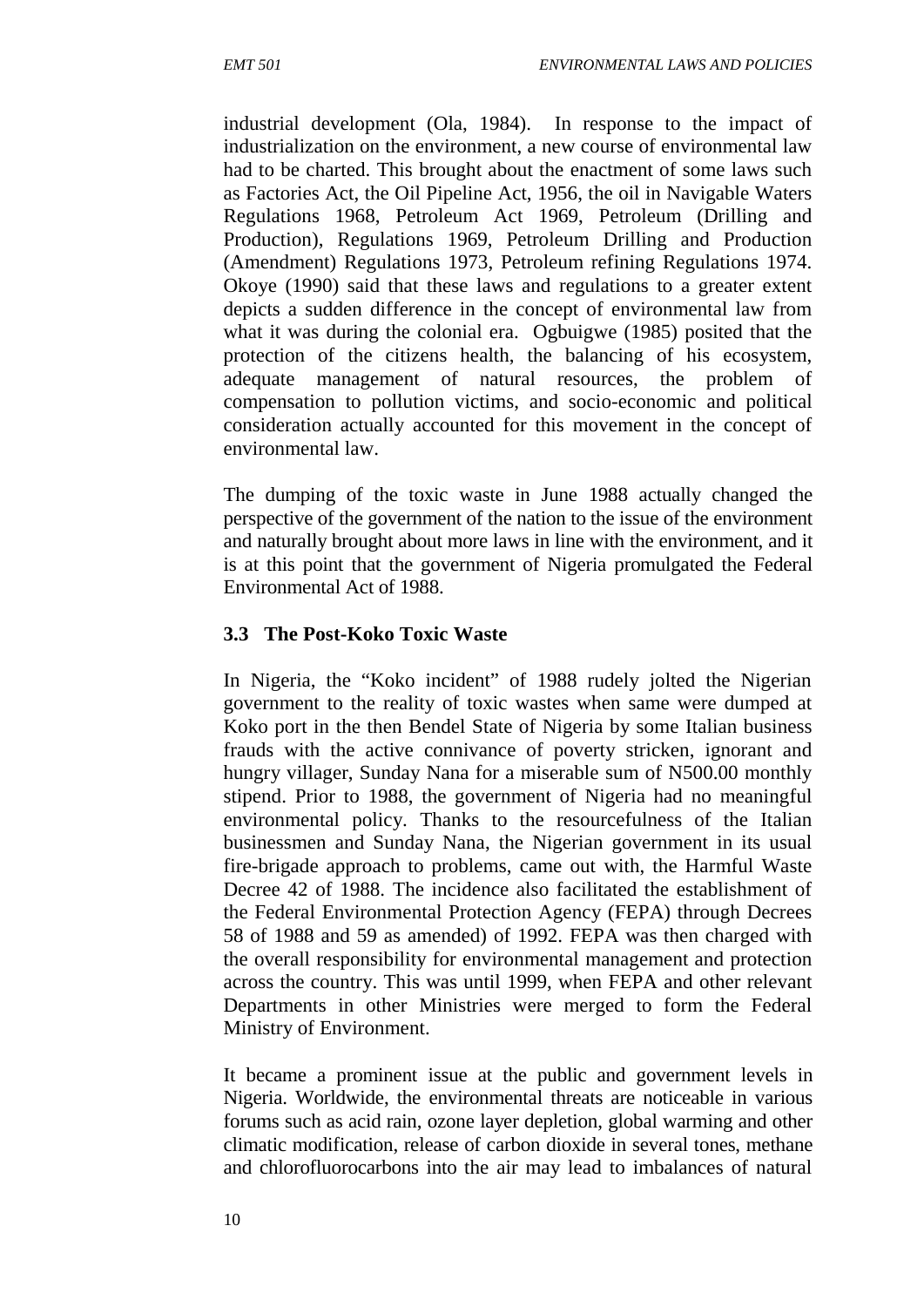cycles resulting into the warning of the earth, melted ice-caps, desertification and flooding. There are also tendencies for the atmosphere to run short of oxygen – the phytoplankton; a primary source of oxygen from the sea/ocean may be affected. The nitric oxide emissions may adversely deplete the protective ozone layer therefore exposing man to the deadly ultraviolet rays as a result of the fact that the shield that covers the ozone layer is no more there.

It is not a mere saying that the adverse health hazards associated with exposure of human being to the unprotected work environment and other residential areas is highly noticed not only in Africa but it cuts across the globe. In Nigeria for example, Toxic Waste at Koko Village in Delta State, in 1988, the recent battery waste dumped at Lalupon – Ilegbon Area in Lagelu Local Government Area of Oyo State by Exide Battery Company was reported in the killing of the villagers and their animals, occurred in February 2010.

However, the changes which the 1972 United Nations Conference on the Human Environment held at the Royal Opera House in Stockholm on June 5, 1972 served as a stimulus to many nations including the third world countries. However, the efforts of most third world countries did not emerge until towards the tail end of 1980s (Imevbore et al., 1991).

Nigeria is a prominent signatory to a number of these multilateral treaties on environmental protections. In another word, Nigeria was among the 114 heads of governments represented at the historic conference held in the United Nations 1972 in Stockholm on the "Problems of the Human Environment" which properly addressed the general needs for greater environmental awareness and concern. Subsequently, in Nairobi, Kenya at a conference preceding the Stockholm Conference, Nigeria as a nation have been very prominent, this is the 10th anniversary of the Stockholm Conference which reiterated the participating nation's commitment to the protection and enhancement of the quality of human environment.

Nigeria was party to the 1979 Rabat Conference of Ministers and Assembly of Heads of State of the O.A.U which corroborated the International Strategy for the Third Development Decade – the African Region. All these efforts are directed towards national awareness of the need to protect the Nigeria environment against environmental hazards.

Though Nigeria no doubt is signatory to a large number of international and sub regional treaties, she has not promulgated the constitutionally mandated laws at the national level to give legal effect to most of these international treaties in the country. (Okorodudu – Fubara, 1998).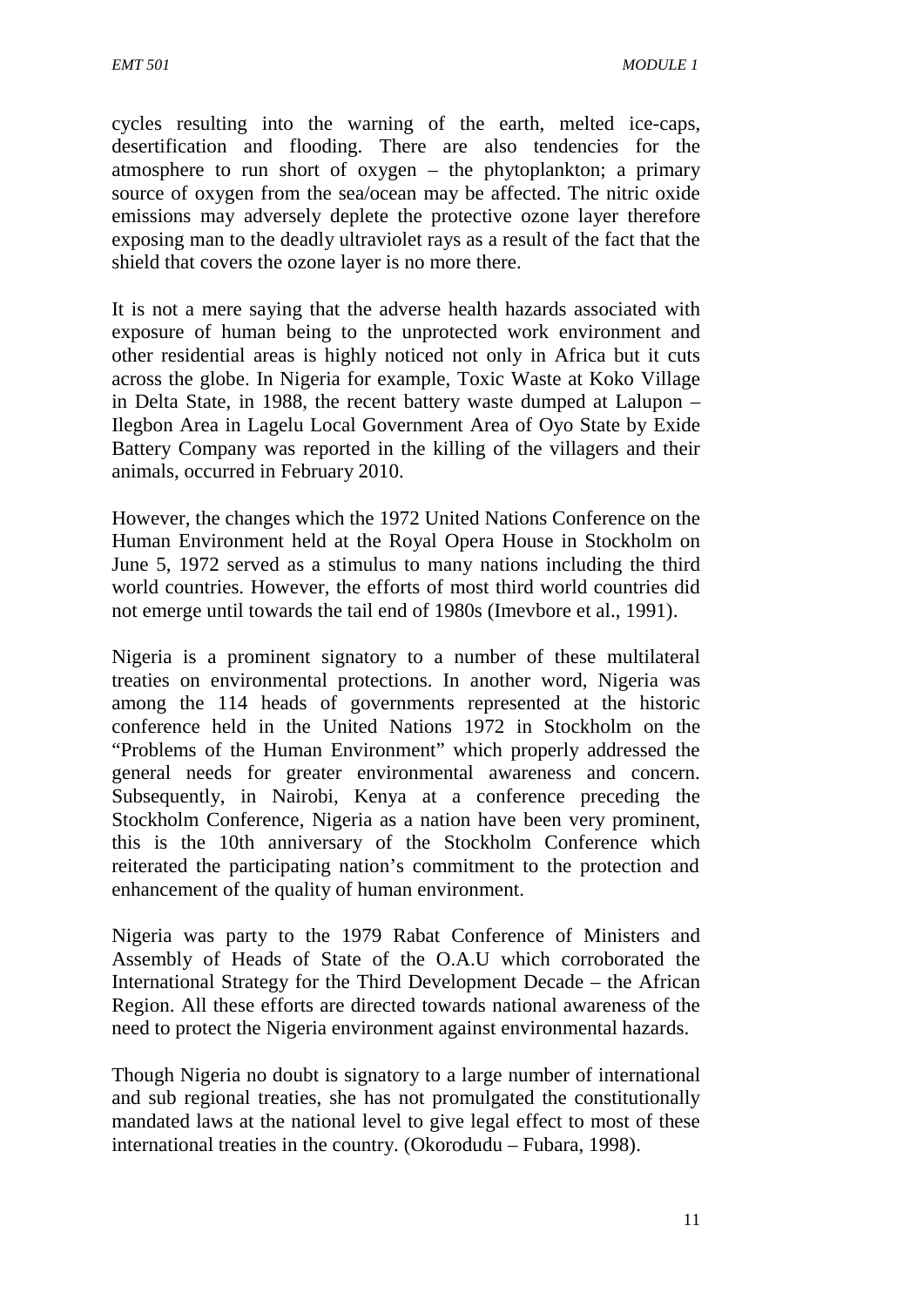It is pertinent to re-emphasize that the scenario of generating and regeneration of our environment is still very fundamental to the present Democratic government and as such have made several moves towards formulation of new mechanisms for environmentally protection and sustainable development in Nigeria and is coming into place with a new approach to environmental regulations and enforcements. "All Nigerians and friends of our country are enjoined to join us in this quest to keep our environment wholesome, safe and healthy." (Arch. (Mrs.) Halima Tayo Alao, Hon Minister of Environment, Housing and Urban Development, October (2007).

In a forum organized by the National Environmental Standards and Regulations Enforcement Agency (NESREA) between 22 – 23 October, 2007 in Abuja after its establishment on July 30, 2007 as a body corporate with perpetual succession and a common seal, it may sue and be sued in its corporate name. It is responsible for the enforcement of environmental standards, regulations, rules, laws, policies, guidelines and policies, such as the National Policy on the Environment, 1999 the Vice President of Nigeria Dr. Goodluck Ebele Jonathan represented the President Alhaji Umar Musa Yar'Adua GCFR stated that: the forum is very timely 'at a time when world attention is focused on the challenges of environmental protection, climate change and sustainable development". He also reiterated that at the global level, the United Nations and other multilateral organizations have, through notable global force as, provided the milestones and bench marks for new directions in formulating policies on the presentation of the integrity of the ecosystem and human well being. They have also encouraged national governments to create institutions for the protection of the environment and human health."

It is important to further reiterate that the merging of FEPA and other agencies to form the Ministry of Environment has however created a vacuum in the effective enforcement of environmental laws, standards and regulations in the country. In addressing this, the Federal Government, created, by law, a new institutional mechanism, the National Environmental Standard and Regulations Enforcement Agency (NESREA).

NESREA is however charged with the responsibility of enforcing all the environmental laws, guidelines, policies, standards, and regulations in Nigeria. It also has responsibilities for enforcing compliance with the provisions of international agreements, protocols, conventions and treaties on the environments to which Nigeria is a signatory".

The government on its part further reiterated it support to provide all the requisite institutional and structural support for NESREA to effectively and efficiently meet her mandate. It is our hope that the management and staff of NESREA will be single-minded about their obligation to ensure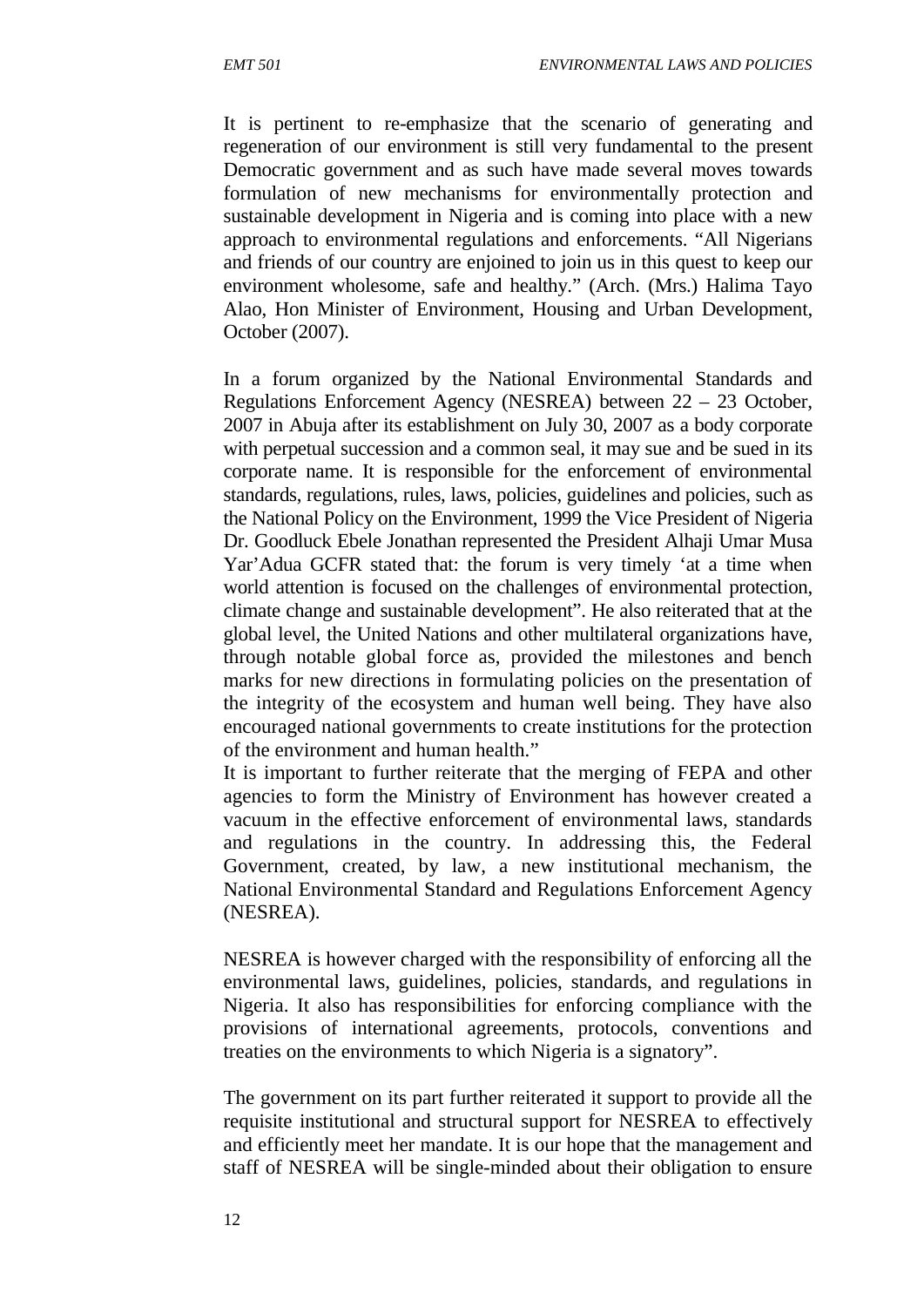that our society becomes innately environmentally conscious. Our desire is for an environment where all the necessary sustainable development principles are applied and enforced".

Therefore, it is the responsibility of all and sundry to ensure a healthier, cleaner and safer environment for all guided by an abiding dedication to working committedly to secure our environment. (President Umar Musa Yar' Adua: 2007 NESREA).

In this wise, Africa people and their government are very much conscious of the implications of abusage of their environment either by multinational corporations or themselves and have being taken serious measures to combat environmental menace ravaging the continent. The third world nations are aware of the hazardous implication to their environment, no wonder most of them are now adopting deliberate conceptional approach in formulating policies" which will lead to the procedures and other concrete actions required for lunching 'third world' into an era of social justice, self–reliance and sustainable development (in the 21st Century)" (Aina and Adedipe, 1991).

# **4.0 CONCLUSION**

In conclusion, Nigeria as a nation despite its slow motion policy on domestication of international conventions, which he is a signatory to, has done a lot after the Koko Toxic Saga to protect its environment, but however a lot still need be done in area of oil pollution and environmental degradation and deforestation of our forests.

It is also important to note here that we need to re-orientate the populace on our attitude towards our environment.

# **5.0 SUMMARY**

In this unit we have discussed to a large extent, the historical development of environmental law in Nigeria, the laws governing the environment of the country before the Koko toxic waste incident, the laws thereafter, it is to this extent that learners of this work should be able to critically analyse the eras.

# **6.0 TUTOR MARKED ASSIGNMENT (TMA)**

- **1.** Briefly explain the historical background to the emergence of environmental law in Nigeria.
- **2.** Identify laws governing environmental law in Nigeria after the Koko Toxic Waste incident of 1988.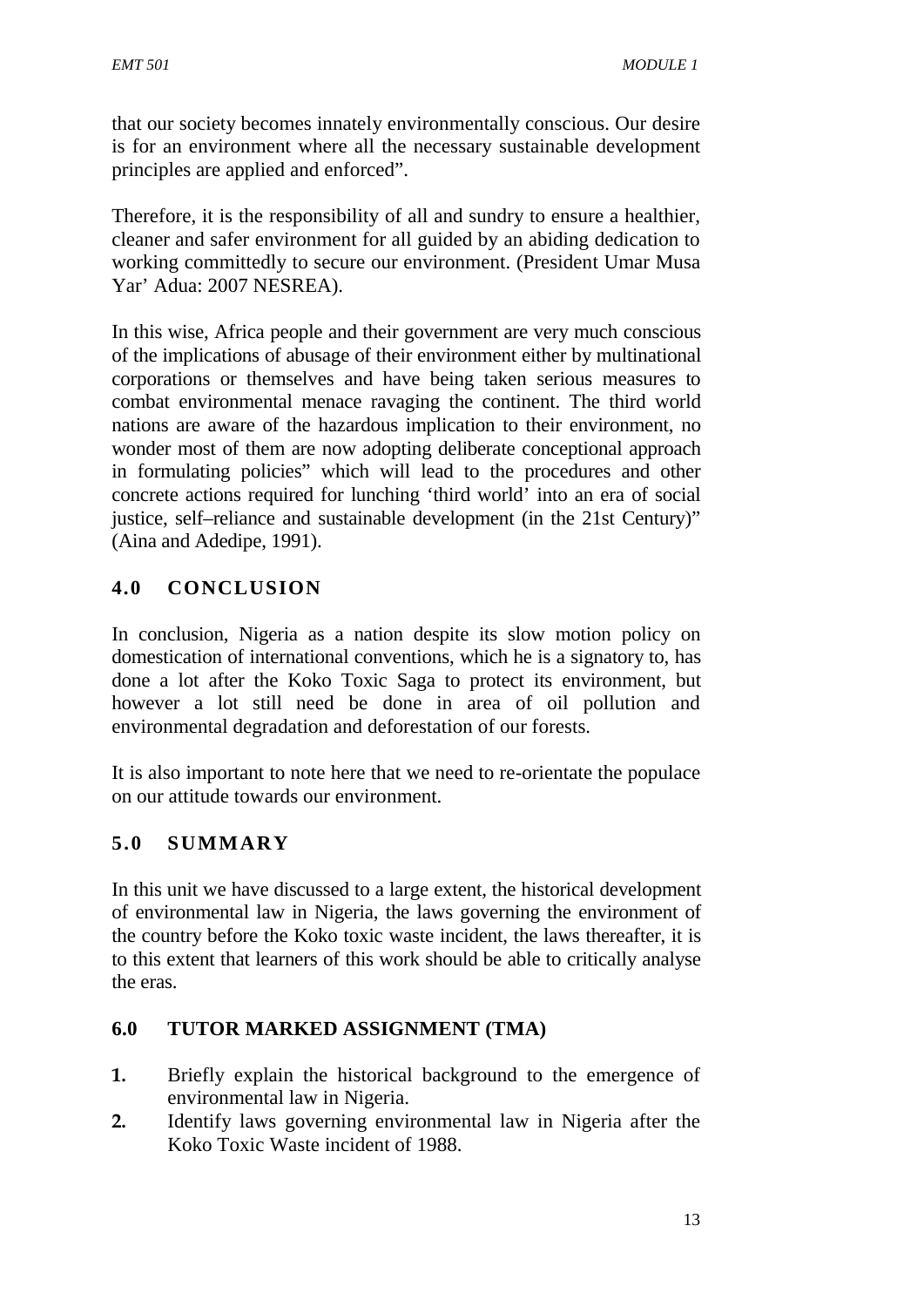#### **7.0 REFERENCES/FURTHER READING**

- Atsegbua, L et al (2003): Environmental Law in Nigeria: Theory and Practice. Ababa Press Ltd, Lagos.
- Okorodudu Fubara M. T. (1998): Law of Environmental Protection: Materials and Text, Caltap Publication (Nigeria) Limited, Ibadan, Nigeria.
- National Environmental Standards and Regulations Enforcement Agency (NESREA): Report of the First National Stakeholders forum on the New Mechanism for Environmental Protection and Sustainable Development in Nigeria 22 – 23 October 2007, Abuja Nigeria.
- Aina EOA and Adedipe, N.O (1991) Ed, The Making of the Nigeria Environmental Policy, Ibadan, University Press, p 311.
- Ola C. S. (1984): Town and Country Planning and Environmental Law in Nigeria OUP, Jericho, Ibadan.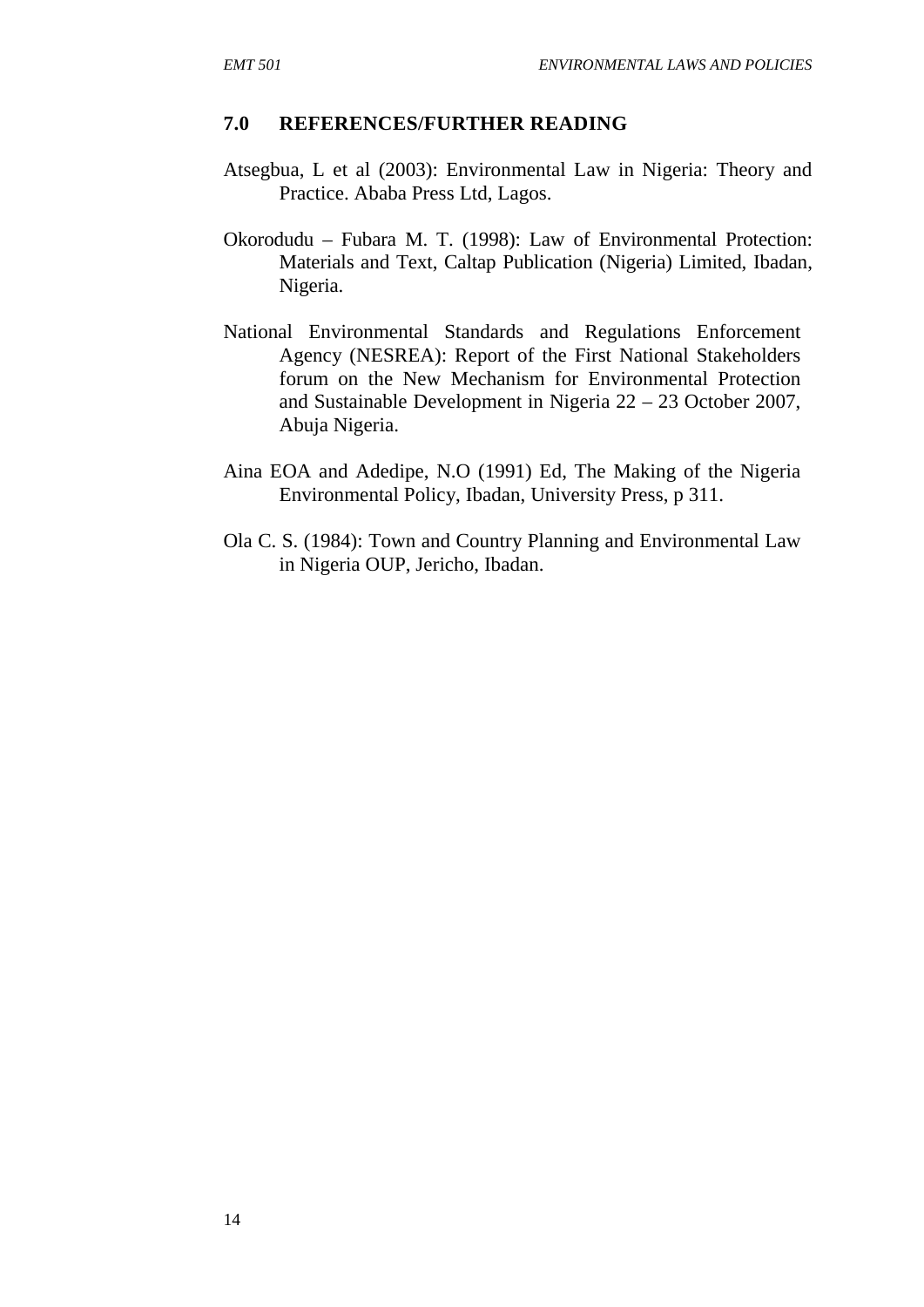# **UNIT 3 SCOPE AND REASONS FOR ENVIRONMENTAL PROTECTION**

# **CONTENTS**

- 1.0 Introduction
- 2.0 Objectives
- 3.0 Main Content
	- 3.1 Scope of Environmental Protection
	- 3.2 Reasons for Environmental protection
- 4.0 Conclusion
- 5.0 Summary
- 6.0 Tutor Marked Assignment
- 7.0 References/Further Reading

### **1.0 INTRODUCTION**

Environmental protection is an integral component of sustainable development measures. That the environment is threatened in all its biotic and abiotic components (animals, plants, microbes) and ecosystems comprising biological diversity (water, soil, and air) which form the physical components of habitats and ecosystems, and all the interactions between the components of biodiversity and their sustaining habitats and ecosystems, is to state the obvious. With the continued increase in the use of chemicals, energy and non-renewable resources by an expanding global population, associated environmental problems will also increase. As has been pointed out, despite increasing efforts to prevent waste accumulation and to promote recycling the amount of environmental damage caused by over consumption of resources, the quantities of waste generated and the degree of unsustainable land use appear likely to continue growing.

The reasons for the environmental protection are by and large, the re analysis of facts and theories in the ongoing ecological debate. Since 'ecology' is that branch of study that concerns itself with mutual relations between organism and environment, our attention here will be restricted to the discussion on the politico-legal ecological consequences of man-made changes on the environment and those of other organism both living and non-living.

### **2.0 OBJECTIVES**

By the end of this unit, you should be able to:

- Understand the scope of environmental protection
- Understand the specific environmental protection programmes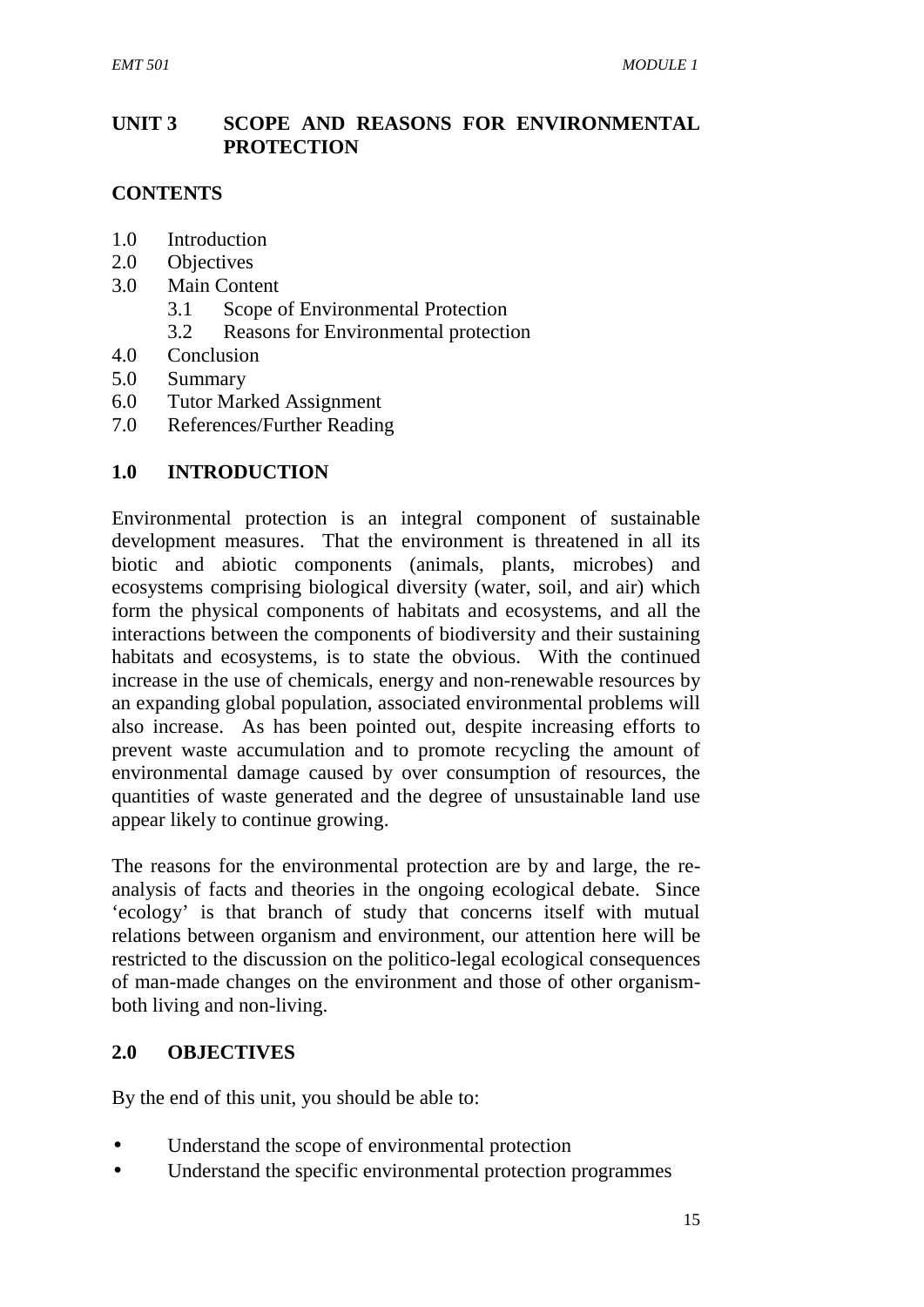Explain the reason for environmental protection

# **3.0 MAIN CONTENT**

## **3.1 Scope of Environmental Protection**

The aim of environmental protection is therefore to prevent, halt and reverse environmental degradation through the appropriate use of biotechnology in conjunction with other technologies, while supporting safety procedures as an integral component of environmental development. To this end, specific environmental protection programmes with specific targets has been suggested to be inaugurated with specific objectives which include:

- (a) To adopt production process making optimal use of natural resources, by recycling biomass, recovering energy and minimizing waste generation;
- (b) To promote the use of biotechnologies, with emphasis on bioremediation of land and water, waste treatment, soil conservation, reforestation, afforestation and land rehabilitation;
- (c) To apply biotechnologies and their products to protect environmental integrity with a view to long-term ecological security.

To appreciate the need for environmental protection, it will be worth while to discuss the reasons for environmental protection and the argument advanced in favour of each in an attempt to arresting environmental degradation.

### **3.2 Reasons for Enviromental Protection**

The reasons for environmental protection are usually expressed in the form of loss of amenity, health hazards, survival and resource depletion.

# **(i) Amenity loss**

The ordinary meaning of the word 'Amenity' is "the quality of being pleasant, something that tends to make life more comfortable, adds to the convenience of a place, increases the delightfulness of an area, etc. "In law, especially in real property law, it refers to such circumstance, in regard to situation, view, location, access to a water course, or the like, as to enhance the pleasantness or desirability of the property for purposes of residence, or contribute to the pleasure and enjoyment of the occupants, rather than to their indispensable needs." Amenity is therefore that intangible or incorporeal rights or qualities provided by nature that helps in bringing out the beauties of environment which in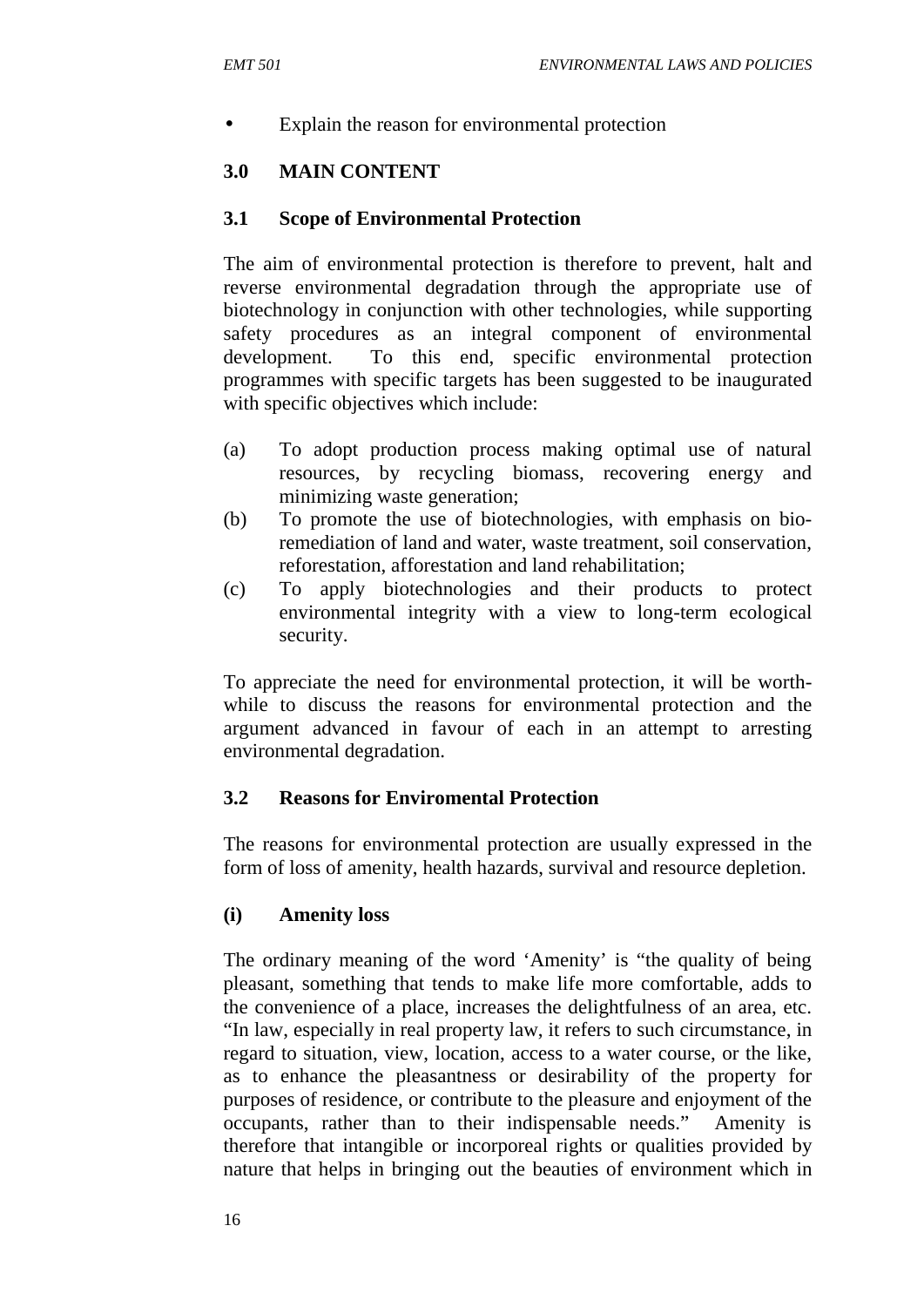turn enhances the pleasure, enjoyment and delightfulness of the people living within it.

Applying it to the issue of environmental protection, it refers to the ecological analogue to conservationist arguments that Mother Nature's beauties ought not to be marred. It is more of an appeal for appreciation and preservation of the natural resources of the environment. It is this conservationist argument advanced by politically minded ecologists that has been described as an 'amenity argument'.

One problem of this amenity argument is the possibility that one man's amenity may be another man's disamenity. In this connection, whereas someone may complain of the nerve-shattering noise of the city, others may regard the din as an exhilarating contribution to the excitement of city life. The same may also go for the location of an industry within a community. Most residents of a location would be disgusted by the prospect of smoke from a proposed industry, but, on balance, there are others who may be willing to accept it as the price the community must pay for economic prosperity. It is evident that smoke or pollution is undesirable. Equally true is the fact that the only disagreement is to how unpleasant it is and what sacrifices are in order to prevent it and not that polution and prosperity are linked, for if people should have their way, they would prefer both clean air and economic prosperity. The task of the ecologist, using amenity argument is therefore to demonstrate that smoke is an unnecessary by-product of an industry which may be prevented by, for example, precipitators in smoke stacks. This abatement equipment helps the community to gain the best of both worlds and preserve the amenity argument for the protection of the environment.

To achieve this goal and in order to drive a wedge between environmental disamenities and other amenities, it has been suggested that, the ecologist must depend upon the possibility of technological modification of the production process (Goddin, 1976). Thus, the existence of industry can bring prosperity without smoke or pollution only because there exists a piece of hardware, a precipitator, which removes most particulate matter from emissions. Since there are no solutions to pollution problems, any community committed to the goal of industrialization should be aware that technology will not save it from environmental repercussions of that decision. This strengthens the amenity argument for environmental protection as the best option available to human race.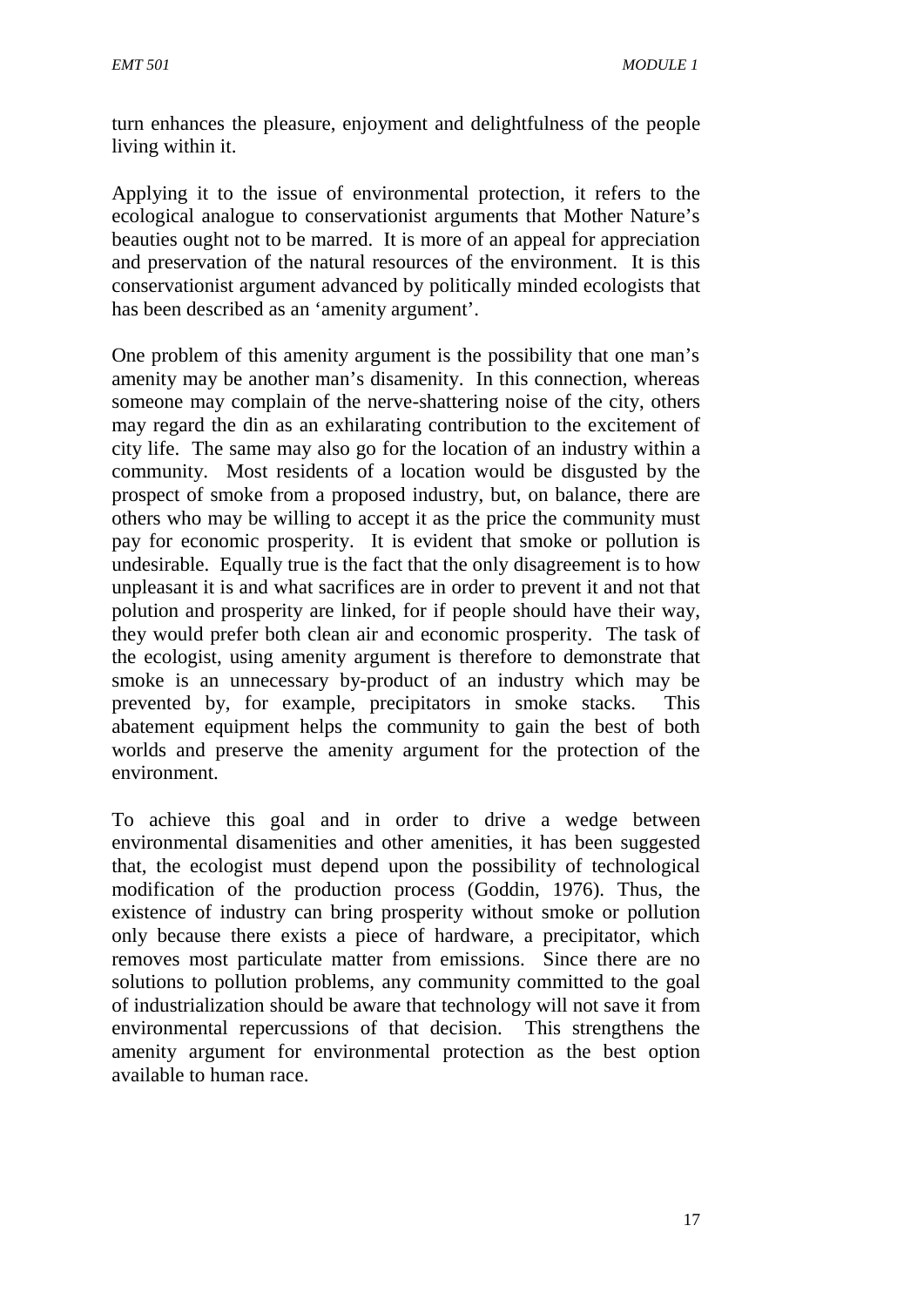#### **(ii) Health hazards**

Cleanliness, it is said, is next to godliness. By this saying, it is evident that filth and odours are somewhat connected with disease. So, healthy environment promotes healthy living. This is in line with the submission that before the mid-19<sup>th</sup> century when bacteria causes of disease become identifiable and controllable, the only available method for promoting public health was to sanitize the environment generally (Goddin, 1976). This shows that environmental protection is necessary to prevent health hazards.

To be more specific, breathing air polluted with particulate matters can cause a variety of pulmonary disorders and certain cancer – e.g. Cancer of the lungs. It may be distinctly dangerous to drink water even when bacteria and organic chemicals are removed because of concentrations of certain inorganic chemicals added by factories. In the same vein, loud noises most certainly impair hearing. The effect of pollution according to Goddin (1976) on human health is stated in the following ways:

"In more subtle ways, pollution can be even more dangerous to human health. Mercury dumped into the sea finds its way into the tissues of fish and are transferred into man when the fish are caught and eaten of men. DDT and other pesticides wash off crops and into the oceans with the same result even when their impact is not more direct. These poisons build up in a man's tissues and may take years to produce noticeable effects making them all the more dangerous."

The medical effects of pollution may be even more pronounced as regards mental health. Crowding, ugliness and noise especially have deleterious impacts on a man's psyche. These may, in turn be reflected in physical illness such as ulcer and 'social diseases' such as increased crime and vandalism (Paul and Anne, 1972).

It should be noted that there is no technological solution to pollution problems, and there is no way to avoid a show-down between a healthy environment and all the counter balancing disadvantages of an unhealthy environment. Since health is wealth, protecting the environment to prevent health hazards in order to protect human health cannot be overemphasized, hence environmental protection.

#### **(iii) Survival**

The survival argument for environmental protection grows out of the public health concern. This reason suggests that abuse of the environment is so tremendously unhealthy that the continued existence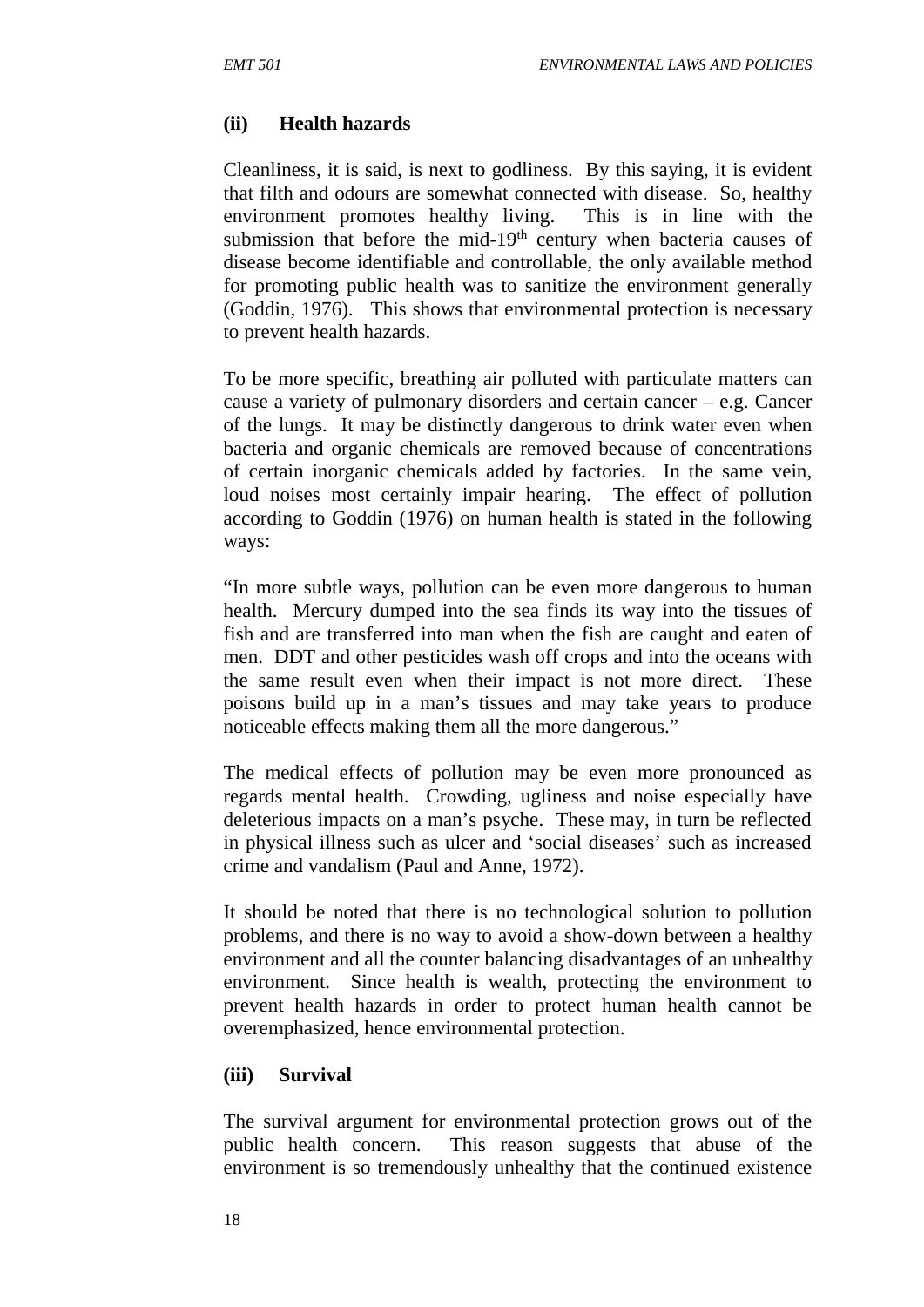of human life on earth is in danger. It is no longer news that all human beings depends on the environment for provision of certain basic natural requirements to sustain life. Such requirements include but not limited to the appropriate temperature, adequate oxygen, food, water, air, etc.

One of the problems facing the survival argument for the protection of environment is that many people do not believe that the magnitude of environmental damage is such that the survival of man is in doubt, although they admit that certain things man does to the environment makes it a less healthy place to live. The reason for this attitude is anchored on the fact that biosphere is characterized by self-renewing and self-cleaning mechanisms. Such arguments are that particulate matters thrown up into the air as factory smoke will naturally descend again in rain and the atmosphere remains unaltered. Likewise, a river or an ocean will naturally cleanse itself of pollutants (Goddin, 1976).

It is interesting to note that such reason does not take into consideration the quantitative limits to the biosphere capacity for self-renewal. Moreover, only a certain fixed amount of pollutants will naturally be removed from environment. Anything in excess of these limits will stay in the atmosphere, river or ocean and cannot be removed naturally. The survival argument for environmental protection seems to say therefore, that human wastes now breach the capacity of the environment for selfrenewal and that, without human intervention, harmful residuals are bound to accumulate in the ecosphere (Scorer, 1973).

Certain reasons have been advanced for the breach of the capacity of the environment for self-renewal:

- (a) *Modern technology:* Increasing reliance on modern technology adds to the environment's difficulty in cleaning itself by substituting artificial substances for natural ones. These synthesized materials are often not 'bio-degradable'. In other words, nature cannot decompose the substance into its basic constituents. For example, glass is for all practical purpose immune to natural recycling process, while a paper can be decomposed into humus. However, in some cases, technological advances have made certain things hitherto non-biodegradable, e. g. plastic.
- (b) *Population increase*: The pressure of increasing populations has press to the limits the earth's capacity for self-renewal. The population increase has made it more difficult for the natural environment to manage each individual's wastes.
- (c) *Climatic modification:* This centred on the inadvertent climatic modification due largely to the activities of man e.g. introduction of particulate matters into the air in the form of smoke which have some effect on the climate.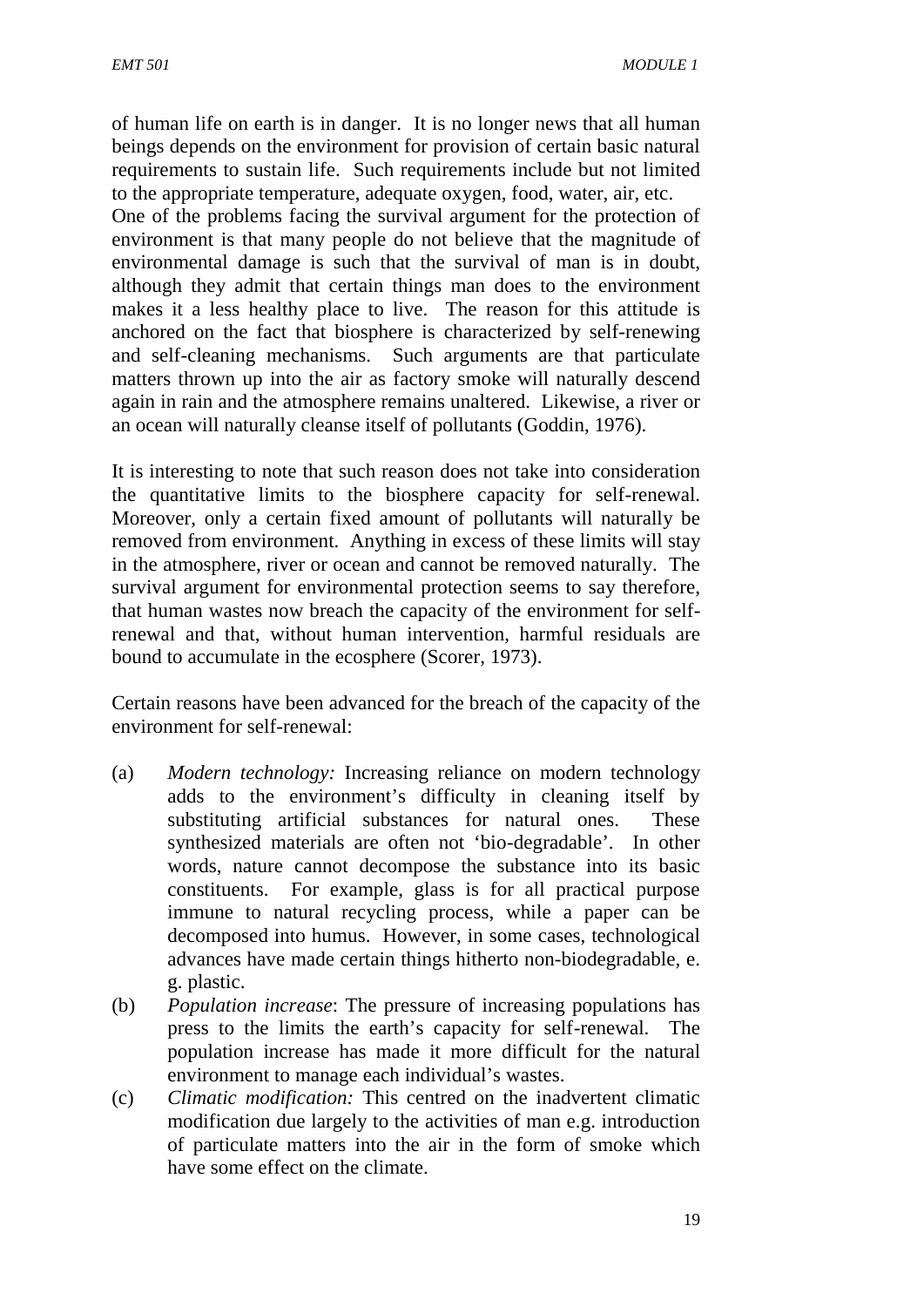On the whole, the argument for survival as one of the reasons for environmental protection is futuristic in outlook. This means that the threshold will be crossed at some future date if present practices continue. In other words, it is both a prediction and an appeal. But the prediction will not come true if the appeal succeeds in persuading men to alter present practices to preserve the environment and to protect it from further deterioration.

### **(iv) Resource depletion**

The resource depletion reason for the protection of environment is a direct uprrot of the Malthusian theory expounded in 1798. In its basic form, the argument suggests that demands on resources grow exponentially while supplies increase, only linearly.

The ecologists have computerized available evidence and now also able to use the exponential growth analysis to suggest that exhaustion of resources is imminent. One reason for the argument for resource depletion it the rate of consumption of the available resources due largely to increase in population. This shows that the only way to diminish demand for food and all other resources required to sustain human life is to decrease the number of people demanding same. This accounts for the tree planting campaign of the Federal Government of Nigeria and the pegging of number of children per couple to a maximum of four by the Babangida administration. The implementation or enforcement of these laudable policies on the part of the government is another uphill task.

# **4.0 CONCLUSION**

In conclusion, no matter what the threat to the environment is thought to be, it can be turned back only by a broad-based attack on the causes of pollution. Controlling the disamenities and health hazards resulting from environmental deterioration requires the same sort of anti-pollution campaign as is required if the issue is how to help mankind survive and conserve his natural resources.

### **5.0 SUMMARY**

In this unit, we have discussed the scope and reasons for environmental protection. From this the learner would be able to understand the desire for a secured environment germane to sustainable development and good quality living.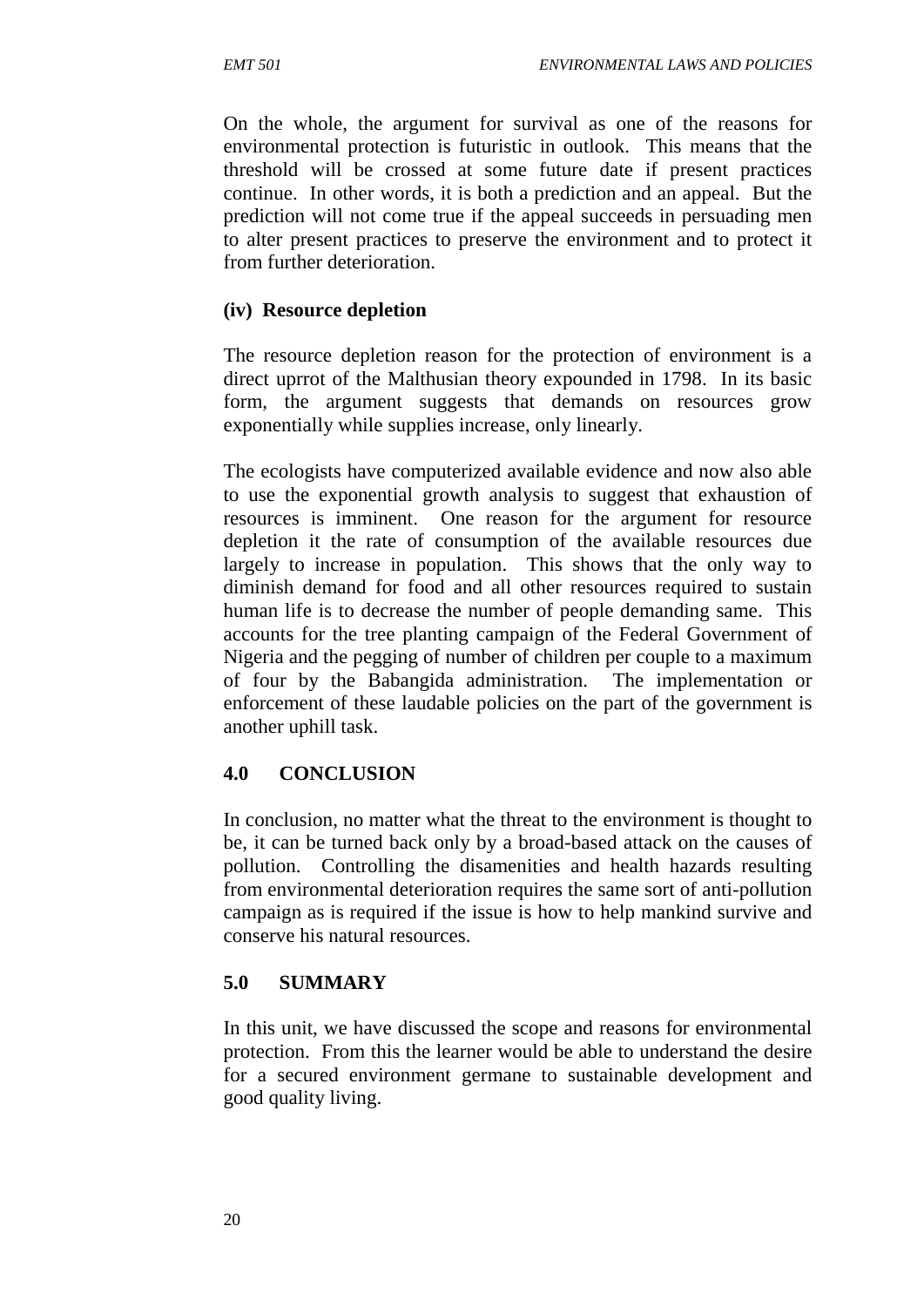#### **6.0 TUTOR MARKED ASSIGNMENT (TMA)**

- 1. Highlight the specific environmental protection programmes with specific targets that have been suggested to be inaugurated with specific objectives.
- 2. State the reasons been advanced for the breach of the capacity of the environment for self renewal.

#### **7.0 REFERENCE/FURTHER READING**

New Webster's Dictionary of the English Language, International Edition, P.28

Black's Law Dictionary with pronunciations ( $6<sup>th</sup>$  Edition) P.81

- Goddin, R.E (1976): The politics of Rational man. Publisher John Wiley and Sons Ltd.
- Paul, R and Ehrlich, A.H (1972): Population Resources and Environment. Publisher – W.H. Freeman & Co., San Francisco
- Corer, R.S. (1973): Polution in the Air. Routledge and Kegan Paul, London P.25.

Thomas Malthus Essays on the Principles of population 1798.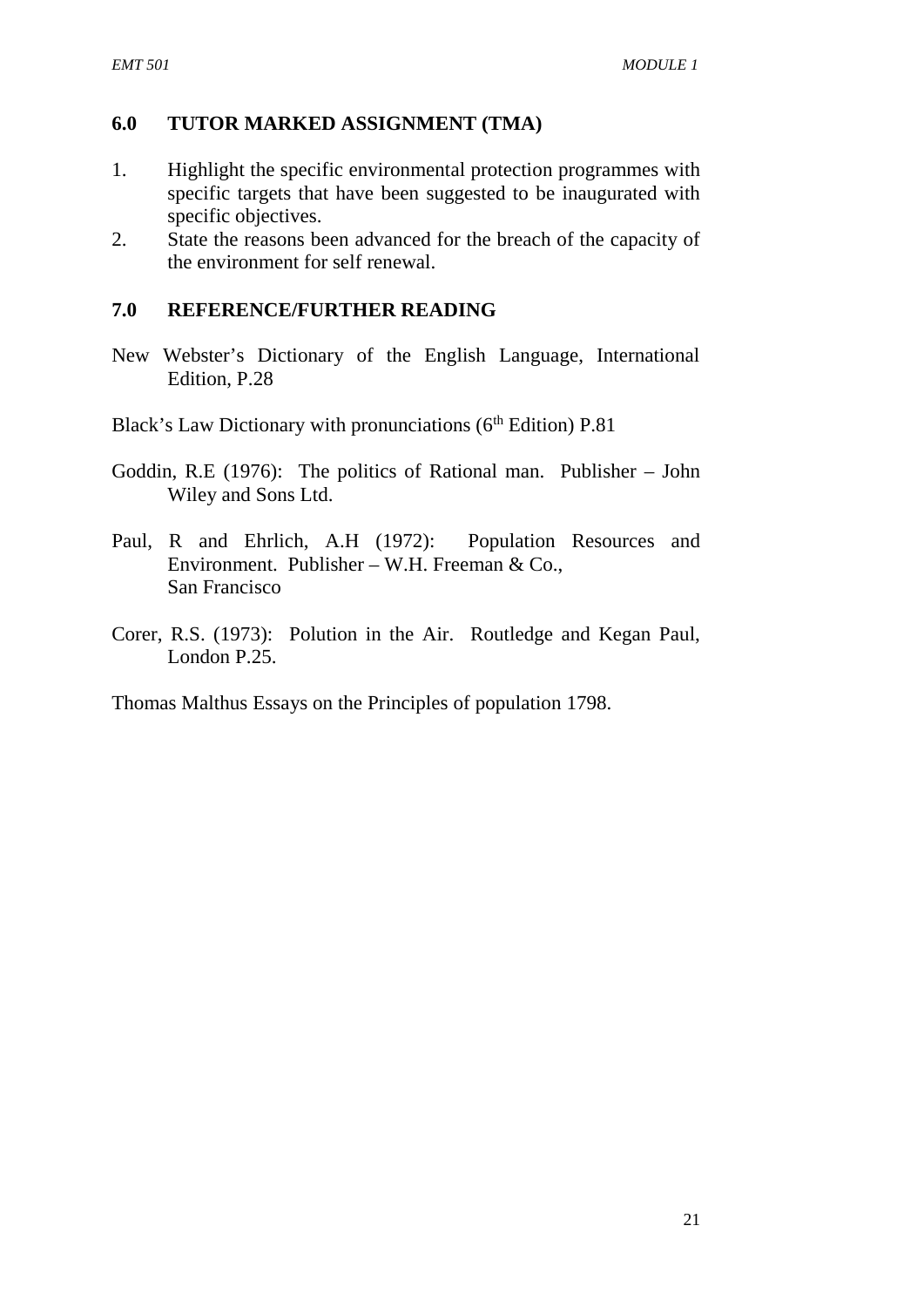# **UNIT 4 THE IMPORTANCE OF ENVIRONMENTAL LAW**

#### **CONTENTS**

- 1.0 Introduction
- 2.0 Objectives
- 3.0 Main Content
	- 3.1 Law and urgent need of development for the environment
	- 3.2 The need for and the importance of environmental law
- 4.0 Conclusion
- 5.0 Summary
- 6.0 Tutor Marked Assignment
- 7.0 References/Further Reading

### **1.0 INTRODUCTION**

The problems of national development today have made it very imperative to take special interest in the health of the environment. National development as we all know impacts on the environment, often times in negative ways such as pollution, deforestation, erosion, etc. In order to safeguard the environment, it behoves that laws to protect the environment should be brought to the fore hence the importance of environmental law.

### **2.0 OBJECTIVES**

By the end of this unit, you should be able to:

- Understand law and its urgent need of development for the environment
- The need for and the importance of environmental law

### **3.0 MAIN CONTENT**

### **3.1 Law and Urgent Need of Development for The Environment**

One area on which law as a discipline is in urgent need of development is that of the protection of the environment and the problems of maintaining sustainable development (Singh 1989). It is on the strength of this that the World Commission on Environment and Development stated that:

- (i) to recognize and respect reciprocal rights and responsibilities of individuals and states regarding sustainable development;
- (ii) to establish and apply new norms for state and interstate behaviour to achieve sustainable development;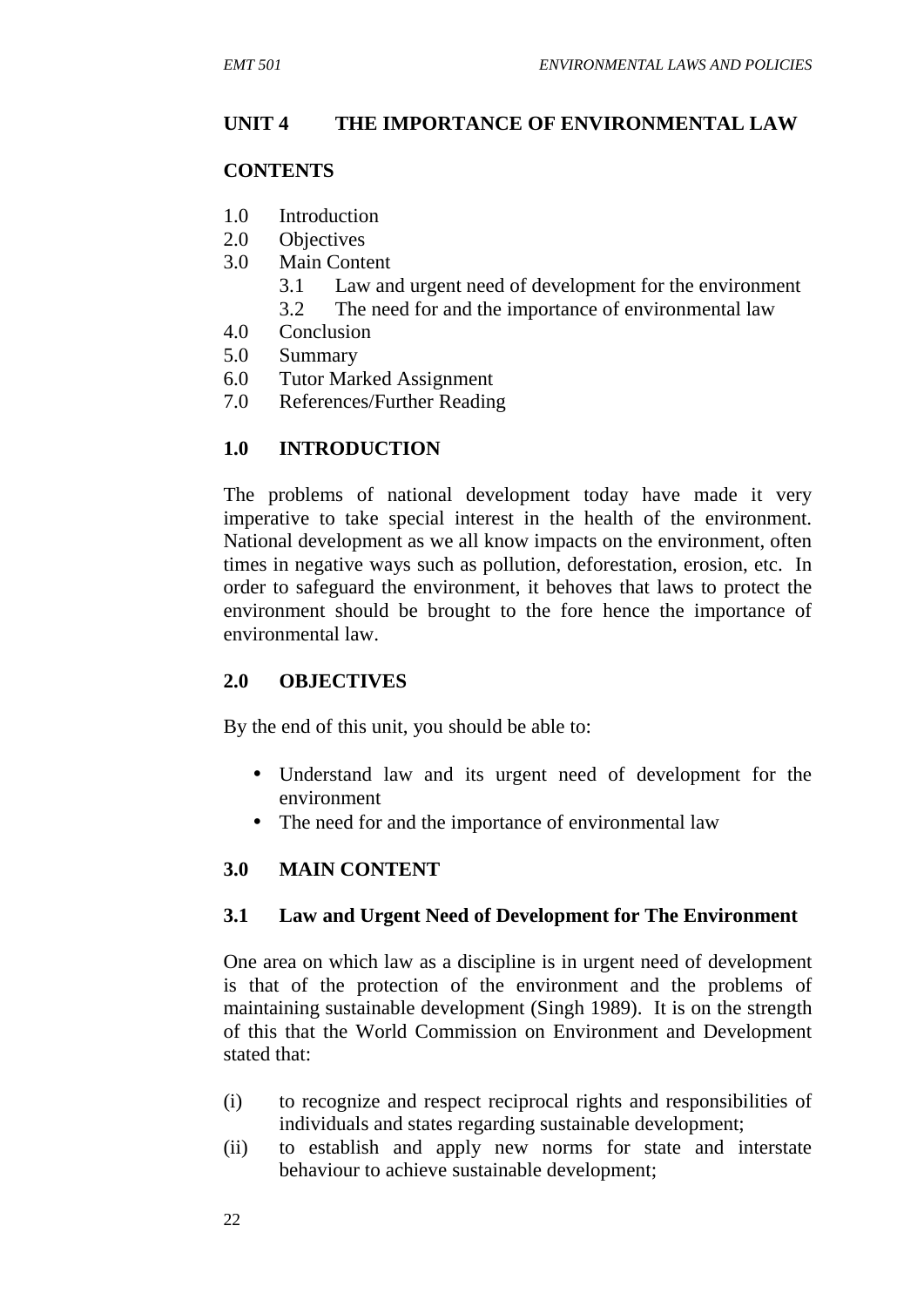- (iii) to strengthen and extend the application of existing laws and international agreement in support of sustainable development; and
- (iv) to reinforce existing methods and develop new procedures for avoiding and resolving environmental disputes (WECD, 1987).

The above statement attributed to the World Commission on Environment and Development has shown that in recent years, environmental concerns have gradually come to be viewed not in isolation but in relation to socio-economic development. Besides, it is now fully recognized that no country of the world can afford to ignore the sound management and protection of its environmental resources which form the basis of sustainable development. The rising concern with environmental issues can be attributed to an increasing realization of the dangers posed to human life and prosperity by unabated degradation of our basic resources of land, water, air and vegetation in man's quest for development. This shows that effective environmental management and protection provide a basis for sustainable economic and social development.

Besides, the process of national development today entails finding solutions to the problems of health, human settlement, educational and cultural uplifitment, and planned exploitation of the natural resources for a better and more meaningful life. In the process of development to achieve these objectives, it seems too difficult to strike a healthy balance between the development objectives and a wholesome environment and yet, man is aware that every development effort affects the environment in a particular way and that the need for survival dictates that it is always necessary for an optimum balance to be struck and maintained between the activities of man and his environment.

Furthermore, environmental troubles have a way of travelling from one neighbourhood to the other. Foul air easily blows across borders, and dirty water moves swiftly downstream. But a true ecological disaster, as Eugnen Lindem puts it, is the ecomigrants who cross borders and threaten the security of nations. In his words:

The late  $20<sup>th</sup>$  century has seen the revival of a phenomenon common in ancient times; ecomigration. Such forces as land degradation and population pressure have driven migrants from Somalia into Ethiopia, from Ethiopia into Sudan, from Burma into Bangladesh and from Bangladesh into India. As many as 20 million people a year are reluctant nomads, and their ranks could grow much longer. Ecomigration shows how the environment could become an issue not just of national health but also of national security (Linden, 1997).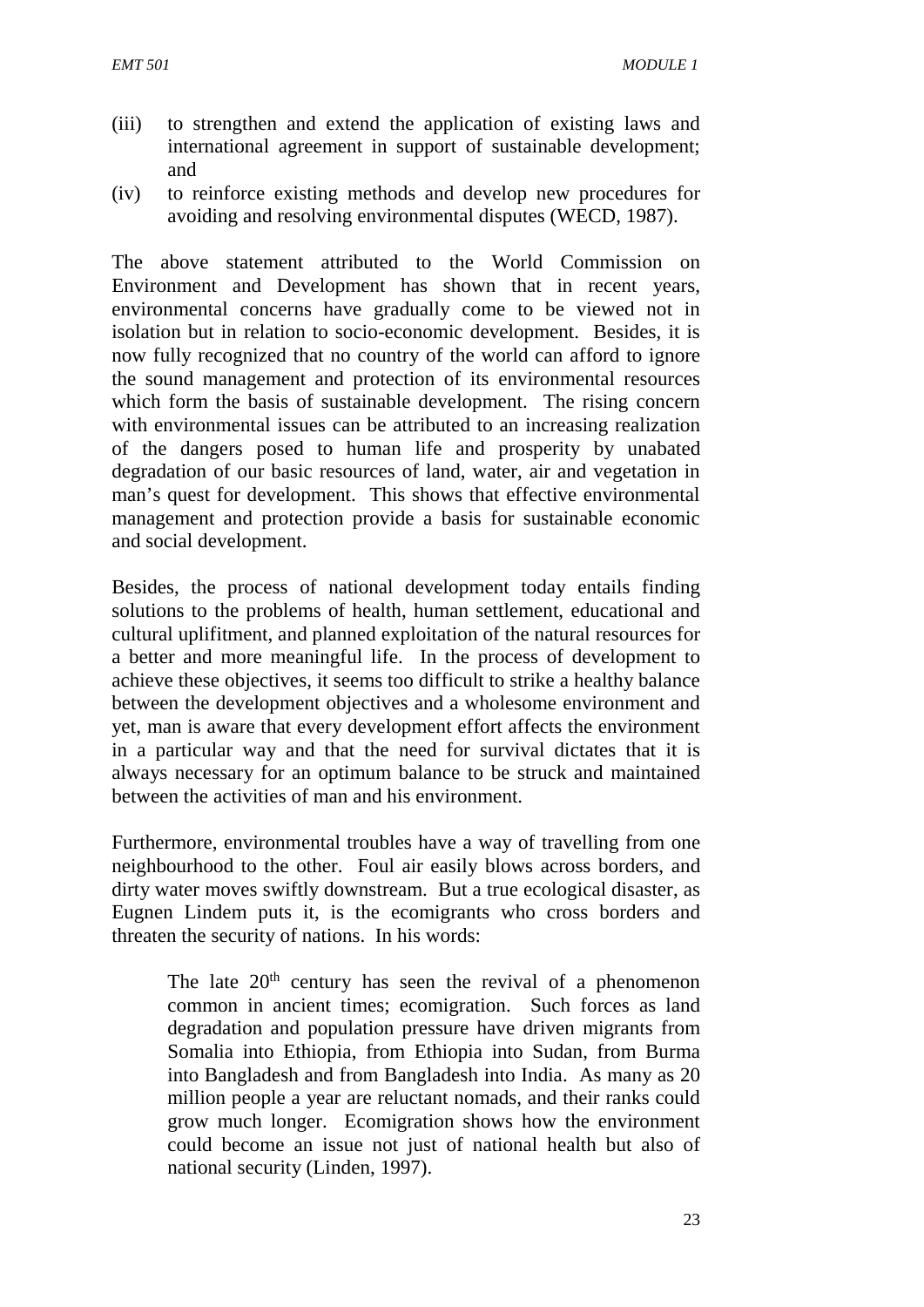So the issue of environmental crises has gone beyond the fouling of air and water and includes, but not limited to national security. This means that these ecomigrants after crossing the national borders of any nation becomes security risks to the national or government of such country.

Ecomigration within the boundaries of a nation could grow much worse in the future because of climatic change. As global warming swells the seas and increases the frequency and severity of coastal storms, a modest seas level rise of one meter would force thousands of people to leave their settlements in lowlands to uplands. This seems to be the submission of Eugene Linden when he stated that "no country can build an unbreachable wall around itself. The image of vast armies of wretched poor, surging around the globe and clamouring at the borders of the more fortunate nations, may finally awaken the world to the kind of future that today's leaders may be foisting on the next general (Linden, 1997).

It is therefore seen that law occupies a vital place in the protection of the environment from degradation. Although, environmental law is a relatively new area due largely to the fact that, mankind had been solely interested in exploiting the resources in his environment with which nature has endowed him without much thought about the future consequences of such exploitation and use, it has now been realized, due to the efforts of environmentalist, that the health, if not the very existence of mankind, stands threatened unless efforts to protect the environment receives serious attention through the instrumentality of law.

On April 22, 1990, more than 200 million people from 140 nations joined hands in the celebration of 'Earth Day 1990' in one of the largest demonstrations in history. The participants spent the day planting trees, protesting industrial pollution, learning how to recycle waste, and calling out to world leaders to pass new laws to protect the planet's environment. Earth day 1990 was an event that had a lot of significance for the people of the world because it was an opportunity for the people to have expressed concern about the state of the environment. The goals and aspirations of Earth Day 1990 were perhaps best expressed by Denis Hayes when he stated that: 'Let the historians record that on Earth Day 1990, the people (from over the world) have heard the cry of the earth and (we) have come to heal her.'

In Nigeria, at least over a decade ago, there has been a reawakening of interest in the protection of the environment, especially with the dumping of toxic waste in Koko area of the then Bendel State in 1988. The consequence of this dumping was the enactment of the Harmful Wastes (Special Criminal Provision, etc.) Act and the Federal Environmental Protection Agency Act respectively.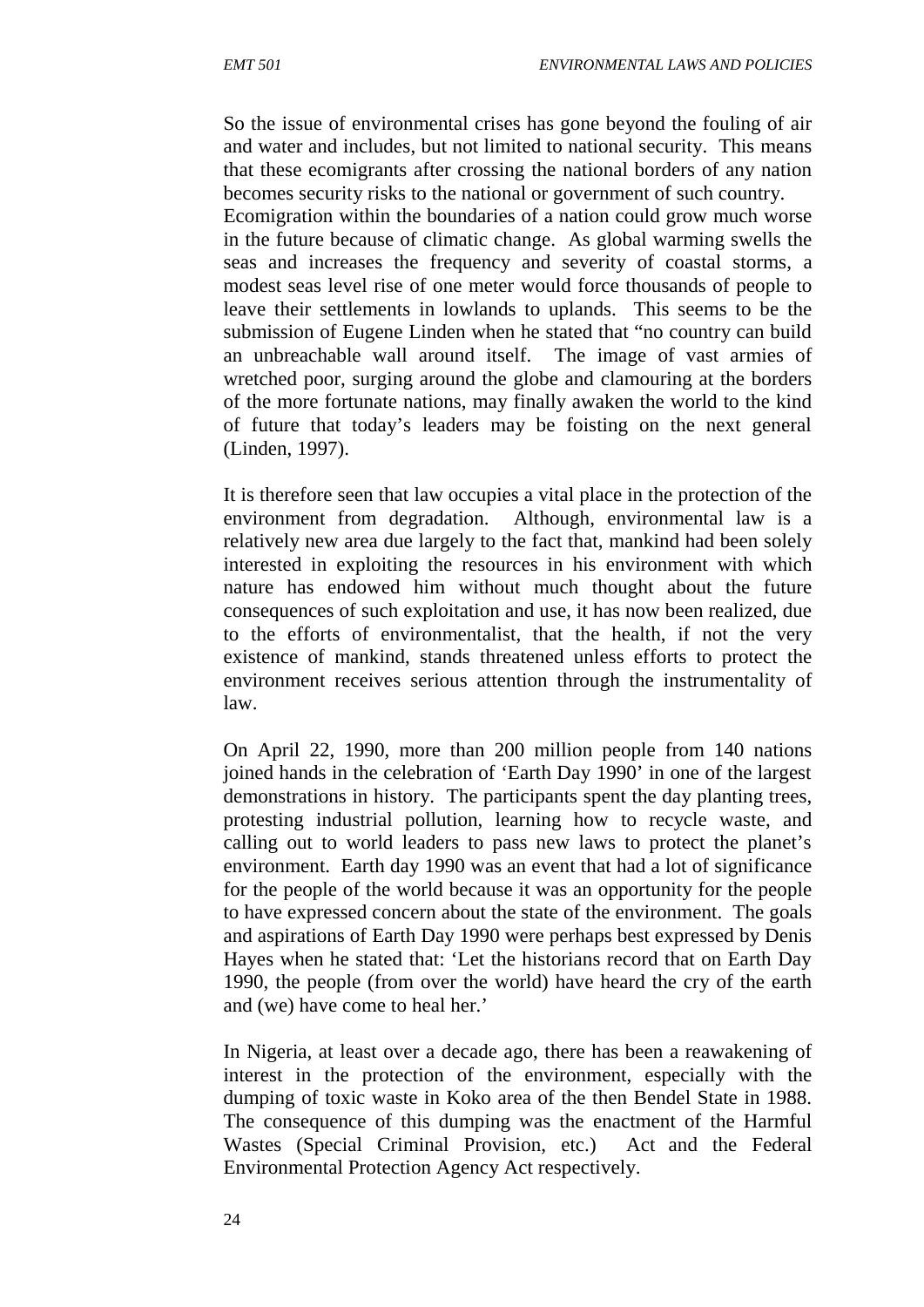The list of environmental problem plaguing the earth is long and growing. Amongst these are soil erosion, smog-filled air, polluted water, global warming, acid rain, deforestation, hole in ozone layer of the atmosphere, vast and growing mountains of garbage, desertification of once arable lands, noxious leftover of toxic and hazardous waste products of the industrial age, a growing number of endangered animal and plant species facing extinction, etc.

# **3.2 The Need for and The Importance of Environmental Law**

The need for and the importance of environmental law can be seen when we look at the environment not as a static configuration of the earths' surface, but as a dynamic system over which man in his quest for a livelihood plays a vital role. The question therefore is how do we channel and control man's activities within the ecosystem in order to ensure an increasing output for man and at the same time, maximize his welfare? This is where law comes in to regulate the activities on the earth. This can be done by the government or the people in authority by passing legislations regulating the disposal of toxic wastes and the clean-up of contaminated sites. It will extend to laws compelling industrial establishments to handle and dispose of dangerous wastes, providing for incineration and stabilizing techniques to replace wanton dumping of dangerous materials into the environment.

Environmental law is therefore concerned with not merely raising the standard of living but providing basic tools to tackle the environmental problems. In other words, protecting the environment is so important that law can no longer close its eyes no matter the cost, for environmental improvement must be made regardless of the cost. There is therefore a dire need for law that can effectively and efficiently address itself to the problems posed by the activities of man with a view to enhancing the quality of life of the people and to guarantee a sustainable development.

Environmental law also plays a vital role in protecting the environment when we realize that living things sometimes influence the non-living part of the environment and cause changes in it. The changes might be good or bad. In turn, the environment and events in the environment sometimes change the lives of living things. These changes, too, might be good or bad. Because living thing change the environment and the environment changes living things and, because the change in environment affect human life one way or the other, it is imperative to study the legal implications of the activities of human beings one the environment as it affects other things (both living and non-living things) with a view of regulating them through the legal process.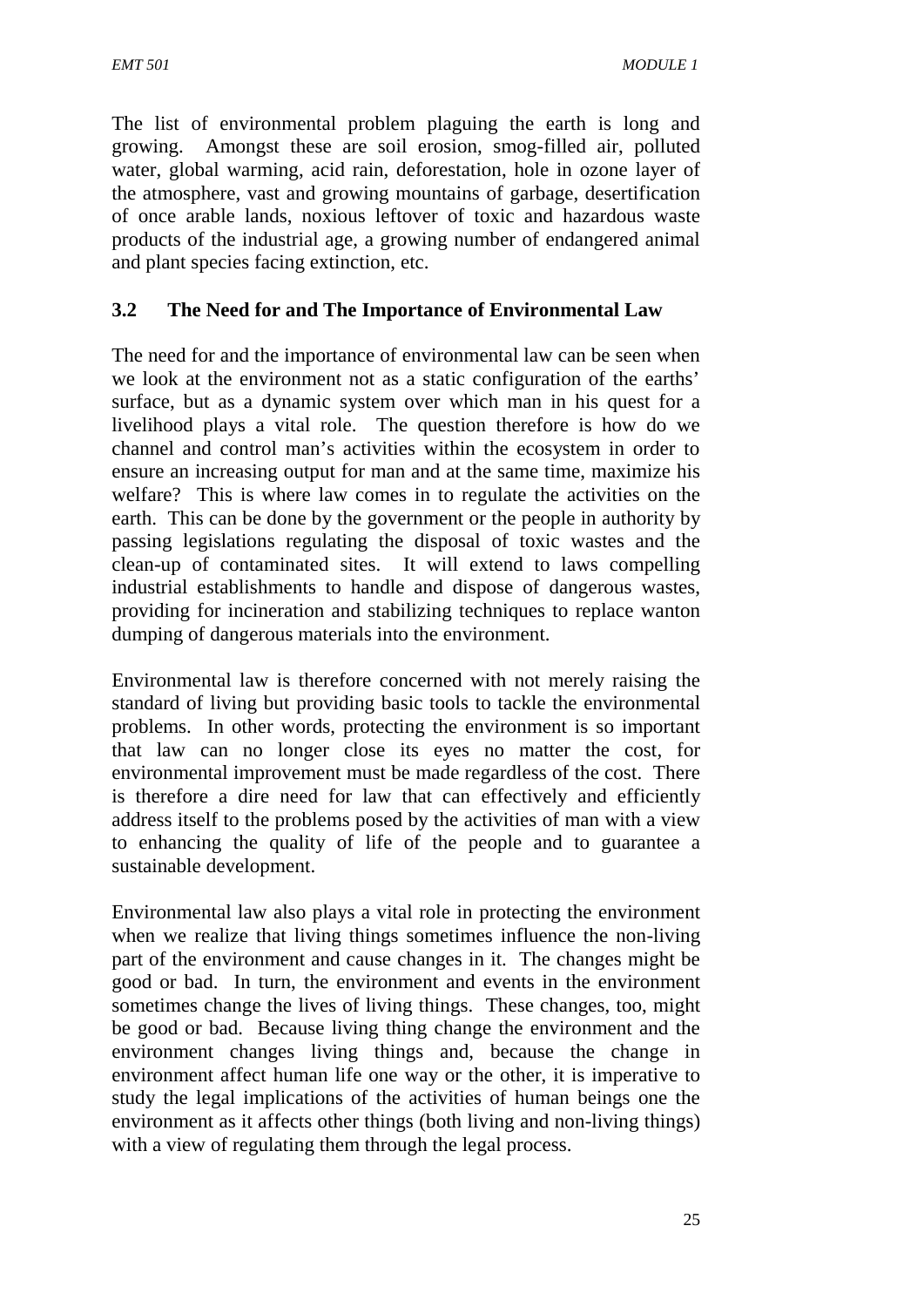Environmental law therefore deals with the issue of providing regulation for controlling the emission of smoke from houses and cars, preventing industrial pollution of the environment and the rivers, restricting the use of dangerous chemicals and the general philosophical orientation through law, entailing the conception of land planning for a liveable environment. In a nutshell, it is a body of statutory laws and procedures enacted with the view of protecting the environment and to provide, so far as possible for clean air, and clean land – it is the law that deals with the protection of environment and sustainable development.

From the preceding paragraphs, the following salient points emerged as the importance of environmental law in the society:

- 1. It provides a healthier and hygienic living standard for residents through the enforcement of sanitation exercises. In this way it reduces the sickness rate and death toll in our society.
- 2. It reduces the rate of pollution in the environment by prohibiting the dumping of refuse indiscriminately in the environment.
- 3. It protects our forest from going into extinction by prohibiting the indiscriminate felling down of trees and other games in the forests.
- 4. It contributes in no small measure to growth and development of the town and settlement by insisting on the development pattern based on the provisions of the Town and Country planning law.
- 5. It insists on good drainage system in town planning and this goes a long way to solve the problems of city or urban flooding and erosion.
- 6. It helps to provide remedies for the already existing environmental problems by suggesting methods which can be used in solving them.
- 7. It helps to educate the populace on the consequences of an endangered environment and how to live a healthy life.
- 8. It regulate and determine relationship between individuals in the society so that grievances arising a s a result of one person's act or omission can be properly dealt with in order to obtain redress for harm or negligence or nuisance occasioned thereby.

# **4.0 CONCLUSION**

It is pertinent to state that national development today entails the searching out of solutions to problems of health, human settlement, educational and cultural upliftment and planned exploitation of the natural resources for a better and more meaningful life. Environmental law therefore, deals with the issues of providing regulations for a sustainable and liveable environment.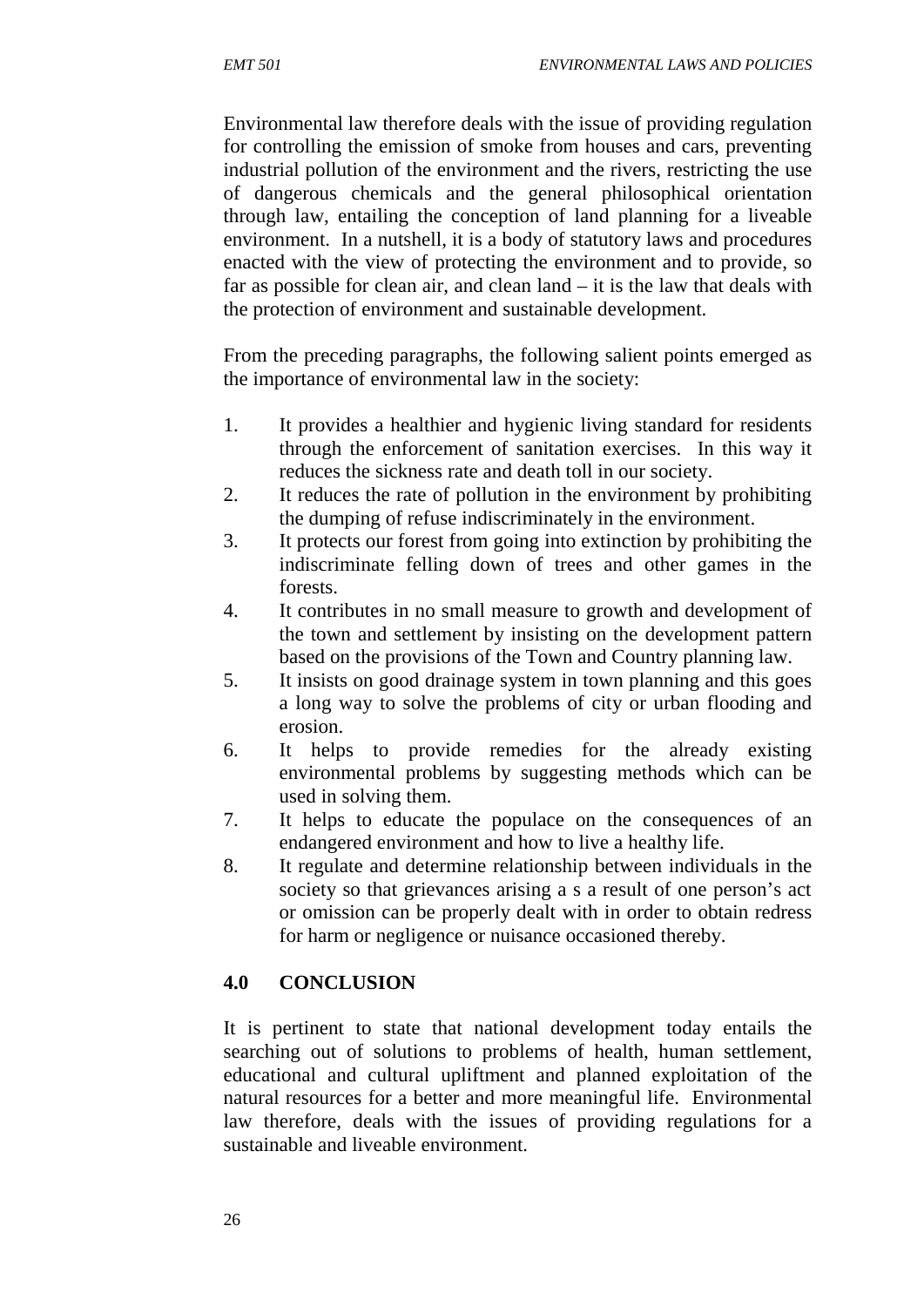# **5.0 SUMMAY**

The importance of environmental law cannot be overemphasized. Generally, it provides regulations curtailing environmental degradation thereby providing a healthy living environment.

## **6.0 TUTOR MARKED ASSIGNMENT (TMA)**

- 1. Highlight the views of the World Commission on Environment and Development (WCED) on maintaining sustainable development.
- 2. Enumerate the importance of environmental law in the society.

## **7.0 REFEREES/FURTHER READING**

Singh, N (1989): The role and Record of the International court of Justice. Martins Nijhoff Publishers. P.164.

WCED (1987): Report of "Our common future" P.330

Linden, E (1997): "Legions of the Dispossessed." Time November, 1997 P.28

Special Criminal Provision Act Cap 165 LFN 1990

Federal Environmental Protection Agency Act Cap 131 LFN 1990 as amended by Decree 59 of 1992.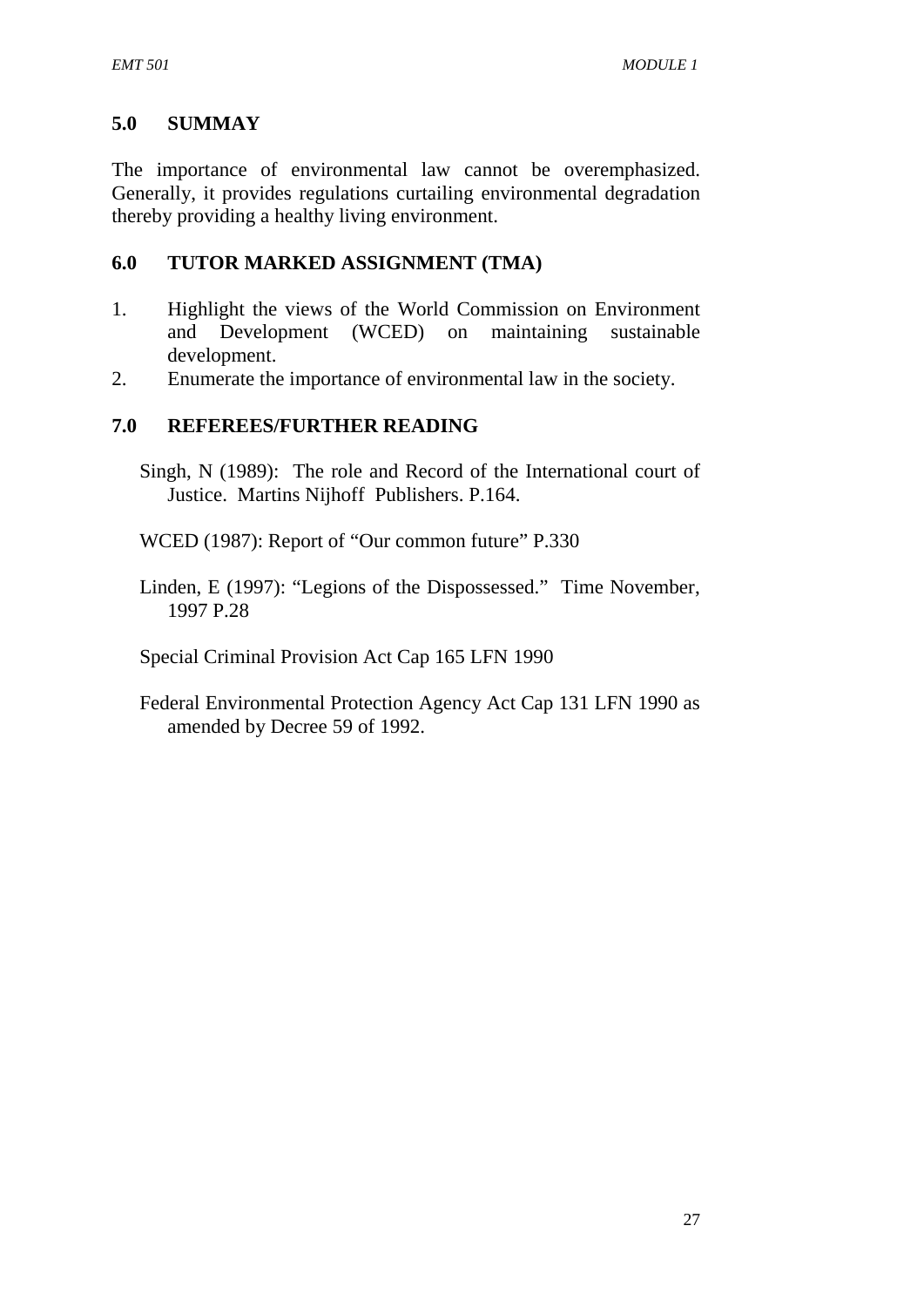#### **MODULE 2**

| Unit 1 | Sources of Environmental Law            |
|--------|-----------------------------------------|
| Unit 2 | Sources of Environmental Law in Nigeria |

#### **UNIT 1 SOURCES OF ENVIRONMENTAL LAW**

#### **CONTENTS**

- 1.0 Introduction
- 2.0 Objectives
- 3.0 Main Content
	- 3.1 International Treaties
	- 3.2 Constitution of the FRN
- 4.0 Conclusion
- 5.0 Summary
- 6.0 Tutor Marked Assignment
- 7.0 References/Further Reading

#### **1.0 INTRODUCTION**

Generally, the coming into effect of laws is important in any society than the need for the sources of such laws. It is at this point that this unit is set to discuss the sources and scope of environmental law to Nigeria.

The nuptials of the two concepts that is, law and the environment cannot be overemphasized in the socio-economic development of any nation, then the need for the sources of this law to be discussed.

The scope of the law varies from one jurisdiction to another, and some other jurisdictions will also be looked at critically. The main sources of environmental law like the international treaties and convention cannot be ignored; it is also of main concern to discuss the role of the constitution of the FRN.

### **2.0 OBJECTIVES**

By the end of this unit, you should be able to:

 explain and analyse international treaties and the Constitution of the Federal Republic of Nigeria as sources of environmental law in Nigeria.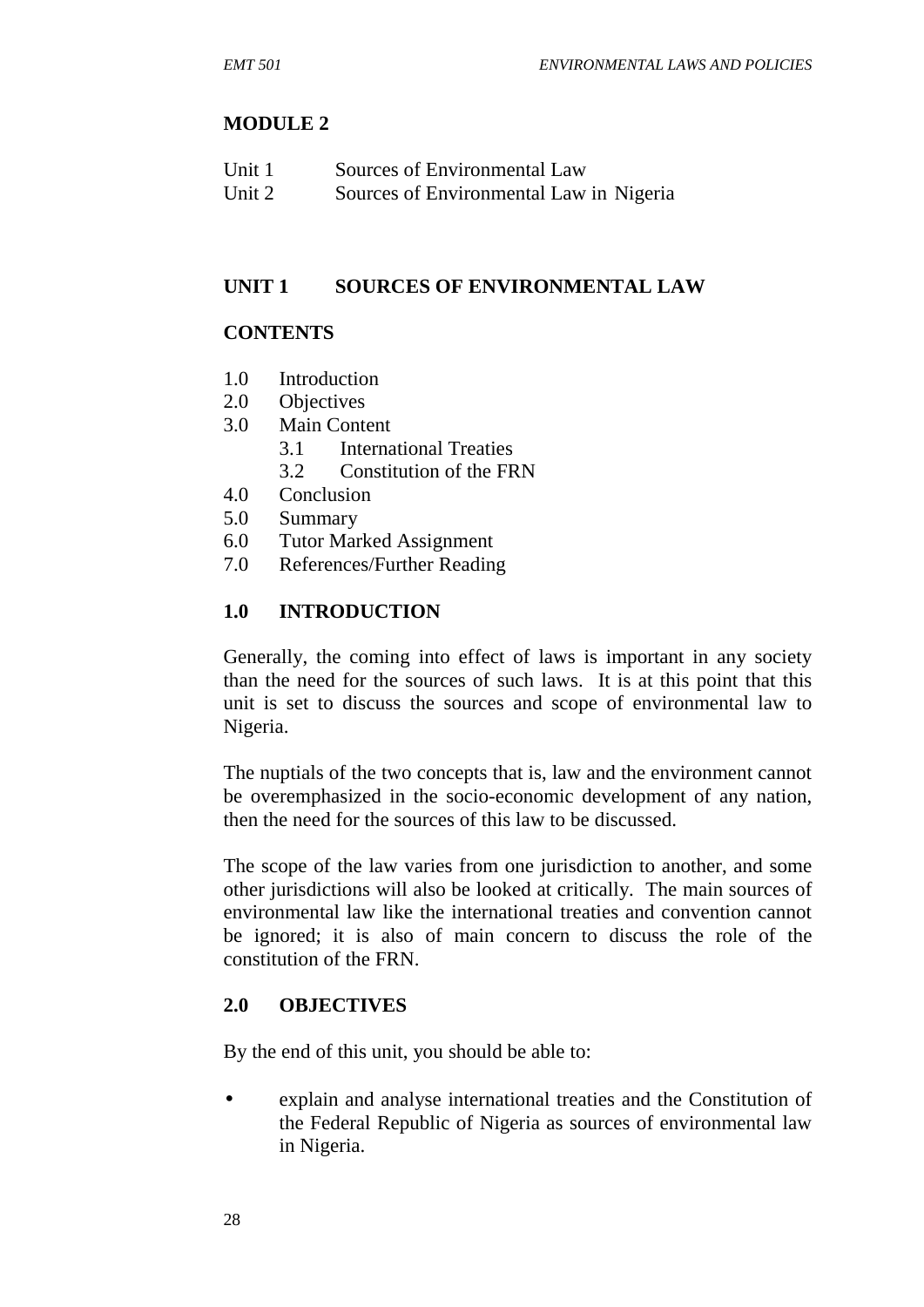## **3.0 MAIN CONTENT**

#### **3.1 Sources of Environmental Law**

It is pertinent to reiterate that before the advent of the 1988 Federal Environmental Protection Agency Act No. 58, there was no concise law to protect the environment or referred to as the National Environmental Law.

Unlike most areas of the law, environmental laws are greatly influenced by policy choices and ideas drawn from other disciplines such as biology, chemistry, economics, forestry, natural resources, fisheries, engineering, etc.

It is however important to reiterate that the content of environmental law for Nigeria is broad and extensive. It encompasses the problem of Land Use and soil conservation, Forestry – wildlife and protected natural areas; water management, marine resources and coastal areas, sanitation and waste management, air quality, hazardous substances, working environment – occupational health and safety, major sources of pollution/pollutants includes water pollution, air pollution, auto mobile emission and noise pollution, land degradation and planning matters of afforestation and deforestation and desertification among others. All these areas mentioned in a Federal setting like Nigeria, the Federal and State have the rights to enacts laws which seek to regulate and protect the environment either directly or indirectly. (Akintayo, 2006).

The sources of Nigerian Environmental law includes: the Constitution, Legislation, Judicial precedents or Nigerian case law, the received English Law, Customary Law, and Islamic Law. These are the general sources of the Nigerian Law and the ingredients of Nigeria legal system at a glance but in the present dispensation not all these sources are relevant to the concept of Environmental Law.

### **International Law**

International law as one of the major sources of environmental Law, the need to protect the environment cannot be ignored in that regard. The United Nation Organization as an International organization meant to maintain the efficacy and efficiency of International law recognizes the sovereignty and individually of each state among the committee of nations.

It is imperative to note that, each state have rights in the international arena as its citizens claim rights within the nooks and crannies of its territory. The states have exclusive jurisdictional control over its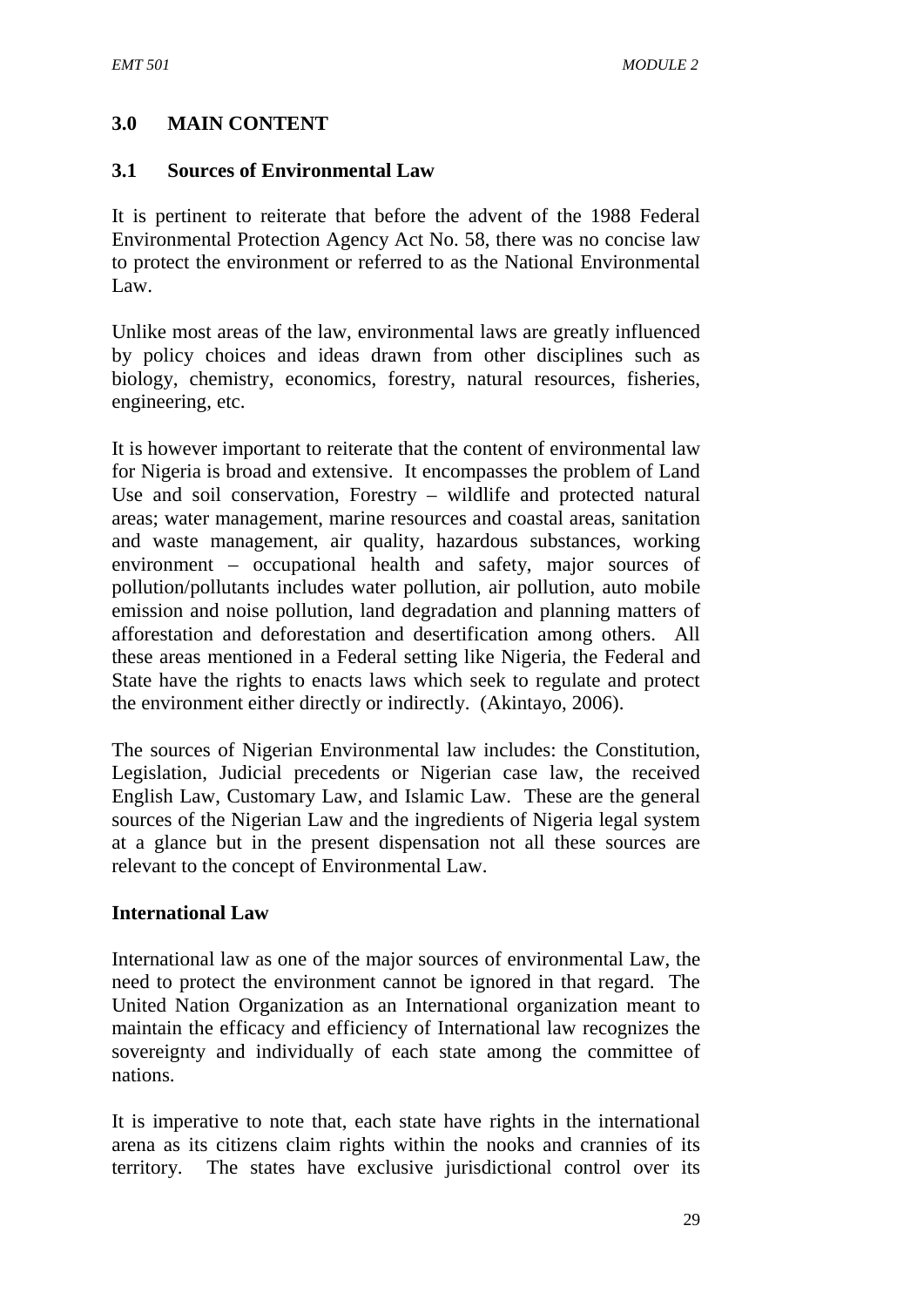territory which includes territorial water, air and land territory, population and natural resources the rights over her territory cannot be tempered with by any state regardless of its acclaimed power in the committee of nations.

It is to this extent that may conferences, conventions, treaties and protocols were initiated to portect the world environment largely. Initially, from the emergence of UN, the environment was not a major concern, except for world peace but some of its agencies are saddled with such responsibilities relating to the environment, and these are the Food and Agricultural Organizations (FAO) and the World Health Organization (WHO) (Malcolm R. 1994).

However, in 1962 the first book relating to the environment that is a book that gave a graphic perspective views of the indiscriminate use of pesticides "Silent Sprint" written by Rachael Carson. The book undeniably dealt into the area known as "Environmental Revolution" and laid a special foundation for emergent of law otherwise known as "Environmental Law". (Atsegbua, 2003).

There have been a lot of global issues that has gingered the UN as a world organization to embark on various conferences, the ever increasing marine pollution, ground water contamination, europhication of lakes, dying forest and solid acidification and finally the global climate change, the greenhouse effect. These are one of the major incidents that led to the emergence of the UN Conference on the Human Environment, in Stockholm, in June 1972.

Significantly, the impact of the Stockholm Conference on the Human, Environment particularly, Principle 21, which stated that: "States have a responsibility to ensure that activities within their jurisdiction and control do not cause damage to the environment of other states or areas beyond the limits of national jurisdiction.

The principle equally admonished the States to develop their environment, their own jurisdiction in accordance with the tenet of International law even though there is need for them to compensate the victims of pollution and other environmental hazards caused by activities within their own jurisdiction or Control of such states outside their own jurisdiction.

There are other international treaties, protocols and convention that are of paramount important to the environment aside the Stockholm Conference; these are the international and Regional efforts in combating the environmental menace: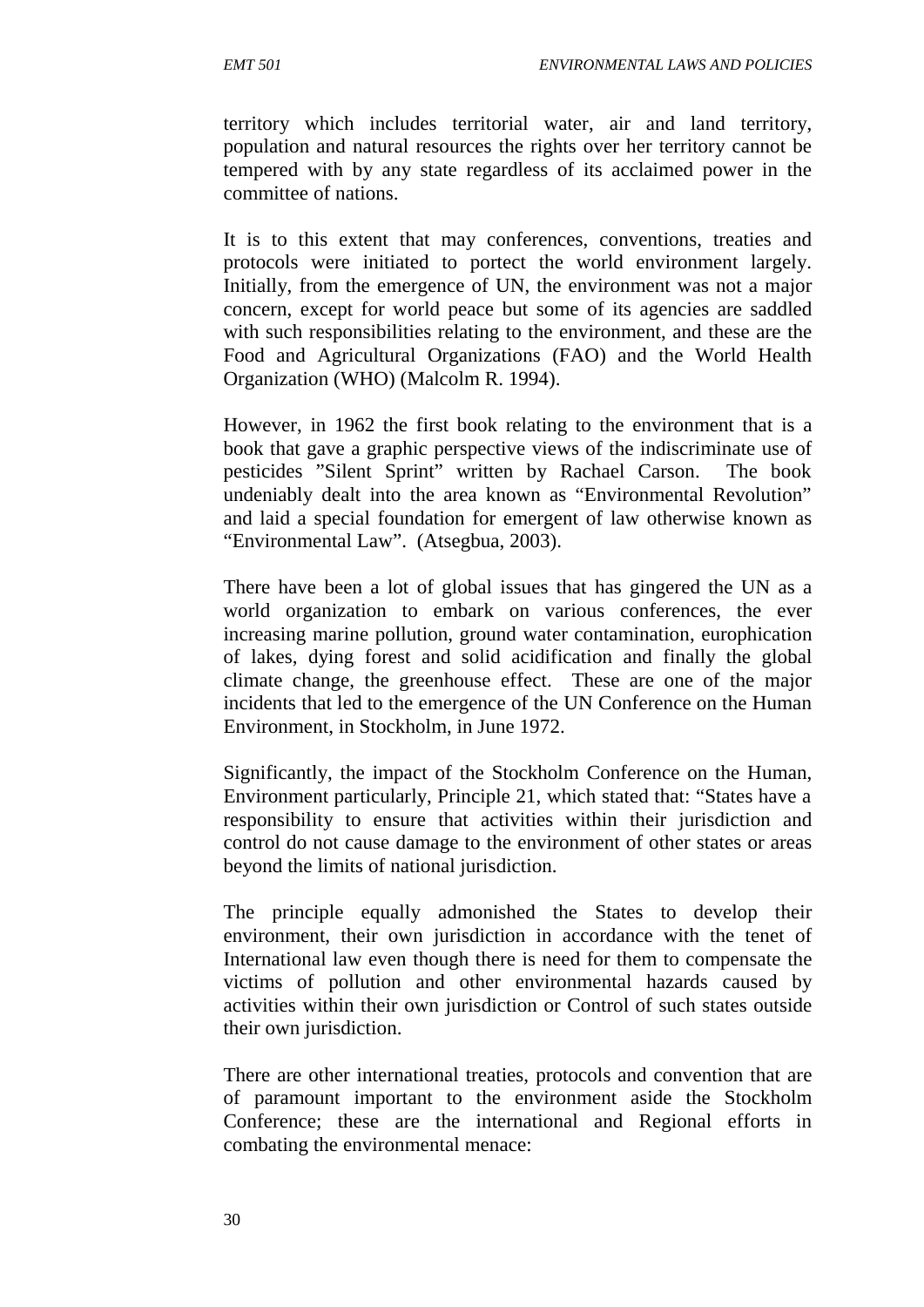- **1. The Universal Declaration of Human Rights 1948**; Article 25 (i) stipulated that everyone has the right to a standard of living adequate for the health and well being of himself and of his family, including food, clothing, housing and medical care.
- **2. Convention on the prevention of marine pollution by dumping of waste and other matters, 1972**. This treaty was not ratified by Nigeria until 1835 April 1973. The treaty provides measures to prevent dumping of waste and other pollutants into the marine environment.
- **3. International Convention for the prevention of pollution of the sea by oil 1954 (as amended in 1962 and 1969).** It was 22 April, 1968 that Nigeria assented to this treaty. The convention was aimed at preventing and curtailing the pollution of the sea. It prohibits the discharge of oil or oily mixture in the stated zones.
- **4. Convention on the Continental Shelf 1958**, Nigeria acceded to this treaty on 28 May, 1971. The treaty recognizes and delimits the rights of states to explore and exploit the natural resources of the continental Shelf.
- **5. The Convention on the High Sea 1958**: Nigeria acceded to the treaty on 30 September 1962. It is aimed at codifying rules of International Law relating to the high sea. "High Seas" according to Article 1, means "all parts of the sea that are not included in the territorial sea or in the internal water of a state".
- **6. United Nations Conference on Desertification (UNCOD)** held in Nairobi, Kenya in August/September 1977 -- Desertification addressed as a worldwide problem for the first time and a Plan of Action to Combat Desertification (PACD) adopted. Nigeria is a signatory to this treaty.
- **7. United Nations Conference on Environment and Development (UNCED)** held in Rio de Janeiro, Brazil in June 1992 – The Earth summit 36 and Agenda 21 call on the UN General Assembly to set up an intergovernmental committee to prepare for a legally building instruction that addresses the problem of desertification.
- **8. United Nations Convention to Combat Desertification UNCED** adopted in Paris, France in June 17, 1994 which has been earmarked as the world Day to Combat Desertification. This UNCED enters into force, 90 days after the 50th ratification is recovered.
- **9. "Dumping of Nuclear and Industrial Wastes in Africa"** organized by the council of ministers of the organization of African Unity, 48th Ordinary session, meeting in Addis Ababa Ethiopia, may  $19 - 23$ , 1988, DECLARES that the dumping of nuclear and industrial wastes in Africa is a crime against Africa and the African people etc.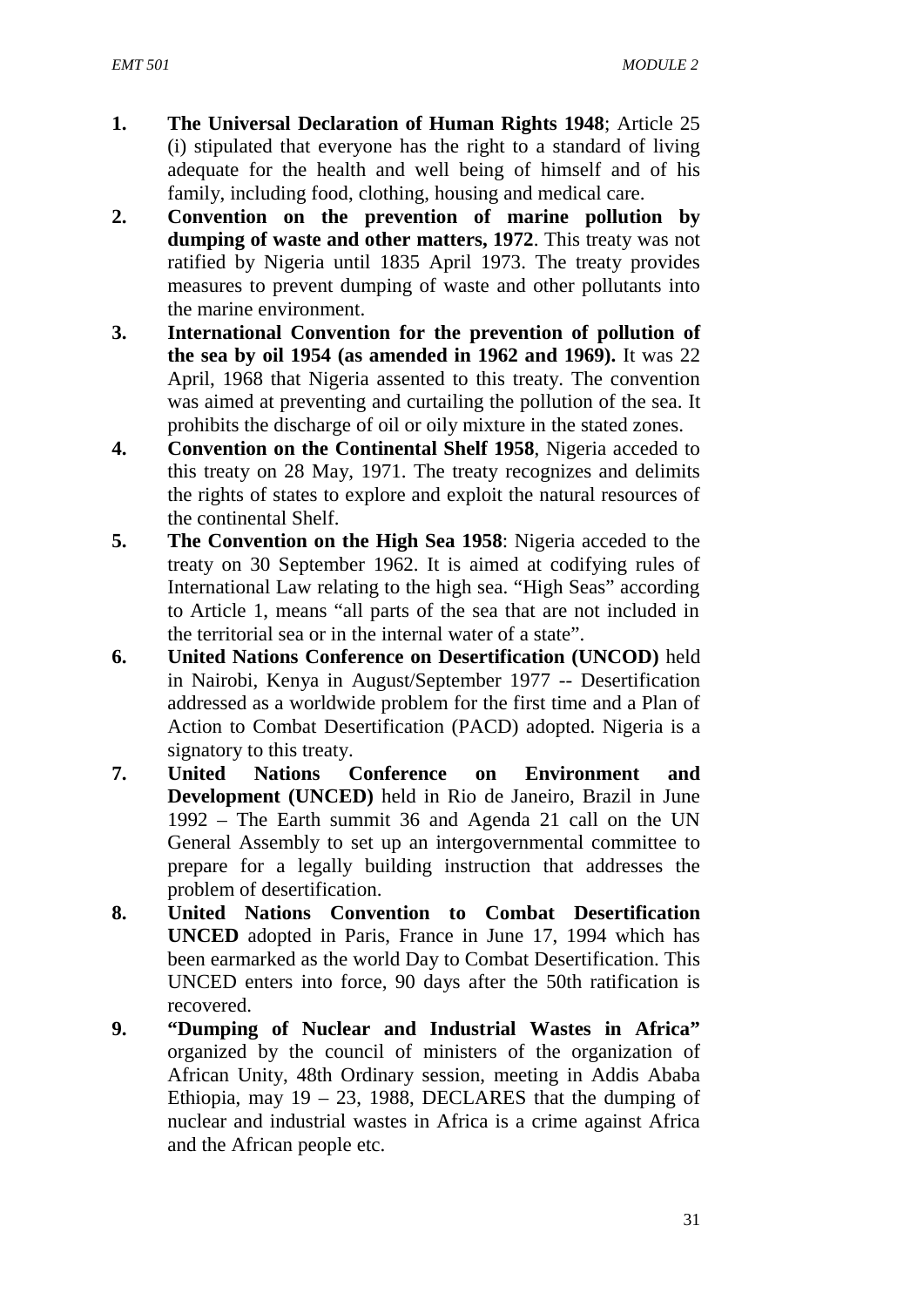- **10. OAU Convention Banning Outright Import of All Forms of Toxic Wastes into Africa and controlling Trans –boundary Movement of such waste generated in Africa** –signed in Bamako, Mali on 30th January 1991. The main objective was to prevent the importation of all forms of toxic waste within Africa and the movement of toxic waste within Africa.
- **11. Convention for cooperation in the Petroleum and Development of the Marine and Coast Environments of West and Central Africa** – which came to force on 5 August 1984 with the objective of protecting the marine environment of coastal zones and related internal waters falling within the 37 jurisdiction of the states of the West and Central African Region. This was ratified by Nigeria on the 5 August 1984.
- **12. Treaty Banning Nuclear Weapons Tests in the Atmosphere in Outer Space and Disarmament** under strict international control, in accordance with U.N. objectives. This was ratified in December 1967.
- **13. African Charter on Human and People's Rights.** This charter was signed and ratified by Nigeria on 31st August 1982 and 22 June 1983. However, it came into force in Africa on 21 August 1986.
- **14. Vienna Convention for the protection of the ozone layer 1985** which came into force on 10 August 1992. The main objective is to protect the ozone layer by taking precautionary measures to control global emissions of substances that deplete it. This was ratified by Nigeria on 1 January 1989.

**15. International Conference on the Establishment** of an International Fund for compensation for Oil Pollution Damages which came into force on 16 October 1978.

**16. Rio Declaration on Environment and Development** All the above treaties and conventions are parts of the key sources of the concept of Environmental Law. In addition, out of about eighty five international environmental conventions that are applicable to the country, she has signed 38 and ratified less than half of the number just about thirty six and the rest, may be, the Federal government is yet to make up its mind to sign and ratify the decision or not. And the position of the constitution of the Federal Republic of Nigeria 1999 is very clear.

# **3.2 Constitution of the Federal Republic of Nigeria.**

This is the grundnorm of any nation and it plays a significant role as one of the sources of any law relating to people. The Constitution is the supreme law of a state. It directs the process of governance, specifies duties and functions of different arms of government portrays fundamental rights and obligations of citizens.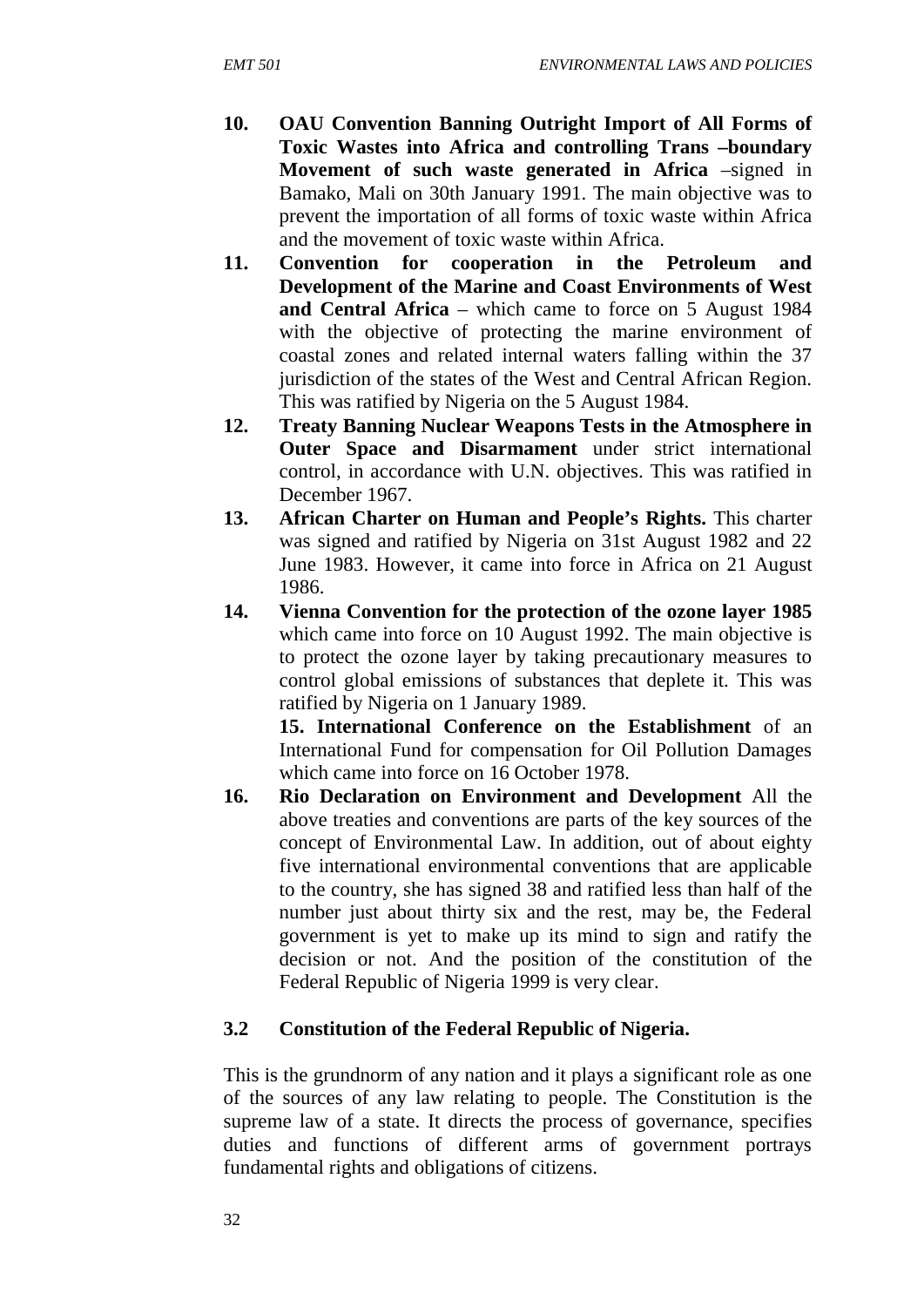All other laws derive their relevance from it, any law inconsistent with provision of the constitution is void to the extent of its inconsistency (Jenwo Yalaju 2007: 35). A constitution is nothing but an institution of government made by the people, establishing the structure of a country, regulating the powers and functions of government, right and duties of the individual and providing remedies for unconstitutional Acts.

Naturally, there have been a whole lot of environmental menace that most environmentally conscious countries, have handled through legislative action; some countries have given these problems constitutional status for the state to 39 deal with, most of the third world countries have enacted laws to minimize the menace, Nigeria, South Africa, Mali, India, Chile just to mention a few.

As we have seen that Nigerian as a nation has paid leap service to the environment through the sustainable development programme, even in the 1979 Constitution which came after the Stockholm Conference of 1972, not until the events of the 1980s that paved way for the inclusion of the Environmental objectives in the constitutions. This clause is to be seen in section 20 of the 1999 Nigerian Constitution in consideration of the importance of the environment to human beings. And it states that:

"The state shall protect and improve the environment and safeguard the water, air and land, forest and wildlife of Nigeria."

This is however the first time that the need to protect the environment would be specifically mentioned in the constitution (Akande, 2000).

Other nations also deal with the issue of the environment in their constitution like Nigeria, in Ghana the 1992 constitution of the Republic of Ghana particularly chapter 6 deals with the Directive Principles of State Policy, as part of the social objectives of Ghana in its Article 36(7). It is important that with the provision of the Ghanaians constitutional provision is more broad and down to earth than the 1999 Constitution of Nigeria.

Moreover, S15 of the 1992 Mali Constitution provided that: person has a right to a healthy environment. The protection and defence of the environment and the promotion of the quality of life are a duty for all and the state. In a similar vein, S 46 of the 1992 constitution of the Democratic Republic of Congo (DRC) provides: Every citizen shall have the right to a satisfactory and sustainable healthy environment and shall have the duty to defend it. In addition, Section 24 of the Constitution of the Republic of South Africa 1996 is more elaborate than the Malian and DRC clause.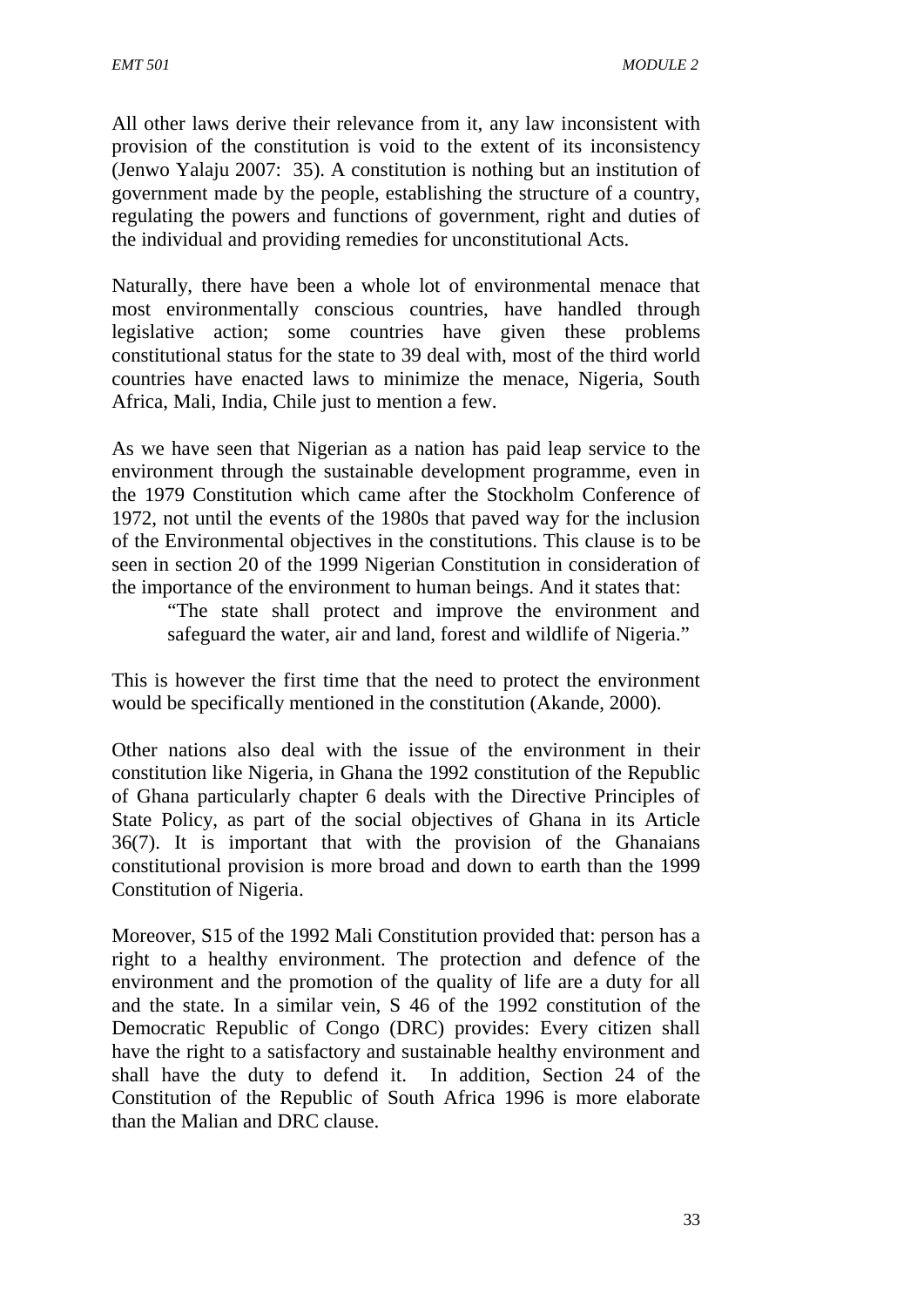It is imperative to note that the significance of ensuring environmental rights in national constitutions has been highlighted by Ogola (1995) who stated that: The Constitution of a country constitutes the first and primary level in its hierarchy of norms. Constitutional provisions inter alia, underline national priorities and hence determine the decision and nature of future legislative policies and executive actions. The elevation of environmental concerns to constitutional status in these countries has no doubt enhanced the priority to be accorded by Government on sound environmental management and sustainable development.

However, the inclusion of environmental clause into the CFRN 1999 can be said to be a milestone in the quest for the protection and sustainability of the Nigeria environment. Though, the clause in S20 of the constitution is far from meeting 41 the yearning and expectations of the environmentalists. This is as a result of the fact that the constitution has not given adequate recognition to the environmental rights and healthy environment as a fundamental right.

There have been a lot of judicial interpretations of section 20 of the Constitution. This was first made in the decided case between *Attorney General Lagos State vs. Attorney General of the Federation & Ors (2003). Kalgo JSC* in his concurring judgement on pages 177 to 179 noted inter alia that the main object of Section 20 is to protect the external surroundings of the people and ensure that they live in a safe and secure atmosphere free from any danger to their health or other conveniences. He opined further that the provisions of the section do not give the National Assembly the power to legislate on planning and development control over land in the states or local governments.

A new dimension to all states responsibility is by obliging the state to protect, improve and sustain the environment for the good of the society as a whole. The state is also obliged to direct its policy towards the control of marital resources of the community to observe the common good, the need to improve the human life by controlling the exploitation of natural resources and protection of environment. This lead to the inclusion of environmental matters in various constitutions of most countries of the world and in turn made the constitution one of the vital source of environmental law.

# **4.0 CONCLUSION**

It is imperative to reiterate that sources of environmental law cannot be ignored in any discussion that is related to it. Legislation and International law are very important sources of Environmental law.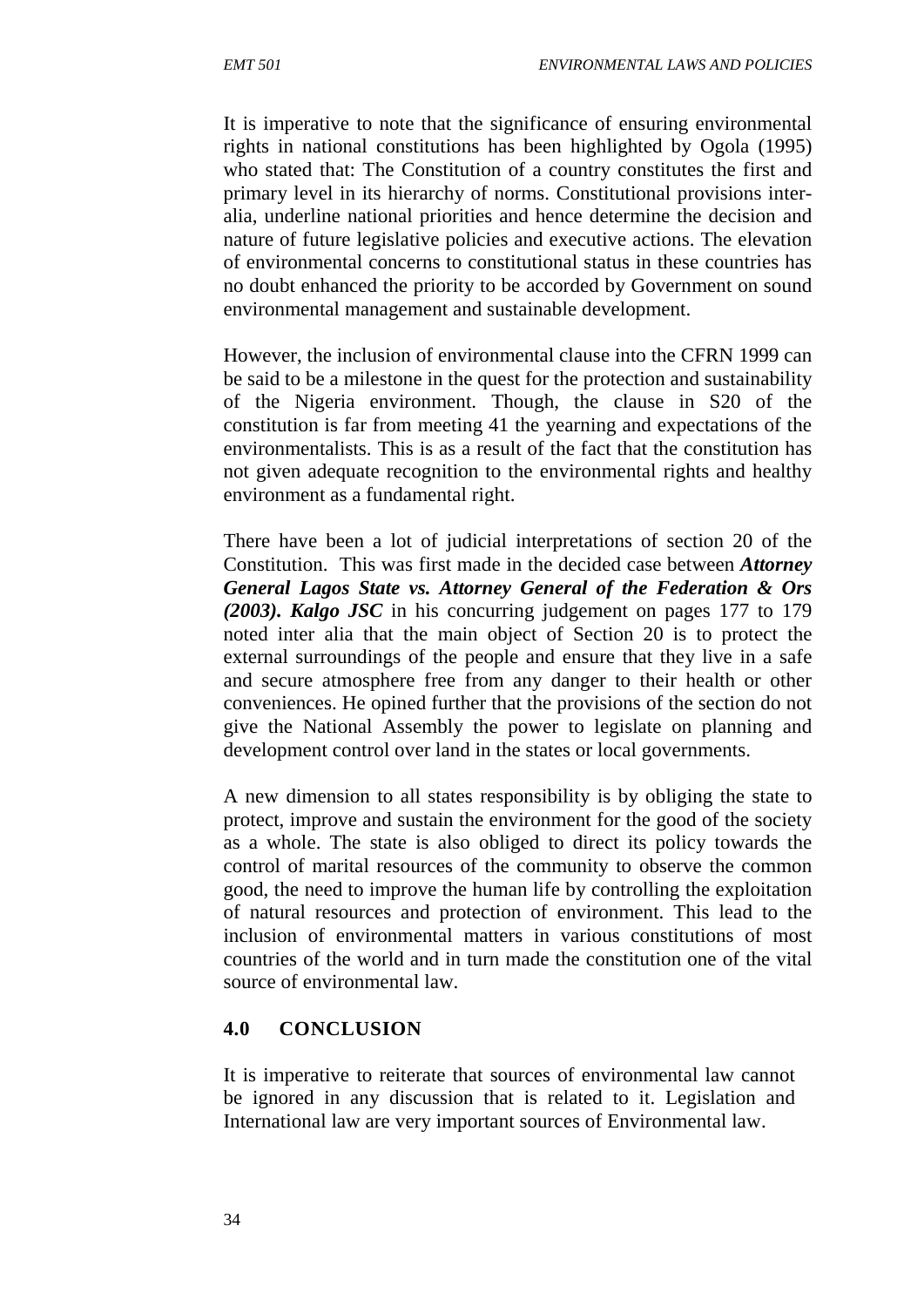# **5.0 SUMMARY**

In summary this unit has discussed the sources of environmental law in Nigeria such as international conventions and treaties, and the constitution of the Federal republic of Nigeria. Learners of this unit should be able to discuss these sources of environmental law in Nigeria.

### **6.0 TUTOR MARKED ASSIGNMENT (TMA)**

- **1.** Explain the basic concepts of International convention and treaties.
- **2.** Write full note on the constitution of the Federal Republic of Nigeria

### **7.0 REFERENCES/FURTHER READING**

Obilade (1979): The Nigerian Legal System, Spectrum Books, Ibadan.

- Winfield and Jolowicz (1998) on Tort, 15th Edition (London, Sweet & Maxwell) at 90
- Kodilinye and Aluko (1999): The Nigerian Law of Torts, Spectrum Books, Ibadan.
- Matt F. A. Ivbijoro *et al*, (2006), Sustainable Environmental Management in Nigeria Mattivi, Ibadan.
- Atsegbua, L. *et al* (2003): Environmental Law in Nigeria: Theory and Practice. Ababa Press Ltd, Lagos.
- NESREA (2007): Report of the first National Stakeholders' Forum on the New Mechanism for

Environmental Protection and Sustainable Development in Nigeria.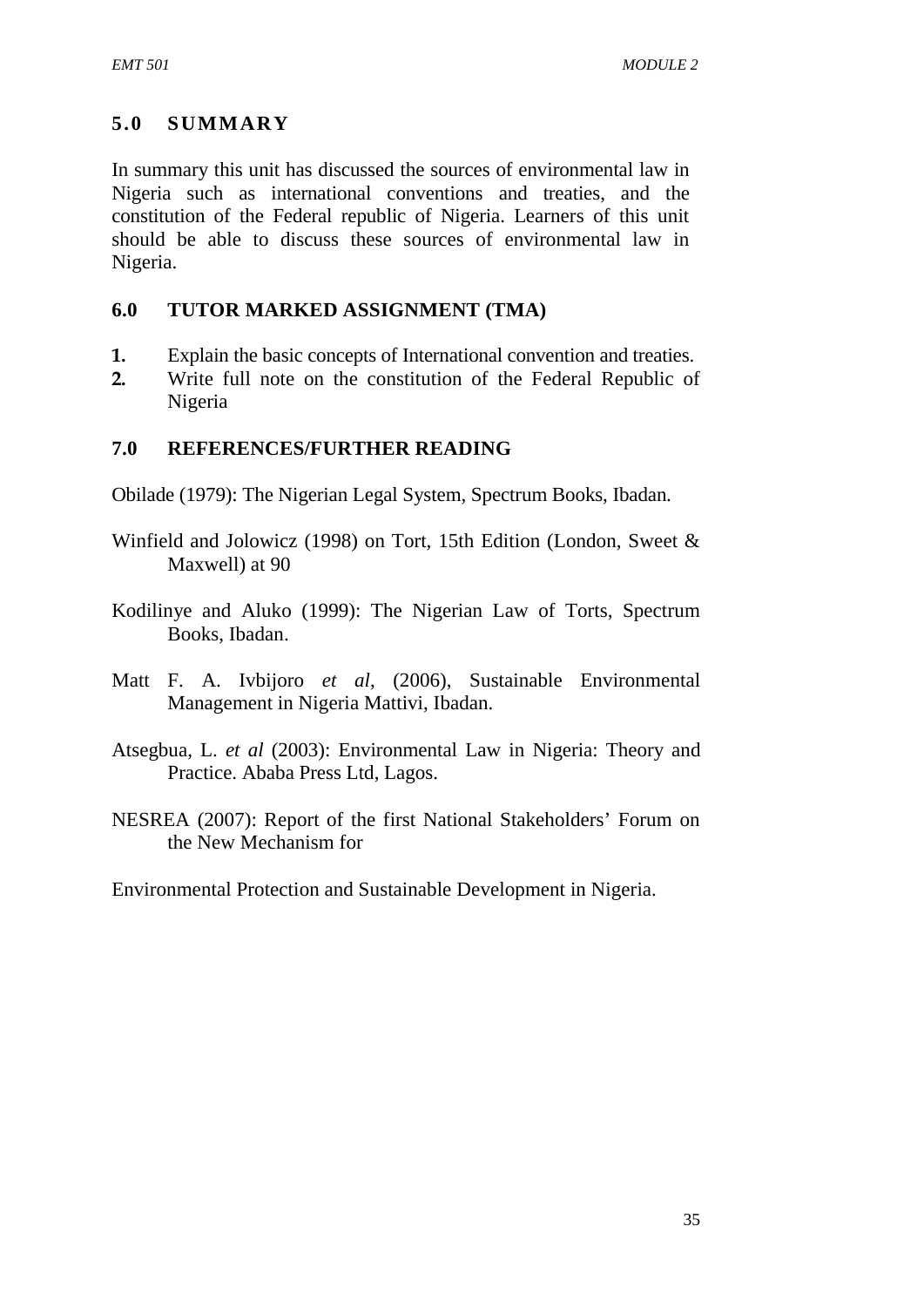#### **UNIT 2 SOURCES OF ENVIRONMENTAL LAW IN NIGERIA**

#### **CONTENTS**

- 1.0 Introduction
- 2.0 Objectives
- 3.0 Main Content
	- 3.1 State Laws
	- 3.2 Case Laws
- 4.0 Conclusion
- 5.0 Summary
- 6.0 Tutor Marked Assignment
- 7.0 References/Further Reading

#### **1.0 INTRODUCTION**

Generally, the coming into effect of laws is important in any society than the need for the sources of such laws. It is at this point that this unit is set to discuss the sources and scope of environmental law to Nigeria.

The nuptials of the two concepts that is, law and the environment cannot be overemphasized in the socio-economic development of any nation, then the need for the sources of this law to be discussed.

The scope of the law varies from one jurisdiction to another, and some other jurisdictions will also be looked at critically. These sources of environmental law cannot be ignored.

#### **2.0 OBJECTIVES**

By the end of this unit, the learner should be able to:

- understand the concept of State laws in relation to environmental law.
- understand the concept of case laws with respect to environmental law.

#### **3.0 MAIN CONTENT**

#### **3.1 Sources of Environmental Law**

It is pertinent to reiterate that before the advent of the 1988 Federal Environmental Protection Agency Act No. 58, there was no concise law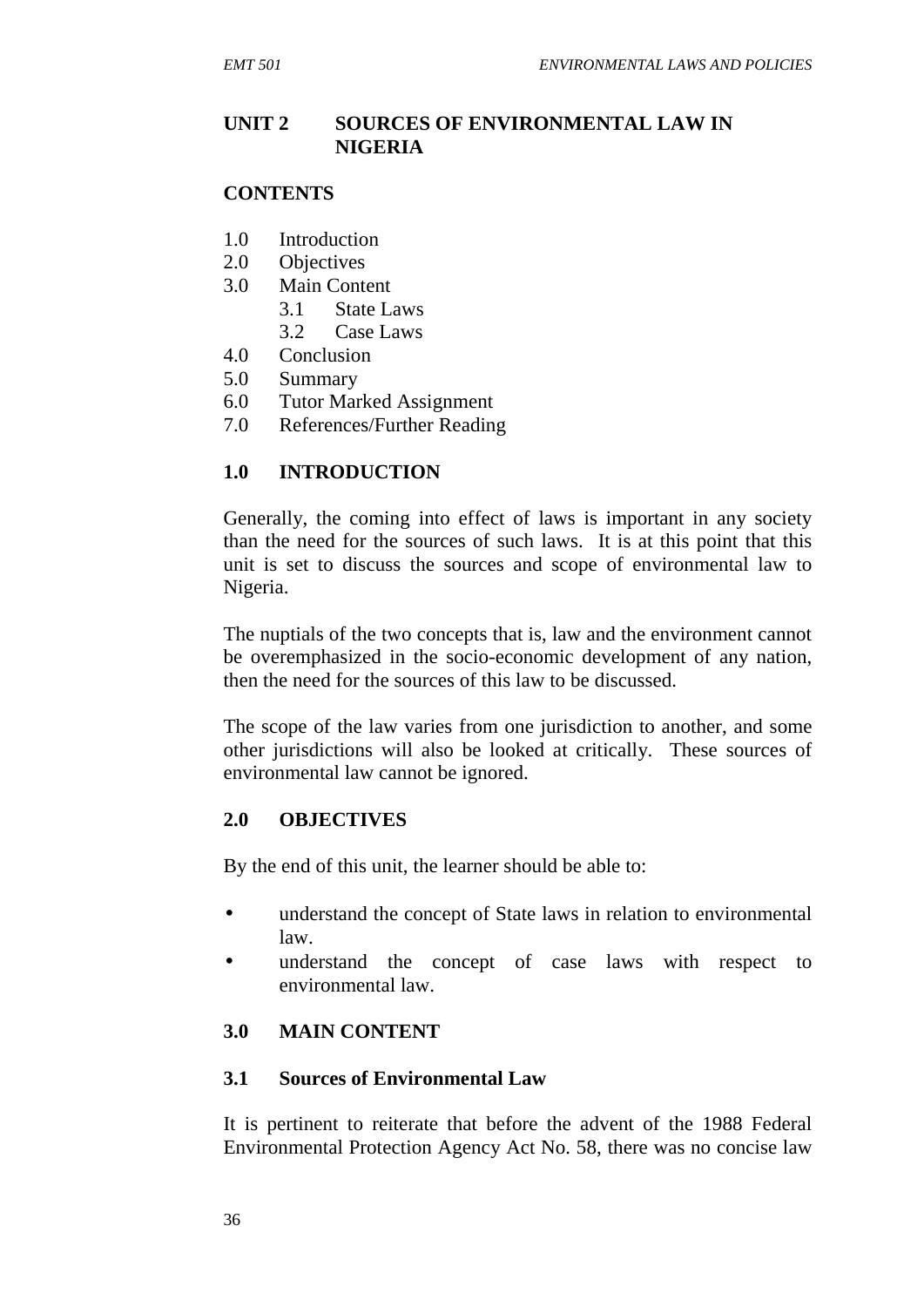to protect the environment or referred to as the National Environmental Law.

Unlike most areas of the law, environmental laws are greatly influenced by policy choices and ideas drawn from other disciplines such as biology, chemistry, economics, forestry, natural resources, fisheries, engineering, etc.

It is however important to reiterate that the content of environmental law for Nigeria is broad and extensive. It encompasses the problem of Land Use and soil conservation, Forestry – wildlife and protected natural area; water management, marine resources and coastal areas, sanitation and waste management, air quality, hazardous substances, working environment – occupational health and safety, major sources of pollution/pollutants includes water pollution, air pollution, auto mobile emission and noise pollution, land degradation and planning matters of afforestation and deforestation and desertification among others. All these areas mentioned in a Federal setting like Nigeria, the Federal and State have the rights to enacts laws which seek to regulate and protect the environment either directly or indirectly. (Akintayo 2006).

The sources of Nigerian Environmental law includes: the Constitution, Legislation, Judicial precedents or Nigerian case law, the received English Law, Customary Law, and Islamic Law. These are the general sources of the Nigerian Law and the ingredients of Nigeria legal system at a glance but in the present dispensation not all these sources are relevant to the concept of Environmental Law.

# **3.2 State Laws**

Statutes or state laws mean the law made by the organ of government whose primary duty is to make law for the state. Laws made by this body (legislative arm) are known as statutes or legislation. Nigerian legislation consists of statutes and subsidiary legislations. However, it is imperative to note that Subsidiary legislation is the statutes made in the exercise of powers given by a statute. It could also be referred to as delegated legislations.

Moreover Nigeria statutes consist of ordinance, Acts, Laws, Decrees and Edicts. Ordinances are laws passed by the Nigeria Central Legislature before October 1, 1954 which ushered in a Federal Constitution into Nigeria (Obilade, 1998). A statute enacted by the Federal Legislature (the National Assembly comprising of the Senate and the House of Representatives) is an "Act". The statute made by the House of Assembly of a state is called "Law". However, in a military administration, an enactment or promulgation made by the Federal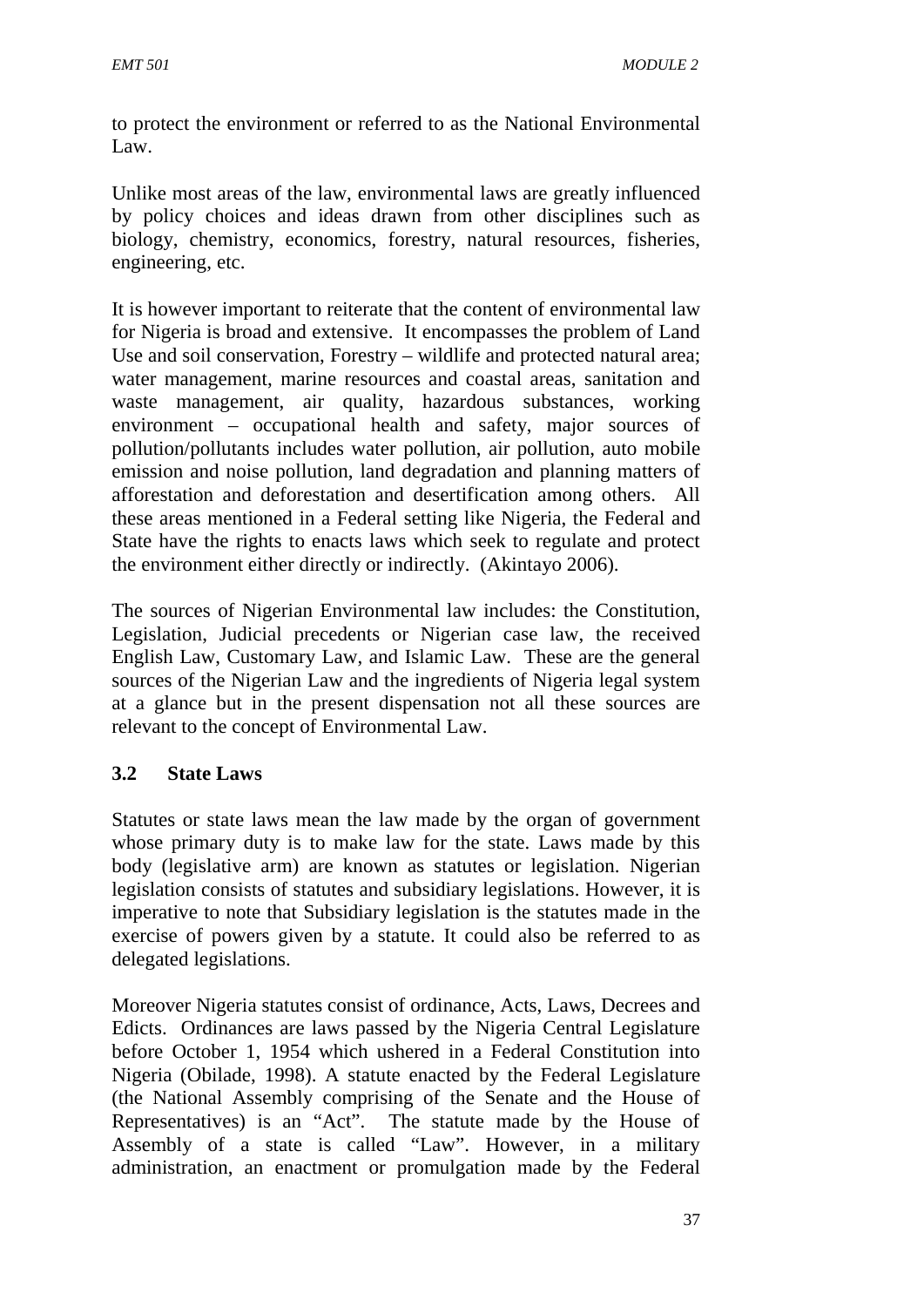Military Government is known as a "Decree" and the one made by the Government or Military Administrator of a state is known as "Edict".

Note that all existing Federal Statutes in Nigeria up till 1990 have been consolidated in Laws of Federation of Nigeria (LFN) 1990. The collection of these decrees and Edicts are invaluable source of Nigerian Law (Sanni, 1999).

There have been a lot of statutes that were enacted before the 1988 Koko incident which are environmentally related, under the military and the civilian regimes and they include the Petroleum Act, the Oil Mineral Act, the Factories Act and the Criminal Code. Then following the Koko incident, more cognisant efforts has been made to tackle environmental problem through some specific legislations and they include, Harmful Waste (Special Criminal Provisions) Act 1988 and the Federal Environmental Protection Agency Act Cap 131 LFN 1990.

It is important to reiterate further other state laws used in combating the menace of environmental degradation and pollution:

- 1. The Oil in Navigable Waters Act 1968 enacted as a result of the International Convention for Prevention of Pollution of the Sea in 1954, it is the most comprehensive legislation on oil pollution.
- 2. Oil Terminal Dues Act Cap 339 LFN 1990 it provides for the discharge of oil at oil terminal.
- 3. The River Basin Development Act it is provided for the supply of water.
- 4. Environmental Impact Assessment Act No 68 1992 it is provided for projects that is likely to have an adverse impact on the environment to be subjected to environmental impact assessment.
- 5. Management of Solid and Harmful Waste Regulation it regulates the collection, treatment and disposal of solid and hazardous waste from municipal and industrial sources.
- 6. Associated Gas Re-Injection Act Cap 26 LFN 1990
- 7. The Environmental Sanitation Edict No 4 of 1987 (Lagos State) No 4 of 1986 (Oyo State)
- 8. The Pollution, Prevention and Control (Miscellaneous Provision) Edict of Imo State, 1985

# **3.3 Case Laws**

Naturally, the courts are saddled with the responsibilities of interpreting the state laws and international conventions once an issue to that extent has arisen. However, the role of case law in this respect is best appreciated where there is judicial activism and judicial precedent. It is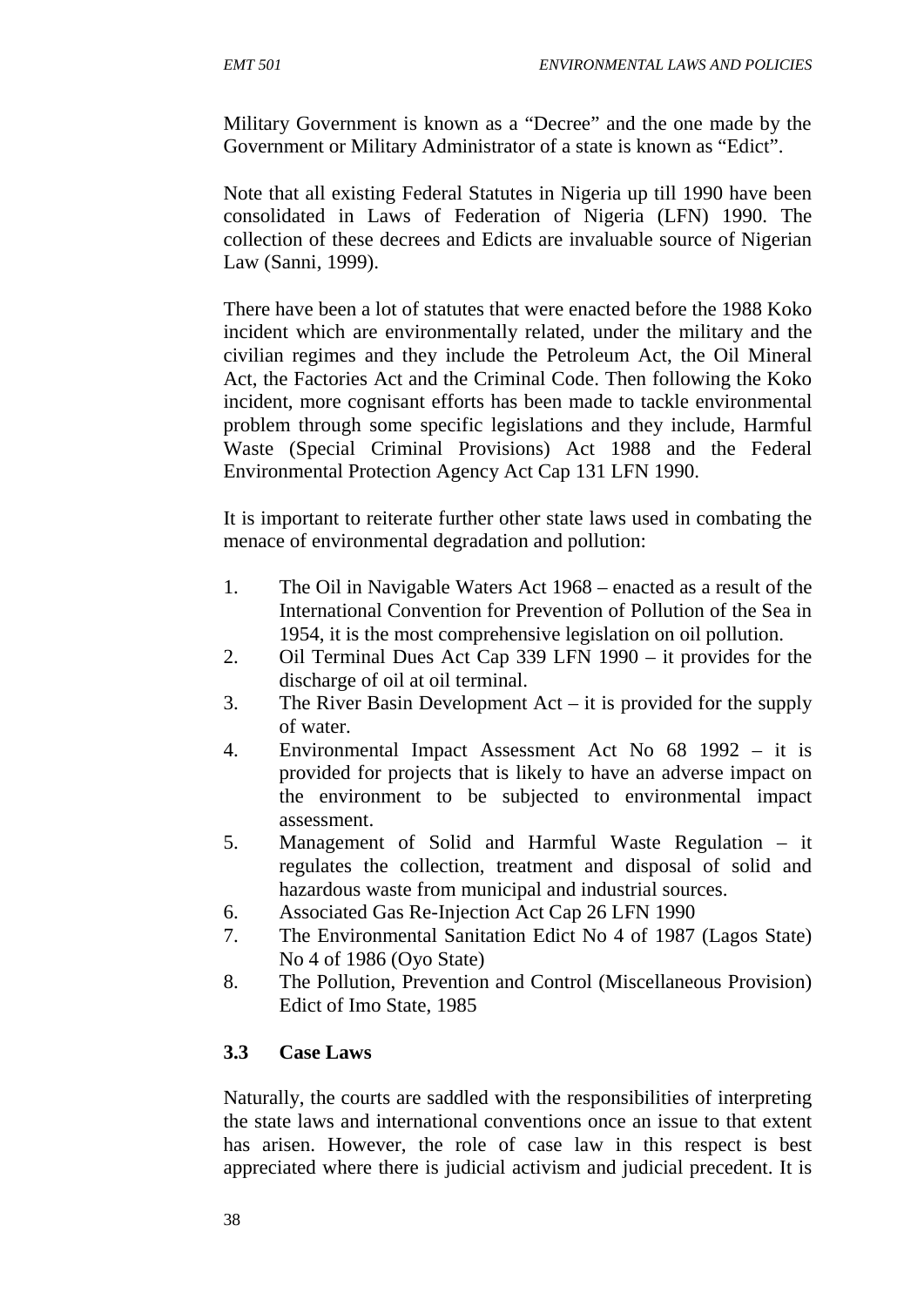also important to say that the law is what the court says it is. The case law is a source of Environmental law in Nigeria and at the international terrain. In Adediran vs. Interland Transport Ltd (1986) 2 NWLR Pt 20 Pg 78, where the court held that the consent of an Attorney-General is no longer necessary for the competence of action in public nuisance.

Note that the riparian doctrine was also applied in Nigeria as it is a common law doctrine, a landowner has a right to the water which flows, across his land and his right to use the water should be reasonable. In Braide vs. Adoki (1931) 10 NLR 15

In *Isaiah v Shell Petroleum Company of Nigeria Limited (2001),* a case decided on the basis of S239(1)(a) of the Constitution (Suspension and Modification Decree No 107 of 1993, the Supreme Court decision in this case laid to rest finally what position of the laws is with respect to jurisdiction in oil pollution by deciding that, the subject matter of the claim, which is oil spillage falls under the exclusive jurisdiction of the Federal High Court as provided for under the earlier mentioned section. The nature of proof of environmental claims is favourable obstacle which the claimant(s) must summon before he can succeed. This nature of proof principle was well elucidated in the case of *Ogiale & 2 Ors vs. S.P.D.C. (1997).*

It is important to note that the role of courts to interpret the law and the outcome of it – case law is best appreciated where there is judicial activism.

# **4.0 CONCLUSION**

It is imperative to reiterate that sources of environmental law cannot be ignored in any discussion that is related to it. State laws and Case laws are very important sources of Environmental law.

# **5.0 SUMMARY**

In summary this unit has discussed State laws and Case laws as sources of environmental law in Nigeria. Learners of this unit should be able to discuss these sources of environmental law in Nigeria.

#### **7.0 TUTOR MARKED ASSIGNMENT (TMA)**

- 1. Explain the term Statutes in Nigerian law.
- 2. Discuss the role of Case laws as a source of environmental law in Nigeria.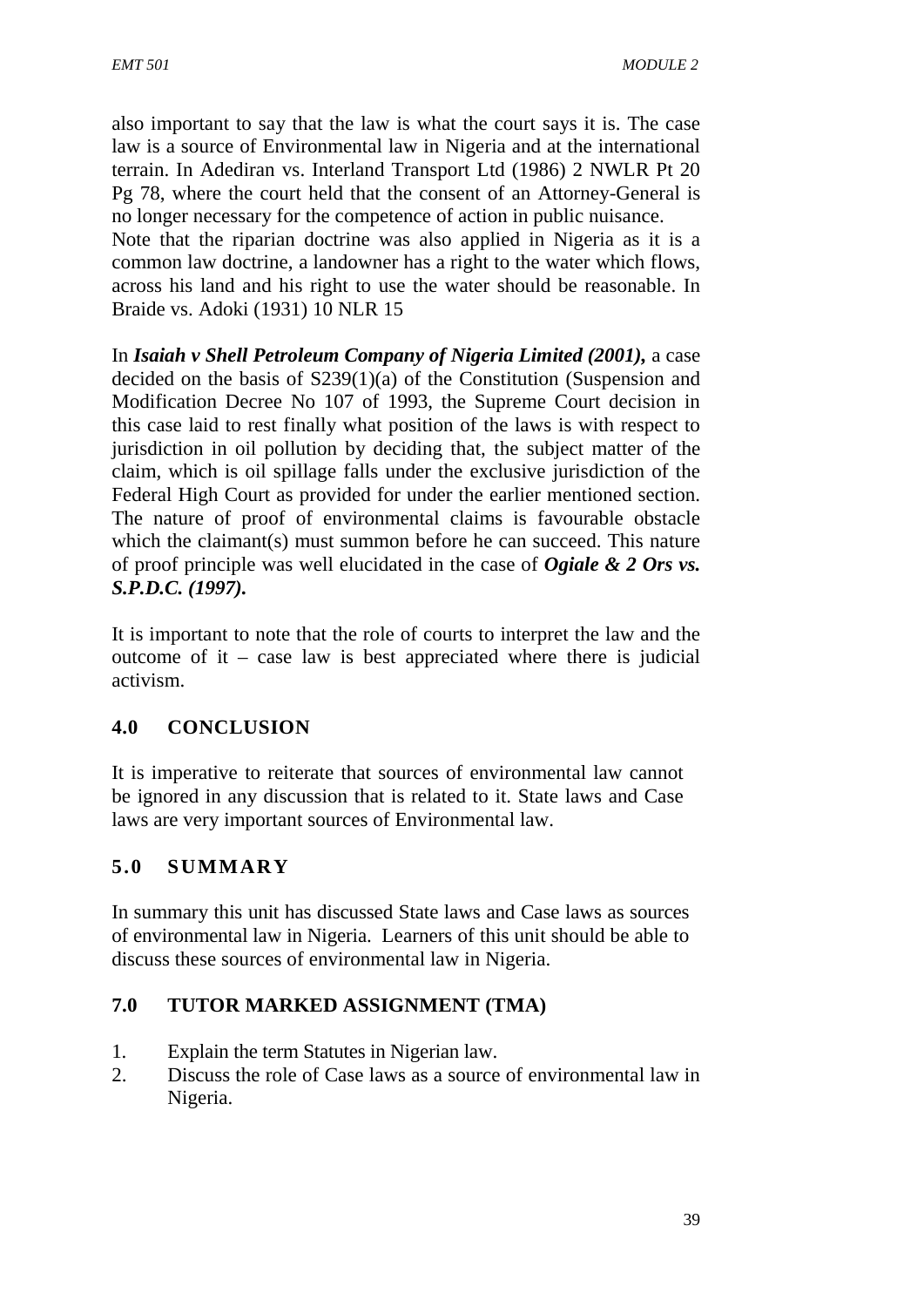#### **7.0 REFERENCES/FURTHER READING**

- Obilade (1979): The Nigerian Legal System, Spectrum Books, Ibadan.
- Winfield and Jolowicz (1998) on Tort, 15th Edition (London, Sweet & Maxwell) at 90
- Kodilinye and Aluko (1999) The Nigerian Law of Torts, Spectrum Books, Ibadan.
- Matt F. A. Ivbijoro et al, (2006), Sustainable Environmental Management in Nigeria Mattivi, Ibadan.
- Lawrence Atsegbua et al 2003: Environmental Law in Nigeria: Theory and Practice. Ababa Press Ltd, Lagos.
- NESREA (2007): Report of the first National Stakeholders' Forum on the New Mechanism for Environmental Protection and Sustainable Development in Nigeria.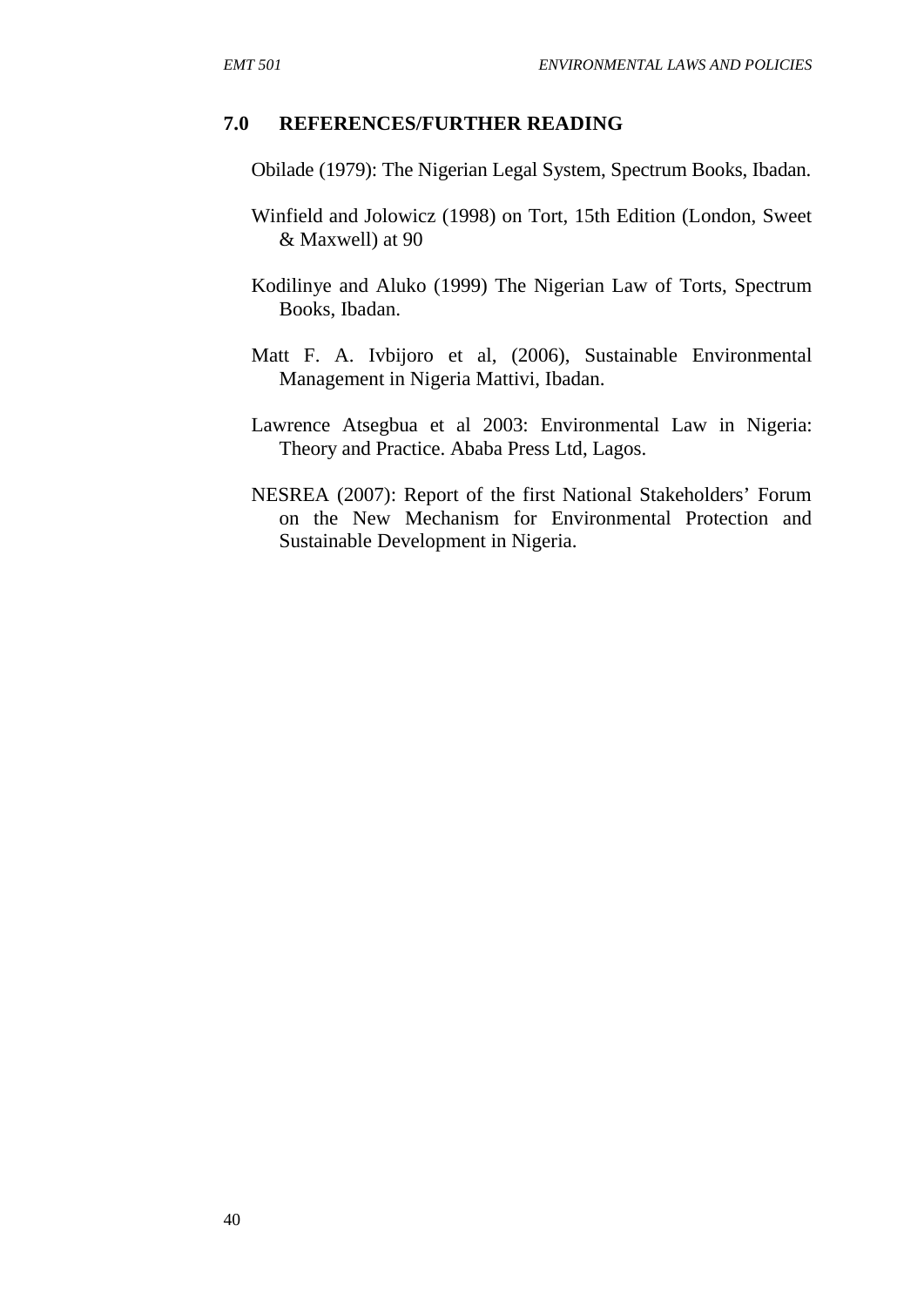# **UNIT 3**

### **CONTENTS**

- 1.0 Introduction
- 2.0 Objectives
- 3.0 Main Content
	- 3.1 Common Law
- 4.0 Conclusion
- 5.0 Summary
- 6.0 Tutor Marked Assignment
- 7.0 References/Further Reading

# **1.0 INTRODUCTION**

Generally, the coming into effect of laws is important in any society than the need for the sources of such laws. It is at this point that this unit is set to discuss the sources and scope of environmental law to Nigeria.

The nuptials of the two concepts that is, law and the environment cannot be overemphasized in the socio-economic development of any nation, then the need for the sources of this law to be discussed.

The scope of the law varies from one jurisdiction to another, and some other jurisdictions will also be looked at critically. This source of environmental law cannot be ignored. The common law approach through the doctrine of negligence and nuisance would be discussed in this Unit.

# **2.0 OBJECTIVES**

By the end of this Unit, the learner should be able to:

- explain the doctrine of negligence.
- explain the doctrine strict liability.

# **3.0 MAIN CONTENT**

#### **3.1 Sources of Environmental Law**

It is pertinent to reiterate that before the advent of the 1988 Federal Environmental Protection Agency Act No. 58, there was no concise law to protect the environment or referred to as the National Environmental Law.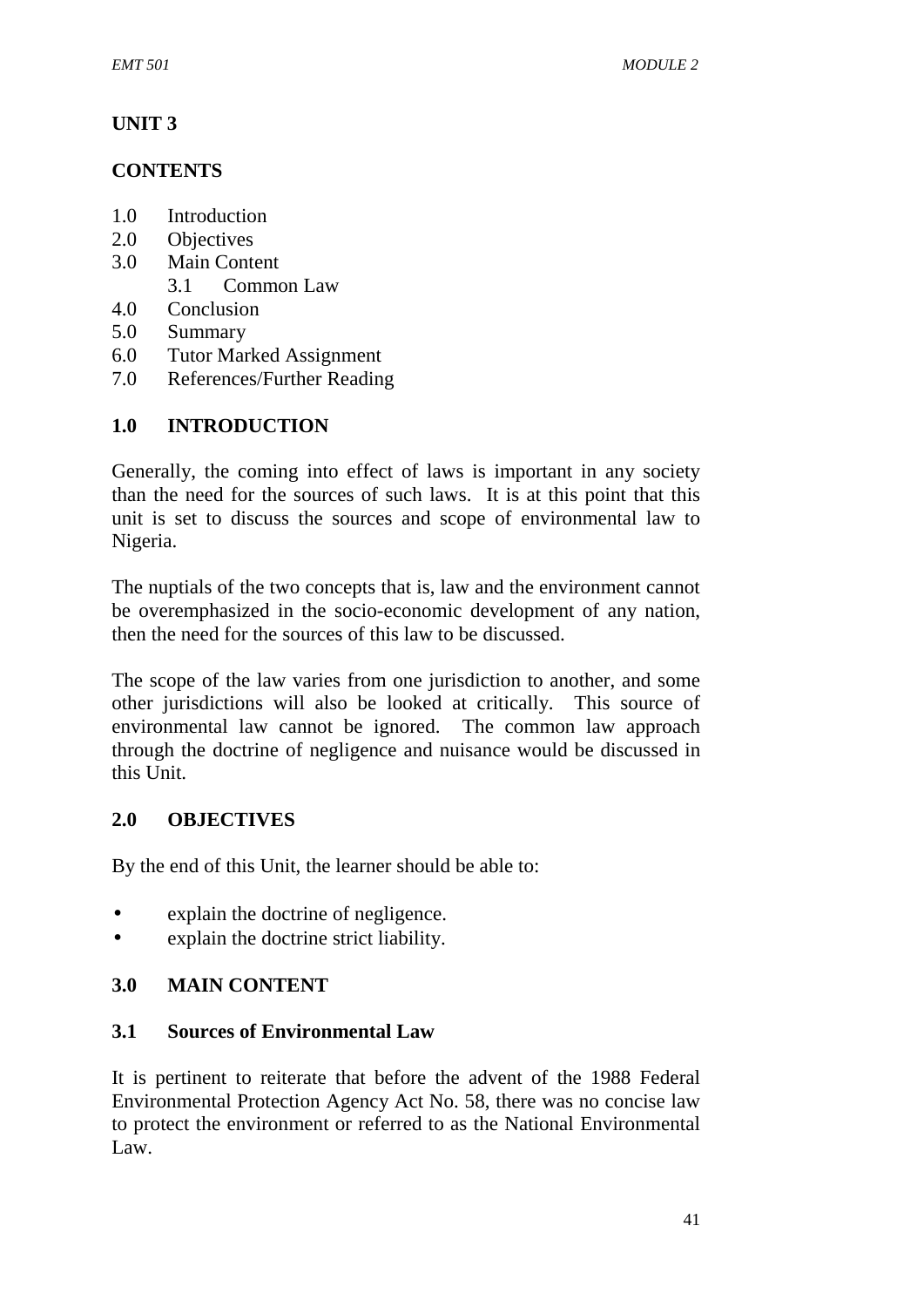More than most areas of the law, environmental laws are greatly influenced by policy choices and ideas drawn from other disciplines such as biology, chemistry, economics, forestry, natural resources, fisheries, engineering, etc.

It is however important to reiterate that the content of environmental law for Nigeria is broad and extensive. It encompasses the problem of Land Use and soil conservation, Forestry – wildlife and protected natural area; water management, marine resources and coastal areas, sanitation and waste management, air quality, hazardous substances, working environment – occupational health and safety, major sources of pollution/pollutants includes water pollution, air pollution, auto mobile emission and noise pollution, land degradation and planning matters of afforestation and deforestation and desertification among others. All these areas mentioned in a Federal setting like Nigeria, the Federal and State have the rights to enacts laws which seek to regulate and protect the environment either directly or indirectly. (Akintayo, 2006).

The sources of Nigerian Environmental law includes: the Constitution, Legislation, Judicial precedents or Nigerian case law, the received English Law, Customary Law, and Islamic Law. These are the general sources of the Nigerian Law and the ingredients of Nigeria legal system at a glance but in the present dispensation not all these sources are relevant to the concept of Environmental Law.

# **3.2 Common Law**

Common law is the principle of law common to the whole of England while the doctrine of equity was evolved to mitigate the harshness of common law in order to do justice. However, all this laws was received into Nigeria in 1900.

The Law of Torts is the area of law under the common Law that mainly prescribes the control of environmental pollution. A tort is a civil wrong, which entitles the injured party to claims damages for his loss or seek an injunction for the discontinuance or prevention of the wrong.

There are four torts specifically relevant to the control of environmental pollution, that is, Negligence, Nuisance, Trespass and Strict Liability.

#### **1. Negligence**

The tort of negligence can be defined broadly as the breach of a legal duty to take care, resulting in damage undesirable by the defendant, to the plaintiff (Winfield and Jolowicz, 1998: 66).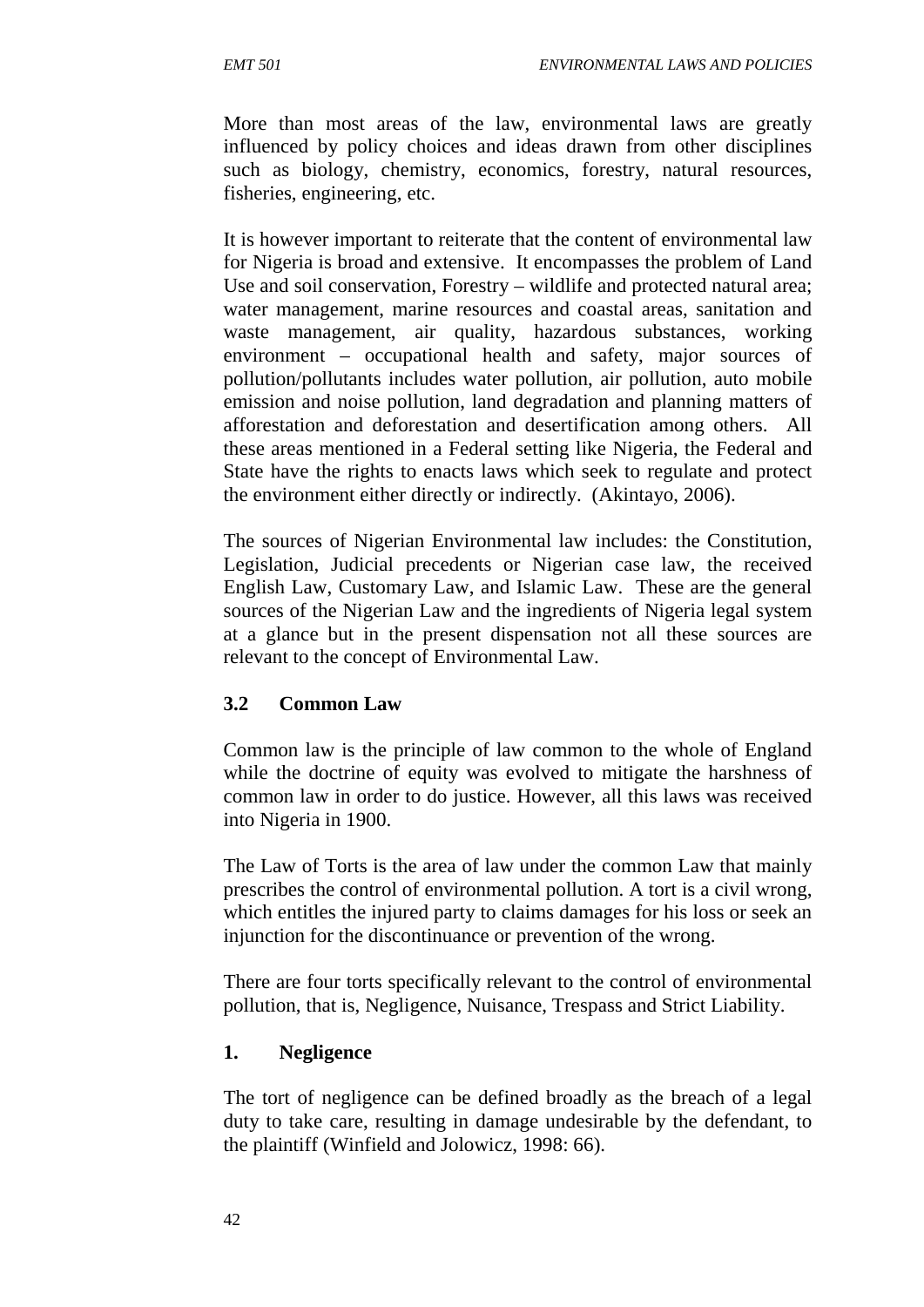There are three main elements to the tort that the plaintiff must prove:

- a. A duty of care owed by the polluter to the plaintiff
- b. The polluter is in breach of that duty of care
- c. The breach has caused foreseeable damages to the Plaintiff

It is important that where the Plaintiff is able to prove his case successfully, the following remedies are available to him, damages and injunctions which may be mandatory or prohibitive.

### **2. Nuisance**

A Nuisance is an inconvenience materially interfering with the ordinary comfort physically of human existence. However, under environmental law, Nuisance occurs when the emission of noxious or offensive materials from the defendant's premises significantly impairs the use and enjoyment by another of his property or prejudicially affects his health, comfort or convenience. Nuisance may be public or private. The same conduct lead to committal of both.

The remedies available to the plaintiff in this regard are damages, an injunction to restrain further nuisance and abatement. Nuisance may be public or private. The same conduct lead to committal of both.

#### **a. Public Nuisance**

A public or common nuisance can be described as an act which interferes with the enjoyment of a right which all members of the general public or a section of the public are entitled to, such as the right to fresh air, or travel on the highways. Public nuisance is basically a crime.

It is pertinent to note that before 1979 and under Common Law, however, actions based on the public nuisance can only be instituted he consent of the Attorney General of the Federation or that of the State as the case may be. Any action filed contrary to this principle/rule will be struck out as incompetent. This was the decision in *Amos and Ors vs. Shell BP Petroleum Development Company of Nigeria Ltd. (1977) 6 Sc p9*.

Moreover, after the introduction of 1979 Constitution of Federal Republic of Nigeria particularly, the decision in *Adediran v Interland Transport Limited (1986) 2 NWLR pt 20, 78*. It is interesting to note that, the consent of the Attorney General is no longer required for the competence of action in Public nuisance.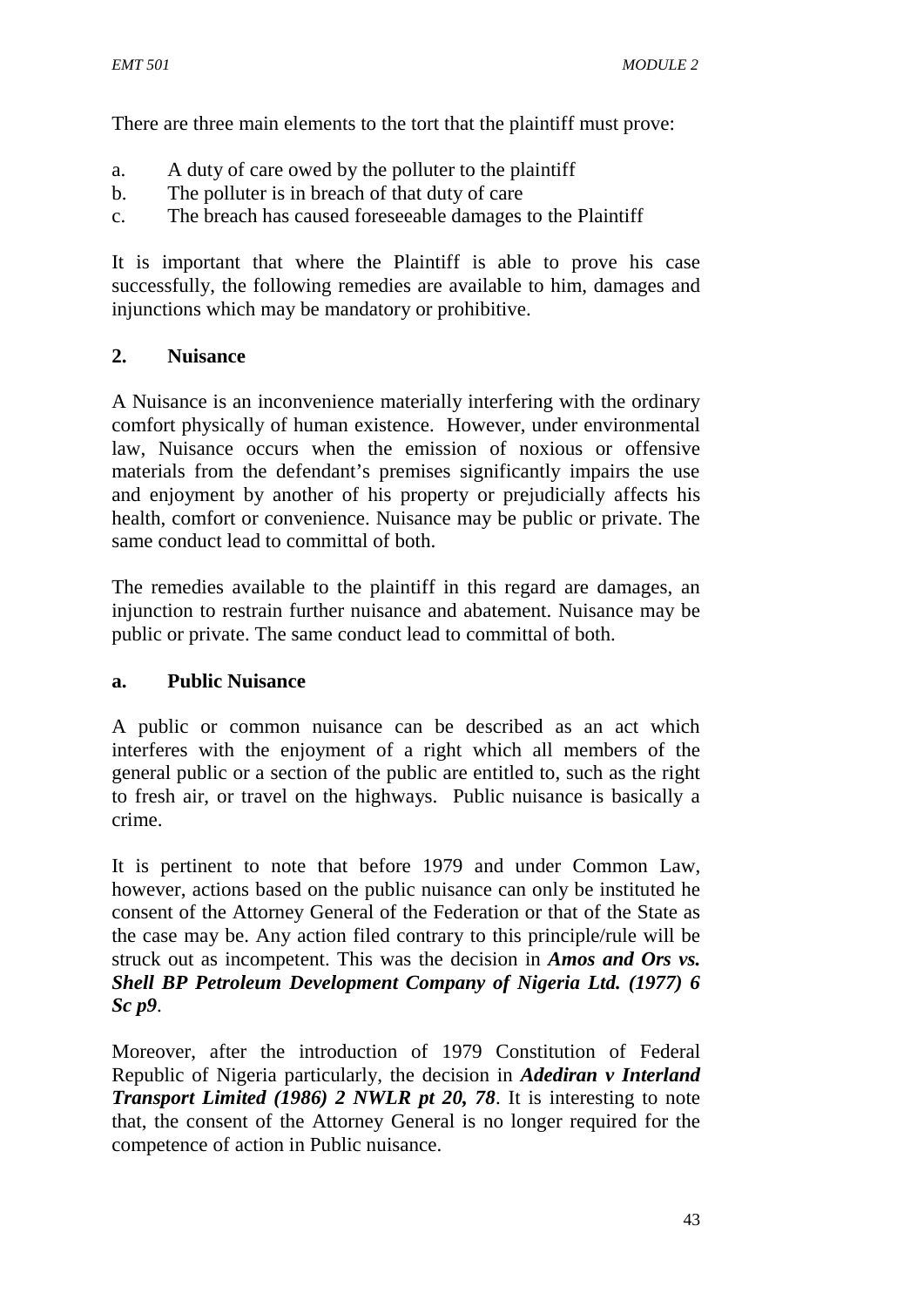### **b. Private Nuisance**

This type of nuisance is important but private nuisance are not crimes, but give rise to an action for damages which may be brought by the person who has suffered loss. It was described as "unlawful interference with a person's use or enjoyment of land and some right over or in connection with it *(Abiola vs.Ijeoma 1970) 2 ANLR 768)*. The act of private nuisance include interference with an easement such as blocking up of a right to light enjoyed by the window of a house, acts of wrongfully allowing the escape of harmful things on to another person's land. See also *(Tebite vs. Nigeria Marine & Trading Co. Ltd (1971) 1 U.L.R 432)*.

# **3. Strict Liability**

Liability is strict in those cases where the defendant is liable for damage caused by his act, irrespective of any fault on his part. The Rule in *Rylands vs. Fletcher (1986) LR Ex 265.* The decision in this case established strict liability tort. The principle states that polluter is liable, irrespective of wrongful intent of negligence and in the words of House of Lords states:

"We think that the rule of law is that the person who brings on his land, collects and keep there, anything, likely to do mischief if it 'prima facie' answerable for all the damage, which is the natural consequences of the escape".

It is important that for a Plaintiff to be successful or to rely on the principle as decided in the above cases, he must prove that there was a non-natural use of land by the defendant, he must show that there was an escape of materials or objects from the defendant's adjourning land to his property. Irrespective of the problems, the rule has no doubt been successfully applied in environmental law cases/litigations. Most particularly, those involving the oil sector, that is, oil spillages. (*Umudje vs. Shell-B.P Petroleum Development Co. of Nigeria Ltd (1975) 11 S.C 155).*

#### **4.0 CONCLUSION**

It is imperative to reiterate that sources of environmental law cannot be ignored in any discussion that is related to it. Common law is an important source of environmental law.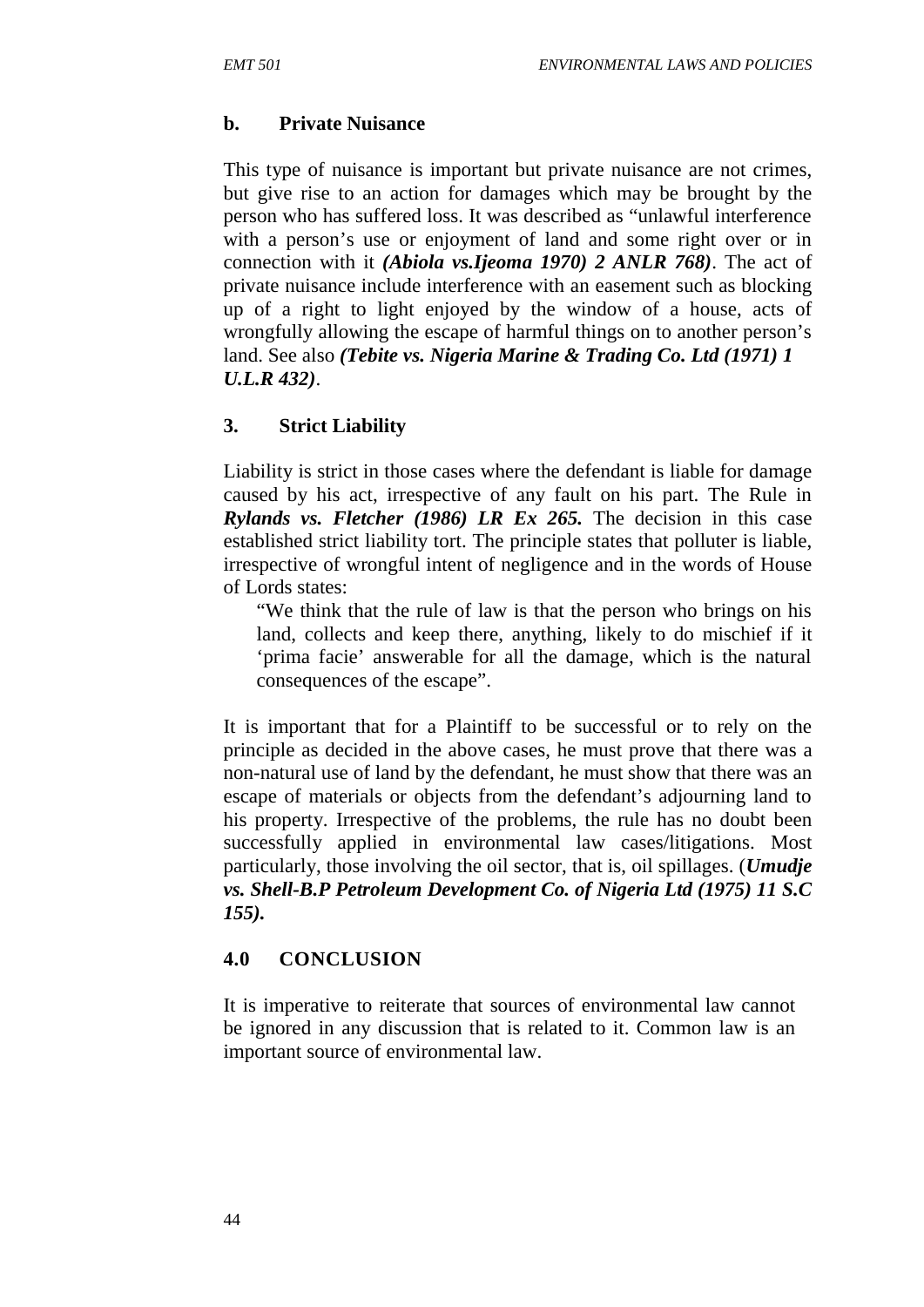# **5.0 SUMMARY**

This Unit has discussed extensively the common law as a source of environmental law in Nigeria. Learners of this unit should be able to clearly discuss this source of environmental law in Nigeria.

### **6.0 TUTOR MARKED ASSIGNMENT (TMA)**

- 1. Explain with decided authorities the Nigerian approach to the rule of strict liability under common law as it relates to the environment in Nigeria.
- **2.** Write full note on the tort of negligence.

# **7.0 REFERENCES/FURTHER READING**

- Obilade (1979): The Nigerian Legal System, Spectrum Books, Ibadan.
- Winfield and Jolowicz (1998) on Tort, 15th Edition (London, Sweet & Maxwell) at 90
- Kodilinye and Aluko (1999) The Nigerian Law of Torts, Spectrum Books, Ibadan.
- Matt F. A. Ivbijoro et al, (2006), Sustainable Environmental Management in Nigeria Mattivi, Ibadan.
- Atsegbua, L. et al (2003): Environmental Law in Nigeria: Theory and Practice. Ababa Press Ltd, Lagos.
- NESREA (2007): Report of the first National Stakeholders' Forum on the New Mechanism for

Environmental Protection and Sustainable Development in Nigeria.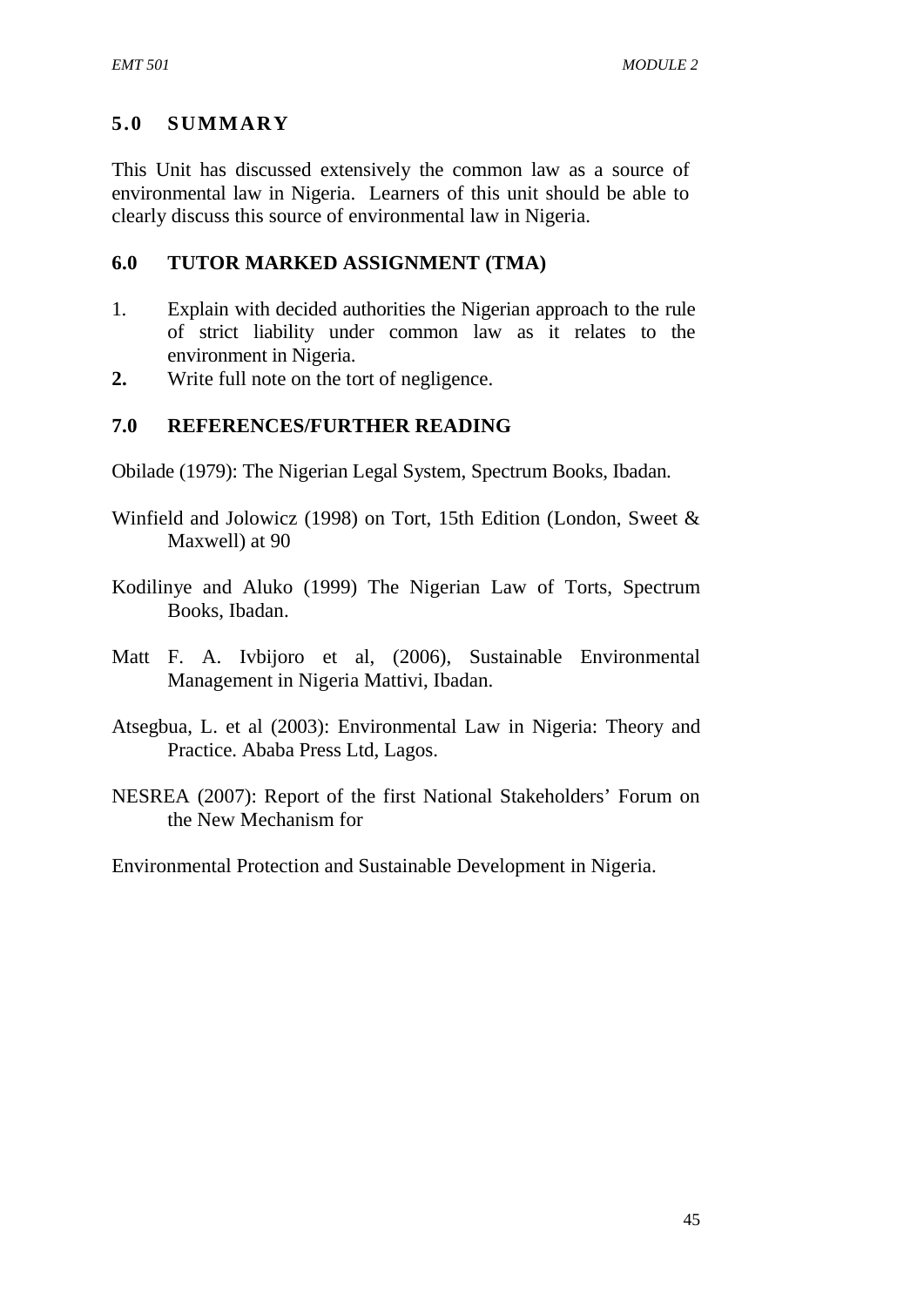#### **MODULE 3**

| Unit 1 | Legal Analysis of Environmental Problems |
|--------|------------------------------------------|
|        |                                          |

- Unit 2 Social and Cultural Views on the Environment
- Unit 3 Non Compliance and Enforcement of Environmental Law
- Unit 4 Hazardous and Toxic Wastes in Africa

#### **UNIT 1 LEGAL ANALYSIS OF ENVIRONMENTAL PROBLEMS**

#### **CONTENTS**

- 1.0 Introduction
- 2.0 Objectives
- 3.0 Main Content
	- 3.1 Legal Analysis of Environmental Problems
	- 3.2 Development and Environment
	- 3.3 Effects of Population on Development
- 4.0 Conclusion
- 5.0 Summary
- 6.0 Tutor Marked Assignment
- 7.0 References/Further Reading

#### **1.0 INTRODUCTION**

Naturally, with industrial development all over the world then huge and every now and then damage is done to the environment. The natural environmental comprises of the sum total of all conditions and influences which affects the life and development of an organism, such as water, air, and land and inter – relationships which exist among and the elements of water, air and land and the human beings, creatures, plants, micro – organisms and property.

However, mankind is faced with the fact that the current rate of destruction might lead to a very bleak or even non-existent future for the earth and its inhabitant. The whole environment is been polluted because of human beings careless actions and the lack of a good attitude to maintain and sustain the environment we found ourselves.

It is important to continually reiterate that the purposes of protecting and improving the quality of the environment because increase in industry and in energy consumption were considered unavoidable for development.

However, preventing and abating environmental pollution, the standard for emission of discharge of environmental pollutant from the industries,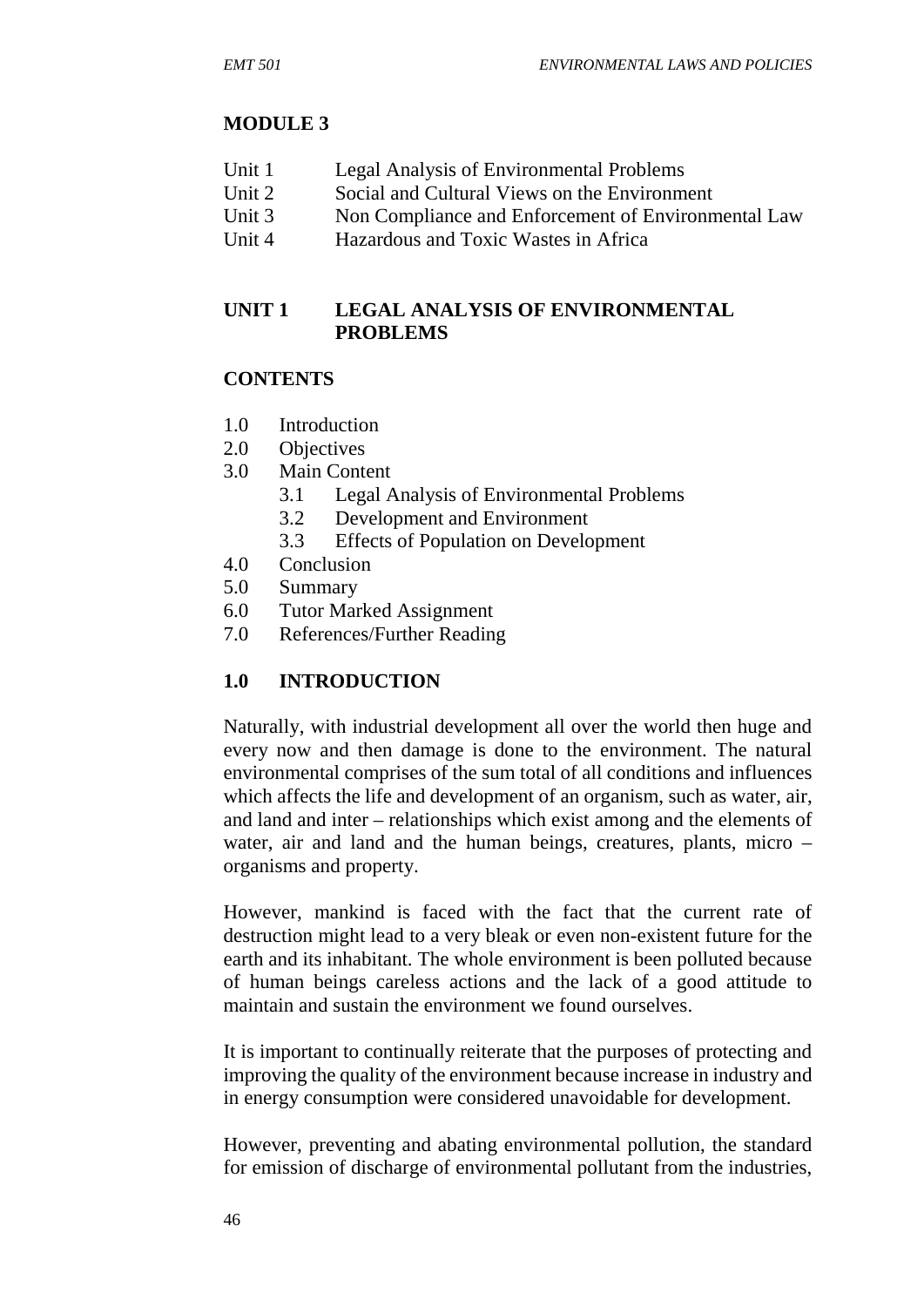operations processes should be through legal framework. The hazardous substance and its related polluting element will be taken care of by relevant Environmental law.

### **2.0 OBJECTIVE**

By the end of this Unit, the learner should be able to:

- explain the legal analysis of environmental problem.
- understand development and environment.
- understand effects of population and development.

### **3.0 CONTENT**

#### **3.1 Legal Analysis of Environmental Problems**

It has been stated that every human being has been posited to have equal rights as it concerns the environment, however, world over the growing concerns about environmental problems in the upper atmosphere such as global warming and ozone depletion, here in Nigeria we are threatened in Nigeria by fundamental environmental challenges which include draught and desertification, coastal and land erosion, hazardous domestic garbage and industrial toxic waste, industrial and air pollution which has generated unpleasant social conditions, huge loss of life and means of livelihood" (Senator Grace F. Bent 2007:18 representing Adamawa State)".

It is also important to further reiterate that the hazardous bilge waters and emissions from industries includes heavy metals, carbonic compounds, radioactive substances and such other dangerous chemicals which cause harm to the health and environment of man, animals, trees and plants. Mortality and serious irreversible or incapacitating illness are the results of hazardous wastes" (Sengar, 2007).

Furthermore, attempt to proffers solutions to the various biting problems that affecting the world's both in the area of development and environmental pollution. The control and regulation of this range of problems is very essential. The basis and easiest way of achieving this goal is through efficacy of laws which provide the framework for such control and regulation.

The exertions by all countries all over the world have brought various conferences, treaties and agreement organized by the United Nations to come up with different environmental laws to twig the environmental pollutions. However, the nature of environmental problems in each state will definitely determines what nature of law to be enacted.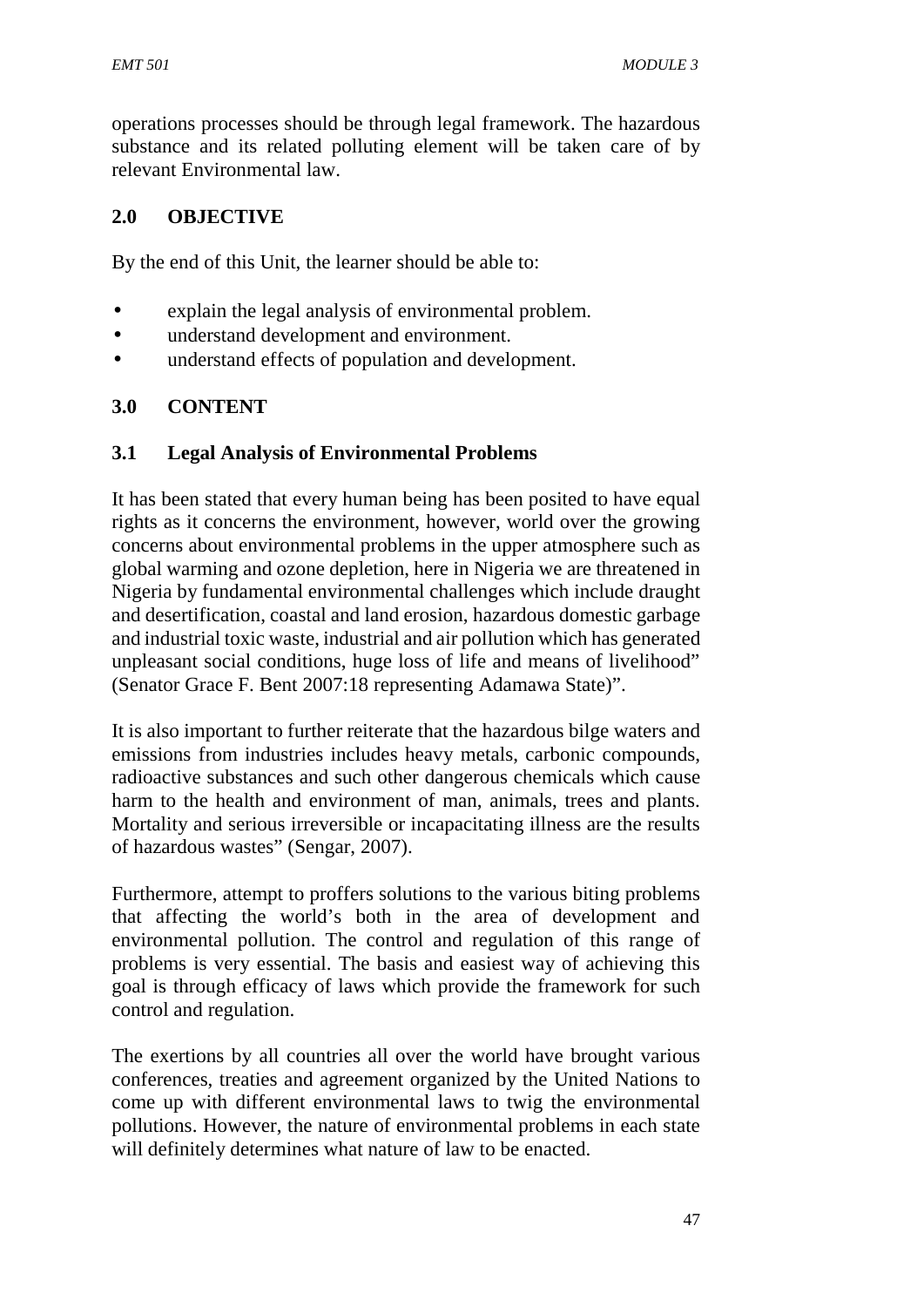In the words of Yinka Omorogbe, he reiterated that the environment is the entirety of our society and life, as a result both poor and rich states make provisions for the control and regulations of their environment based on peculiarities of individual country's environmental problems.

In this regard, the problems facing the enforcement are laws for controlling, protecting and sustaining the environment and they need to be critically considered with the aim of proffering solution to the indentified problems.

### **3.2 Development and Environment**

The word development is an everyday aspect of life and largely related to the environment. However, the word development means "the carrying out of building, engineering, mining or other operations in, on, over or under land or the making of any material change in the use of buildings or other land" which must be in line with Town and Country Planning Act 1990 Section 55.

The industrialized nations had started their own development ever before the establishment of the third world nations. The main issue is that development cannot take effect outside environment.

Environment to this extent is tantamount with development and pollution of it. Consequently, the problems created by the advanced countries that are highly industrialized ahead of the developing nation have made their own development very remote and retarded. To address this issue, of disparity and conflict of these interests made United Nations Organization came up with the "Action Plan and the Declaration on the Human Environment"

Brindland Report advanced a common solution to the problem of how to develop and sustain without necessarily injuring the surrounding/environment. This is seen as constituting development that meets the need of the present without compromising the ability of future generations. It is also defined as a requirement that the use of resources today neither should nor reduce real income in the future".

Hitherto, the energy use of the developing world is a faction of that of the industrialized nations, sustainable development in the area of energy use therefore appears also to require either total stagnation in the developing countries or an altruistic reduction of energy use by the industrialized world so that increases by developing world can be absorbed.

To substantiate this fact, Hunt, Bobeff and Palmer posited that: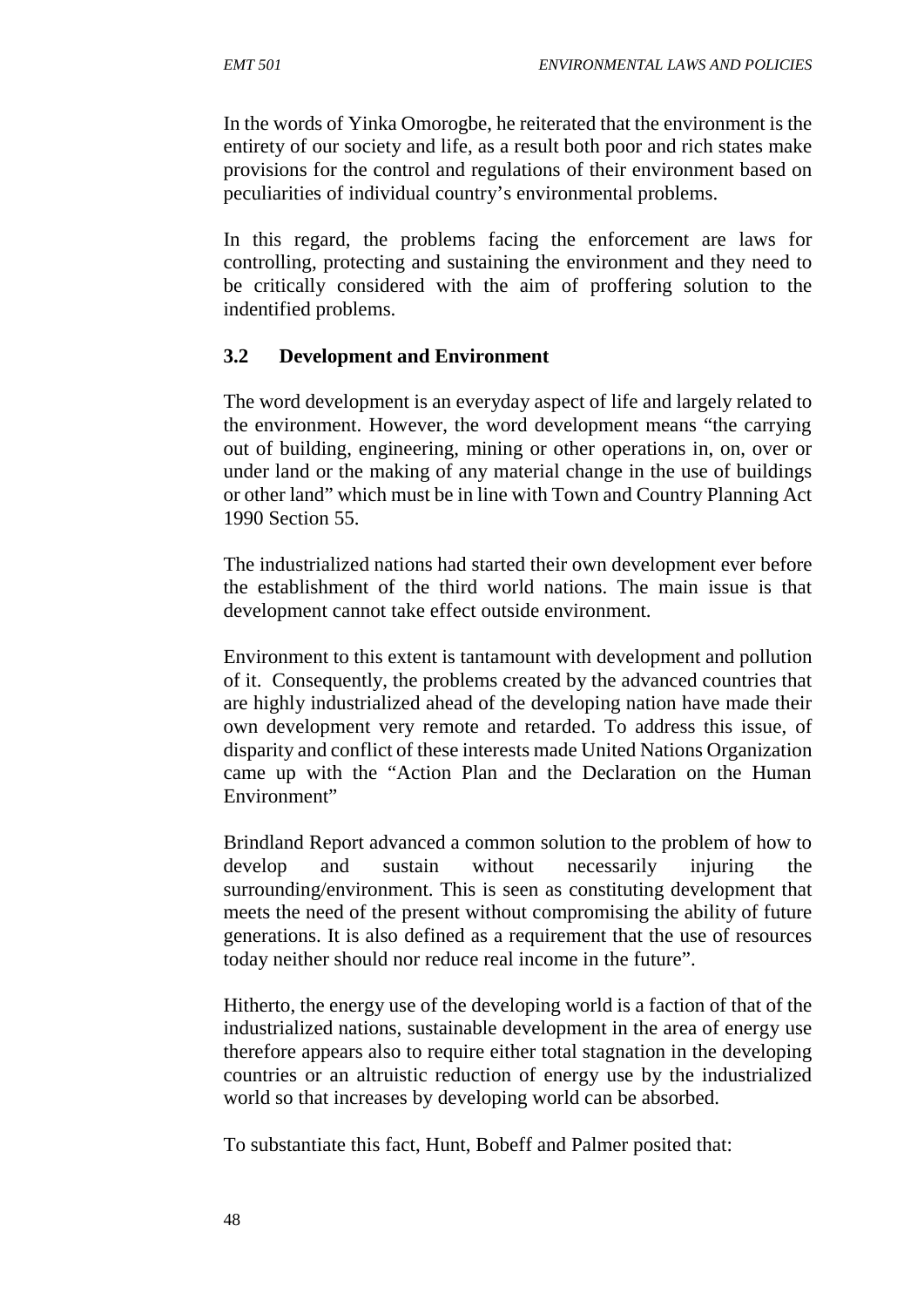"No growth policies fashionable in some quarters and often in onesthat enjoy comfortable living standard are not favoured by those who find it difficult to meet their basic needs. These world countries will want to develop and will not be easily persuaded to abandon their traditional means of achieving that goal. The rest of the world will have to help these countries to achieve their goals in a way that is consistent with the policy of sustainable development while this may prove to be a costly exercise for the richer countries. they may be prepared to bear that cost in order to protect their environmental standards."

Particularly in the past the inclinations and the realities of the international economy a major and clearly devastating environmental disaster would have to be glaringly imminent before such sacrifices could be made.

#### **3.3 Effects of Population on Development**

- It could lead to environmental chasm It leads to very low life expectancy and increase in birth especially in the third world with almost 75% of the globe population.
- The thrust for the development on the part of poor nations will meant more pressure on the environmental resources which are almost at the verge of exhaustion.
- This may bring to pass the prediction of the United Nation's that "The global population in the 2050 will somewhere between 7.3 billion and 10.7 billion" The difference between the high scenario and the low scenario is just one child per couple with the specie on that kind of demographic knife-edge, it pays for these couples to make their choice carefully."
- It will put more stress on infrastructures that are meant to add value to the populace.

#### **4.0 CONCLUSION**

In conclusion the legal analysis of the environment problem cannot be ignored in that regard. However, the conflict between the development and environment are equally discussed with the impact of population growth on the environment. It is also imperative to note the development of the environment is important to for sustainable development of any nation.

#### **5.0 SUMMARY**

In summary, it is important to note that this unit has discussed the legal analysis of the environmental problem, and also the development of the environment and the impact of the population on the environment.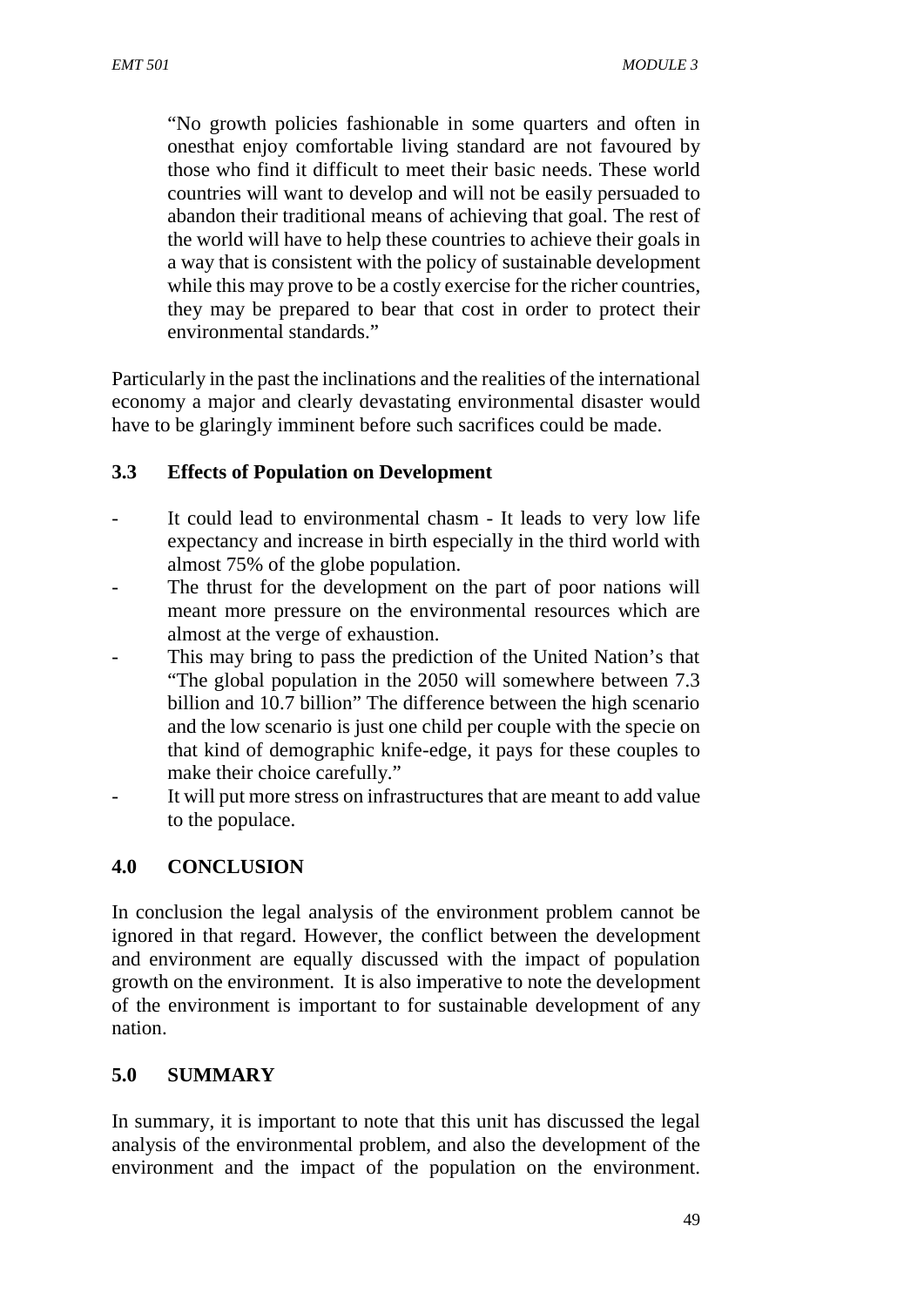Learners in that regard should be able to explain these points to a large extent.

### **6.0 TUTOR MARKED ASSIGNMNET (TMA)**

- 1. Explain the role of development and the environment.
- 2. Briefly highlights the effect of population on environmental development.

# **7.0 REFRENCES/FURTHER READING**

- Atsegbua, L et al (2003): Environmental Law in Nigeria: Theory and Practice. Ababa Press Ltd, Lagos.
- Ola, C. S, (1984): Town and Country Planning And Environmental Law in Nigeria, OUP, Jericho, Ibadan
- Sengar, D. S (2007): Environmental Law Practices Hall New Delhi, India.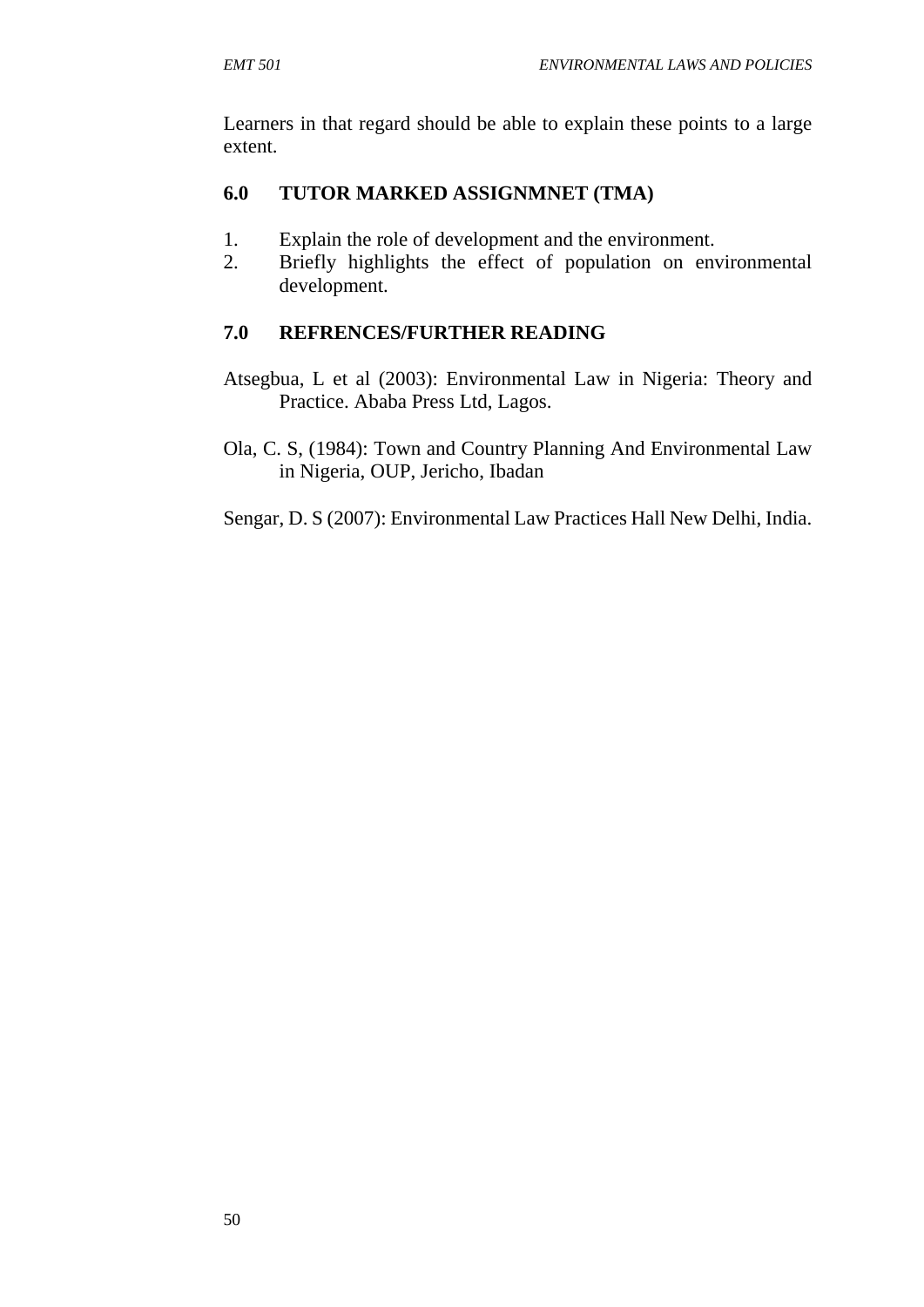# **UNIT 2 SOCIAL AND CULTURAL VIEWS ON THE ENVIRONMENT**

# **CONTENTS**

- 1.0 Introduction
- 2.0 Objectives
- 3.0 Main Content
	- 3.1 Socio-cultural effect on Environmental Law
	- 3.2 The Impact of Town and Country Planning
- 4.0 Conclusion
- 5.0 Summary
- 6.0 Tutor Marked Assignment
- 7.0 References/Further Reading

# **1.0 INTRODUCTION**

It is important to reiterate that the impact of political, social views on the environment cannot be overemphasized, so also the impact of Town and Country Planning on Environmental law in Nigeria.

The attitude of the populace to the environment cannot be ignored with a wave of hand; it is to this extent that this unit will boarder on the political, social views of the people on the environment, also the effect of this attitude on Town and Country planning. In Lagos, for example the role of the people and the government towards the Lagos Megacity project.

# **2.0 OBJECTIVES**

The main objective of this unit is for learners at the end should be able to discuss the political and social views of the populace on the environment, and also the social cultural impact including the attitude towards the impact on Town and Country planning.

# **3.0 MAIN CONTENT**

# **3.1 Socio-Cultural Effect on Environmental Law**

Environmental issues are perceived diversely by the ordinary man on the street both in developed and developing nations all over the world.

Naturally in developed nations every resident of this nations is concerned and see all environmental issues as personal, the awareness in that regard is very thick and people are ready without been coerced to the care of the environment.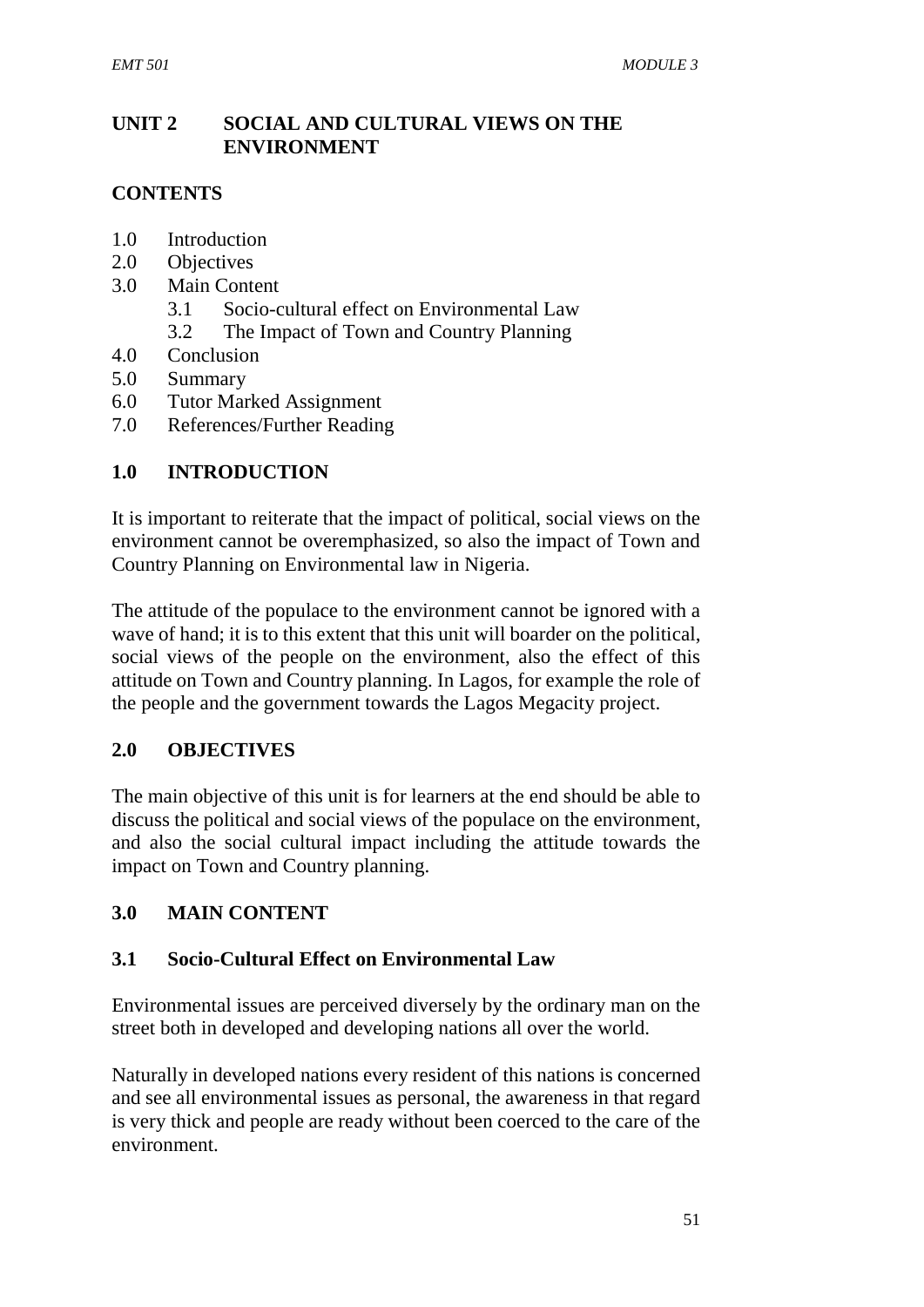Pertinently everyone in the advance nations, need not be told about the impact of plastic bags and aerosol sprays are ozone friendly and act of writing paper is labelled a recycling process or not and cosmetics may be advertised as being free of chemical pollutants. All these are regarded as biodegradable and everyone is conscious of endangered species and the 'green – house effect'

Nevertheless, in most developing countries especially in Africa, this are issues that are strange to us, not just as a result of the fact that the government is indifference or a lack of the basic education required to understand such principles, but because the man is less concern to what happens to the environment even though he will be directly affected. Another main fact is that the average man lacks luxury and cannot afford the time, effort and expertise that environmental concerns entail.

The rich amongst them has the same attitude, by degrading the environment by building on the main canal or drainage that serves the community because he is influential and rich, he could block the main source of water to the community to benefit himself.

The tepid attitude of an average man to his environment in the developing country is what is translated into efficacious laws at the intergovernmental level. This concern about immediate well being is particularly given expression to in strategic plan such as Lagos Plan of Action.

Although, the average man will fight tooth and neck to ensure the citing of the industries in their areas because of the advantages that such industries will bring in addition to the development that will accrue to the area. The 'I do not care' attitude is not good with environmental protection and sustainability.

Therefore, the governments at all levels, the Non-governmental Organization, Human Right Groups need to sensitise the people more and give more knowledge every time in all these especially the degradation of our environment, then change our attitude and plant a tree regularly, in order to see the risk in a polluted environment tend to influence government policies, decision – making in environmental awareness matters and the resultant growth in the law.

The Lagos State government has been in the forefront of protecting the environment even more that the Federal Government, it holds regular seminar and awareness on the impact of the environment on the populace, it keeps sensitizing the people, our people for lack of knowledge lacks a lot, this government is the only that has a recycling center and also waste to wealth center in the whole country and also has a proper refuse disposal and try as much as possible sensitise the people on the issue of cleanliness.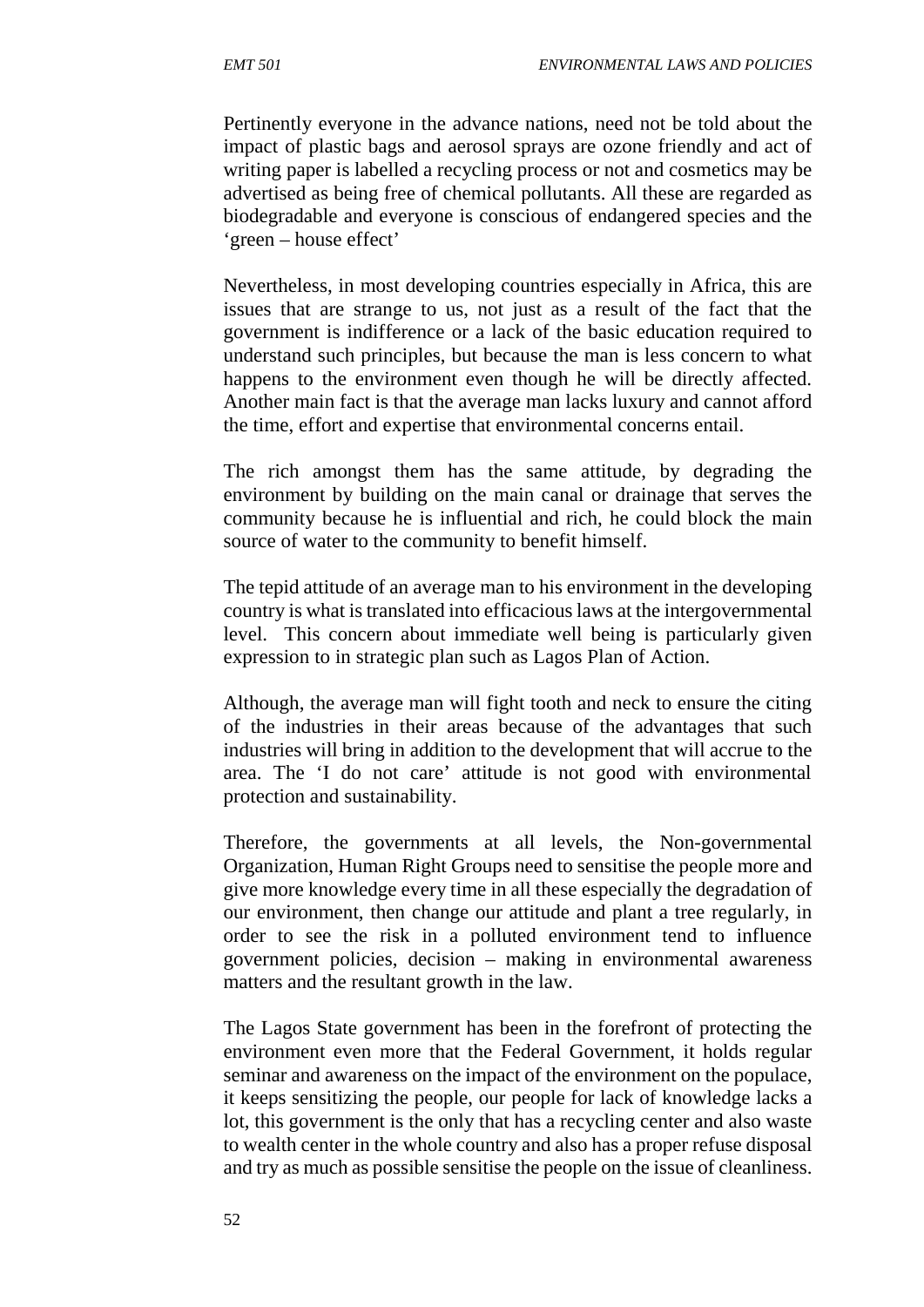It is not all that easy to spread this gospel of environmental law awareness among the less or lesser levels of existence that lack the physical and psychological factors required for effective environmental knowledge. The awareness campaign is only easily possible amongst the more comfortable segments of the society and this group constitutes a small percentage of the population. With the present situation in Nigeria, the societies are more aware through various campaigns on why we need to protect and cherish our resources. It is now pertinent that survival of human being is dependent on preserving nature. As a result, at all times, we are in ideal position to make a great contribution to the health and sustainability of the earth. We must impact on the environment positively at every event as this will go a great length in helping our planet. Therefore, people must as a matter of fact act in a responsive and responsible manner in every aspect of doing business and try as much as possible to include energy conservation, minimizing the consumption of natural resources, reducing waste and generally using earth –friendly products. Henceforth, the more we act responsibly, the greater the positive impact efforts will have on our environment (The Nation Daily Newspaper 2010: 5th February Vol. 2:29).

#### **3.2 The Impact of Town and Country Planning**

Environmental development controls and regulates the orderly planning and growth of any given country, city and town by emphasizing standards for all areas of planning.

The rule regulating town and country planning stipulates that there must be adequate light, well spacious environment, ventilation, recreation space for the children and elders, open space for social festivities, Country Health Centre and Estate or Community Market space. All these are important to any given city or town planning and also including residential, educational, industrial, commercial and agricultural areas are well and carefully zoned. This is to avoid conflict and avoid breach of peace and promote harmonious relationship.

Naturally, in improving urban design in Africa, it is essential that adequate standards of density, land use and utility services be established. City or Town Planning control is inevitable solely aimed at checking nefarious activities of developers, landowners, land speculators and estate quacks from building their houses as they like at the detriment of the public interest. The main fact is that a development plan cannot work in the absence of planning regulations.

Atsegbua L. et al (2003) states that in improving urban design in Africa, it is essential that adequate standard of density, land use and utility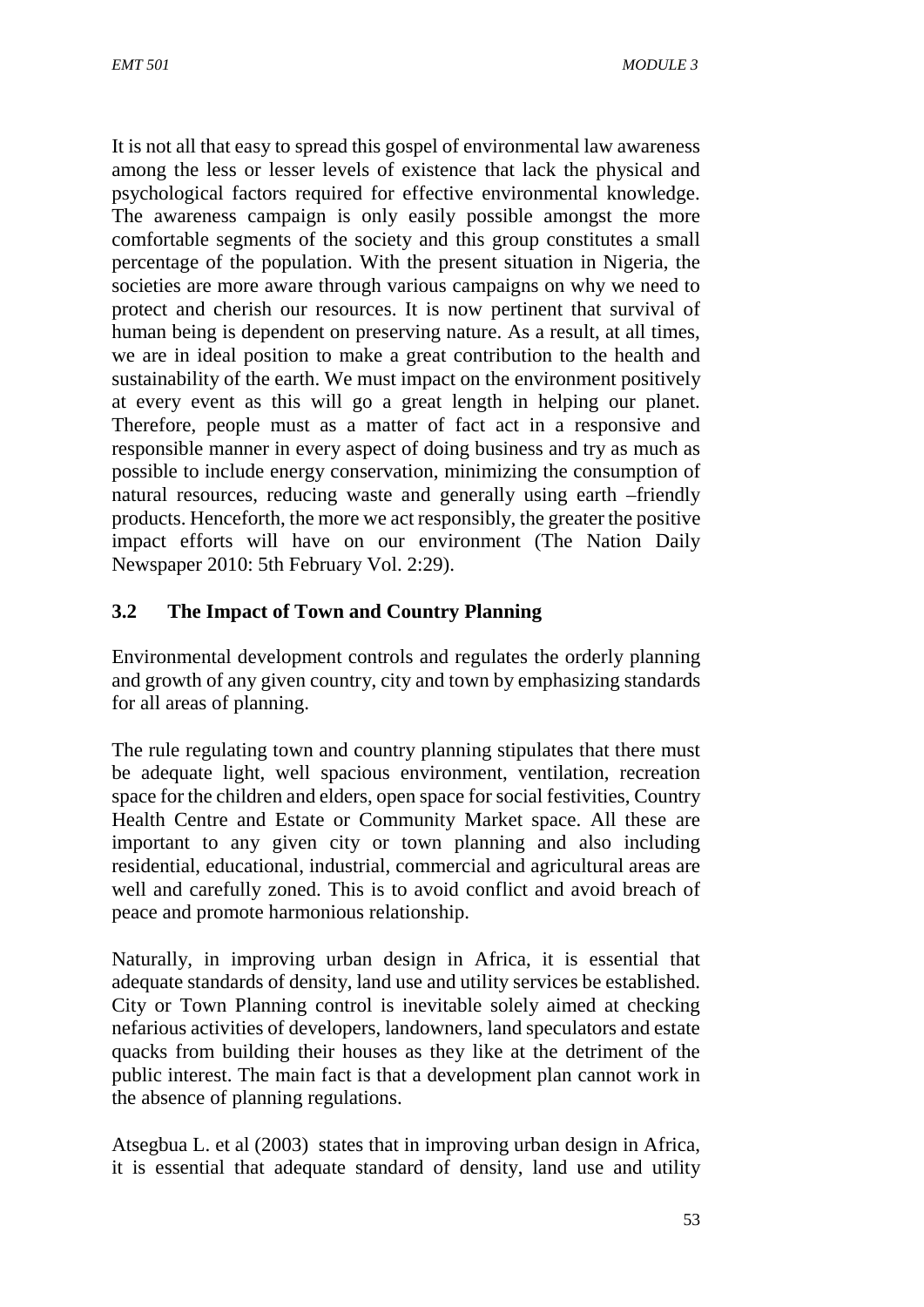services be established, that sand planning principles and techniques and a mature philosophy of contemporary aesthetic considerations be developed and that those and other urban factors should be related to the over-all development plan by preparing three-dimensional plans and models of the neighbourhood. Urban design is a social art that has its purpose the proper arrangement of the physical facilities that form our urban environment. It is an art and technique, which requires the freedom and enthusiasm of creative designers.

However, Oni (1984) posited that "Town planning is perhaps the oldest of the arts and the newest of the sciences. In modern practices before making plans, pictures and fine-looking models of how the future city will look – these has to be a careful diagnosis of everything that makes the term 'tick', that is, good road network, railways, industries, shops, houses, schools, health services and most important, its local administration. Once this diagnosis is done, a cure for the various ailments and maladjustments of the city can be prescribed in terms of the ascertained needs of the people and place itself. The plan ought to grow out of the city naturally".

In addition, a city is not an non-living object upon which any plan can be imposed – nor can it with impurity be hacked about or messed up by any kind of chaotic development that can be got away with as the case in most African countries especially Nigeria particularly cities or towns like Ibadan, Aba, Kaduna, Kano , Enugu etc.

It is important that before and after development approvals, architects, builders and contractors as well as developers must pay special attention to issues in this regard:

- 1. Building Line nearness to roads or footpaths
- 2. Density Control number of rooms to be built on a given land
- 3. Zoning The type of buildings that could be created in a given area from a functional point of view, such as commercial, industrial, residential and recreational areas.
- 4. Orientation sides to axis of the sun to catch prevailing breezes and cut off direct sunlight as much as possible.
- 5. Lighting openings given, including the necessary air spaces to be observed.
- 6. Availability of amenities kitchen, store, bathroom, toilets and drainage.
- 7. Facades appearance from elevation and how harmonious the facades are in relation to other existing buildings.
- 8. Plot ratio percentage of the land to be built on and percentage to be left undeveloped to provide open spaces and necessary greens.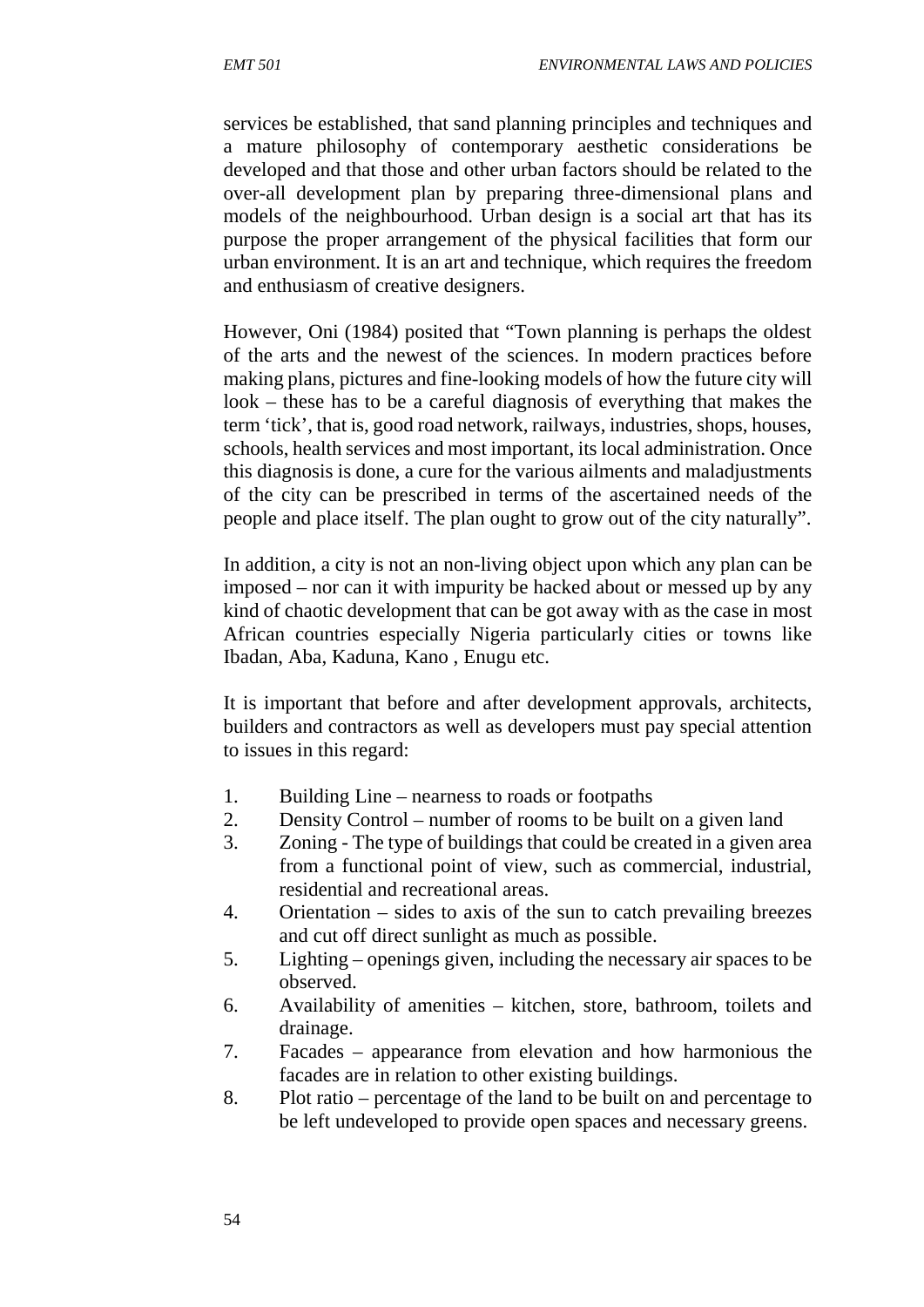The quantity and quality of materials used should be as such that will match with modern architectural designs. Lagos as a megacity has been in the news in recent times over collapsed building which has been embarrassing to the government from the hands of the money sucking developers, who are out to make money by all means and don't care of its impact to the environment.

Conservation experts of the United Nations Food and Agriculture Organization (FAO) tend to discount recent theories of global changes as the main reason for land loss. Despite such natural disaster as the Sahel drought. They maintain that most damage is either man – made or due to human negligence However, total rural population of the developing world, despite massive irrigation to cities is expected to grow by 900 million by turn of the country. At the World Desertification Conference in Nairobi, Kenya, global land loss from manmade causes was already estimated to cover an area bigger than the entire Saharan Desert. More than 680 million people were said to be living on land which could no longer support permanent cultivation or was in danger.

In Nigeria, where about 90% of the populations are farmers or nomadic herdsman, more than 20.6 million people live in the 15 percent of the country which is semi –arid. At least two – third of Kenya is classified as arid or semi –arid, yet land loss in continuing through new land clearing on fragile soils, bush fires and indiscriminate burning of trees and shrubs for charcoal.

# **4.0 CONCLUSION**

In conclusion, it is important to reiterate that, the social and cultural view on the environment is important and the role of the urban planning on the environment cannot be overemphasized in that regard.

# **5.0 SUMMARY**

In summary, this unit has extensively discussed, the social cultural views to the environment, the role of urban planning on the environment and learners are expected to critically discuss it.

# **6.0 TUTOR MARKED ASSIGNMENT (TMA)**

- 1. Discuss the effect of population on development.
- 2. Explain the impact of the urban planning on the environment and its way forward.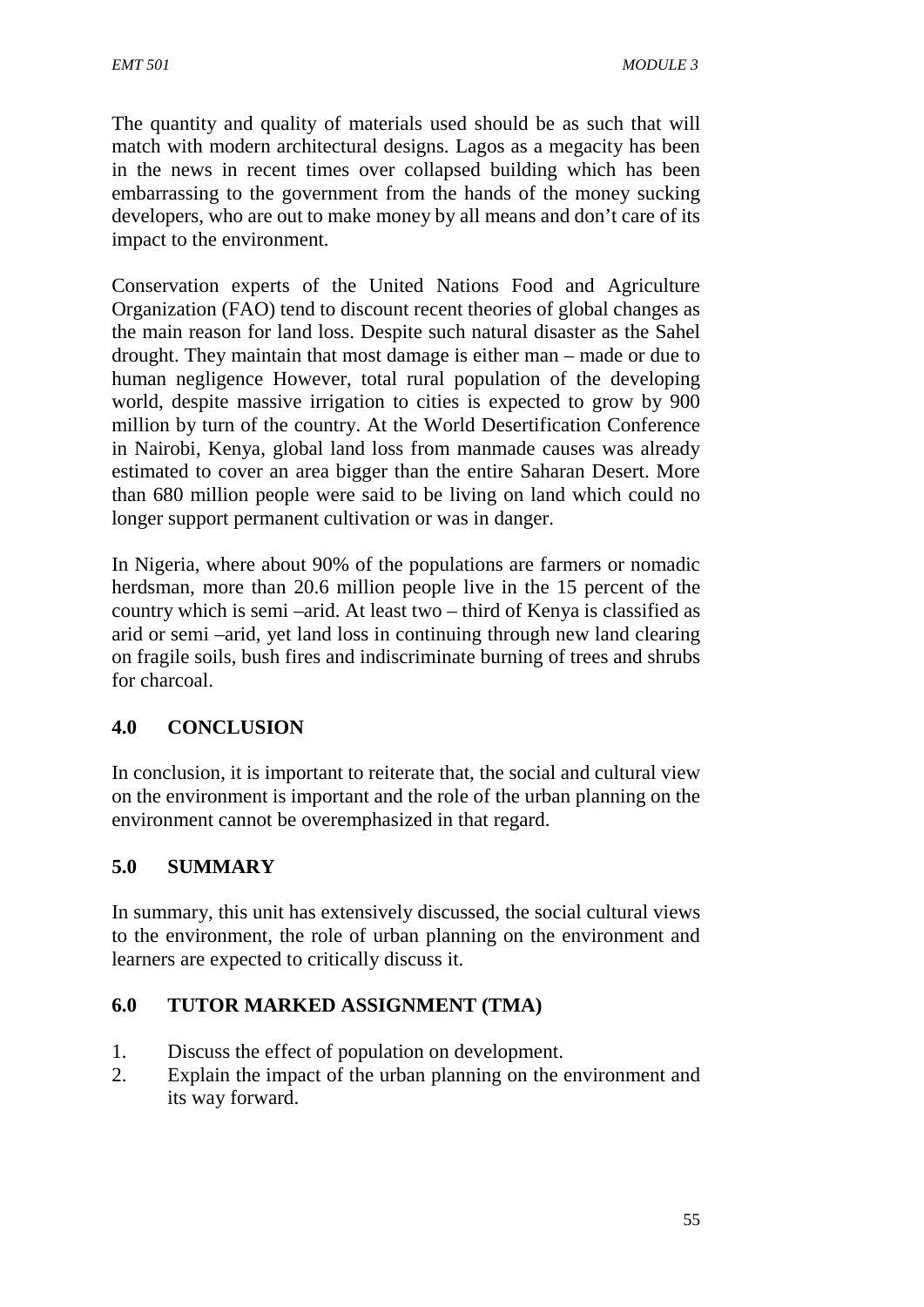#### **7.0 REFERENCES/FURTHER READING**

- Atsegbua, L. et al (2003): Environmental Law in Nigeria: Theory and Practice. Ababa Press Ltd, Lagos.
- Ola, C. S, (1984): Town and Country Planning And Environmental Law in Nigeria, OUP, Jericho, Ibadan
- Ajomo A. O. and Adewale O. (1994): Environmental Laws and Sustainable Development in Nigeria, Lagos. Nigeria Institute of Advanced Legal Studies, Lagos.

56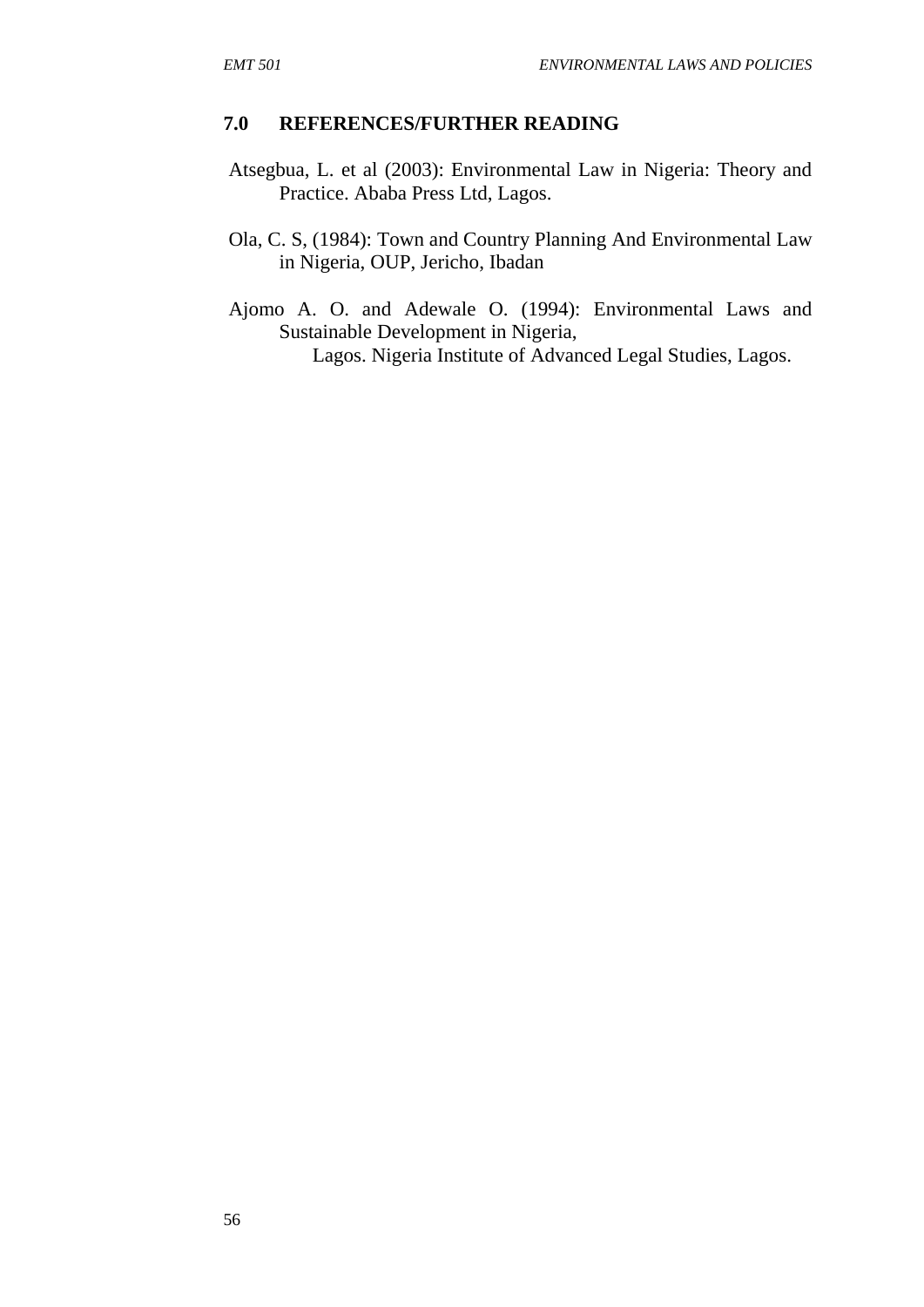### **UNIT 3 NON COMPLIANCE AND ENFORCEMENT OF ENVIRONMENTAL LAW**

# **CONTENTS**

- 1.0 Introduction
- 2.0 Objectives
- 3.0 Main Content
	- 3.1 Non Compliance and Enforcement of Environmental Law
	- 3.2 Enforcement Constraints of Environmental Laws
- 4.0 Conclusion
- 5.0 Summary
- 6.0 Tutor Marked Assignment
- 7.0 References/Further Reading

# **1.0 INTRODUCTION**

Generally, people like to abuse the law by not respecting extant law and other people's right when it comes to issues in general and the environment is not an exception. The common believe is that the environment belongs to no one therefore; it is a free for all heritages to be exploited at will not minding its sustainability.

The attitude of the populace to the environment cannot therefore be ignored with a wave of hand; it is to this extent that this unit will dwell on the non compliance and enforcement of environmental law so also the enforcement constraints of these laws.

# **2.0 OBJECTIVES**

The main objective of this unit is that at the end, learners should understand and be able to discuss Non- Compliance and enforcement of the environmental laws including the enforcement constraints.

# **3.0 MAIN CONTENT**

#### **3.1 Non Compliance and Enforcement of Environmental Law**

Generally, our people like to abuse the law, by not respecting other people's right when it come to issues in general and the environment is not an exception in this area on the attitude of the populace on non compliance and enforcement of the law. It is important to note that Ignorance of law is not a benchmark for flouting or non-compliance to Environmental law.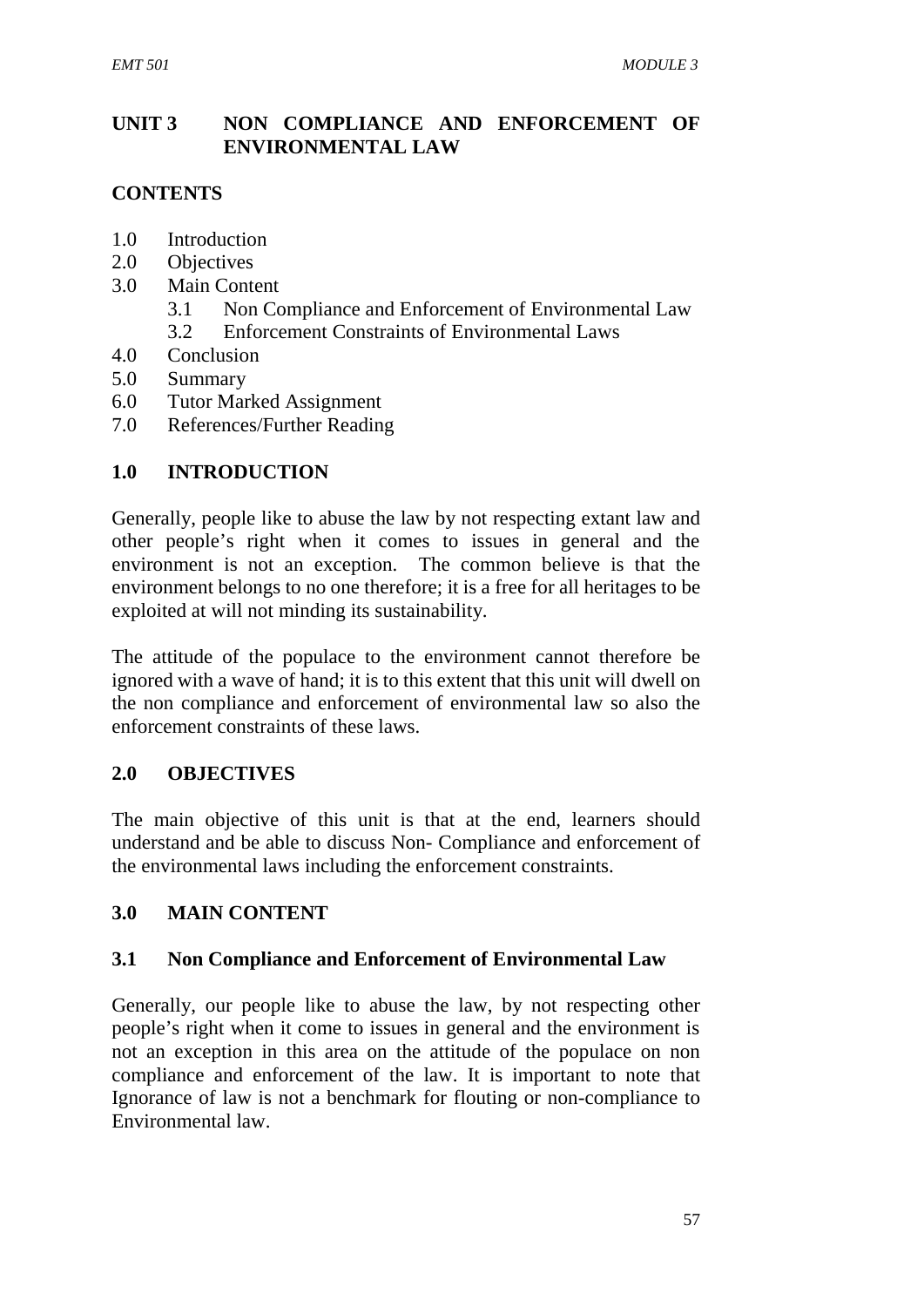The general cliché that ignorance of the law is not an excuse for non compliance of the environmental regulation in the world over and the presence of blatant contravention of environmental laws in Nigeria and other third world countries cannot be over emphasized. The problems associated with non-compliance and enforcement of environmental laws is as follows:

- a. Lack of environmental consciousness
- b. Lack of qualified workforce
- c. Corruption among the top hierarchy
- d. Misappropriation of Ecological fund
- e. Lack of Government interest /inadequacy
- f. Lack of database
- g. Poor funding of activities and operations
- h. Economic considerations
- i. Lack of maintenance culture and facilities
- j. Use of internal environmental audits
- k. Dearth of environmental pressure groups
- l. Weak enforcement of existing laws and regulations
- m. Lack of environmental know how and technology
- n. Lack of or inadequate state of the art in-situ instruments for rapid detection of banned goods and products.

It is pertinent to note that all these are in no small measures affect implementation of environmental policies, programmes and regulations especially African countries which tend to slow the pace of awareness campaign to protect and sustain our environment.

# **3.2 Enforcement Constraints of Environmental Laws**

It is generally the role of the government to make laws and set achievable standards in this regard to avoid unwholesome destruction of the earth and its resources, a bench mark which must be set and which will not exceed any enterprises or human activities likely to impact the environment negatively and must however comply with Standards and this can either target specific environmental medium such as water, air, land, or have the objective of protecting the human environment. As a result, environmental standards and regulations became important and integrated to avoid loopholes that can result in disastrous human consequences.

Nigeria has more than one hundred and twenty two Acts and additional subsidiary legislations dealing with environmental issues, for example, legislations on natural resources, petroleum, resources, mining/quarrying, maritime activities and industries (LEEP 2002). Many of these legislations which were made in the 1940s, 1950s, and 1960s were not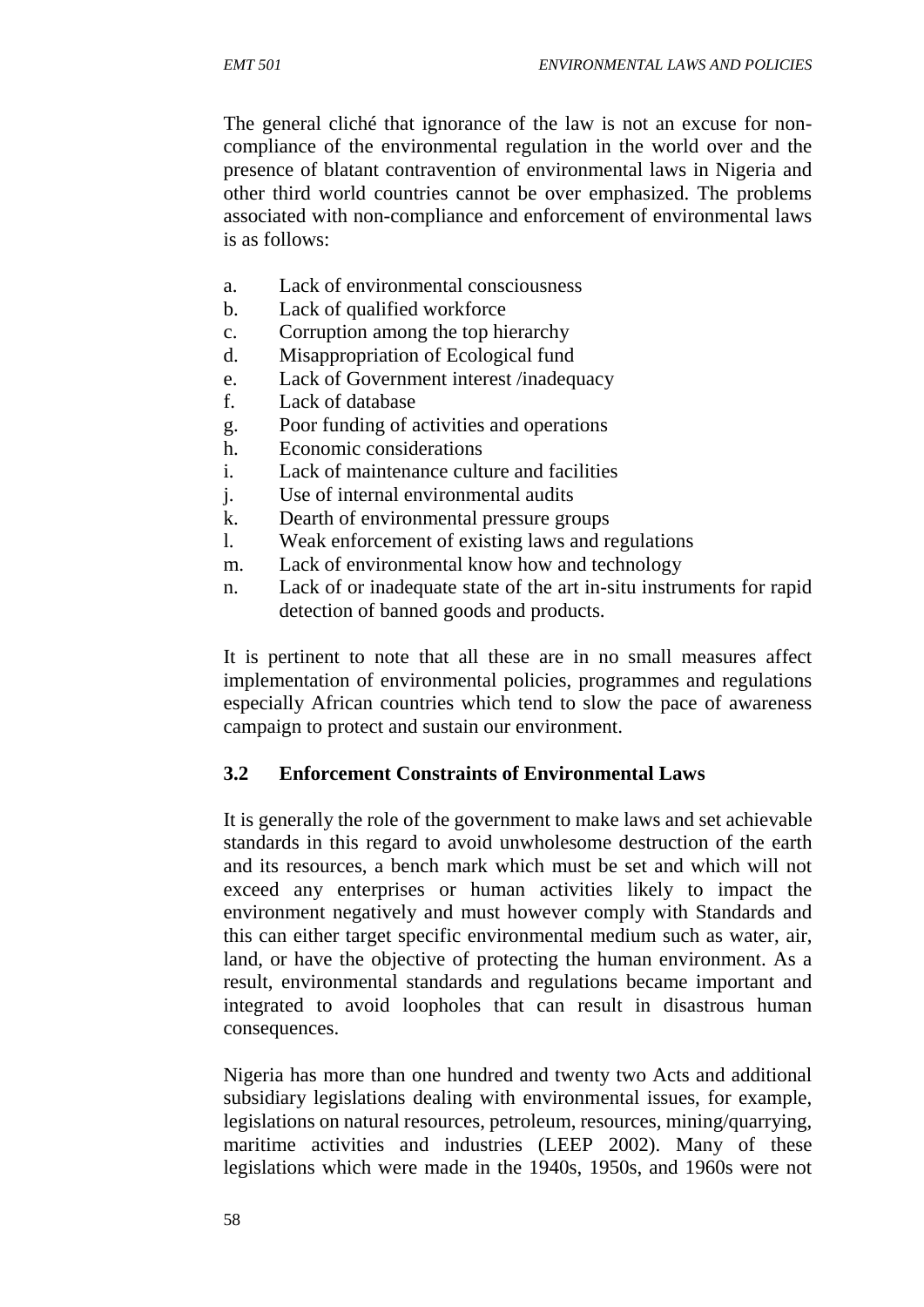properly enforced during its hay-days, in addition to its inadequacy and now are outdated and obsolete. The penalties for non-compliance are minute allowance and a slap on the wrist for violators.

Environmental management in Nigeria is pivoted on the 1989 National Policy on the Environment as revised in 1999, 2007 and 2009 as well as a set of laws, regulations, guidelines and standards to ensure the conservation of natural resources and the protection of the environment and human health. Importantly, there is no requirement or fixed basis for the size of the fine which could be based on the volume, toxicity, and damage or polluting history of the corporation.

However, it is pertinent to note that with the exception of Lagos State, pollution charge fund, all revenues from fines go to the Federal government revenues and not FEPA or a State Environmental Protection Agency (SEPA). The FEPA in 2007 metamorphosed into National Environmental Standards and Regulations

Enforcement Agencies (NESREA), who however, takes the role of FEPA in its entirety.

# **4.0 CONCLUSION**

In conclusion it is important to state clearly that the enforcement procedure of laws relating to the environment cannot be ignored with impunity so also the constraints of the enforcement procedures of these laws.

#### **5.0 SUMMARY**

In summary, this unit has extensively discussed the enforcement procedures and the constraints attached to this.

#### **6.0 TUTOR MARKED ASSIGNMENT (TMA)**

- 1. Identify some constraints hindering the enforcement of environmental laws and properly address the issues identified.
- 2. How does ignorance affect the enforcement of environmental laws?

# **7.0 REFERENCES/FURTHER READING**

Atsegbua, L. et al (2003): Environmental Law in Nigeria: Theory andPractice. Ababa Press Ltd, Lagos.

Ola, C. S, (1984): Town and Country Planning And Environmental Law in Nigeria, OUP, Jericho, Ibadan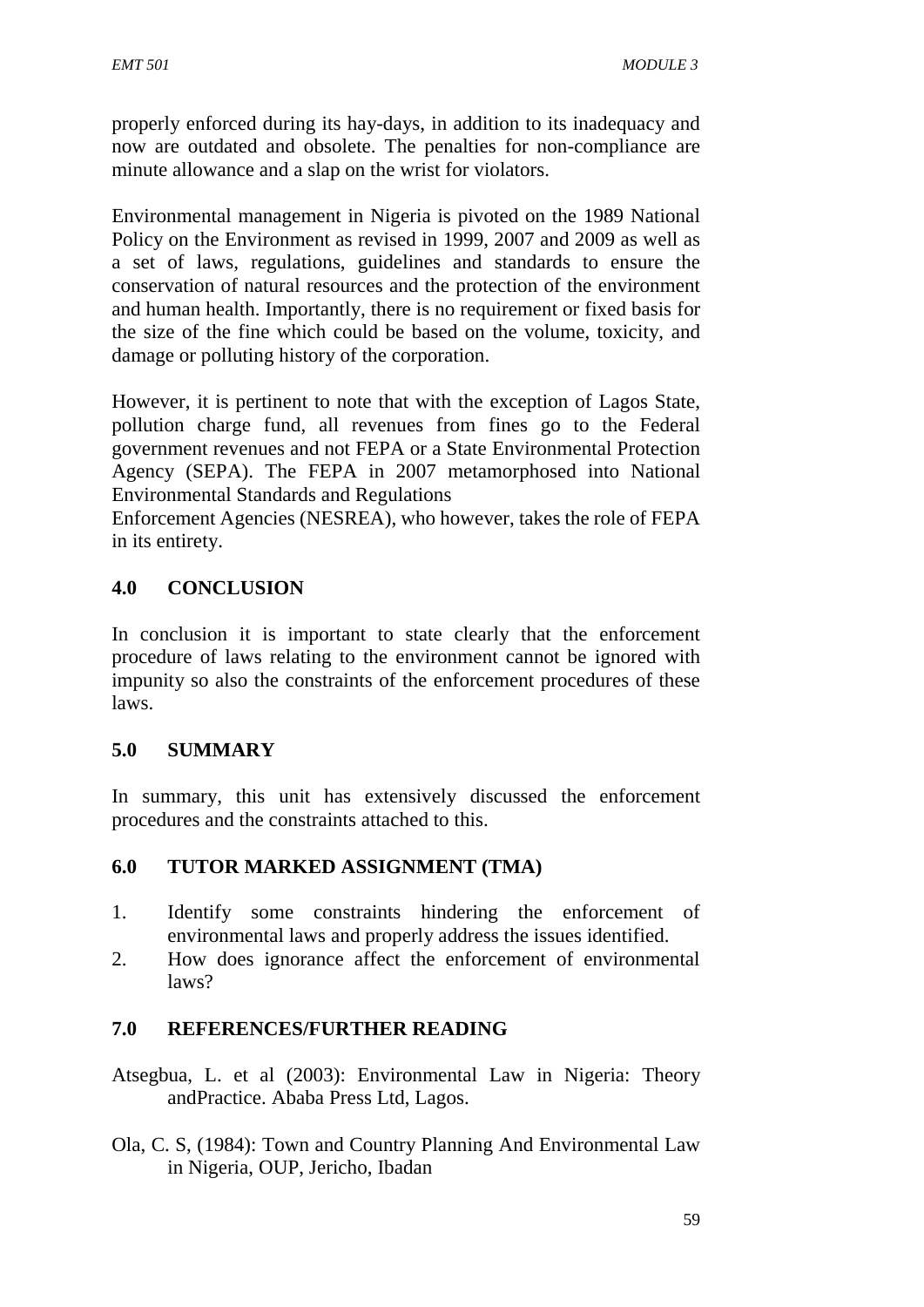Ajomo A. O. and Adewale O. (1994): Environmental Laws and Sustainable Development in Nigeria,

Lagos. Nigeria Institute of Advanced Legal Studies, Lagos.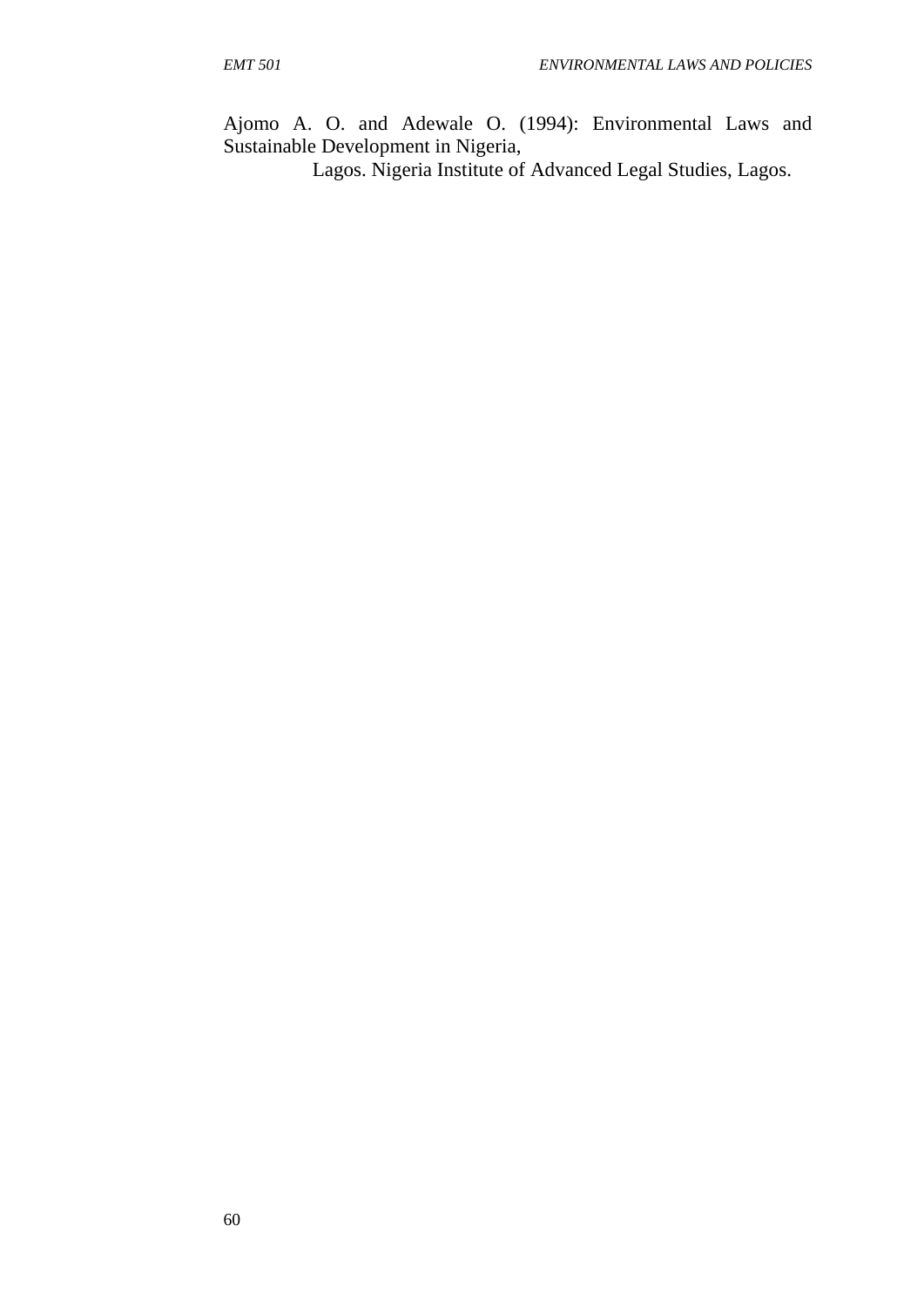# **UNIT 4 HAZARDOUS AND TOXIC WASTES IN AFRICA**

#### **CONTENTS**

- 1.0 Introduction
- 2.0 Objectives
- 3.0 Main Content
	- 3.1 Hazardous Wastes
	- 3.2 Sources of Toxic Wastes
	- 3.3 Export of Toxic Wastes to Africa
- 4.0 Conclusion
- 5.0 Summary
- 6.0 Tutor Marked Assignment
- 7.0 References/Further Reading

# **1.0 INTRODUCTION**

Hazardous wastes as the name connotes is a dangerous wastes that causes damage to human and aquatic life and generally the environmental world. The dilemma of hazardous wastes, dumping of toxic wastes to Africa became famous in 1988 as a result of Koko Toxic Dump, conservation legislation, now there are lots of hindrances affecting this legislation, its inadequacies and constraints in its enforcement and the proposed reforms.

# **2.0 OBJECTIVES**

This unit will be discussing the concept of toxic and hazardous wastes in Africa, the danger associated with it, the sources of such wastes and the importation of the wastes to Africa by most foreign countries particularly to Nigeria. It is expected that at the end, learners would understand and be able to discuss this concept.

# **3.0 MAIN CONTENT**

# **3.1 Hazardous Waste**

The business of toxic waste is gigantic, satanic and dangerous and it belongs to the pedigree of what observers called Devil's Trinity, which includes hard drugs (cocaine for example) and arms. It is important to reiterate that the use of toxic and hazardous are used interchangeably but naturally they mean the same thing and stands for the same concept. When it comes to matters of environmental pollution they are extension of one and another.

The word "toxic" simply means "poisonous" just as a toxin is a poison. By extension, a poison is an agent that chemically destroys life or health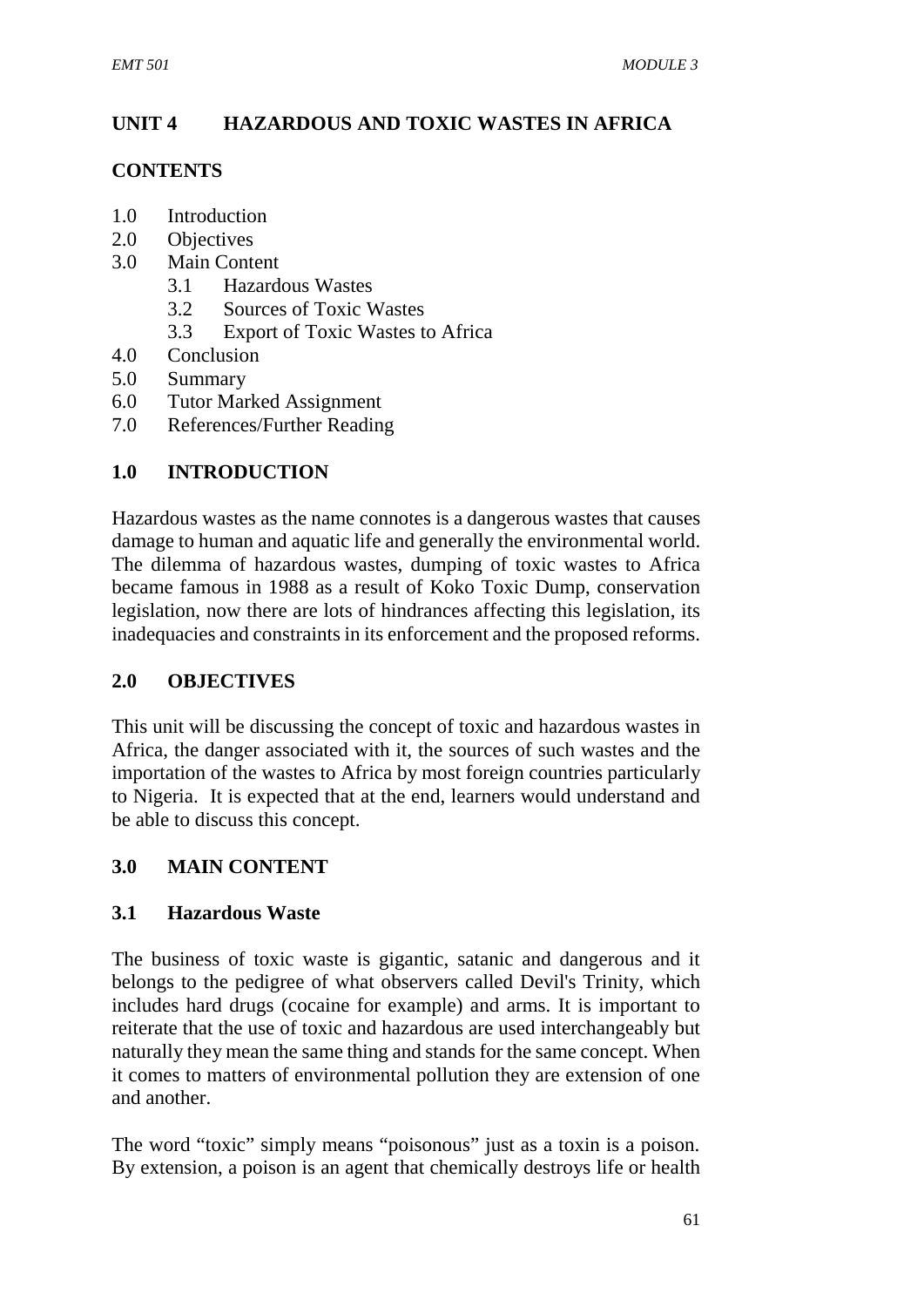upon contact with or absorption by an organism. By implication, poisons are harmful to life and health and anything that is harmful is said to be hazardous.

Toxic is defined in the Basel Convention as having poisonous effects if breathed in, eaten or absorbed by the skin, including carcinogenicity i.e. cancer – producing.

In Nigeria under section 15 of the Harmful Wastes (Special Criminal Provisions etc.) Act, Cap. H1, Laws of the Federation of Nigeria (LFN) 2004, harmful wastes mean: Any injurious poisonous, toxic or noxious substance and, in particular, nuclear wastes emitting any radioactive substance … as to subject a person to the risk of death, fatal injury or incurable impairment of physical or mental health.

"Waste" on the other hand means something which originally served a purpose, but is no longer useful, as for example, refuse. They are things left over or are superfluous as excess materials or by-products not required for use in the work at hand. In the context of the topic under discussion, wastes are derived frommechanical and chemical disintegration. In the industrial context, when chemicals are produced, the residue forms wastes and these are more often than not toxic.

In the view of an environmentalist, Professor Dharmendra S. Sengar (an Indian) states that "industrial civilization has led to an explosive growth of industries including the hazardous ones. These companies and industries have not only exploited the natural resources to their maximum but the discharge of toxic effluents and emissions from hazardous industries have also polluted the surrounding environment. Thus, industrialization has resulted in a high degradation of the environment and caused enormous human health hazards".

Naturally it is important to note that toxic wastes are hazardous because of their physical or chemical quality; it is even more so when they are in large quantities. Such wastes cause grave illnesses and contribute significantly to the destruction of life forms of all kinds.

#### **3.2 Sources of Toxic Wastes**

The sources of toxic waste can be categorically be found in two ways and they are human and natural sources, the damage caused by each of them cannot be quantified.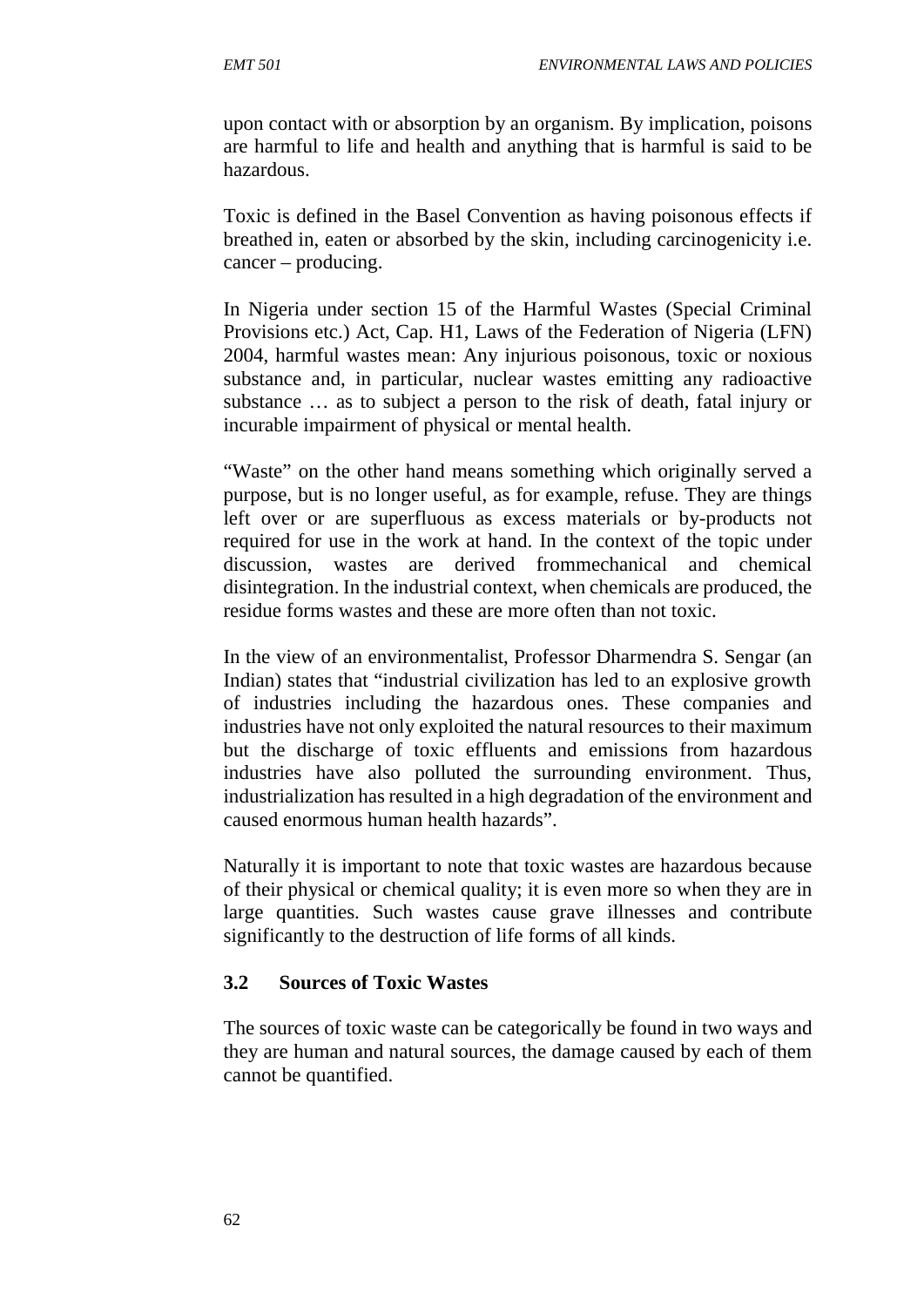### **(a) Human Sources**:

Naturally toxic wastes arise from businesses, refineries and industries. The volume of waste generated by industries is frightening because of its overall effects on the environment, and considering the fact that most of these toxic wastes are crude before disposal especially in a developing country like Nigeria where there is virtually little or no treatment and disposal regulations. The toxic waste generated by industries may be liquid, solid or gaseous depending on the products of such industries and the raw materials used in their manufacture. Some of the industries, which generate toxic wastes, include the following:

- Chemical manufacturing plants that produce wastes types such as strong acids and bases, spent solvents and reactive wastes;
- Cleaning agents/cosmetic-manufacturing industry, which generates heavy metal dust, ignitable waste, flammable solvents, strong acids and bases.
- Printing industry which generates heavy metal solutions, wastes ink, solvents, spent electroplating wastes, ink sludge containing heavy metals;
- Furniture and wood manufacturing and refinishing plants produce ignitable wastes and spent solvents;
- Metal manufacturing industries produce place wastes containing heavy metals, strong acids and bases, cyanide wastes and sludge containing heavy metals;
- Leather products manufacturing plants produce benzene (a clear colourless, aromatic liquid extracted from coal tar and used as a solvent and intermediate in manufacturing organic chemicals) and wastes toluene (a colourless, flammable, mobile liquid hydrocarbon obtained from coal tar and petroleum, used in making explosives, dyes and as a solvent);
- Paper industry which produces print wastes containing heavy metals, ignitable solvents, strong acid and bases; and
- Vehicle manufacturing and maintenance shops which produce heavy metal wastes, ignitable wastes, used lead acid batteries and spent solvents.

It is imperative that the greatest culprit of toxic waste generation is the nuclear industry where the wastes generated are just as dangerous to handle as the nuclear products themselves. There are also some organic substances such as solvents and vapours, which are made up of such things as kerosene, petrol, tetracloromethane etc. Pesticides, such as DDT are also toxic in nature and extremely dangerous when used improperly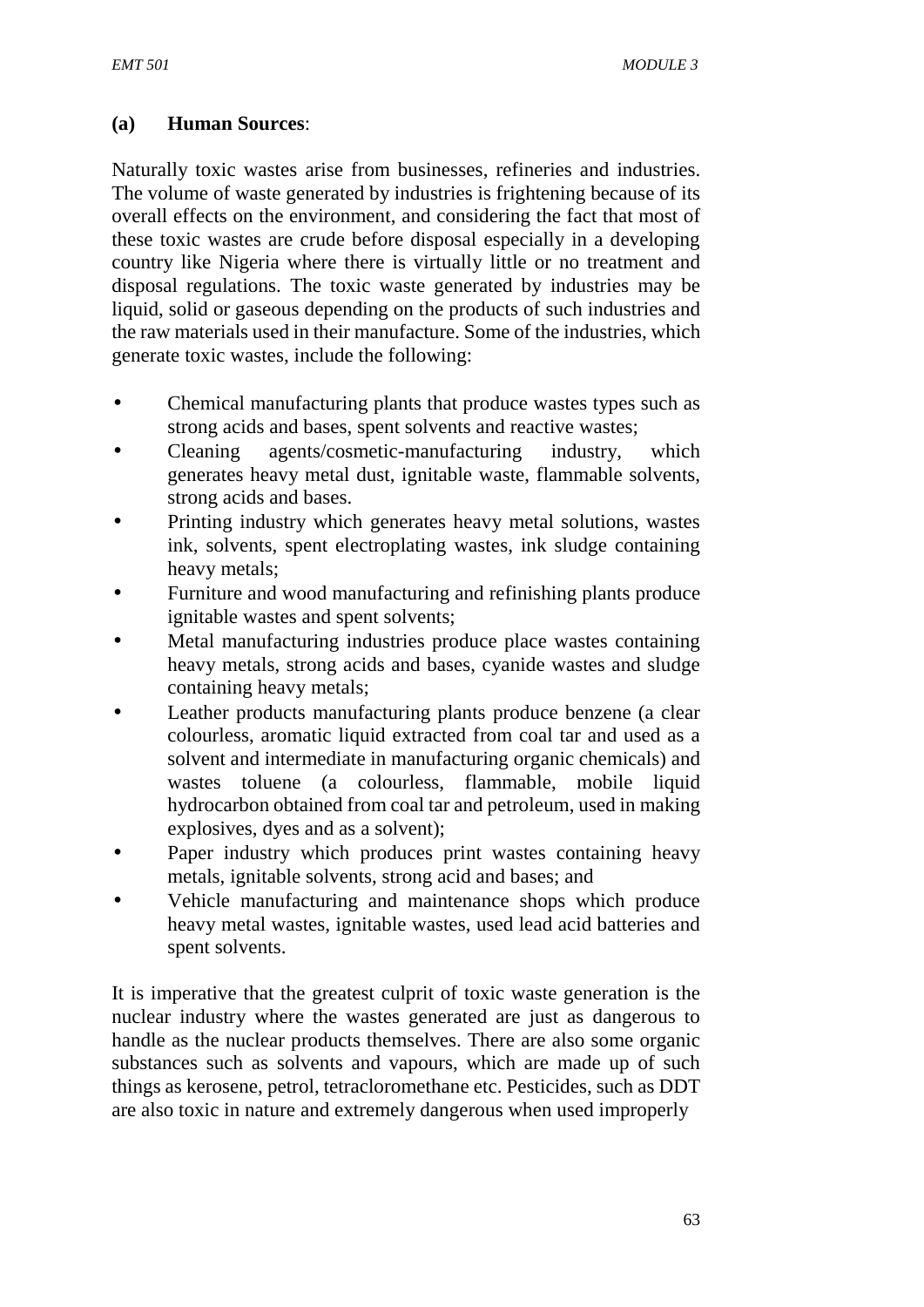Nigeria as vulnerable as it is has no nuclear industry for now but her oil and gas industry is responsible for the generation of a very large volume of toxic wastes generation.

#### **b. Natural Resources**

The main apparent natural sources of toxic wastes include volcanoes which upon eruption, produce a lot of toxic gases and undesirable and damaging larvae, and, of course, food containing phytoxins which are highly poisonous when improperly processed or eaten raw.

### **3.3 Export of Toxic Wastes to Africa**

The harmful effect of toxic wastes cannot be overemphasized. Toxic wastes are hazardous because when the chemical contents of the wastes react with the atmosphere, the wastes endanger health and impair the ecological system. Thus, for example, an industrial waste that is toxic could escape from its captivity and seep into the ground and from there to the streams and rivers causing death to marine life and persons.

Across the globe, the nuclear industry today has done more than its fair share of damage to life forms and the environment. Export of toxic waste to Africa in particular became known in 1988. At Koko, a town in the old Bendel State (now Delta State) a devil-incarnate businessman called Gianfranco Rafaelli, was who dumped the toxic waste after approaching a 67-year-old Sunday Nana to acquire a "piece of land to dump what he claimed was raw materials for his industry". It was later discovered that Rafaelli was having, at Koko, 8,000 drums of Polychlorinated biphenyl sulphate (PCBS), methyl melamine, dimethyl ethyl-acetate formaldehyde etc., which were the world's most hazardous waste.

It is dawn on us that Africa has been turned into the World's dumping ground for the deadly hazardous wastes. This attracted a lot criticism and condemnation from all nooks and crannies.

We cannot forget in a hurry that a ship called Kian Sea carried 2,000,000 tonnes of Philadelphia Ash from Panama to Guinea-Bissau in West Africa. Benin Republic was reported to "have a contract on January 12, 1988, with a British company affiliated to South Africa to dump about five million tonnes of waste yearly. Benin Republic was expected to receive a ridiculous fee of \$2.50 per ton from Sesio Gibraltar, the company behind the deal, despite the fact that in the developed world, more than \$5,000 would have been charged per ton of waste". This writer is not in any way subscribing to such negotiation, of any amount.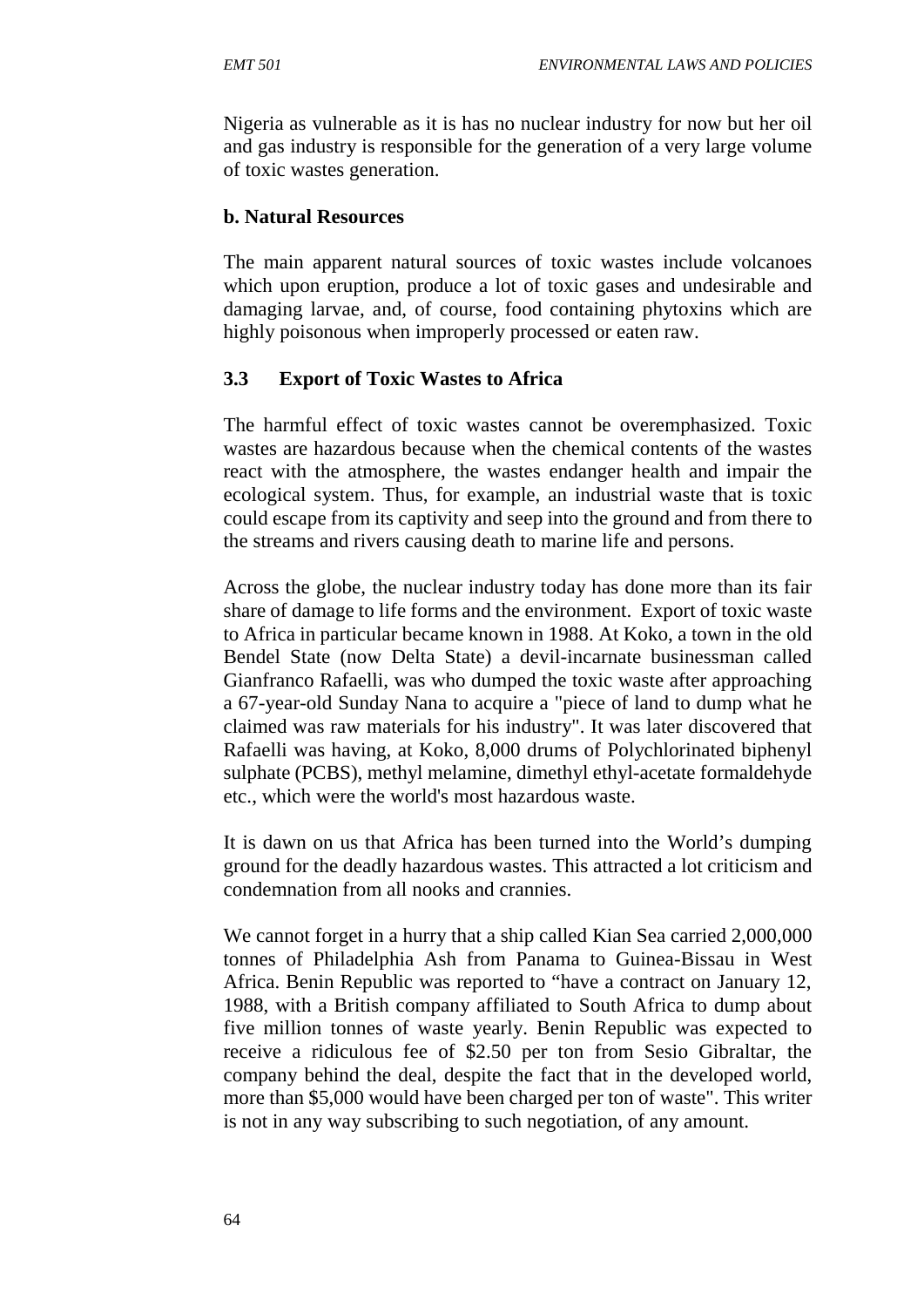In the words of Dr. Layeni Adeyemo an expert on occupational and environmental health and a Director at the Lagos State Ministry of Health, she stated that Nigeria is now among the leading dumping grounds in the world for high-tech waste from developed countries. In a paper she delivered at the Post e-Waste Stakeholders' summit, organised by the Lagos State Environmental Protection Agency (LASEPA) in July 2011 at its premises in Alausa Ikeja, Lagos State, Adeyemo said an estimated 50 million tonnes of e-waste were produced globally every yearly. She categorised e-waste into three, namely: house appliance such as refrigerators and washing machines; telecoms appliances such as computer and Mobile Phones and consumer equipment like disused television sets. She stated that over 80 per cent of the world's high-tech waste ends up in landfills in Asia and Africa, Nigeria is emerging as one of the top dumping grounds for toxic, chemical and electronic waste from the developed world.

After toxic waste was dumped in Koko, the United Nations Environment Programme, UNEP, set up a centre to be handling waste, especially hazardous waste, at the University of Ibadan, Nigeria, which is headed by Professor Oladele Osibanjo and Dr. Evans Aina's Federal Environmental Protection Agency, FEPA. The former "was part of the team involved in the decontamination process of Koko town.

However, it is remarkable to note that this incident provided the momentum needed to promulgate the Federal Environmental Protection Agency Decree which was promulgated in the same year (1988). The first legislative reaction to the Koko Toxic waste incident was the Harmful Wastes (Special Criminal Provisions) Act 1988 now Cap 165 Law of the Federation of Nigeria 1990 as revised in 2004. This is majorly to prohibits the dumping of harmful waste in any form into any territorial waters or Exclusive Economic Zone of Nigeria or its inland waterways. The first State in Nigeria to follow suit with similar provisions appeared in the Lagos State Environmental Pollution Control Edict, 1989.

The FEPA Act has since its enactment has been amended twice 1999 and 2007 when the nomenclature was entirely changed and the scope of its function widened. It is known as the National Environmental Standards and Regulations Enforcement Agency (NESREA) and was established in November 2006. The NESREA Act was signed into Law by President Umar Musa Yar'Adua GCFR and this has been published in the Federal Republic of Nigeria Official Gazette No 92 Vol. 94 of 31st July, 2007 By the NESREA Act, the FEPA Act Cap F No10 LFN 2004 has been replaced.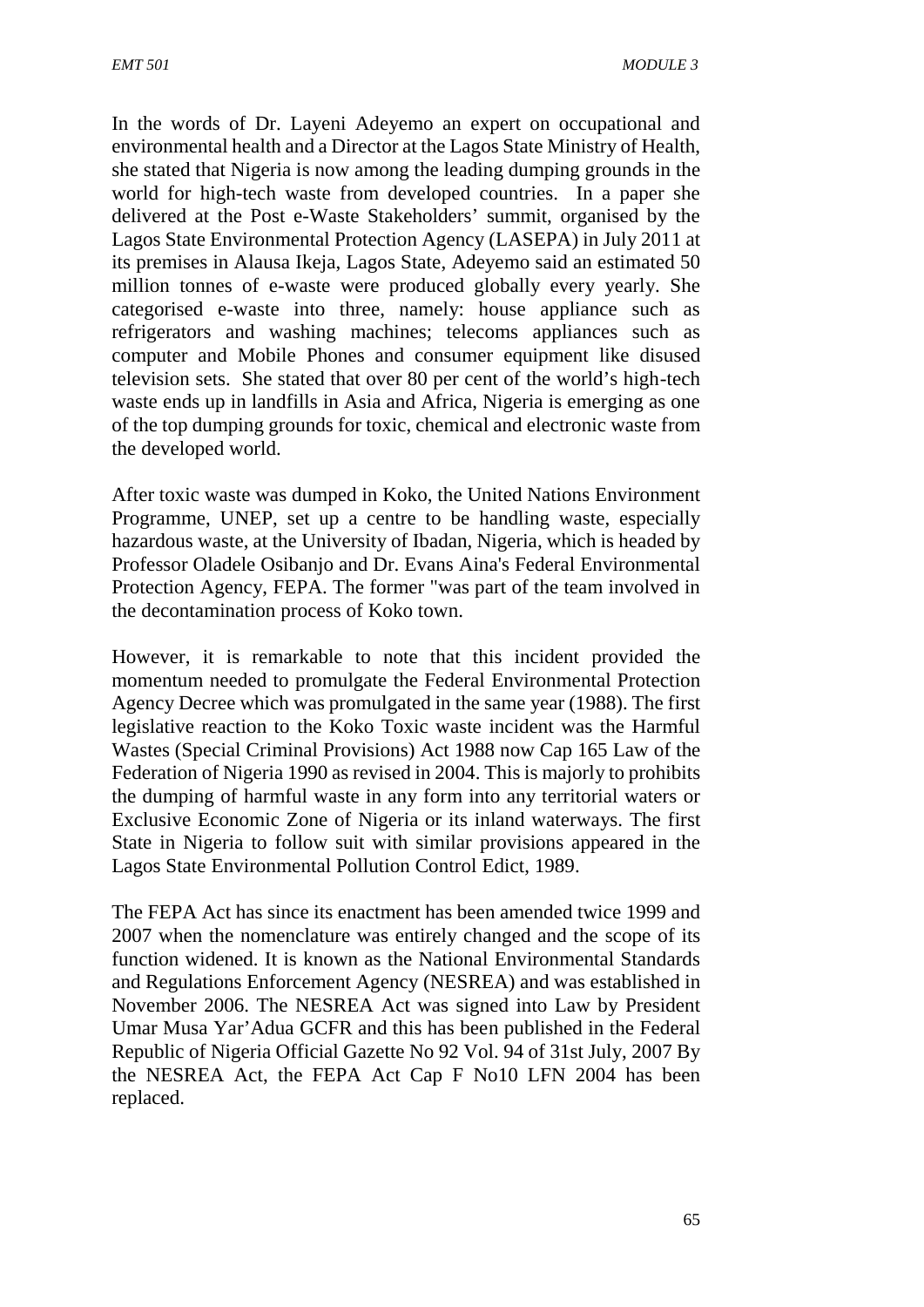#### **4.0 CONCLUSION**

In conclusion it is important to note that the dumping of toxic wastes in Africa has been devastating to the populace, and this is been done through the efforts of some impoverish fellows, the likes of Nana in Koko town of Delta States. It is a share grace how Africa sustained herself the last several decades in the light of multifarious environmental hazards which she faced.

#### **5.0 SUMMARY**

In summary, in this unit we have been able to discuss, the concept of toxic wastes and we have emphasized how dangerous they are to human health in particular and the environment in general. Learners of this unit should be able to give a critical insight into the concept, talk about its sources and also the effect of the export of the substances into Africa and Nigeria in particular.

#### **6.0 TUTOR MARKED ASSIGNMENT (TMA)**

- 1. With thorough analysis define the concept of toxic and hazardous wastes and give the sources of the concept.
- 2. Explains the concept of exportation of toxic wastes to Africa and Nigeria as a signatory to the Brussels Convention.

#### **7.0 REFERENCES/FURTHER READING**

- Ademoroti, C. M. A. (nd): Environmental Chemistry and Toxicology, Ibadan, Foludex Press, 1996, 186**.**
- Uchegbu, A, (nd): "Transboundary Movements of Hazardous Wastes in International Law" in Omotola,
- J A (ed.) Environmental Laws and Compensation in Nigeria, Lagos, University Press, 1990, 206.
- Atsegbua, L. et al (2003): Environmental Law in Nigeria: Theory and Practice. Ababa Press Ltd, Lagos.
- Ola, C. S, (1984): Town and Country Planning And Environmental Law in Nigeria, OUP, Jericho, Ibadan
- Kalu, V. E. (nd): Toxic Wastes and the Nigerian Environment: An Appraisal.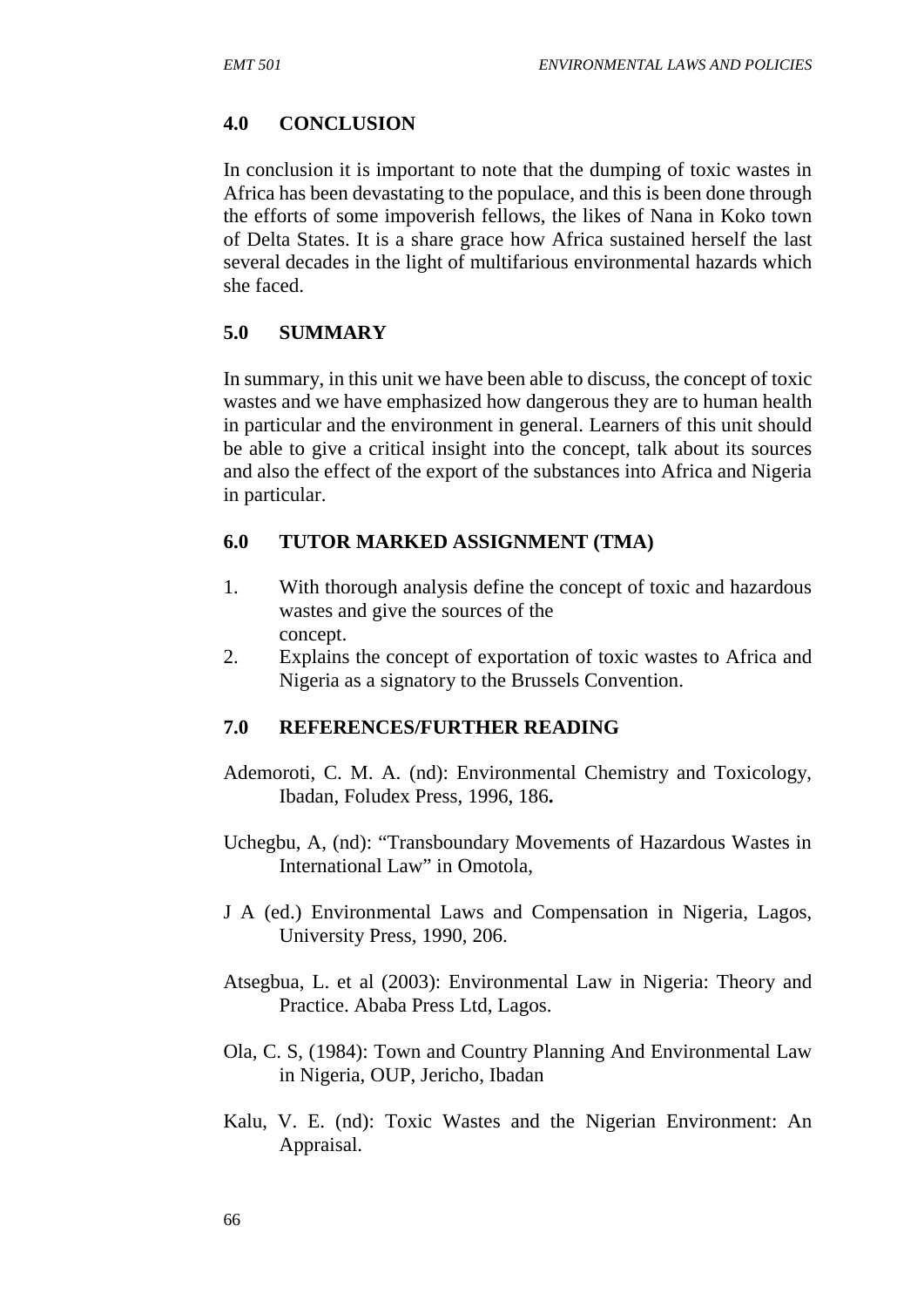# **MODULE 4**

- Unit 2 Waste and Waste Management
- Unit 3 Environmental Pollution and Management
- Unit 4 Oil Pollution

### **UNIT 1 CONSERVATION**

### **CONTENTS**

- 1.0 Introduction
- 2.0 Objectives
- 3.0 Main Content
	- 3.1 Definition of Conservation
	- 3.2 History of Conservation
	- 3.3 The Concepts of Conservation
	- 3.4 Importance of Conservation
	- 3.5 Laws and Policies Guiding Conservation
- 4.0 Conclusion
- 5.0 Summary
- 6.0 Tutor Marked Assignment
- 7.0 References/Further Reading

# **1.0 INTRODUCTION**

The idea behind conservation cannot be overemphasized, as it is peculiar to the founding of the earth itself, the application of the principle in its present parlance is relatively new. In the previous year's conservation required many connotation, to some it simply means, the protection of wildlife, to others, it means the sustained production of useful materials from the resources of the earth. Full details of these definitions shall be considered as we progress in this unit.

# **2.0 OBJECTIVES**

This unit will discuss the general concept of conservation, form the definition of the term, to its concept, we will also discuss the history of the concept, then its importance to the environment and the populace at large. It is important to also note that laws and policies guiding conservation will also be discussed. And learners at the end should be able to discuss extensively, conservation as it relates to the environment.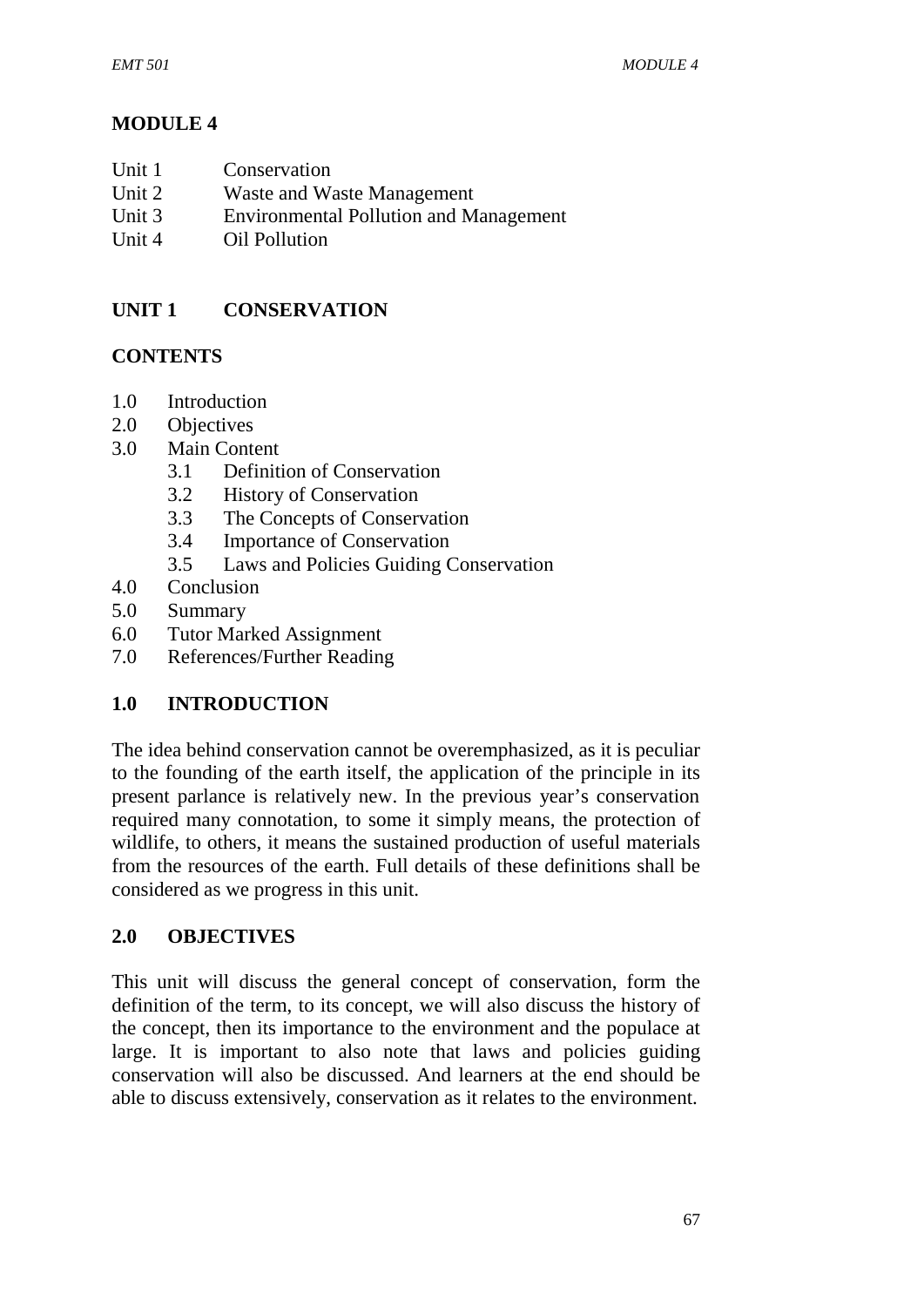### **3.0 MAIN CONTENT**

#### **3.1 Definition of Conservation**

The word conservation means different things to different people; the word conservation (ethics) means is an ethic of resource use, allocation, and protection. Its primary focus is upon maintaining the health of the natural world: its, fisheries, habitats, and biological diversity. Secondary focus is on materials conservation and energy conservation, which are seen as important to protect the natural world. On the other hand, conservation biology is the scientific study of the nature and status of Earth's biodiversity with the aim of protecting species, their habitats, and ecosystems from excessive rates of extinction. It is an interdisciplinary subject drawing on sciences, economics, and the practice of natural resource management.

Hornby A. S. (1984) defined the concept as the protection of Natural environment and the official protection of buildings that have historical or aesthetic importance and the act of preventing something from being lost, wasted, damaged or destroyed.

Conservation involves practices that perpetuate the resources of the Earth on which human beings depend and that maintain the diversity of living organisms that share the planet. These activities include the protection and restoration of endangered species, the careful use or rejecting of scarce mineral resources, the national use of energy resources, and the sustainable use of soils and living resources. (Fubara 1998).

The most generally acceptable definition presented in 1980 in world conservation strategy by the International Union for Conservation of nature and Natural Resources, is that of "the management of human use of the biosphere so that it may yield the greatest sustainable benefit while maintaining its potential to meet the needs and aspirations of future generations."

It is important to note that naturally, the idea behind conservation is to conserve habitat in terrestrial eco-regions and stop deforestation , to protect sea life from extinction due to overfishing is another commonly stated goal of conservation ensuring that "some will be available for our children" to continue a way of life.

We will reiterate that this idea brought up the establishment of most nongovernmental organisation in the direction of conservation of our environment and a lot for us to leave legacies to generation yet unborn. The most important now is the issues include the depletion of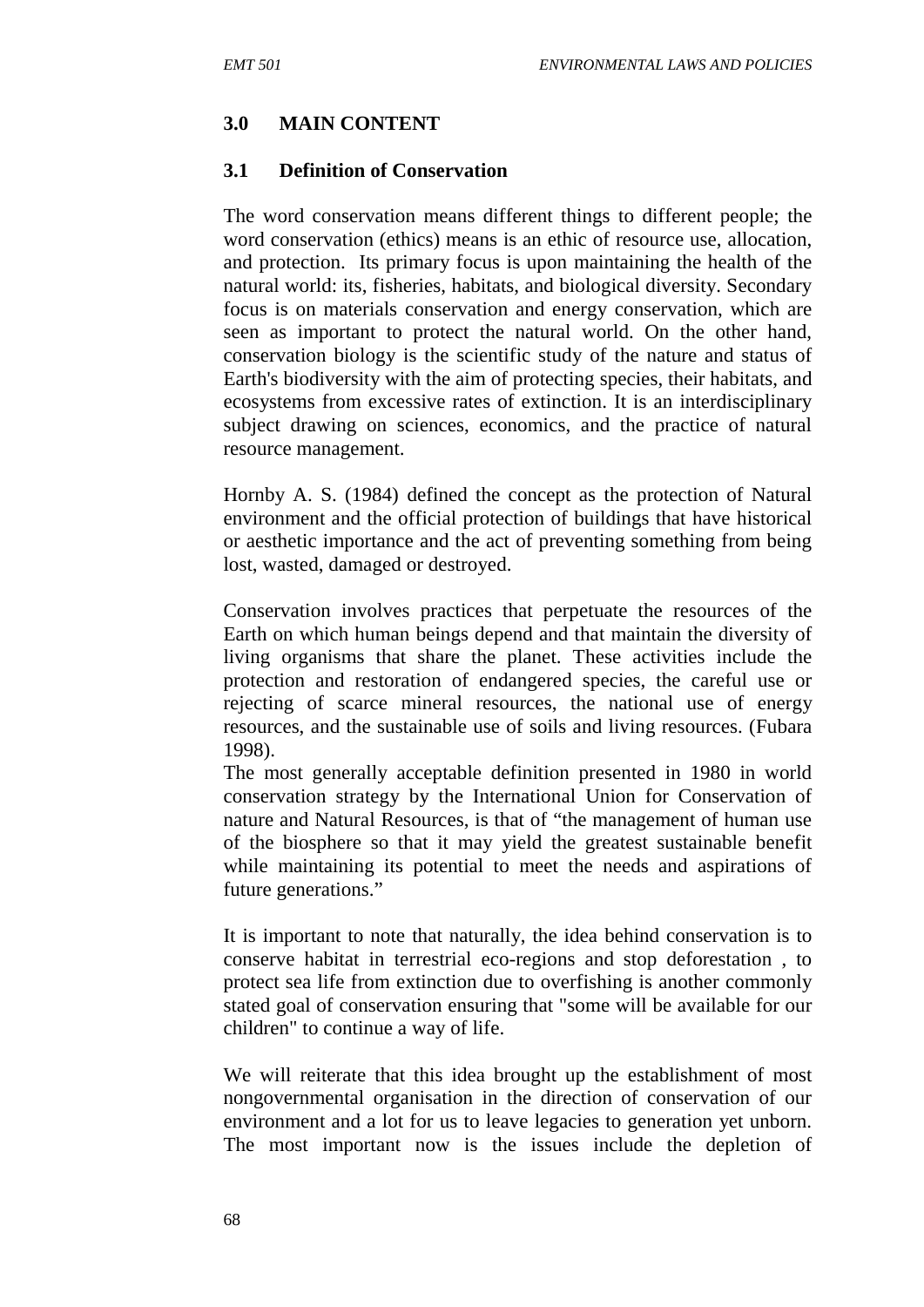atmospheric ozone by the action of chlorofluorocarbon (CFC) the green house effect and the destruction of the tropical rainforests.

# **3.2 History of Conservation**

It is important to note the history of conservation dates back to the earlier times with the preservation of medicines it is crystal clear, that, in the pre-historical era, it was on record that people did modify their natural environment. Early hunting and gathering cultures contributed to extinction of some animals species, although this seems to have been more of an exception than a general practice. For the most part, early man lived in an equable balance with the natural environment, if for no other reason than necessary. If they have done much damage, people could not have survived.

In addition, for more than 10,000 years, agriculture has been practiced and urban civilization has been in existence since 6,000 years.

However, in the period of Middle Age, some animals species were protected or conserved by religion taboos, fear of religion sanctions prevented the extinction of forest grooves and sacred mountains. The method of applying organic fertilizer to maintain soil fertility is found among many primitive people and has had a long history in Western agriculture. This age equally show evidence of the creation of game reserves and parks to protect wild life and natural resources alike. In addition, they were hunting specifically preserves for the use of royalty, this in turn served a conservation function.

It is worth mentioning, the agricultural landscapes of Western Europe, China and Japan which was a reflection of a great skill in the preindustrial era in the conservation of soil resources. One cannot forget easily the irrigated Nile Valley and Volcanic soils in the tropical South East Asian which has kept functioning and productive over a thousand years.

However, in the 19th and 20th century the civilization brought by the Europeans colonizers led to soil erosion and destruction of natural vegetation and wildlife in the colonized countries such as America, Australia, India and Africa.

The 19th century culminated into severe environmental depredations in many countries. For example, in Australia livestock were allowed to increase in population to levels far beyond what the natural forage could support. As a result, many animals during droughts, the system of over foraging destroyed the land to such a degree that they have not yet recovered. In the Southern part of Africa, many types of wildlife were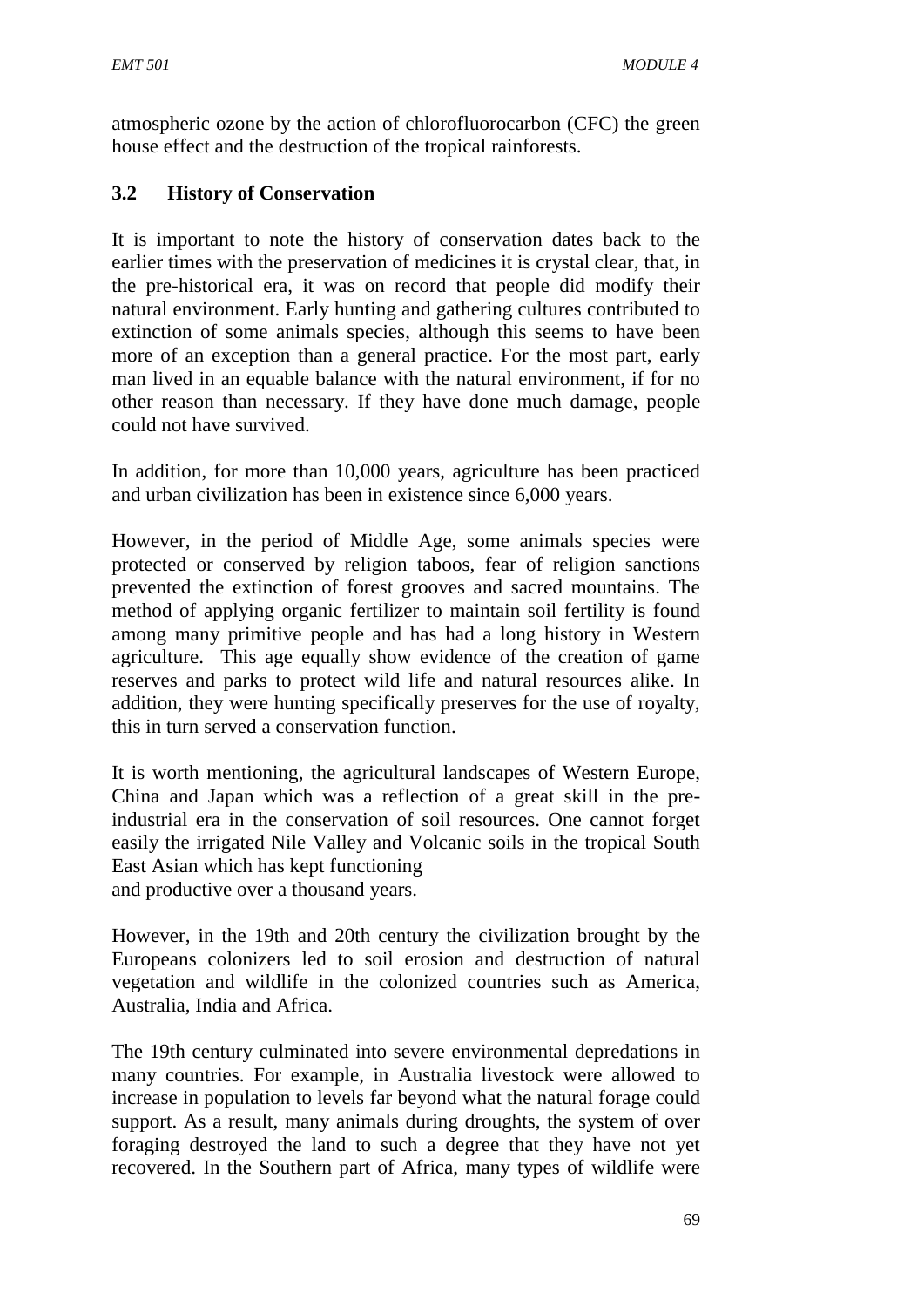hunted to extinction while majority of the larger mammals reduced to small size that could hardly sustain their survival.

Conservation in the Millennium (21st Century) Okorodudu – Fubara posited that 'it could have been predicted that the modern conservation movement would have its beginnings not in the settled hands of the old world but in those areas of the New World, where, within the memory of a single generation, there had been extreme changes in the landscape and in the abundance of wildlife. The response to the destruction of natural resources in those areas necessitated the establishment and development of conservation movement.

The national parks which is meant for preservation of wild nature and to the provision of outdoor recreation space, have developed unprecedentedly and side by side national – forest systems, preserved for the multiple use of wild-land resources have become firmly established. The conservation of wild life becomes a cause of national interest which led to establishment of different nature resources and wild land resources which in some cases exceeding their primitive numbers.

Conservation oriented management of forest lands, which developed more from its origin in Europe than from practices in the United State and become more widely acceptable all over the world. The management of wild animals in extensive wilderness areas of Africa, India and Soviet Union made major studies which possesses usual wildlife resources and retain a large areas of wild land. From the above analysis, the concept of conservation and its management cannot be studied in isolation of its historical growth.

Finally, most countries of the world by 1992 had become committed to the principles of conservation.

# **3.3 Concept of Conservation**

### **1. Natural Resources**

It is important that the need for natural resources under conservation cannot be ignored with a wave of hand. Natural resources especially the ones found in commercial quantity and quality were regarded as sources of most useful commodities worldwide. These raw materials are found in the environments that were used or capable of being used by people for various purposes: minerals and fuels, forest and gracing resources, wildlife, fisheries/acquirable animals and the likes. The concept could mean all of these or more.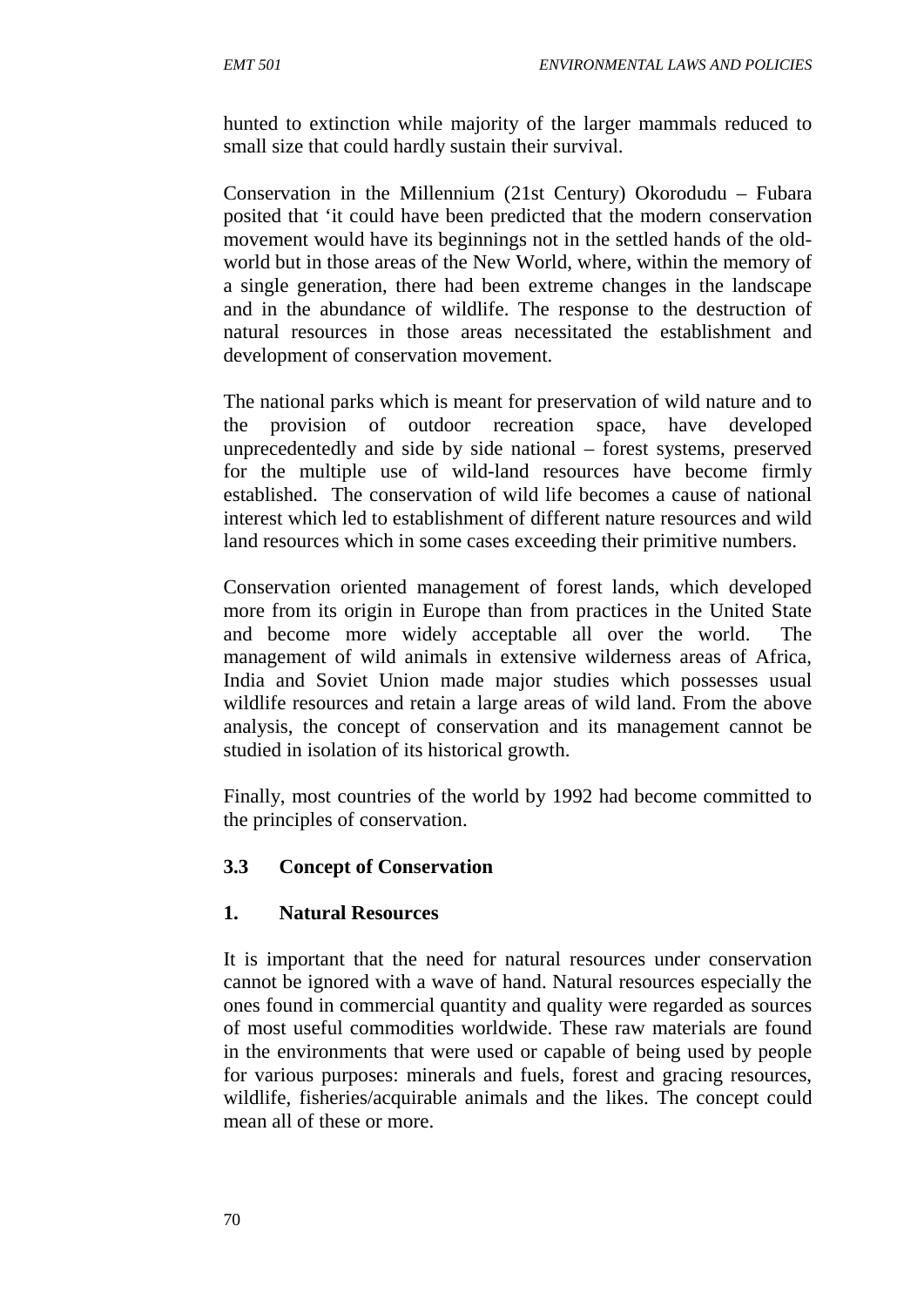It is important that the concept of natural resources due to changes and researches has been widened to mean that entire natural environment.

Note finally that the atmosphere, oceans, deserts and Polar Regions have all become valuable resources that must be properly managed with care and sincerity of purpose to provide for the future.

### **2. The need for Human (Primary/secondary) need**

Generally, the main human race's primary desires and natural resources necessities for life include energy in the form of organic foods that are digestible, are capable of being assimilated and contain adequate amounts of proteins, fats, vitamins, carbohydrate and minerals. Water with low content of dissolved salts and free from toxic or injurious substances, air that contain an adequate quantity of oxygen by no harmful materials, and an external sources of energy for heating and cooling, as well as various materials from which clothing and shelter can be fashioned to provide warmth in cold weather and coolness during excessively hot weather.

Naturally, the need of people all over the world, are almost the same as the world is turning to a global village and these needs are secondary in nature. It is however important to reiterate these needs further. These no doubt include those materials or energy sources needed to maintain an urban civilization.

# **3. Agricultural and Urban development**

The needs of man was sufficient in the early times and where proportionate with what was available the desire for more was virtually absent, but as the population soon increased tremendously then the people soon outnumbered the capacity of the original existing natural environment to supply them primary needs.

As a result, the first set of secondary needs developed – farming tools and later, domestic animals to help use the tools more effectively and, for the latter, the food supplies necessary to sustain and keep them alive.

However, the need for more non-living natural materials/resources along with the rapid development of agricultural lands and settled villages was inevitable at this instance. Nevertheless, human wants tend to multiply as the greater leisure of civilize life enables part of the problem of just to survive but equally to sustaining the environment for the generation unborn.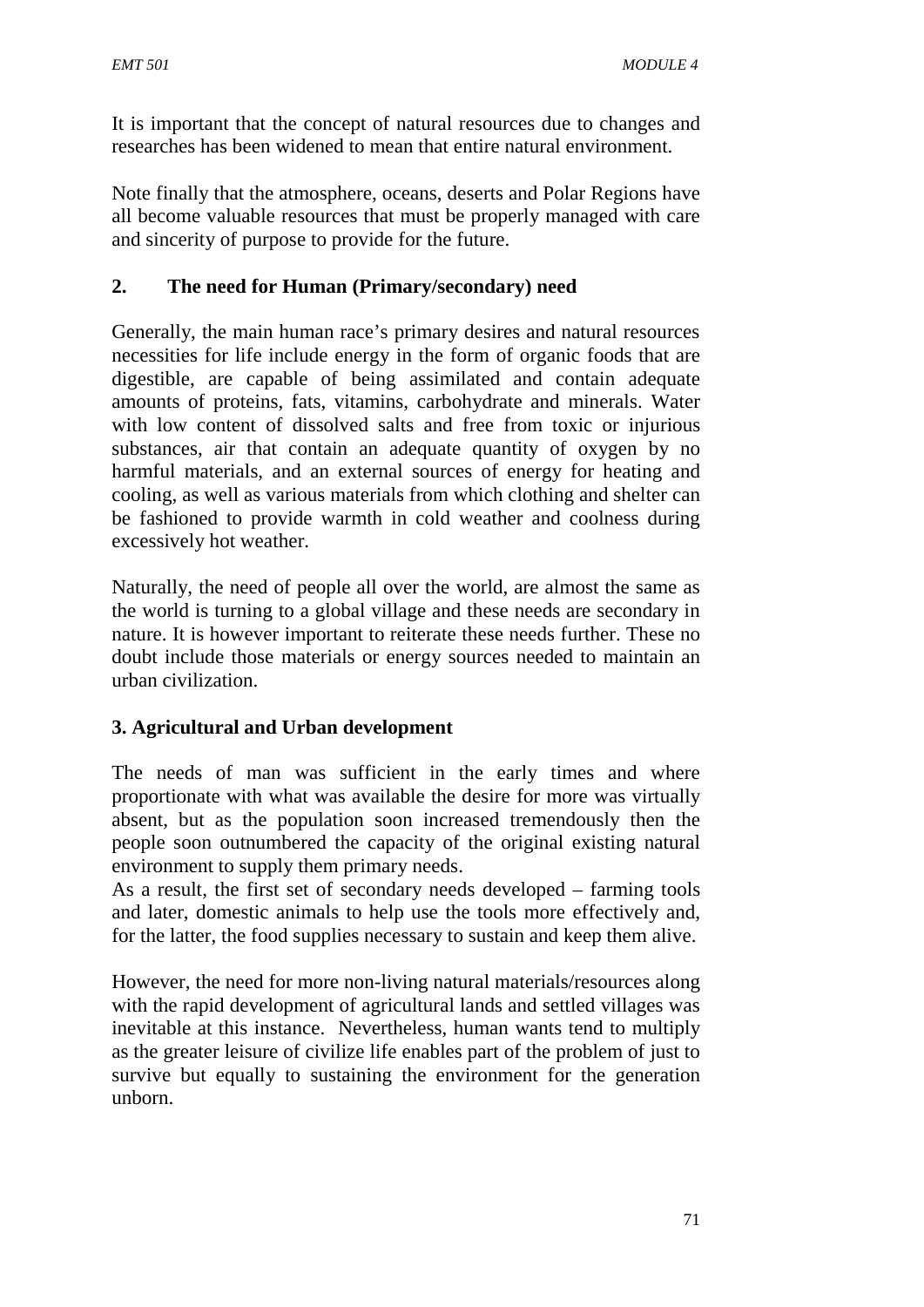### 4. **Industrial and Technological growth**

As the world is tuning into a global village, the demand for industrial and technological growth is one of the most widely needed of all, and this has actually snowballed. In the present dispensation there are more concentration on the resource that are scarcely consumed in the previous centuries and are largely consumed such as berylliums for rockets, uranium for nuclear fuel, natural gas, coal, and petroleum.

The need for other resources is the result of the desire to live in greater numbers and at a standard of living considerably higher than that previously enjoyed. It is imperative to note that, with the growing human population, with an expanding technology that becomes ever more demanding, and with the growing demands for material goods, the pressure on the earth's natural resources increases steadily. Whether or not available quantities of these resources are sufficient to meet humanity's growing wants and needs is uncertain" (Wabara, 1998).

#### **3.4 Importance of Conservation**

The importance of conservation to the mankind or to human survival cannot be overemphasized. Generally, it is imperative to note that the human life depends upon the proper functioning of the biosphere – the relatively narrow zone of air, water, soil and rock in which all life on earth depends. The ultimate purpose of conservation is to protect the biosphere in a healthy operating condition. However, plants and animals generates nutrients are not left out of this cycle that requires to be conserved and which helps to maintain the fertilities of soil, many of the elements that contributes to the proper functioning of the biosphere have not yet been identified. Then the attitude to preserve and care for the environment is unavoidable.

### **1. Prevention Pollution**

Conservation prevents pollution of nature: There are many examples of the serious effect of pollutants in air, water or soil on human health and survival which conservation would have prevented. For instance the dumping of toxic wastes in Koko, Delta State and Ilogbon – Iyana Offa, Ibadan, Oyo State, Nigeria which claimed many lives. And the dumping of Mercury containing wastes into the rivers in Japan caused death of many people.

### **2. Economic Importance**

The economic importance of conservation may be rarely appreciated. However, the floating plants of the ocean, the microscopic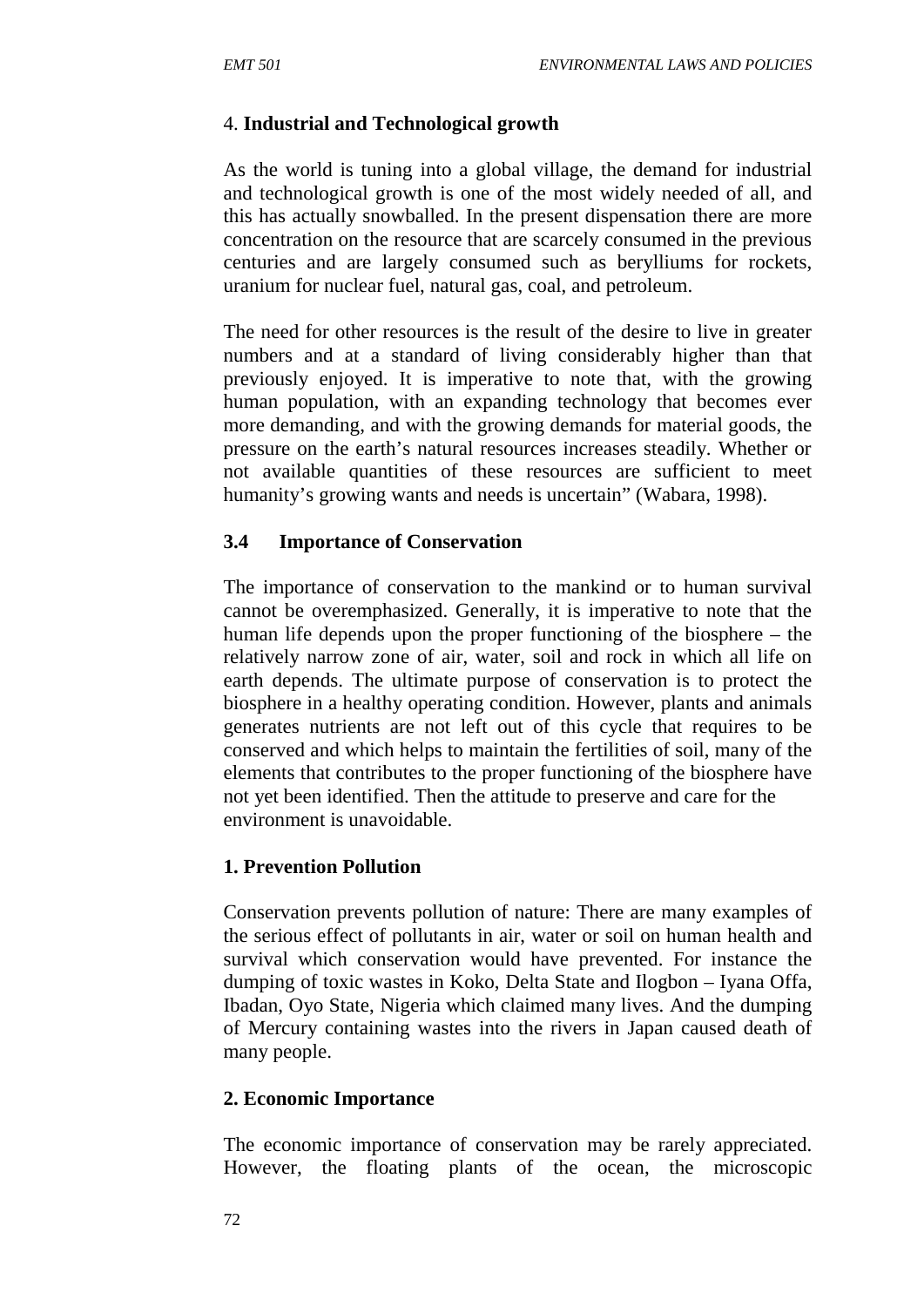phytoplankton, are of little direct economic importance to human beings, for instance, their elimination from the food chain would quickly destroy the world's marine fisheries that constitute a major source of human diet and the world's source of Oxygen supply.

### **3. Aesthetic and Recreational Value**

It is pertinent to note that the wild nature is one of the sources of aesthetic pleasure and the use of wild lands and wild-animals resources for recreational enjoyment cannot be ignored with impunity. These values have long been recognized as among the more important values of conservation.

The much exciting traditional and even modern sports that is associated with nature like fishing, hunting, beating, swimming, boat racing, sunbathing, skiing and picnicking which are grouped amid the outdoor based recreational activities are in tune with the continued existence of natural or near-natural environment as the sites for these activities.

The recreation value or importance of aesthetic of nature in terms of the psychological or sociological importance became very imperative because they vary from one culture to another, evidence indicates that, as personal affluence and the freedom from the sheer struggle for survival increases, the demand for

outdoor recreation and outdoor space also increased.

### **4. Scientific Value**

This is one of the vital areas of importance of conservation, it has a great scientific value. This is as a result of the fact that relatively little is known about the past, present and possible future of the biosphere, natural outdoor laboratories including areas of undisturbed nature, must be maintained in order to conduct the studies needed to acquire knowledge.

However, this has brought the conservation biology to attention, then the need for so many fields of plants and animals with undiscovered scientific values. This is because each wild plants and animals contains a storehouse of genetic and biochemical information, the loss of single specie might cause the loss of information that could ultimately have great value for mankind's welfare and survival.

### **3.5 Laws and Policies Guiding Conservation**

It is imperative to note that no nation can survive in isolation, laws and policies are essential part of survival of any nation. The present states of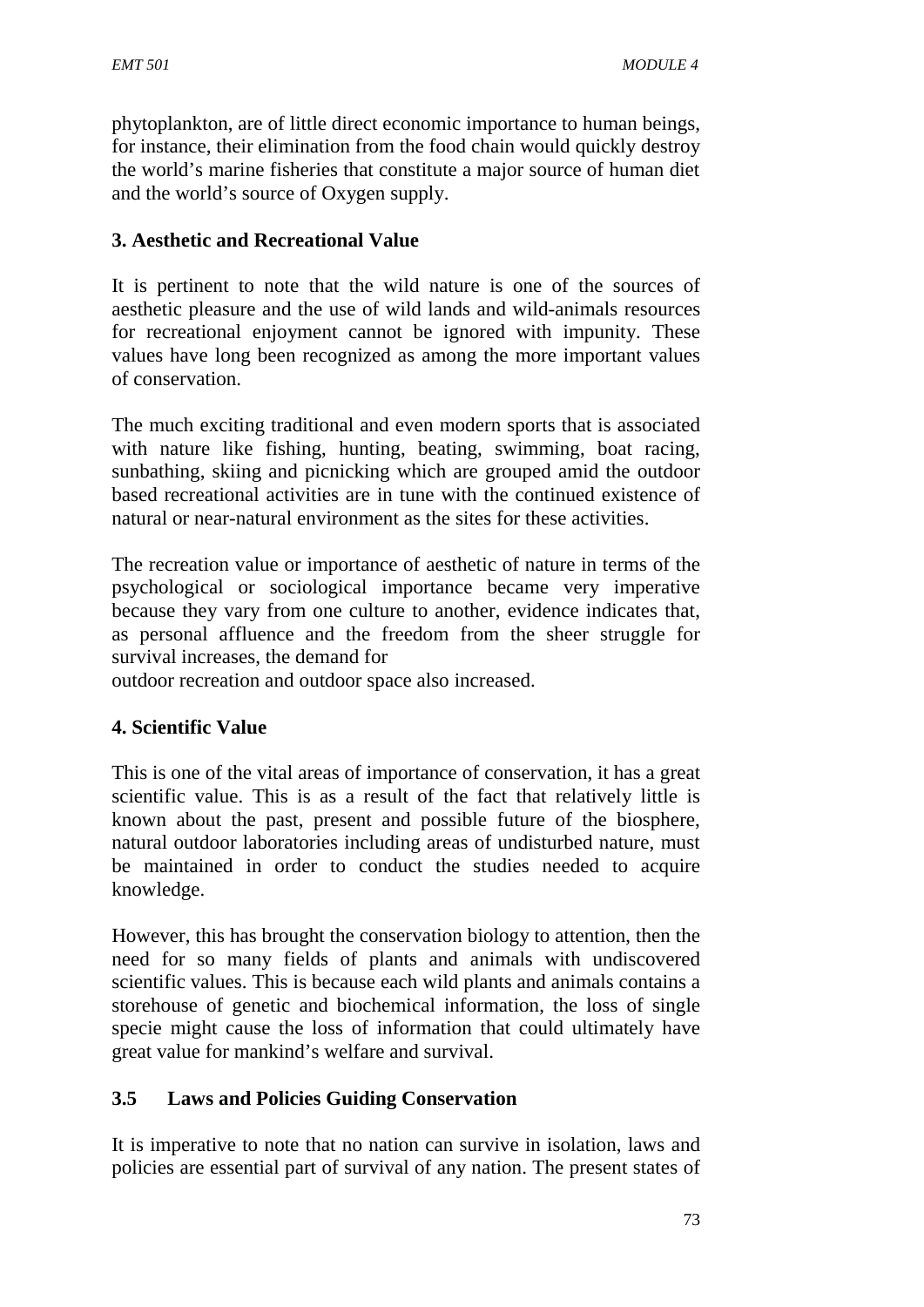the world have shifted to the states of sustainable development. The world conferences on environmental development have severally drummed the sustainability of national programmes plans that surpass the current generation and forward looking to the next generations unborn. Law and policy have made great impact towards holistic objective of nature sustainability through concept of conservation.

There have been a lot of laws and policies from the federal level to the state level, this is however important in all areas of the human endeavour like water, land and finally air resources just to mention a few.

It is important that the misuse of land can have harmful impact on the environment and co-existence of man. Before the promulgation of Land Use Decree, 1978 by the Obasanjo Military Regime, ownership of freehold or customary land imposed no corresponding obligations on the quality of development.

One stunning aspect of the Land Use Decree is the conservation and protectionist policy. For instance, control over the manner in which land is used would if efficiently implemented reduce incidents of slum housing, under utilization or unproductive use of agricultural lands and wanton assault on or destruction of the natural resources of the land.

There are other specific laws and national policies which complement the objective of Land Use Decree. And that the performance of the agricultural sector is critical to conservation of land resources. The main objective of land resources policy is outlined under the National Agricultural Policy, 1988, is to rehabilitate areas of the country that are affected by draught, desert encroachment, soil erosion and flood; to prevent the spread of these natural disasters to other areas through effective protection measures".

Several attempts have been made to control the problems of deforestation and desertification which is one of the main problems of our environment through the enactment of appropriate legislation. These problems are caused mainly by the haphazard spread of agriculture, commercial timber felling, and wood cutting for fuel to serve the energy needs of the people both in urban and rural areas, game related, bush burning, accidental, and deliberate bush burning. For example, the Ondo State Government enacted the control of Bush Burning Edict 1989, Edict No. 4 purposely to protect the State and its people from the adverse effects of indiscriminate decisive response to one of the major causes of forest depletion in Nigeria.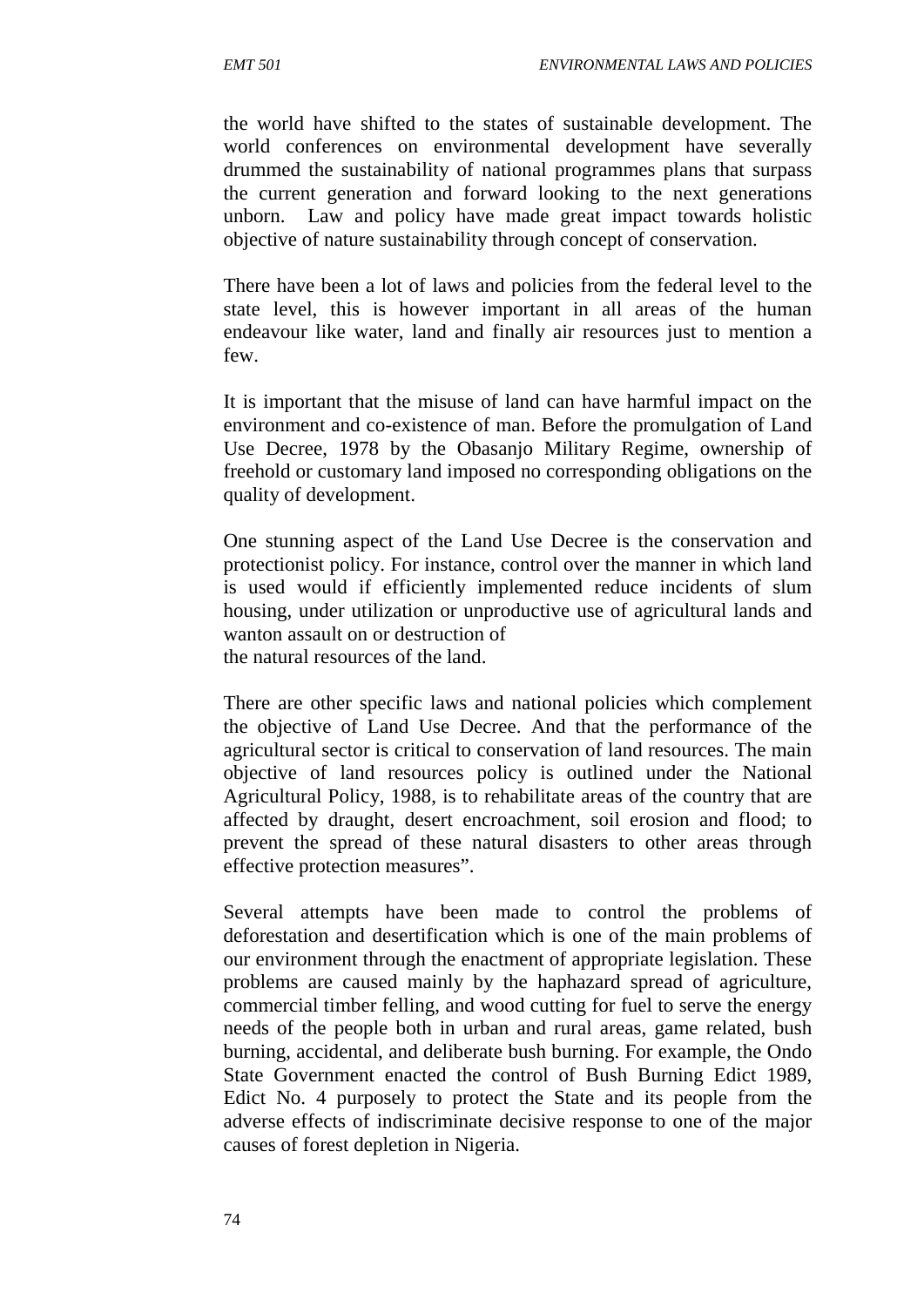Other international treaties that Nigeria ratified asides the laws it enacted are the Convention on International Trade in Endangered Wild Species of Fauna and Flora which aimed at ensuring through international cooperation, the protection of certain species of wild animals and plants against over exploitation through trade. However, in 1977, Nigeria and Cameroun with Niger Republic ratified an agreement in the Joint Regulation of Fauna and Flora on the lake Chad Basin.

The promulgation of the Endangered Species (Control of International Trade and Traffic) Decree 1985 not only gives municipal effect to the related international treaties provisions but equally significant. It expressly prohibits the hunting, capture of, or trading in any of the ninety one animal species as specified in scheduled 1 and 2 of the Decree.

There are also legislations in other to protect the water of the nation and these are:

- **The River Basin Development Authorities Decree, 1987 which** repealed an earlier statute, the River Basin Development Authorities Decree 1976. The Law establishes eleven River Basin Development Authorities in the country. The statute specified the following requirements in each of the authorities' specific region of operation. And each states as well as the Federal government promulgated a lot of laws to avert the surge of water pollution.
- The oil in Navigable Waters Decree, 1968, prohibits the discharge of oil into designated sea areas and made provision for penalties for the specified offences. It gives municipal effect to the international convention for the prevention of pollution of the sea by oil, 1954, which Nigeria acceded to on April 22, 1968. The minister of Petroleum is mandated to full charge by the degree.
- **The Petroleum (Drilling and Production) Regulations 1969 which** provides that a licensee or lessee shall take practicable precautions to avoid pollutions of inland water systems as well as territorial water of Nigeria or the high seas by oil, mud or other fluid or substances capable of causing harm or destruction to fresh water or marine life. If such pollution through spillage occurs, the licensee or lessee must take prompt steps to control and if possible prevent it. This is in line with s26 of Petroleum Decree 1969.
- The Harmful Waste (Special Criminal Provisions etc) Decree, 1988, which was enacted by the Federal government in swift reaction to the illegal dumping of hazardous wastes from abroad in certain parts of the country, prohibits the dumping of harmful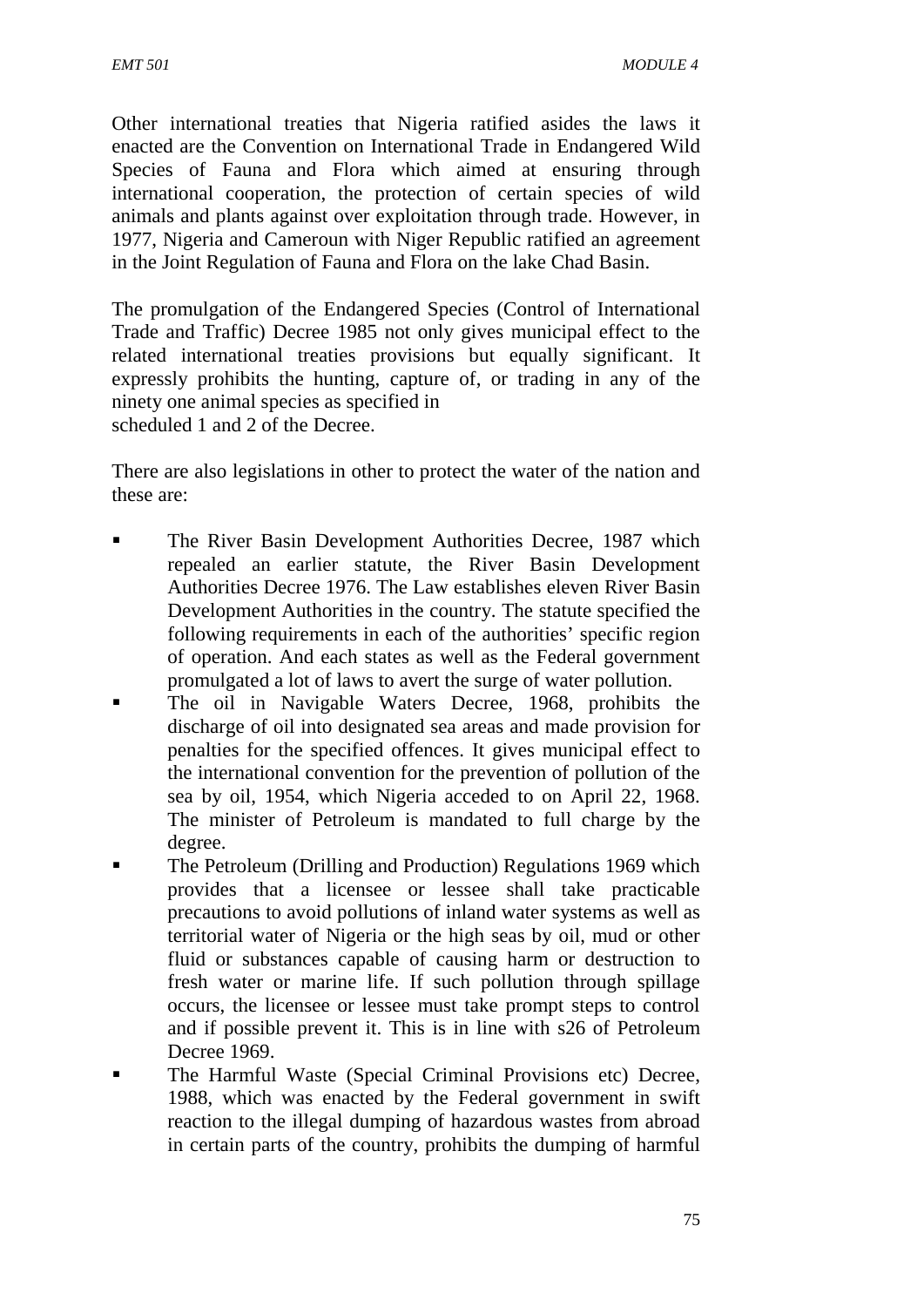waste in any form into any territorial water or Exclusive Economic Zone of Nigeria or its inland waterway.

 Lagos State government made a provision similar to the above when it enacted Lagos State Environmental Pollution Control Edict, 1989, that "No person or group of persons shall dump or burry or cause or allow to be buried or dumped in any water within the state any toxic or hazardous substance or harmful wastes". This was repealed by Lagos State Environmental Protection Agency Edict No. 9, 1997.

These are laws and policies in relation to the protection and conservation of the air we breathe, for a clean air situation to be attained. The National Policy on the Environment 1989 and 2007 has enumerated the following strategies.

- a. Designating and Mapping of National Air Control Zones (ACZ)
- b. Declaring air quality objectives for each designated Air Control Zones
- c. Establishing ambient air quality standards and monitoring stations at each designated zones.
- d. Provision of standards for factories and other activities which emit pollutants into the air
- e. Licensing and registering of all major industrial air polluters and monitoring their compliance with laid down standards.
- f. Provision of guidelines for abatement of air pollution.
- g. Prescribing stringent standards for the level of emission from automobile exhausts and energy generating plants and stations.

# **4.0 CONCLUSION**

Conservation is an inevitable aspect of our daily life and it is pertinent to protect our environment to the fullest and make judicious use of it for generation yet to come. It is imperative that conservation through the efforts of various nongovernmental organisations has done a lot in preserving our environments.

# **5.0 SUMMARY**

In summary, this unit has been able to discuss conservation in all its area as it relates to the human existence. It is of paramount concern that learners should be able to discuss conservation from its definition, to the historical development of the concept, its importance to the human race and finally the laws and policies guiding its sustenance.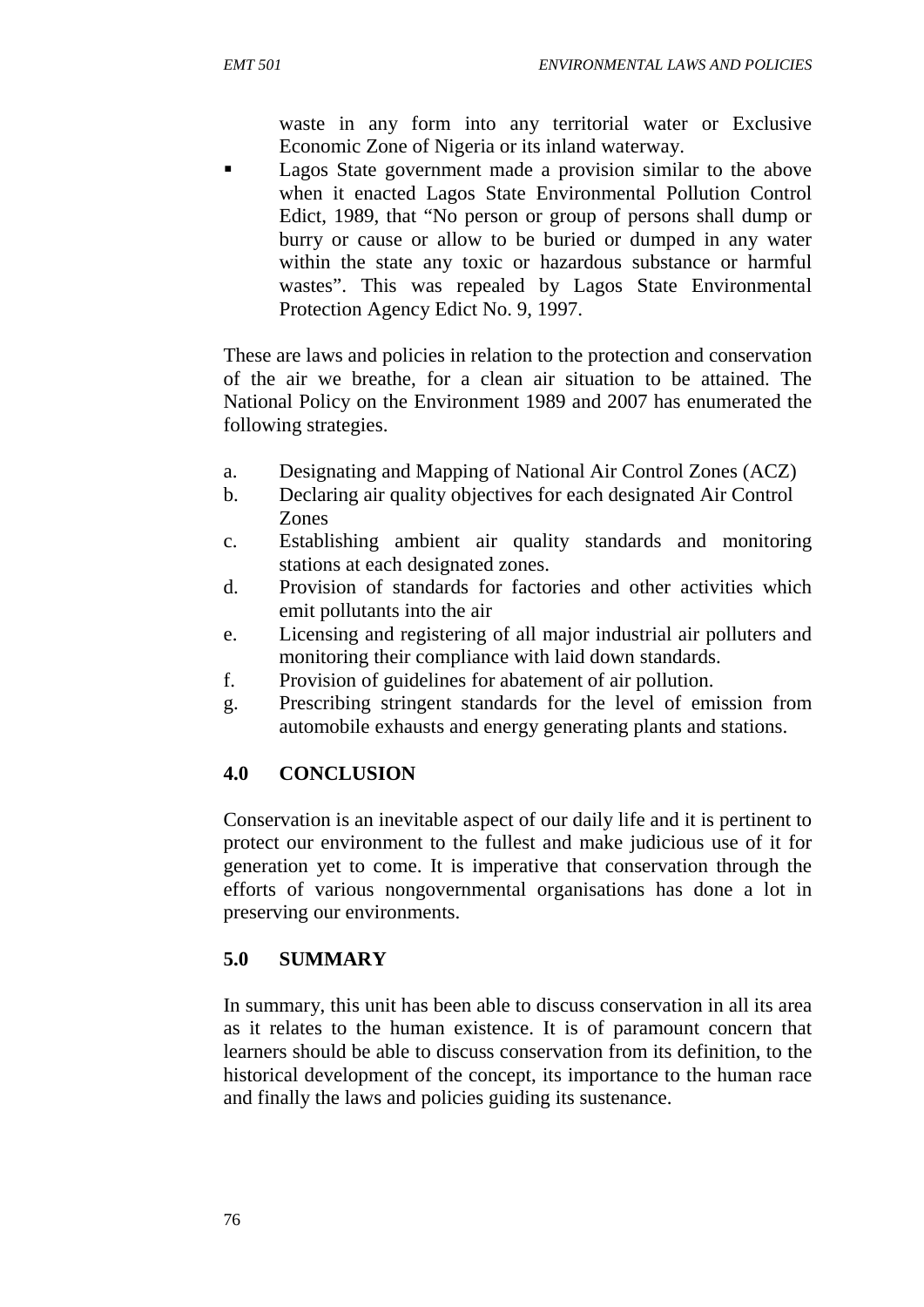### **6.0 TUTOR MARKED ASSIGNMENT (TMA)**

- 1. Define the concept of conservation and relate its importance to the human race.
- 2. Discuss the efforts of both international organization and Nigeria government towards sustaining our natural resources.

#### **7.0 REFRENCES/FURTHER READING**

- Grove, R.H. (1997): Ecology, Climate and Empire: Colonialism and Global Environmental History 1400-1940 Cambridge: Whitehorse Press.
- Wooley, D. QC et al (2008): Environmental Law. Oxford University Press.
- Wilkinson, D. (2002): Environment and Law, Routledge, London and New York.

Land Use Act 1978.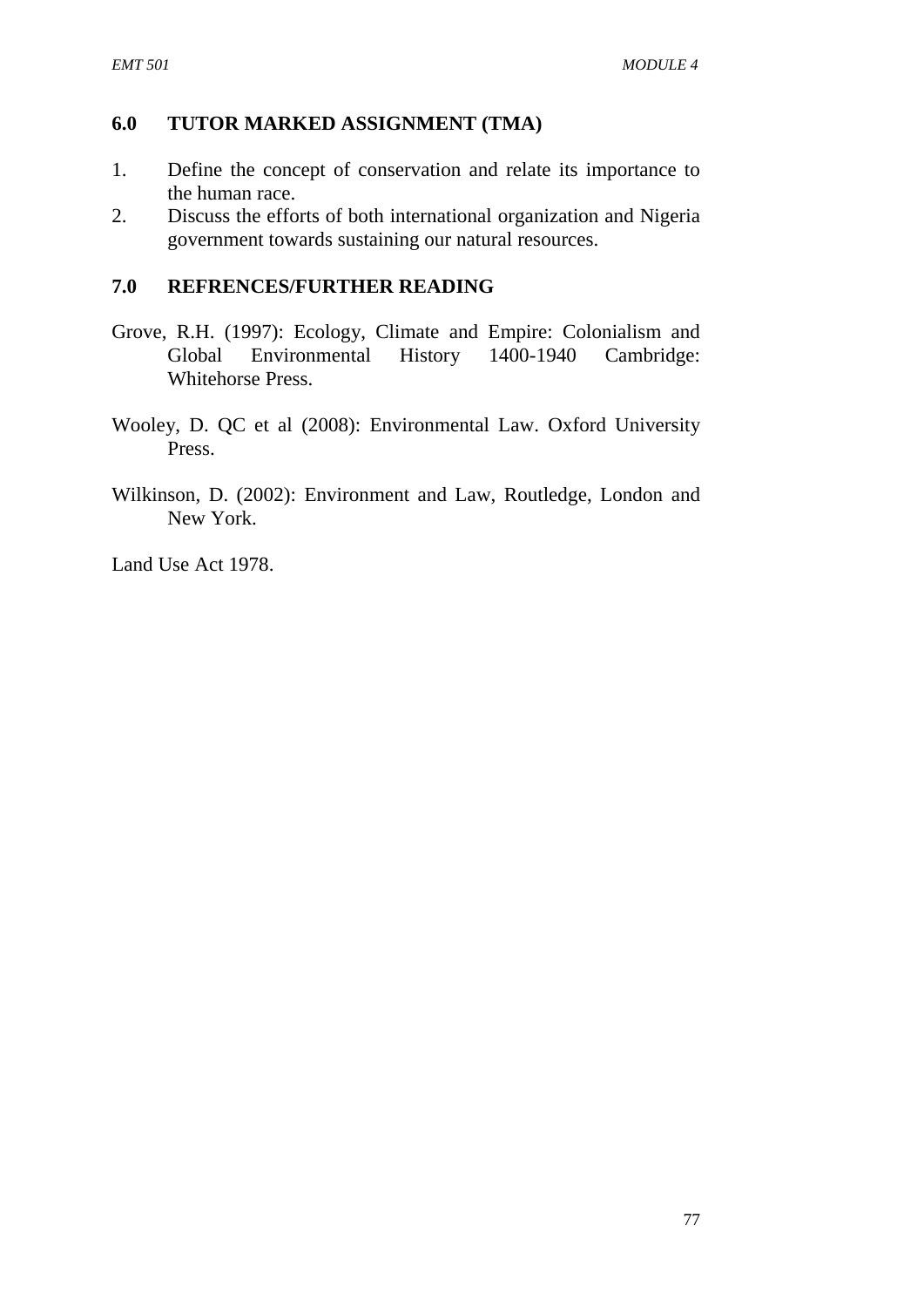#### **UNIT 2 WASTE AND WASTE MANAGEMENT**

#### **CONTENTS**

- 1.0 Introduction
- 2.0 Objectives
- 3.0 Main Content
	- 3.1 Waste
	- 3.2 Sources of Waste
	- 3.3 Waste Management
	- 3.4 Sources of Laws governing Waste Management in Nigeria.
- 4.0 Conclusion
- 5.0 Summary
- 6.0 Tutor Marked Assignment
- 7.0 References/Further Reading

#### **1.0 INTRODUCTION**

Waste generation is a part and parcel of our daily life, as it is reiterated that only the dead do not generate waste, it is considered that every human being is expected to generate waste. The management of this waste is imperative in order to avoid some level of environmental pollution. It is also pertinent that waste is a natural consequence of life in both human and ecosystems and industries. As human consumption increases, so does waste. The thinking of government and many others in this direction of waste has changed radically.

#### **2.0 OBJECTIVES**

The main objective of this unit is to generally discuss the conception of waste and waste management. It is important that the sources of laws regulating this concept will also be discussed. However, it is imperative that the efforts of some state government in the management of waste cannot be ignored with a wave of hand especially Lagos State. At the end of this unit learners should be able to discuss waste, waste management and sources of waste management.

#### **3.0 MAIN CONTENT**

#### **3.1 Waste**

Waste has been defined by various environmental experts, it is defined in the Oxford Advanced Learners Dictionary' 4th Edition as something that is not or no longer useful and is to be thrown away, or disposed of. It was also defined by M. Purdue, as any act or omission which results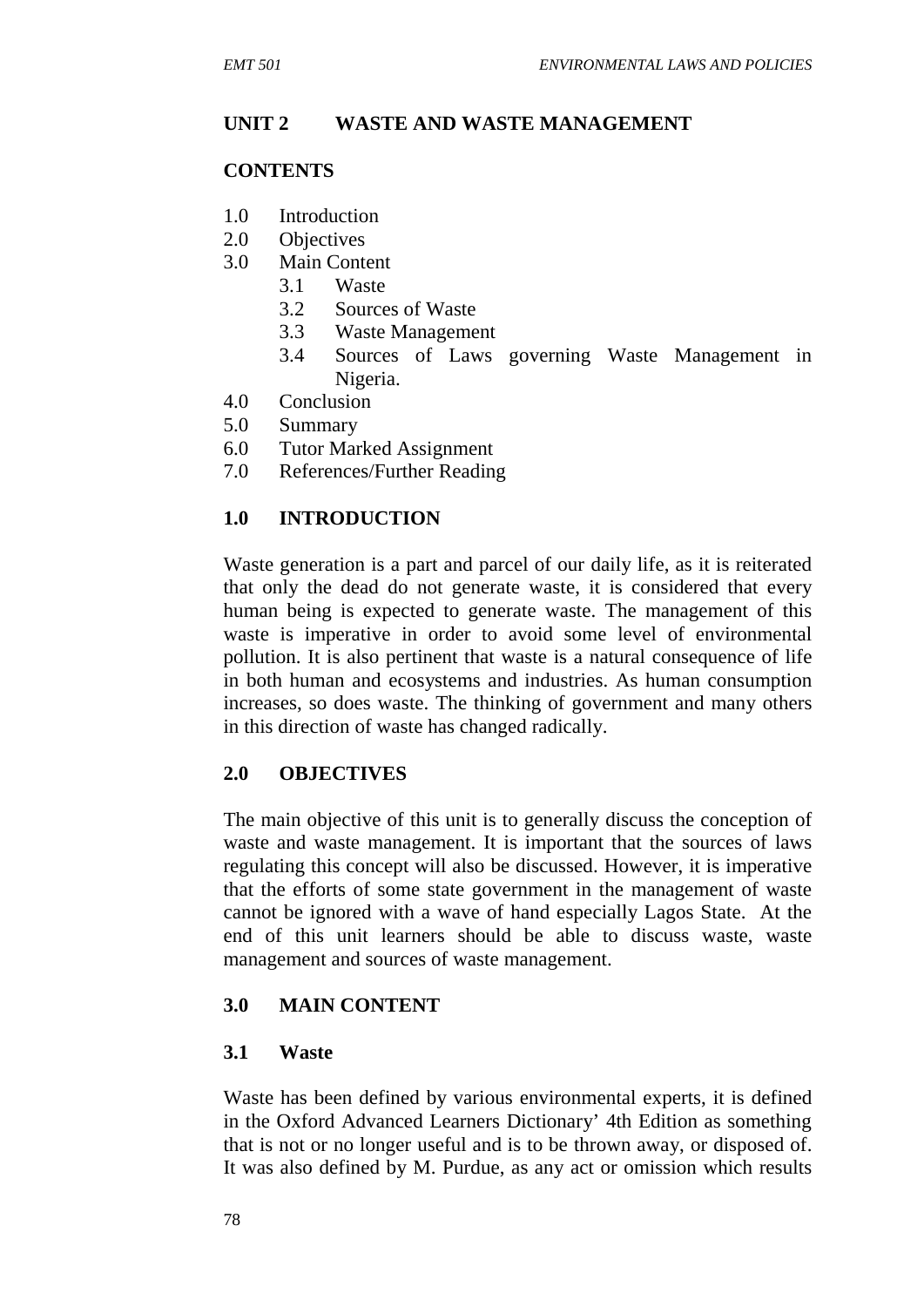in a change in the land for better or for worse example conversion of arable land into a timber plantation.

Then, the World Health Organisation (W.H.O) defines the concept as something which the owner no longer wants at a given place and time and which has no current or perceived market value.

The United Kingdom Environmental Protection Act of 1990 defines waste as:

- a. Any substance which constitute a scrap material, an effluent or other unwanted surplus substance arising from the application of any process.
- b. Or any substance or article, which needs to be disposed of, as being broken, worn out, contaminated or otherwise spoiled.

However, the Lagos Sate Environmental Sanitation Edict of 1985 No12 attempts a definition similar to that of the United Kingdom.

### **3.2 Sources of Wastes**

Wastes can be classified into various sources like the control wastes, and dangerous wastes. Control wastes are household wastes e.g food, office wastes, commercial wastes and wastes from stores. These are set of wastes that can be easily managed, treated, recycled and disposed of as the need be.

However, dangerous wastes are wastes that are too treacherous to treat, keep or dispose of. These are wastes that include acid, alkalis lead, mercury, and methyl etc. they are wastes that are dangerous to human life if swallowed, inhaled, or in contact with the human nature.

### **3.3 Waste Management**

Waste management is the collection, transport, processing or disposal, managing and monitoring of waste materials. The term usually relates to materials produced by human activity, and is generally undertaken to reduce their effect on health, the environment or aesthetics. Waste management is a distinct practice from resource recovery which focuses on delaying the rate of consumption of natural resources.

Waste management practices differ for developed and developing nations, for urban and rural areas, and for residential and industrial producers. Management for non-hazardous waste residential and institutional waste in metropolitan areas is usually the responsibility of local government authorities or the state. There several methods of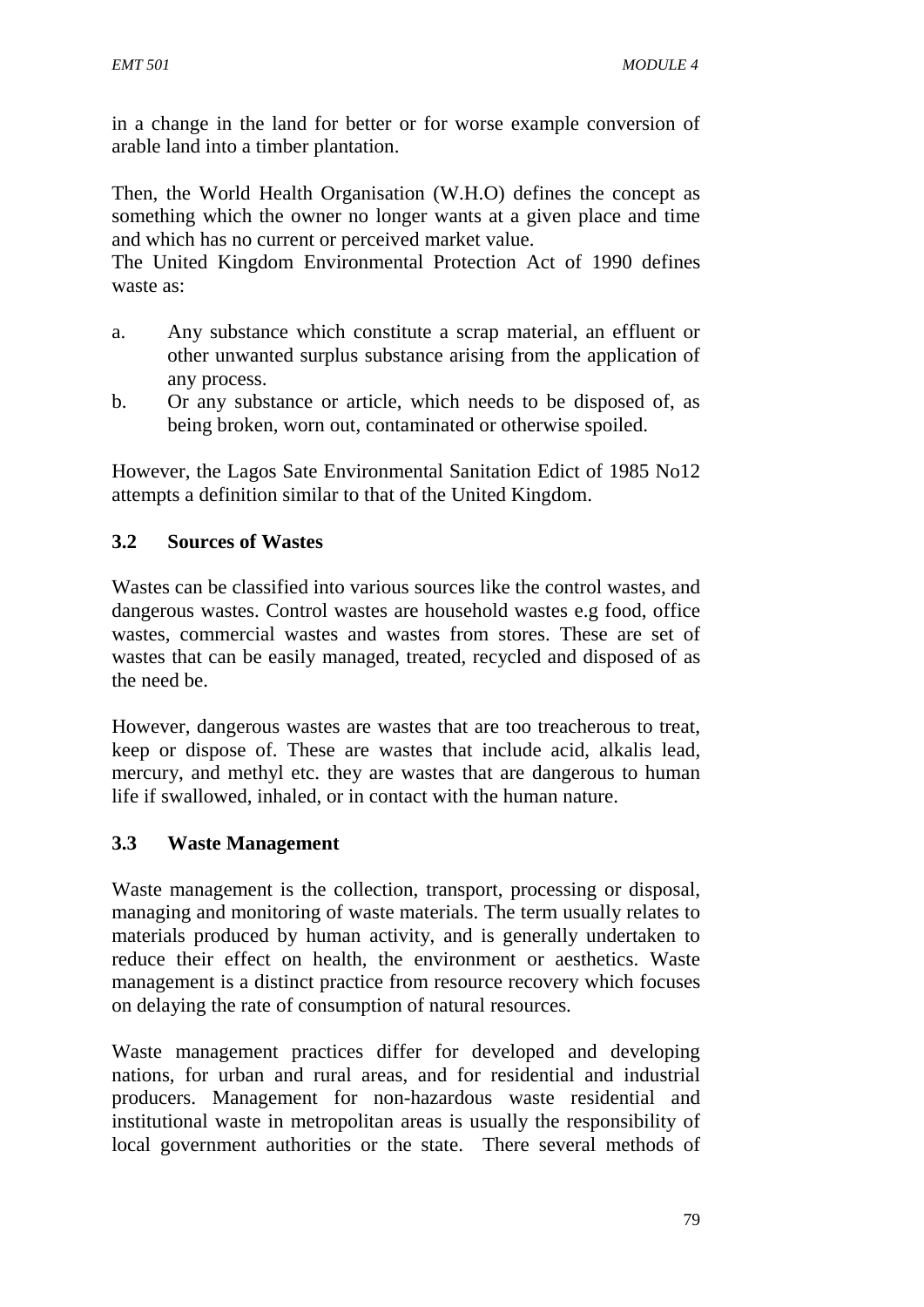waste disposal that makes the management easier and effective are landfill, incinerator, energy recovery and resource recovery.

### **1. Landfill**

Disposing of waste in a landfill involves burying the waste, and this remains a common practice in most countries. Landfills were often established in abandoned or unused quarries, mining voids or borrow pits. A properly designed and well-managed landfill can be a hygienic and relatively inexpensive method of disposing of waste materials. Many landfills also have landfill gas extraction systems installed to extract the landfill gas. A typical example of a landfill is the one located in Ojota in Lagos State.

# **2. Incineration**

This is also another method of waste disposal that aids the effective management of the concept. Incineration is a disposal method in which solid organic wastes are subjected to combustion so as to convert them into residue and gaseous products. This method is useful for disposal of residue of both solid waste management and solid residue from waste water management. This process reduces the volumes of solid waste to 20 to 30 percent of the original volume.

Incineration is common in countries such as Japan where land is scarcer, as these facilities generally do not require as much area as landfills. Waste-to-energy(WtE) or energy-from-waste (EfW) is part of the features of incineration. A typical incineration in Lagos State is the center in Simpson and the waste to energy center in Ikorodu.

There a lot of other waste management methods but are rarely in use in Nigeria and they include Energy recovery, Resource Recovery and Avoidance and reduction methods of waste management. And also recycling is also a part of the methods of waste management that is also used in Nigeria.

Waste collection methods vary widely among different countries and regions. Domestic waste collection services are often provided by local government authorities, or by private companies in the industry. However, in Lagos State, the state government is responsible for waste collection through the private participation of companies, and the effective door to door collection have seriously reduced the menace of refuse disposal in the state.

The issue waste management cannot be discussed without a mention of the marine waste management, the NIMASA DG Mr. Zikiade Patrick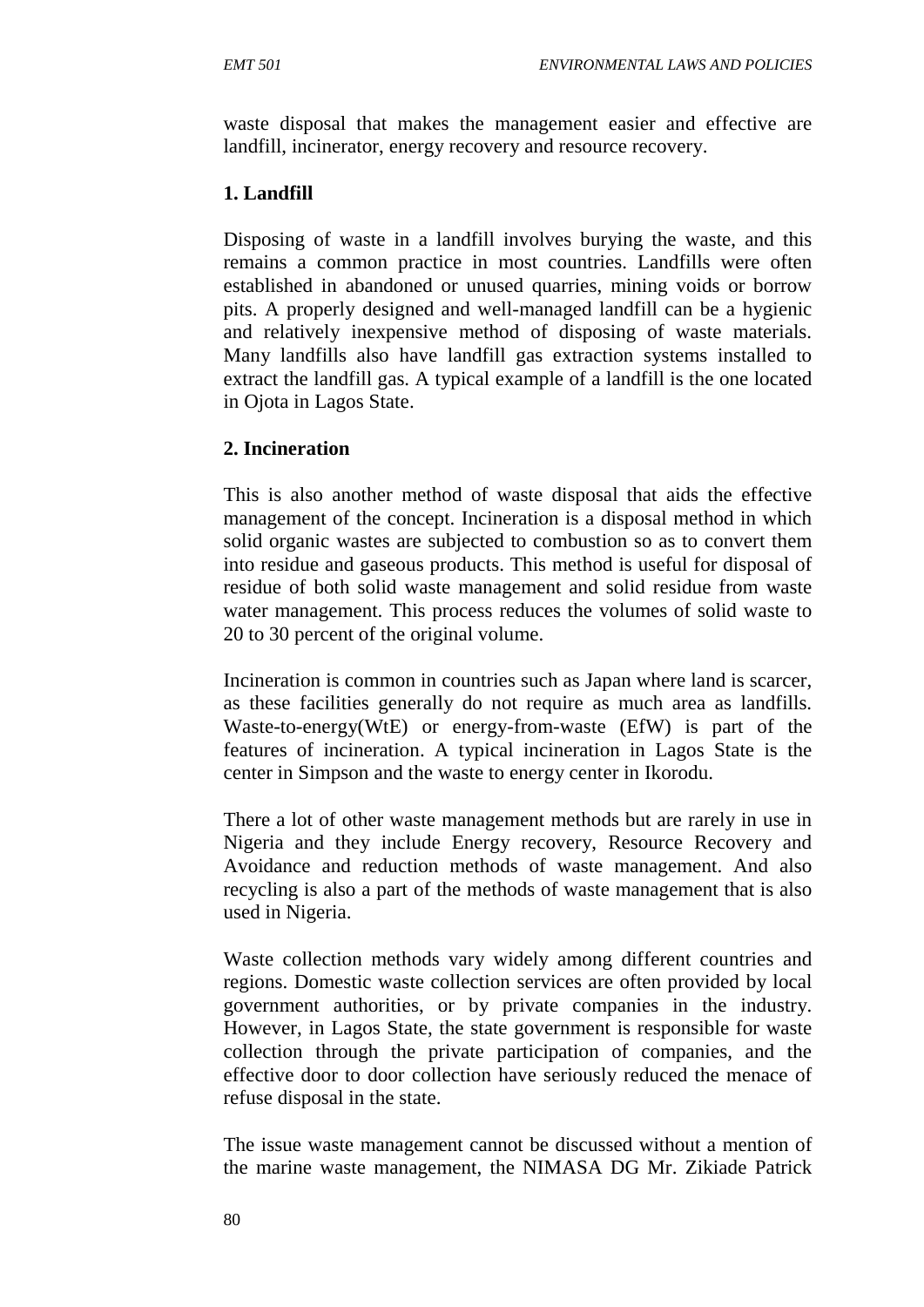Akpobolokemi, noted that investment in waste management in the Nigerian marine environment would not only improve the country's rating in the global maritime industry, but also have a multiplier effect of employment generation in Nigeria amongst others. "It is to the benefit of Nigerians that this public private partnership model of managing waste in our marine environment is sustained and encouraged to grow rapidly.

### **Stages in Waste Management**

The various stages involved in Waste management are:

- 1. Generation: This is the stage when materials becomes waste and is discarded. The generation rate is often defined as the weight of material discarded as solid waste by one person in one day;
- 2. Storage: House storage, keeping solid waste in place or containers which is the responsibility of the individual members of the household while, Command storage, is the responsibility of the refuse collection agency.
- 3. Collection: This has to do with transportation of the solid waste from the point of storage to the point of disposal, two stages are involved in the collection stages;
	- a) **The direct collection,** which makes uses only one means of transportation i.e. the Solid waste is picked up from the point of storage in a truck that takes it to the disposal site,
	- b) **The second stage collection** Carries the solid waste from the storage facility to the Transfer station, at the transfer station, the waste is loaded into the secondary stage, to transport the refuse to the Disposal site.
	- 4. Disposal: The final destination of solid waste, usually it is dumped on land at a tip, this may be done in an engineered and hygienic Way: - sanitary landfill or controlled tipping, or in a careless Way: - open tipping or crude dumping.

### **3.4 Sources of Laws governing Waste Management in Nigeria.**

There are lots of laws governing waste management in Nigeria, these waste could come in different ways including the marine wastes just to mention a few of them. And these laws dates back to the colonial era:

- Public Health Act, 1917
- Water Works Act 1915
- **•** FEPA Act 1988, now NESRA Act 2007
- Petroleum Act 1969
- Oil in Navigable Waters Act of 1968
- Lagos State Environmental Pollution Control Edict of 1991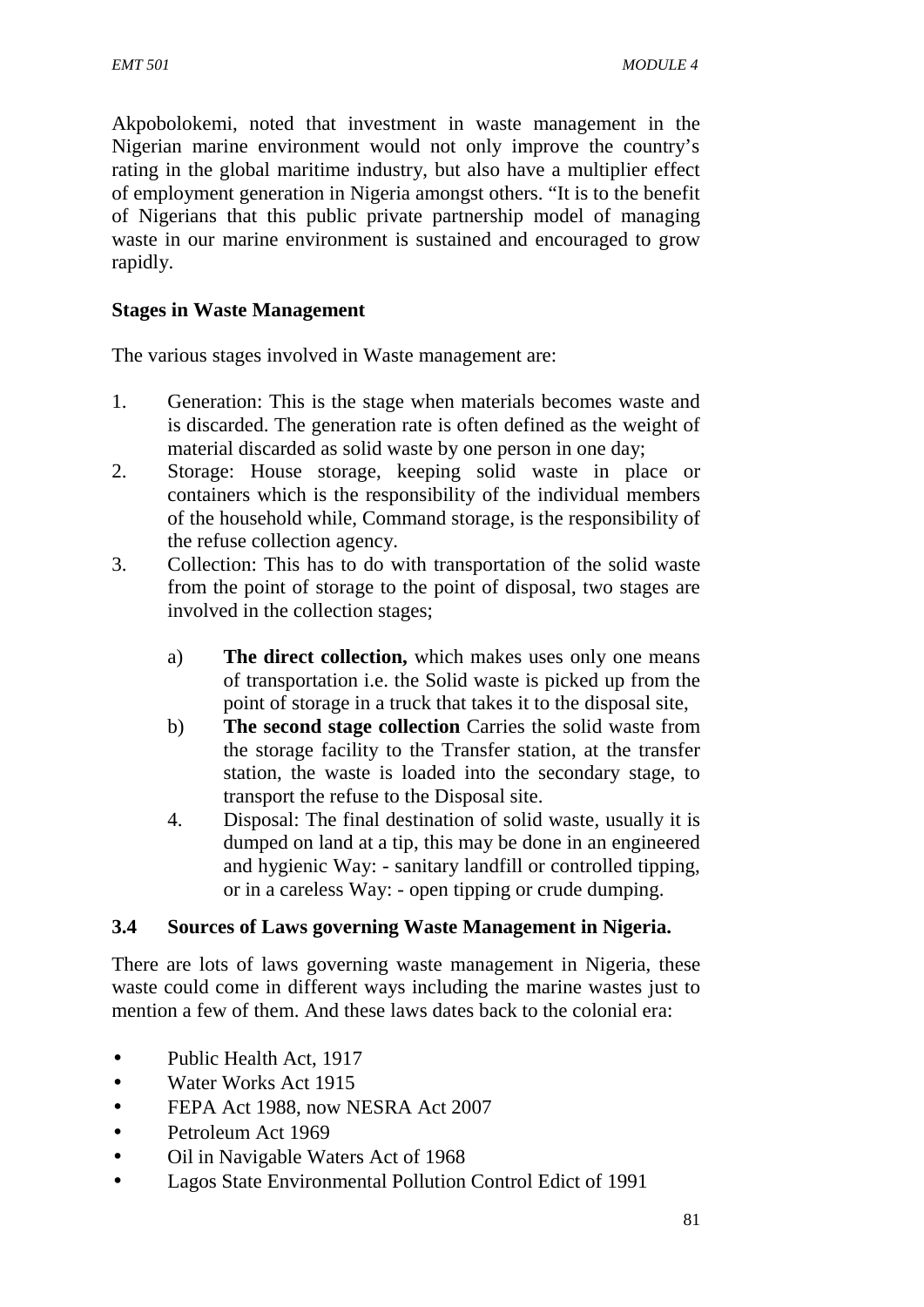Other international are:

- Basel Convention on the control of Trans-boundary Movement of Hazardous Wastes and their Disposal 1989.
- Vienna Convention on the Protection of the Ozone Layer 1987.
- **Montreal Convention on Substances that deplete the Ozone Layer** 1987.
- **The Kyoto Convention on the Depletion of the Ozone Layer.** 2003.

# **4.0 CONCLUSION**

Waste generation, disposal and management are a daily part of our life that should not be treated with impunity. It is important to also reiterate the efforts of the Lagos State government in managing all kinds of wastes such as hazardous and medical wastes.

# **5.0 SUMMARY**

In this unit, it is important to note that we have the discussed the concept of waste and its management. Learners should be able to offer different definitions to it, its sources and should also be able to explain the concept of waste management and the sources of laws governing waste management.

# **6.0 TUTOR MARKED ASSIGNMENT (TMA)**

- 1. Explain the term "waste."
- 2. Explain the methods of waste disposals that make its management effective.
- 3. Explain the relevant laws that are sources of law to waste management in Nigeria.

# **7.0 REFERENCES/FURTHER READING**

- Atsegbua, L. et al (2003): Environmental Law in Nigeria: Theory and Practice. Ababa Press Ltd, Lagos.
- Wooley, D. QC et al (2008): Environmental Law. Oxford University Press.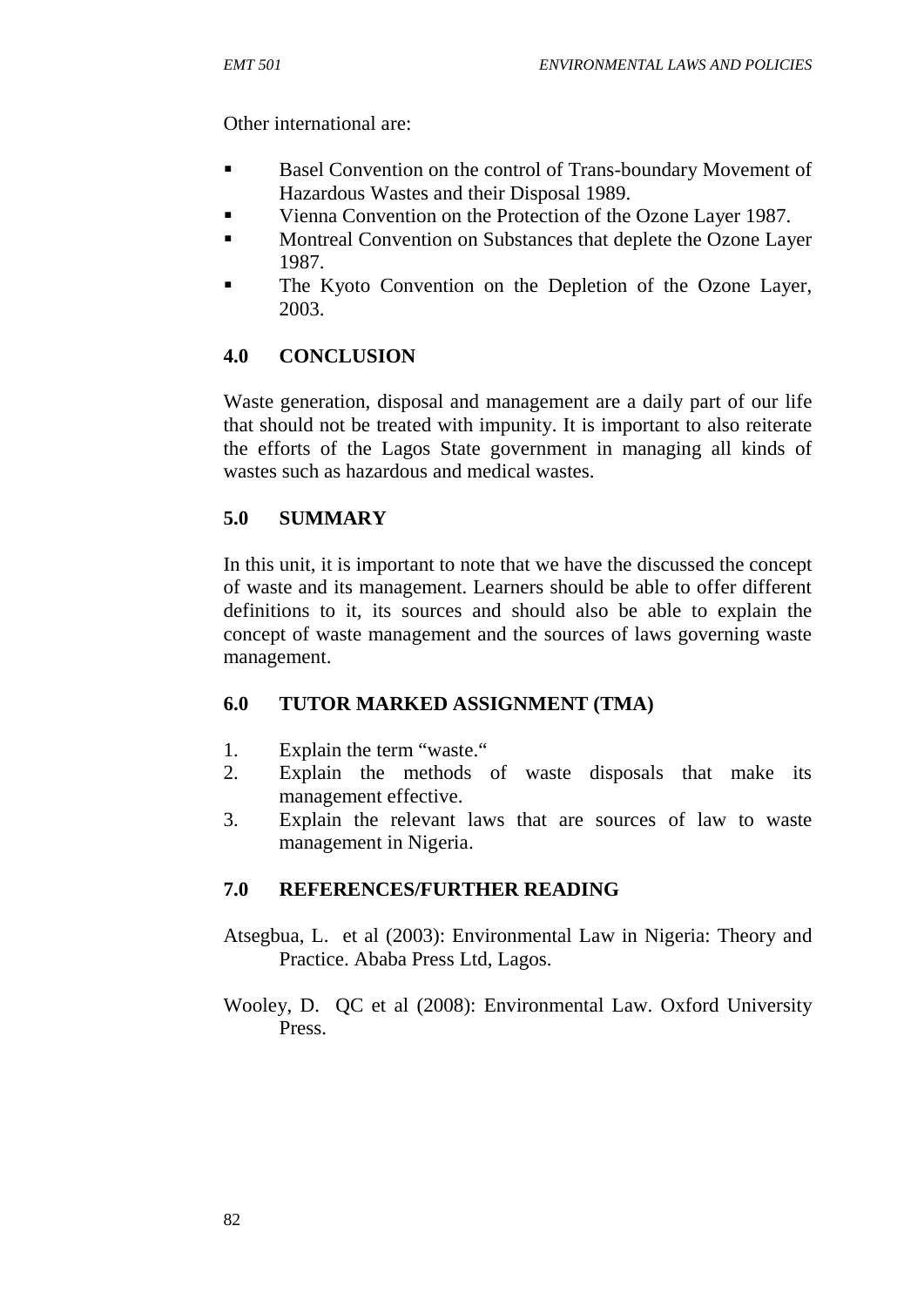### **UNIT 3 ENVIRONMENTAL POLLUTION AND MANAGEMENT**

### **CONTENTS**

- 1.0 Introduction
- 2.0 Objectives
- 3.0 Main Content
	- 3.1 Definition of Pollution
	- 3.2 History and nature of Pollution
	- 3.3 Types and Sources of Pollution
	- 3.4 Causes and Effect of Pollution
	- 3.5 National and International Regulations on Pollution
- 4.0 Conclusion
- 5.0 Summary
- 6.0 Tutor Marked Assignment
- 7.0 References/Further Reading

#### **1.0 INTRODUCTION**

It is important to note that pollution is an inevitable aspect of the environment. It is pertinent to note also that, industrialization has resulted in a high degradation of the environment and caused untold human health hazards especially in most urban and semi-urban centres.

The workers in most of these industries and the members of public are not protected against the health hazard because of exposure to hazardous chemicals which these industries release into environment.

The global environment is also being threatened by the problem of acid rain ozone layer depletion and climatic modification. The effect of this is devastating on the environment and the health of the populace in general.

#### **2.0 OBJECTIVES**

The objective of this unit is to discuss pollution, its definition, nature and history of the term pollution. We will also discuss the types and sources of pollution to the environment. It is important to state that pollution is an environmental degradation to the populace. The causes and its effect on the environment and the people, Laws, policies and regulations guiding it will also be discussed. At the end of the unit learners are expected to understand all these concepts.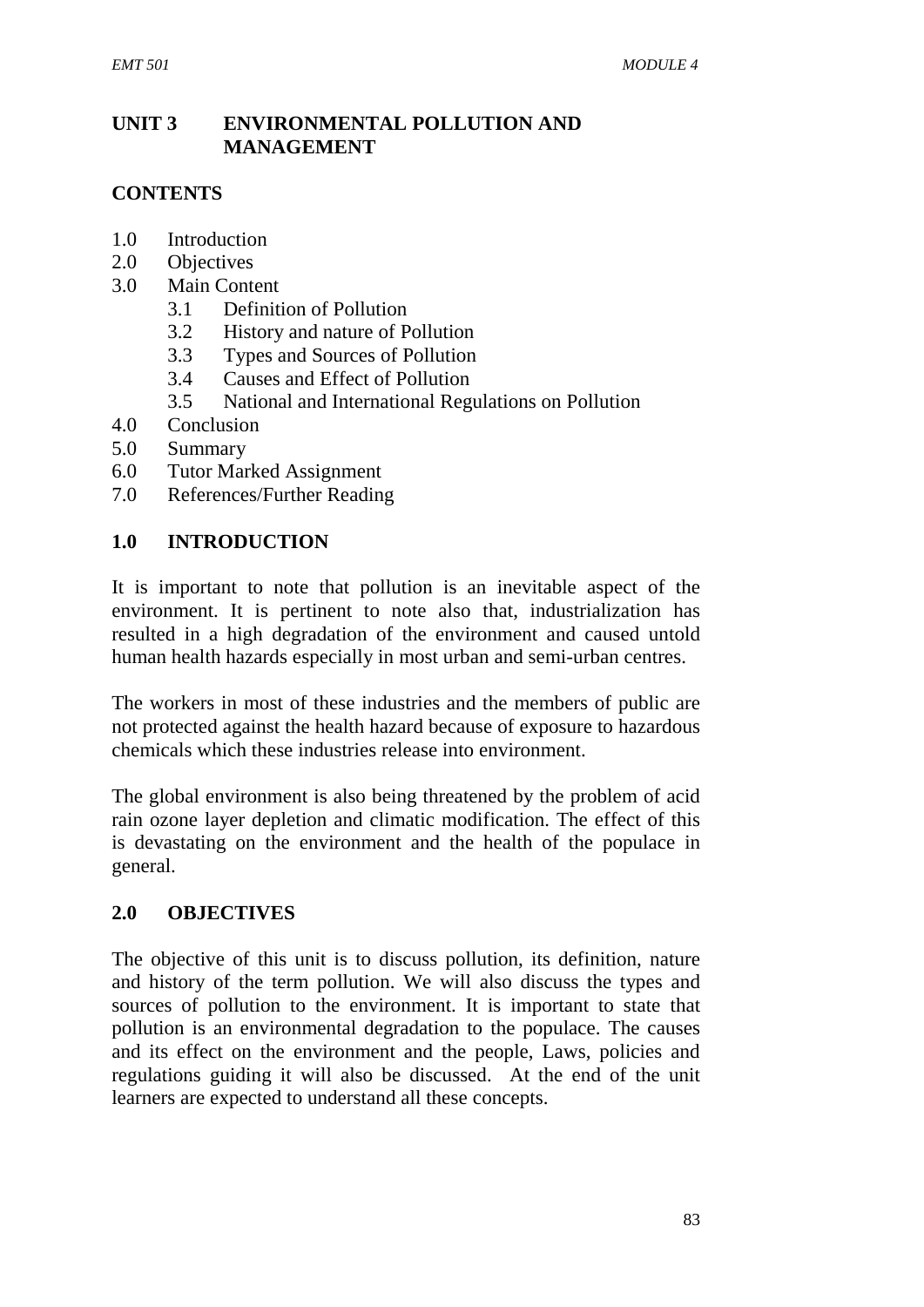### **3.0 CONTENT**

#### **3.1 Definition of Pollution**

Pollution is the introduction of contaminants into a natural environment that causes instability, disorder, harm or discomfort to the ecosystem i.e. physical systems or living organisms. Pollution can take the form of chemical substances or energy, such as noise, heat or light. Pollutants, the elements of pollution, can be either foreign substances/energies or naturally occurring contaminants.

Pollution is the harmful effect on the environment of by-product of human activity, principally industrial and agricultural processes. For example, noise, smoke, car emissions, chemical affluent in seas and rivers particularly sewage and household waste (all contribute to greenhouse effect).

He went further that 'natural disasters may also cause pollution; volcanic eruptions, for example cause ash to be ejected into the atmosphere and deposited on land surfaces. Pollution can also be the consequence of a natural disaster. For example, hurricanes often involve water contamination from sewage.

Pollution is assumed to be a relative concept because although almost no substance exists in pure state, it is only when the imparities rise above a certain level that it became dangerous and harmful. Therefore, pollution can be defined as the addition to air, water and / or of any material (or heat) that usually found there or that is in excess of normal amount.

Pollution has also been defined under the Environmental Protection Act 1990 S 1(1); this involves pollution due to the release into any environmental medium from any process of substances which are capable of causing harm to man or any other living organisms supported by the environment.

Hodge posited that pollution is the introduction by man into the environment of substance or energy liable to cause hazards to human health, harm to living resources and ecology system, damage to structure or amenities or interference with legitimate of the environment.

In a similar vein, the FEPA Act in S38 defines "Pollution" as "Man made or man – aided alteration of chemical, physical or biological quality of the environment to the extent that is detrimental to that environment beyond acceptable limits. The UN conference on Environment in 1972 at Stockholm defines pollution as "The discharge of toxic substances and the release of heat, in such qualities or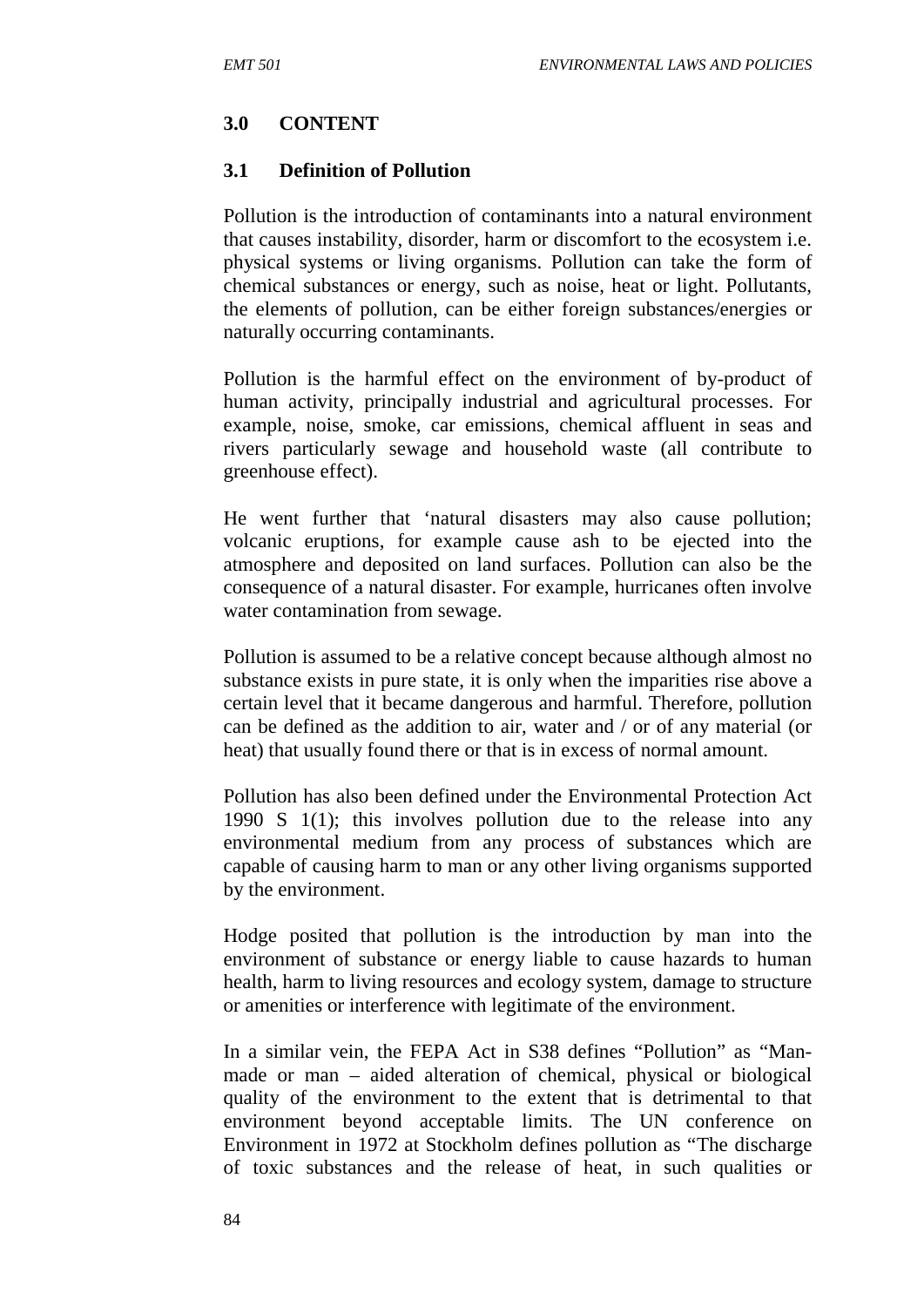concentration as to exceed the capacity of the environment to render them harmless".

# **2.2 History and Nature of Pollution**

The history of pollution dates back to the 1272 in England King Edward I of England banned the burning of sea-coal by proclamation in London in 1272, after its smoke had become a problem. Air pollution is the most common type of pollution and would continue to be a problem in England, especially later during the industrial revolution, and extending into the recent past with the Great Smog of 1952.

It was the industrial revolution that gave birth to environmental pollution as we know it today. The emergence of great factories and consumption of immense quantities of coal and other fossil fuels gave rise to unprecedented air pollution and the large volume of industrial chemical discharges added to the growing load of untreated human waste.

Pollution became a popular issue after World War II, due to radioactive fallout from atomic warfare and testing. Then a non-nuclear event, The Great Smog of Pollution began to draw major public attention in the United States between the mid-1950s and early 1970s, when Congress passed the Noise Control Act, the Clean Air Act, the Clean Water Act and the National Environmental Policy Act.1952 in London, killed at least 4000 people.

The issue of environmental pollution became glaring worldwide and in the continent of Africa respectively shortly after the 1972 United Nations Conference on Human Environment at Stockholm where it was not only confirmed the emergence of environmental protection as a new focus of legislation so as to avoid crisis but equally emphasized the close inter relation between the environment and development. (Mowoe, 1990).

In Nigeria the issue of pollution came to the forebear after the Koko toxic waste saga that happened in 1988. It is important to reiterate further that oil spill is another sets of environmental pollution that has become a surge that need be fought.

It was this issue that triggered the response of the Federal Military Government to this incident that led to promulgation of the Federal Environmental Protection Agency Act, 1988 and the Harmful Waste (Special Criminal Provision)) Act of 1988.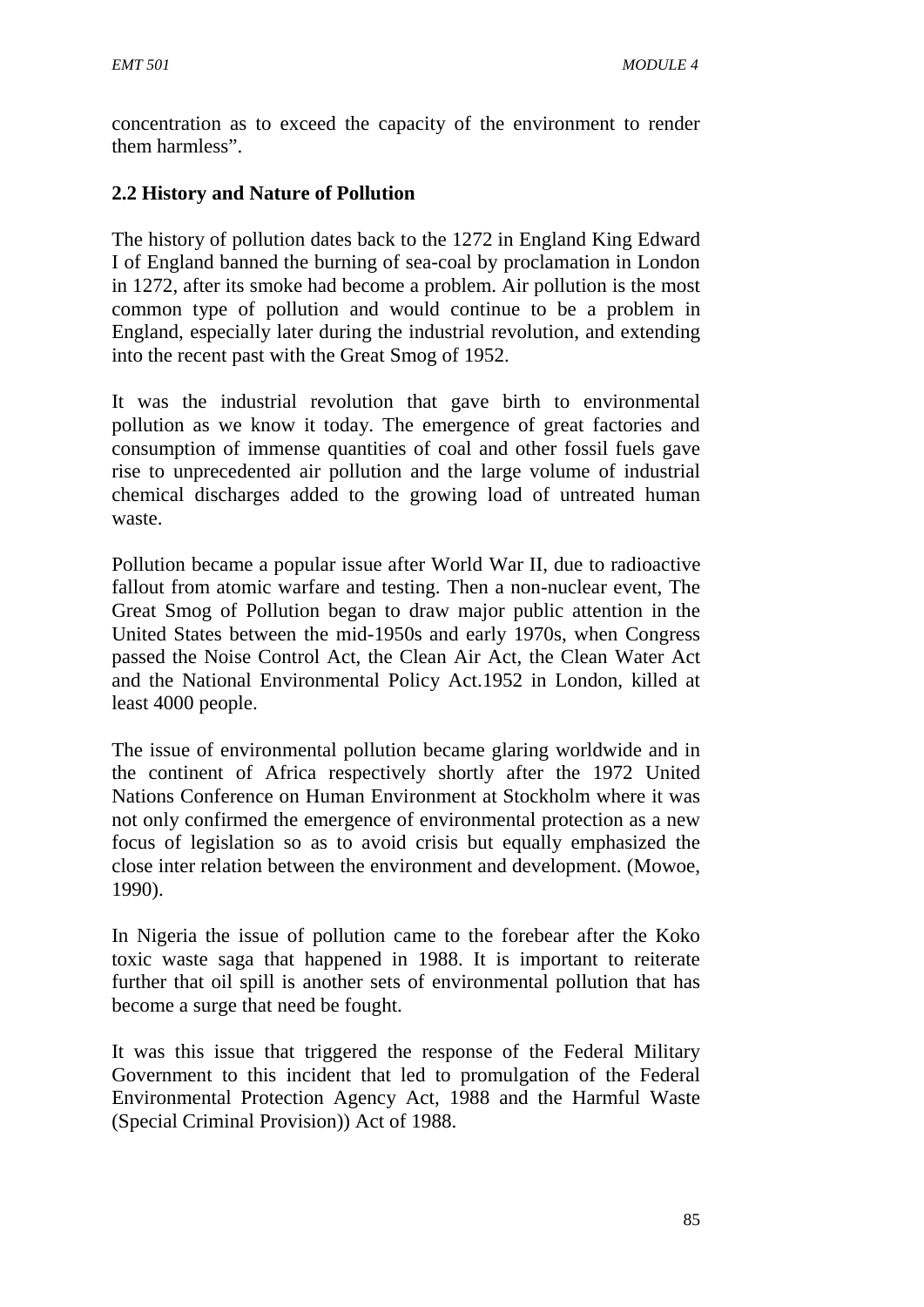Subsequently, in 1992, the UNO's Earth Summit in Rio de Jenerio in Brazil emphasized the close relationship between the environment and development. And the development must be sustainable by meeting the needs and aspirations of the current generation without compromising the ability to meet those of future generation.

# **3.3 Types and sources of Pollution**

Pollution can take any form it depends on which area of the environment that has been polluted that will culminate into the type of pollution that it will be attributed to.

There are various forms of pollution in the environment all will be listed for the purpose of this study and they include:

- Air pollution: the release of chemicals and particulates into the atmosphere. Common gaseous pollutants include carbon monoxide, sulphur dioxide:- chlorofluorocarbons (CFCs) and nitrogen oxides produced by industry and motor vehicles. Photochemical ozone and smog are created as nitrogen oxides and hydrocarbons react to sunlight.
- Light pollution: includes light trespass, over-illumination and astronomical interference.
- Littering: the criminal throwing of inappropriate man-made objects, un-removed onto public and private properties.
- Noise pollution: which encompasses roadway noise, aircraft noise, industrial noise as well as high-intensity sonar.
- Soil contamination occurs when chemicals are released intentionally, by spill or underground leakage. Among the most significant soil contaminants are hydrocarbons, heavy metals, MTBE, herbicides, pesticides and chlorinated hydrocarbons.
- Radioactive contamination, resulting from 20th century activities in atomic physics, such as nuclear power generation and nuclear weapons research, manufacture and deployment. (See alpha emitters and actinides in the environment.)
- Thermal pollution-: is a temperature change in natural water bodies caused by human influence, such as use of water as coolant in a power plant.
- Visual pollution-: which can refer to the presence of overhead power lines, motorway billboards, scarred landforms (as from strip mining), open storage of trash or municipal solid waste.
- Water pollution-: by the discharge of wastewater from commercial and industrial waste (intentionally or through spills) into surface waters; discharges of untreated domestic sewage, and chemical contaminants, such as chlorine, from treated sewage; release of waste and contaminants into surface runoff flowing to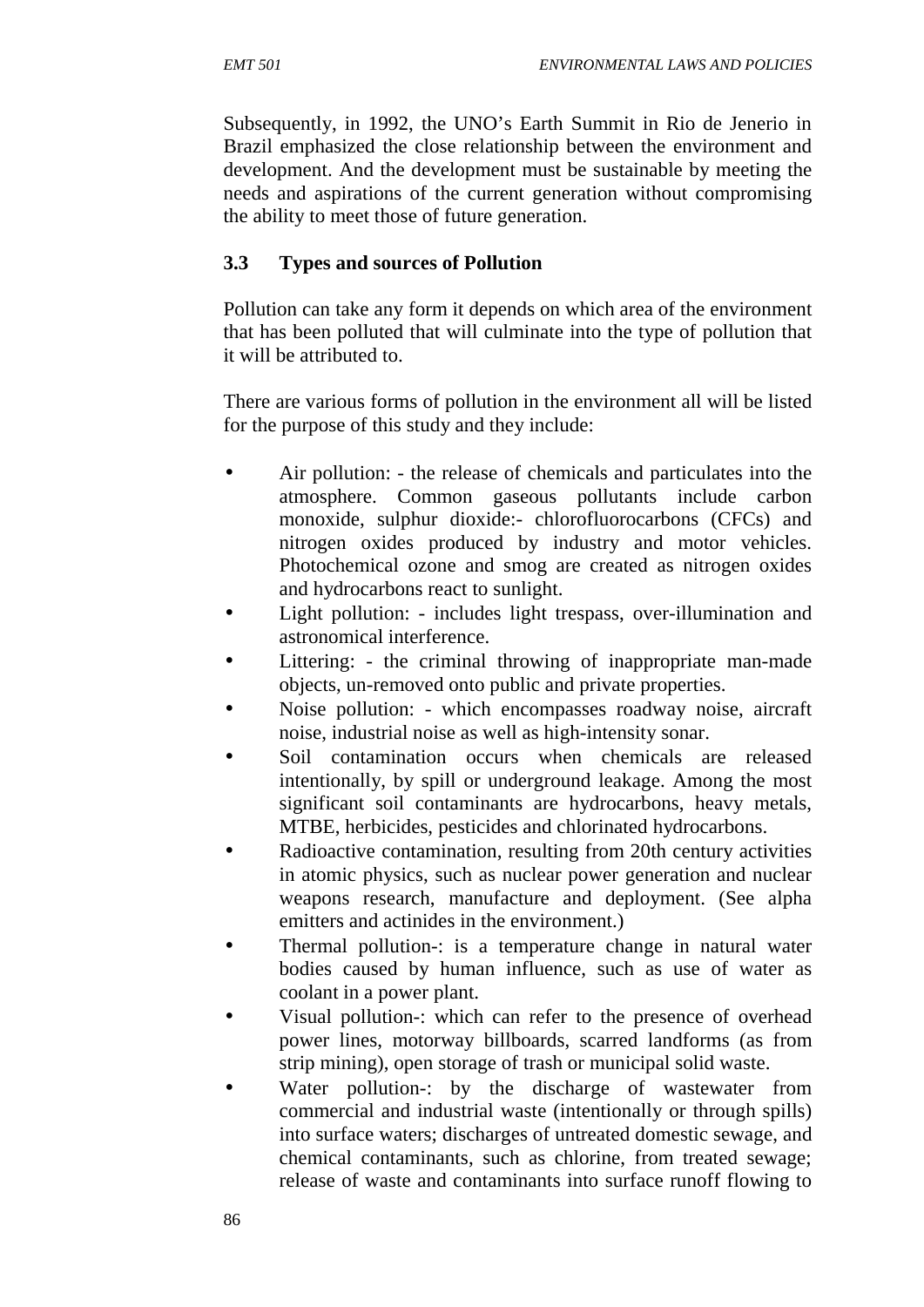surface waters (including urban runoff and agricultural runoff, which may contain chemical fertilizers and pesticides); waste disposal and leaching into groundwater; eutrophication and littering.

However, for the purpose of this study only four will be discussed that is the land, water, noise and air pollution that affect our daily life in this part of the world.

# **1. Water Pollution**

Water pollution is contamination of water bodies such as lakes, streams, rivers, oceans and groundwater caused by human activities, which can be harmful and injurious to organisms and plants that live in these water bodies through toxicity. It occurs when pollutants are discharged directly into water bodies without

treating it first. Water pollution is the process of altering the properties of any water which renders it unfit for consumption.

According to Akande, all fresh water contain dissolved materials such as phosphates, gases such as oxygen organic compounds, suspended particulate material such as silt and micro organisms. The quantities of each vary greatly from one area to another. But a lack of balance between them or a dramatic increase in any of them can lead to aquatic chaos in which whole ecology of the water body is upset. The water became unfit for human consumption and some or all focus of aquatic life are killed.

Water pollution can be classified into several ways which includes:

- i. Pollution by putrescible refers to foul smelling, rotting of organic materials by bacteria materials such as waste from human, paper pulp plants, and canaries. Organic pollution is controlled by accelerating the process of decomposition of these organic wastes. When discharged into stream or river or lake, the organic materials decompose by using large quantities of oxygen from water. And this results into a large scale of water pollution.
- ii. ii. Pollution by heated effluents: Oxygen is readily restored when the water is cool. The hotter it is, the lower the Oxygen holding capacity of the water. The bubbles that arise from heated water demonstrate what happens to the gases in hot water. The discharge of clean hot water into an unpolluted stream is hence as harmful as the discharge of organic wastes. In these cases the oxygen content of water is drastically reduced. It is as a result of all these that water pollution is a serious issue in tropical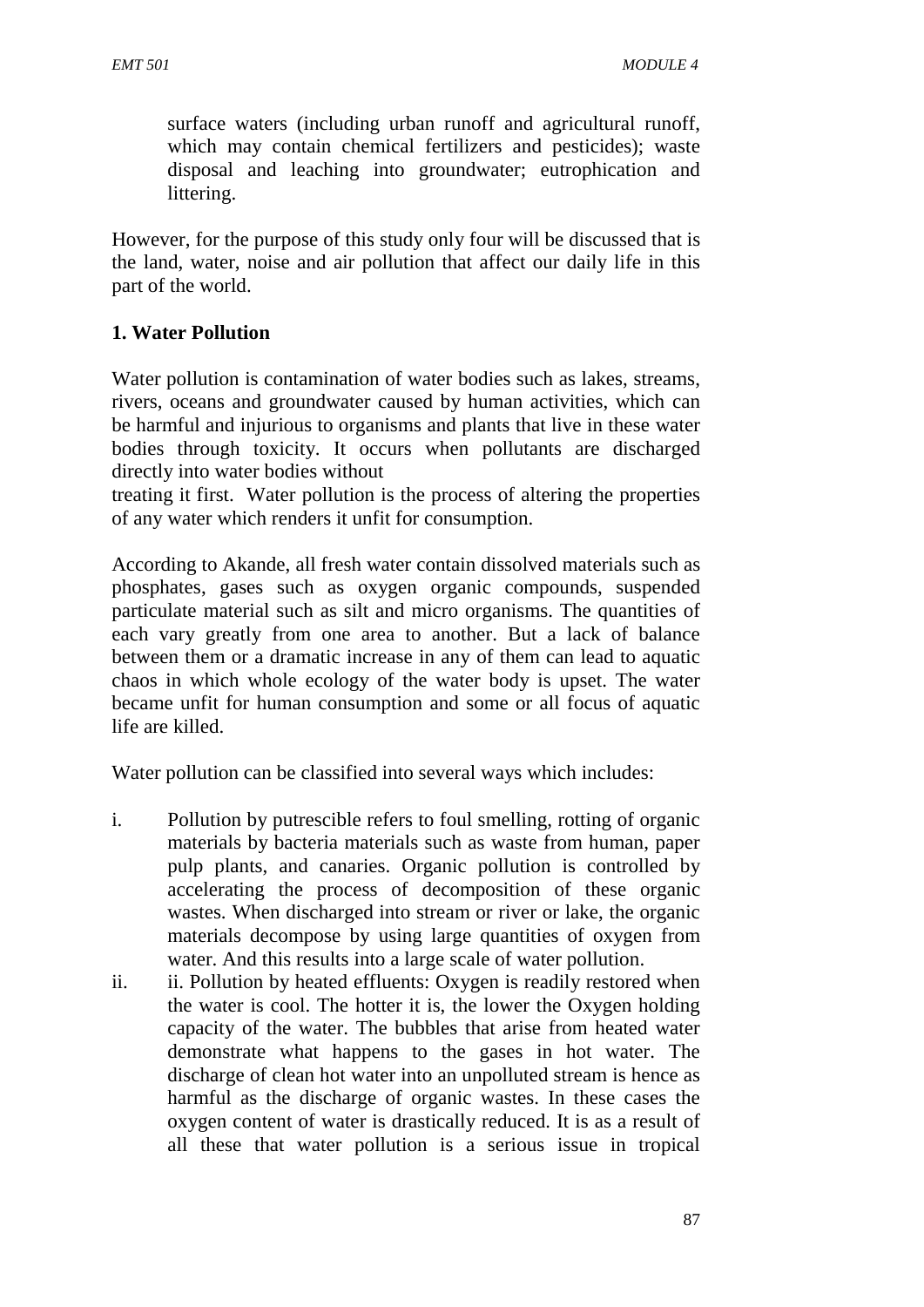countries. The temperature is always warm that it is difficult for the streams to absorb the necessary quantities of oxygen.

- iii. Pollution by toxic materials: These are toxic wastes which are not easily settle out and are not easily broken down by biological means. Such toxic wastes such as DDT, Mercury, heavy metals, herbicides and pesticides are poisonous toxic when consumed or contacted by plants and animals depending on the degree and rate of consumption or dosage received.
- iv. Pollution by inert materials, those which may affect biological conditions and equally De-oxygenate water. De-oxygenating materials includes sewage and organic wastes.
- v. Pollution by radioactive elements and compounds.

# **2. Air Pollution**

Air pollution comes from both natural and manmade sources. Though globally man made pollutants from combustion, construction, mining, agriculture and warfare are increasingly significant in the air pollution equation.

Motor vehicle emissions are one of the leading causes of air pollution, agricultural air pollution comes from contemporary practices which include clear felling and burning of natural vegetation as well as spraying of pesticides and herbicides.

Air pollution in the words of Atsegbua, et al (2003) "is the upsetting of the natural arrangement of different gases in the air. Air pollution is the accumulation of substances in the air, insufficient concentrations to produce measurable effects on man, plants and animals. It involves the erosion of harmful substances into the atmosphere, which cause danger to any living things"

It is also referred as the presence of foreign bodies in the air such as gaseous, particulate or a combination of all, which is highly hazardous to the health, sustenance and welfare of man (Awake, 1999).

The sources of air pollution could take effect from it various locations, activities or factors which are responsible for the realizing of pollutants in the air. There are two major categories of sources of air pollutants, that is anthropogenic sources and natural sources.

- i. Anthropogenic sources are human made activities mostly related to burning different kinds of fuel. The sources cover:
- a. Stationary sources (smoke attacks)
- b. Mobile sources (vehicular exhaust)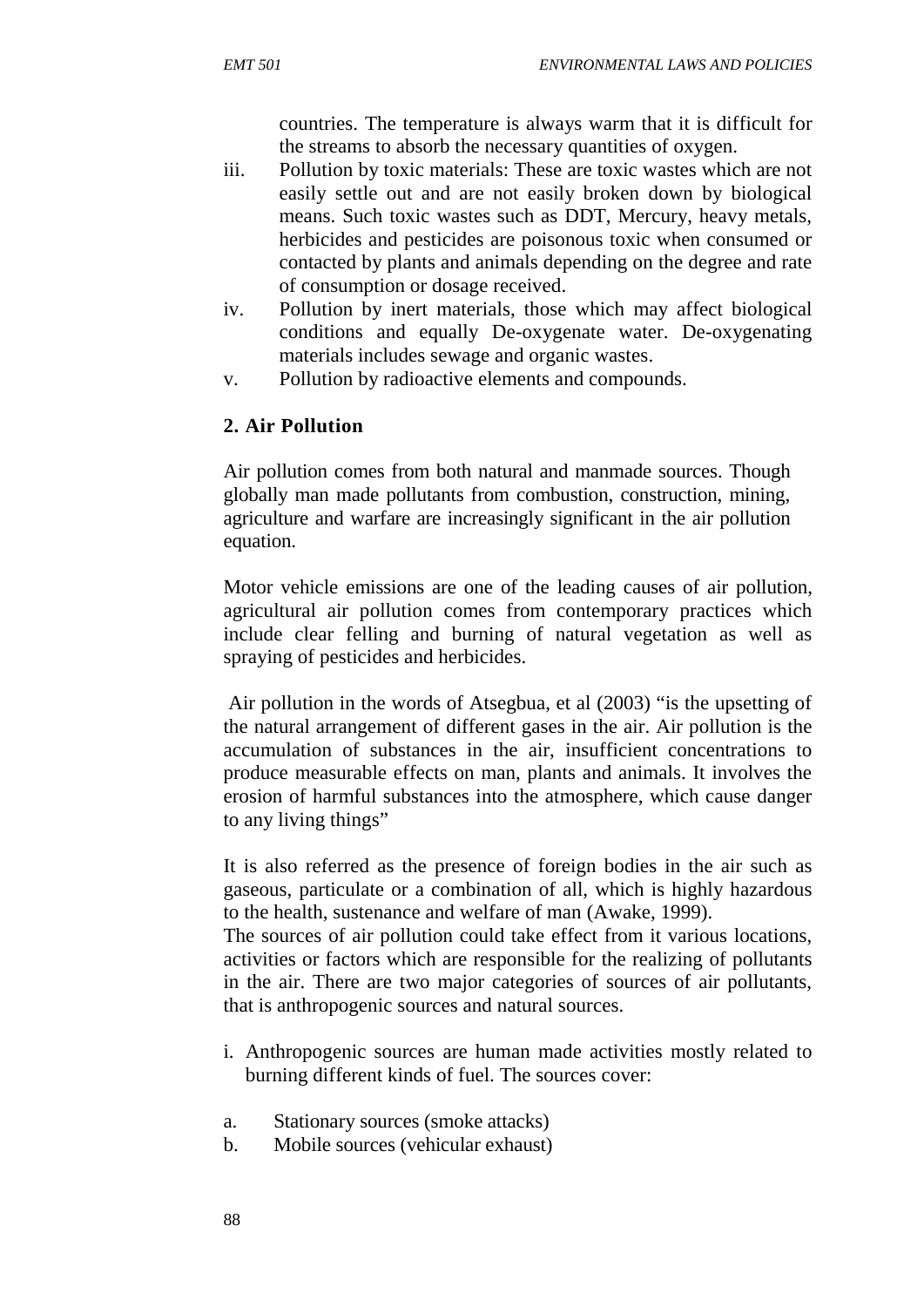- ii a. Natural sources include dust, wind, methane emitted by digestion of food by animals e.g. cattle
- b. Industries/Factories, motor vehicle exhaust electric cables, homes, incinerators, mechanic villages, bush burning, locomotive railway, aeroplane, etc. Out of all these, vehicular emissions account for about half of air pollution in the whole world whereas digging, tillers and burning of fires when clearing bushes or cooling account for the rest half. For instance, burning of oil and other local elements that produces sulphur IV oxide which is very dangerous and account for the recent air pollution that cause haven, discomfort to humans or other living organisms or damages the natural environment and threat to human health as well as to earth ecosystems.

Also the greenhouse gases and global warming effect causes the release of Carbon dioxide, while vital for photosynthesis, is sometimes referred to as pollution, because raised levels of the gas in the atmosphere are affecting the Earth's climate.

# **3. Land Pollution**

Land pollution can arise in different ways, it could be through authorized and unauthorized means. Although in many cases, pollution of land is just one part of licensed activities.

In Nigeria as a nation the main sources of pollution is land through waste disposal in landfill system. The term land pollution equally includes anything laid in land which automatically impairs its arableness, yield or cultivability such as land mines, booby traps and other similar military devices.

Without fiddling, the major cause of Land Pollution in Nigeria and other parts of the world particularly in the millennium age can be traced to development of technology, that is, industrialization which led to the bursting of urbanization and the over concentration of the world population in the areas of the landmass. In addition, land pollution could also be in form of solid waste and has been defined as 'non – liquid, non – soluble materials hanging from municipal garbage to industrial wastes that contain complex substances and sometimes hazardous substances' (Hesketh, H. E 1970).

### **4. Noise Pollution**

Noise can be described as unwanted or unbearable, /excessive sound. Be that as it may, "noise pollution" seems to have been taken for granted and in fact accepted by most people in the society. Noise is a sound,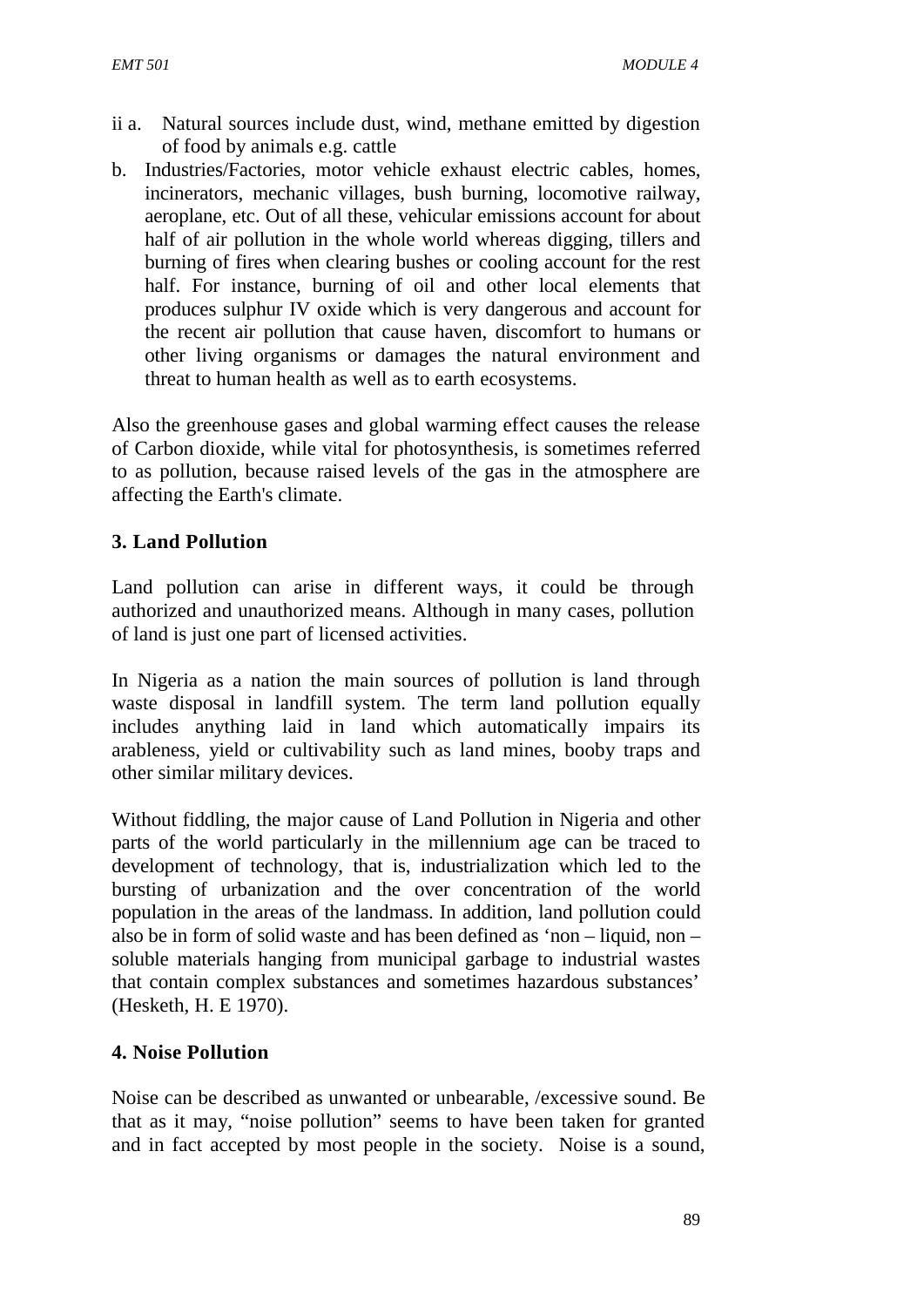especially when it is loud, unpleasant or disturbing. It can be countable or uncountable (Hornby, A.S. 1984).

In the words of C.S Ola, he reiterated that the average urban dwellers are open to health problems as a result of long continuous exposure to noise, sometimes at high intensities".

It has been observed by medical experts that frequent or chronic exposure to both high and low intensity sound may cause stress on all higher forms of marine life, potentially affecting growth, reproduction and liability to resist disease.

Generally, there various kind of noise pollution and they are:

- i. Environmental noise and
- ii. Occupational noise

The occupational noise hazard is more important to our discussion in this unit due to the fact that workers in most of industries are exposed to high levels of uncontrollable noise over a long period of time (Awake, 1999).

In these industries workers are exposed to idiotic situation of noise pollution because earmuffs to protect their eardrums are not provided, where they provides it, the workers due to gross carelessness refused to use the safety stuff that protects their ears from the excessive noise that may cause deafness.

It is important to note that there are various sources of noise pollution, which is peculiar to us in Nigeria.

- Amplified musical engine.
- $\tilde{N}$  domestic noise
- $\tilde{N}$  motor vehicle noise
- $\tilde{N}$  noise generated by the religious houses
- $\tilde{N}$  voices/sound from the neighbours
- $\tilde{N}$  Road traffic noise
- $N$  Noise from construction sites
- $\tilde{N}$  factories mining, quarrying noise
- $N$  Noise emission from industries
- $\tilde{N}$  Mechanic and welder workshops' noise

### **3.4 Causes and Effect of Pollution**

There are several causes of pollution to the environment ranging from the types of pollution that has been discussed in this unit. We will then analyse the causes and effect of these pollutions as discussed.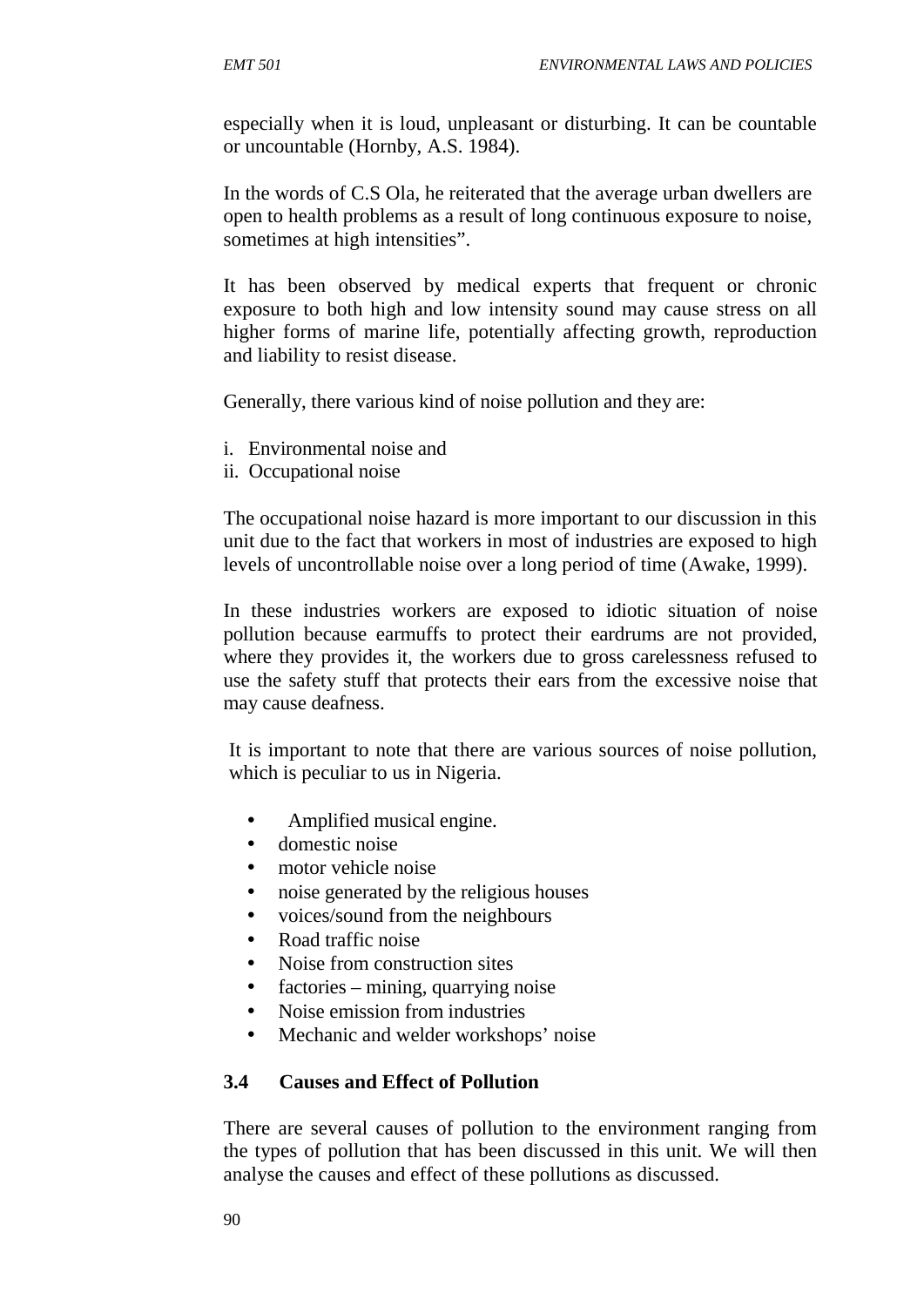The causes of water pollution will be discussed and they include:

- $\tilde{N}$  Oxygen –depleting substances may be natural materials, such as plant matter like leaves and grass as well as man – made chemicals.
- $\tilde{N}$  Chemical substances are source of toxic for instance, pathogens produces waterborne diseases in either human or animal hosts.
- $\tilde{N}$  Surface water and groundwater pollution sources

The effects of the water pollution are numerous on the environment on human, animals and aquatics and they include:

- Water borne infectious diseases
- Arsenic Poisoning has adverse effects. It causes korotosis, a skin disease, and severe liver damage.
- Oil Spills equally result in health hazards to human beings and can also cause fire outbreaks, constituting extensive damage to life and property.

It is also important to note that the effects of noise pollution are numerous on human beings generally, it causes impairment, decrease efficiency, psychological disorder, disturbance of sleep and emotional disturbance.

The causes of this pollution especially in Nigeria are from numerous factories like The national and localized problems include cement Kiln dust SO2 from the fertilizer plants in Kaduna and Rivers States, cements factories in Sokoto, Ewekoro, Ogun State, and Kabba in Kogi States, multiple pollutants from the Nigerian National Petroleum Corporation (NNPC) refineries and gas flaring in the air coastal regions, industrial furnaces, boilers and thousands of private electrical generators also contribute in no small measure to air pollution particularly in Lagos which generate more than 60% of Nigeria's industrial activities are located.

The effect of air pollution cannot be overemphasized, mainly the effect is health in nature, according to a medical expert, the injury to human health depends upon the degree of toxicity concentration, duration of exposure and individual susceptibility.

The degree of industrial emission is second to vehicular carbon monoxides emission which is the major sources of urban air pollution problems.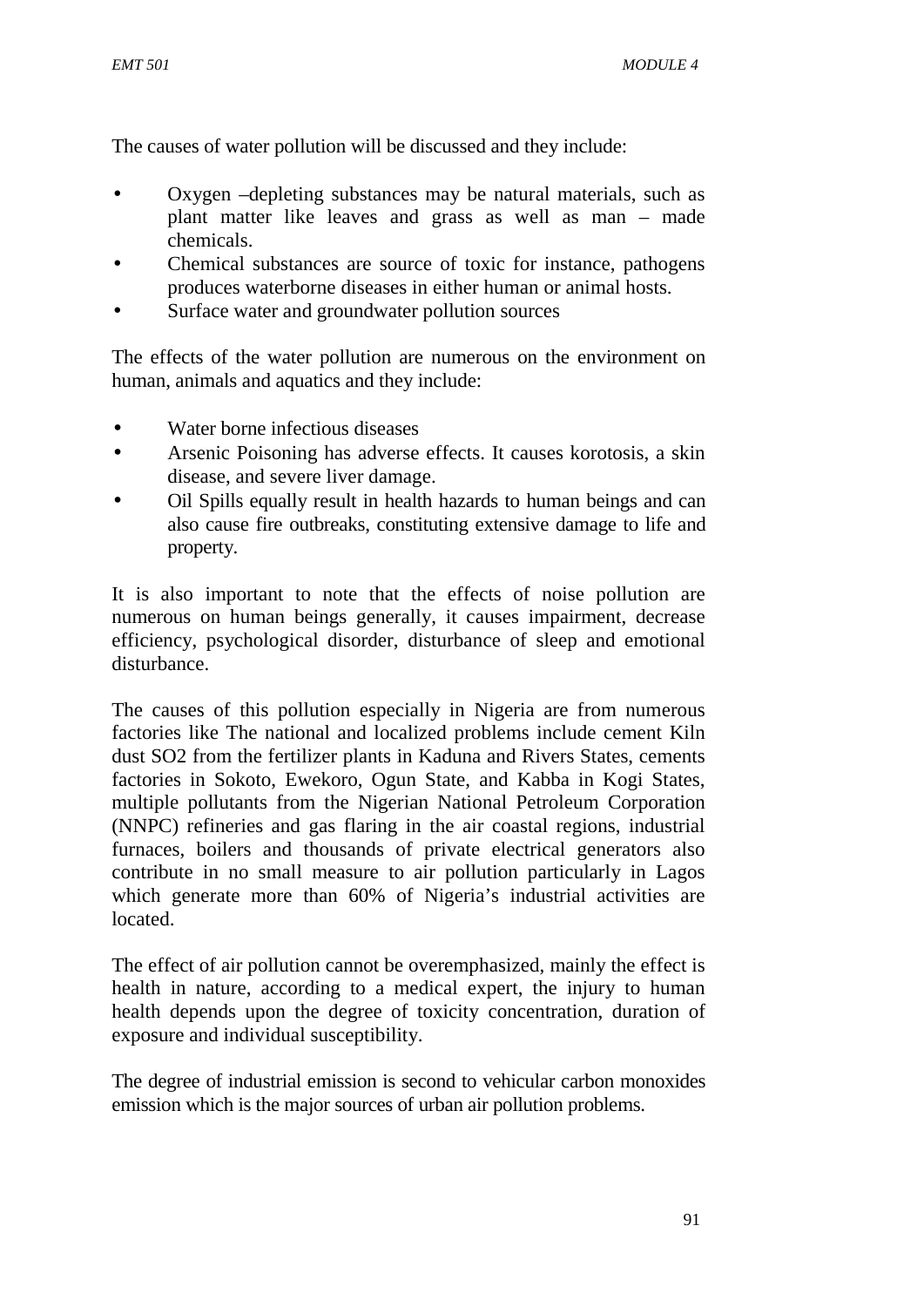### **3.5 National and International Law Regulating Pollution**

There are several laws governing pollution in its entire sphere both nationally and international, from water pollution, to air, land and noise pollution generally.

There have been laws regulating water pollution before the Koko toxic waste tale and they ranged from River Basins Development Authorities Act No 25 of June 15, 1976, the Chad Basin Development Authority Act No 32 of August 14, 1973, the Sokoto Rima Basin Development Act No 33 of August 14, 1973, the Sea Fisheries Act No 30 of June 10 1971, the Oil in Navigable Water Acts No 34 of April 22, 1968.

The Petroleum Act of 1969 which specifically deals with prevention of pollution of water courses and the regulations under this Act contained in Petroleum (Drilling and Production) Regulations 1969.

The establishment of the Federal Environmental Protection Agency (FEPA) through Decrees 589 of 1988 and 59 of 1992 (as amended) then the National Environmental Standards and Regulations Enforcement Agency (NESREA) established in 2007 via the Act of Parliament as the backbone of environmental protection in Nigeria which replaced the Federal Environmental Protection Agency.

One of the boards set up to protect water pollution is the Governing Board for the National Oil Spill Detection and Response Agency (NOSDRA) which came into being by the Establishment Act 15 of 2006. This agency was established as part of overall strategy to bring about healthy and clean environment in the country especially in Niger Delta region (Punch, 2010).

The Official Regulation for the Control and Management of Noise is published in the National Environmental/Noise Standards and Control) Regulations 2009 Vol. 96, No 67. Government Notice No 288.

There are little or no regulation guiding air pollution in Nigeria Noxious Acts; the Lagos Public Health Bye Laws 1958 and the Criminal Code Act Cap 42, Laws of the Federation of Nigeria, 1958

The Courts have been alive to their responsibilities under civil liability since all the laws already mentioned come under criminal law. Ryland vs. Fletcher (1868 LR 3 HL p 330) is the umbrella under which the courts have dealt vividly with various environmental cases. The principle involved in this case is known as "Sic utere tuo et alienum non laedas" meaning "that one should not use one's property or exercise one's rights in such away as to interfere with the rights of others.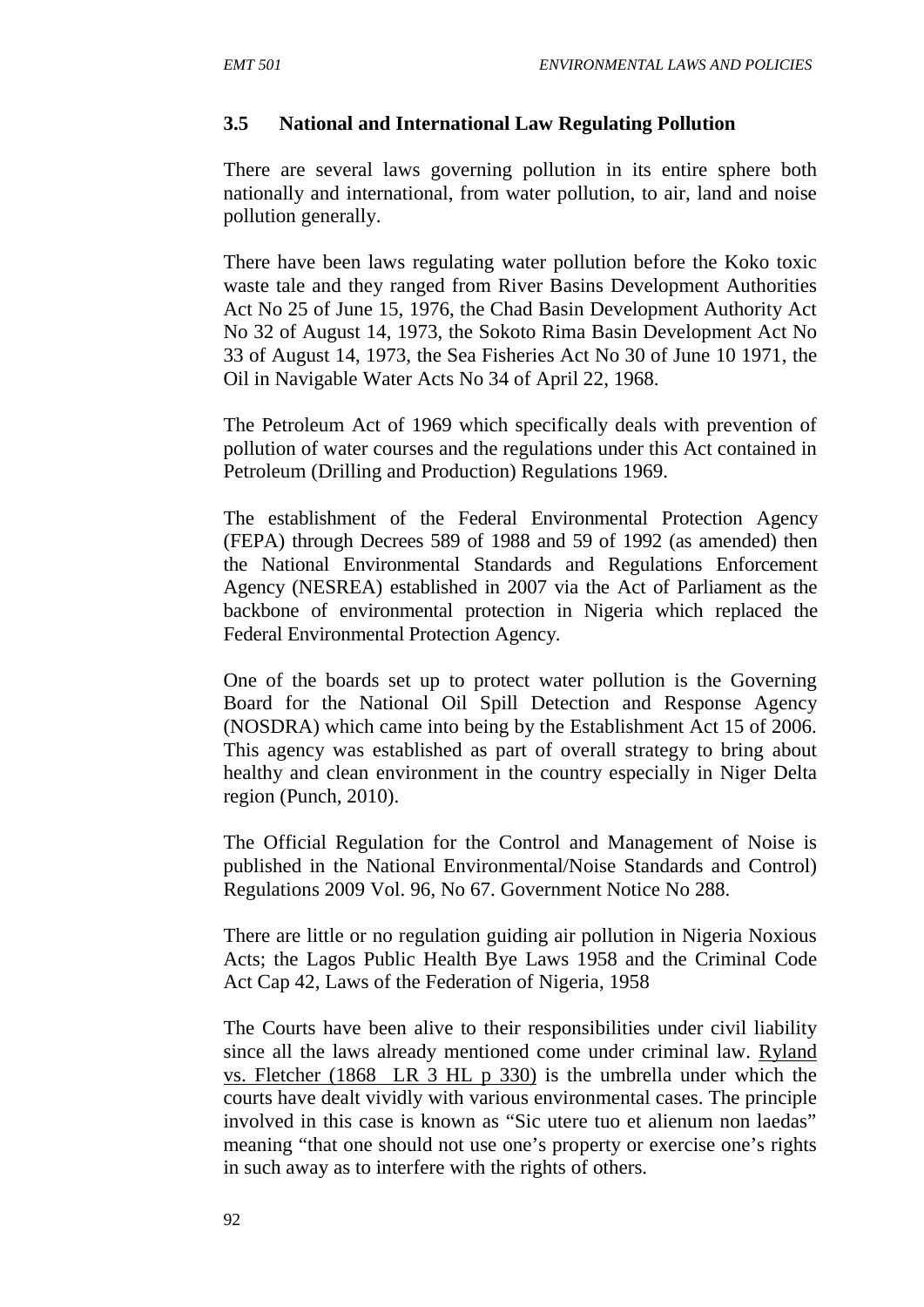In Karagulamus vs. Kolawole Oyesile (1973) 3 UI.L.R, the fumes coming out of the defendants machines to the Plaintiff's bedroom were offensive to the Plaintiff who successfully sued.

Finally, the Land use Act 1978, is the main law regulating Land and all matter relating to Land pollution in Nigeria.

# **4.0 CONCLUSION**

In conclusion, pollution is a day to day activity in our environment; it is however pertinent to note that pollution is an inevitable part of our life but with the promulgation and enactment of several Acts, the human action in polluting the environment will be greatly reduced.

# **5.0 SUMMARY**

In summary we have discussed pollution generally ranging from the definition of the concept to the nature and history, types and sources, also to the effect of pollution to the populace in particular and the environment in general.

### **6.0 TUTOR MARKED ASSIGNMENT (TMA)**

- 1. Define the term pollution and give a brief history of its evolution.
- 2. Write on four types of pollution and discuss their regulatory laws.

# **7.0 REFRENCES/FURTHER READING**

- Waite, A. (2001): Environmental Law in property Transactions <sup>2nd</sup> Ed, Butterworths London.
- Olanipekun, O. et al (2009): Seminar Paper titled Hazardous Waste Management and Disposal, Nigeria situation.
- Atsegbua, L. et al (2003): Environmental Law in Nigeria: Theory and Practice. Ababa Press Ltd, Lagos.
- David Wooley QC et al 2008: Environmental Law. Oxford University Press.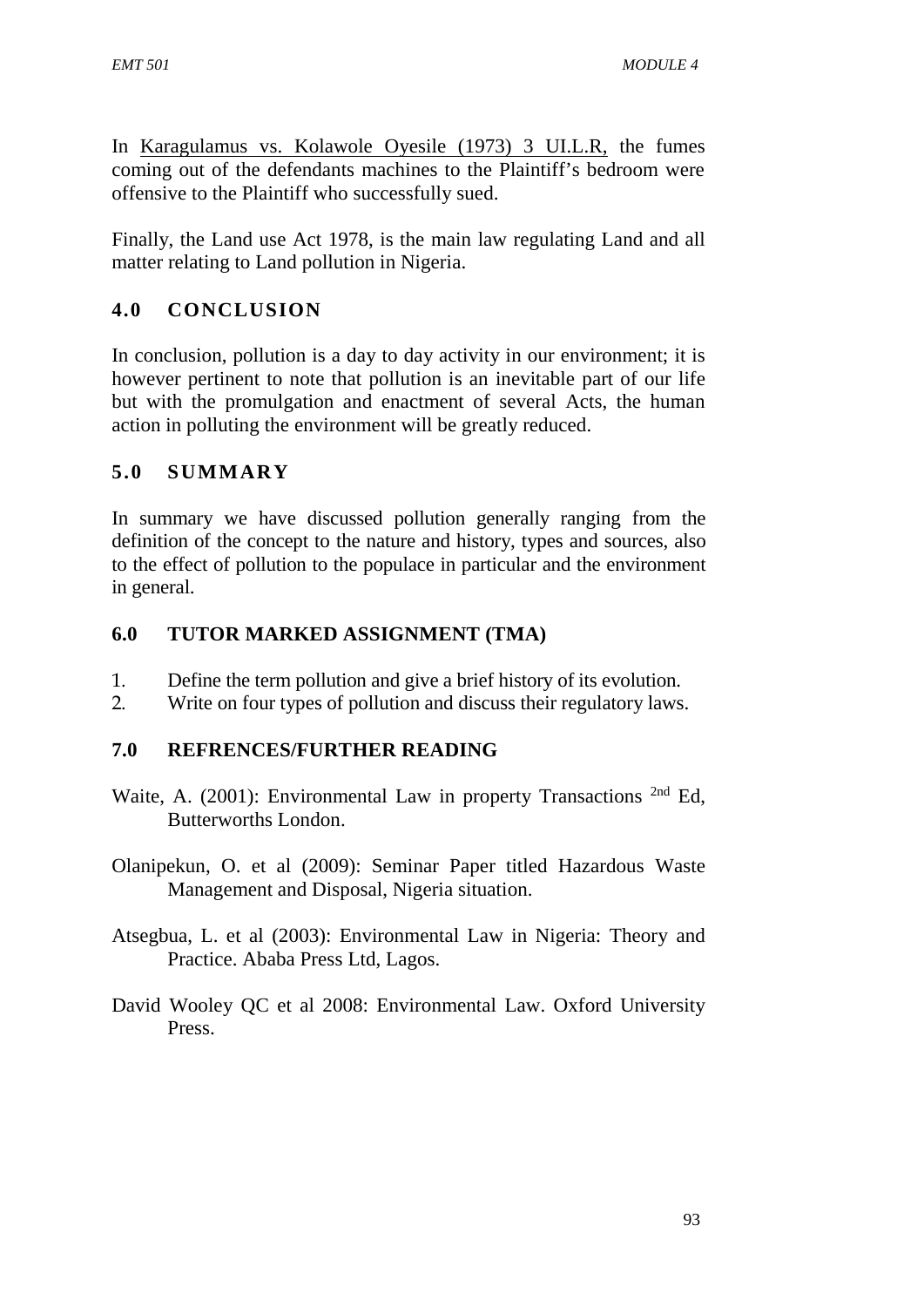### **UNIT 4 OIL POLLUTION**

#### **CONTENTS**

- 1.0 Introduction
- 2.0 Objectives
- 3.0 Main Content
	- 3.1 Oil Pollution- a case study of Niger Delta
	- 3.2 Impact of Oil Spills
	- 3.3 Laws and Policies regulating Oil Spills
- 4.0 Conclusion
- 5.0 Summary
- 6.0 Tutor Marked Assignment
- 7.0 References/Further Reading

### **1.0 INTRODUCTION**

It is important to note that this is one of the major sources of pollution in Nigeria apart from the ones that have been earlier discussed. In this study oil spills in the Niger Delta will be our main discourse. It is however important to note that oil spill is caused majorly by activities relating to petroleum exploration.

According to a study carried out by a team of Nigerian and international environmental experts in 2006, the Niger Delta is "one of the world's most severely petroleum-impacted ecosystems". They stated: "The damage from oil operations is chronic and cumulative, and has acted synergistically with other sources of environmental stress to result in a severely impaired coastal ecosystem and compromised the livelihoods and health of the region's impoverished residents."

### **2.0 OBJECTIVES**

The main objective of this unit is to discuss oil spill and pollution generally and several cases that has been treated in that regard. The harmful effect of the surge cannot be overemphasised, it is also important that the laws regulating the spill will also be discussed in this unit.

### **3.0 MAIN CONTENT**

### **3.1 Oil Spills**

Most of the oil in Nigeria is found within the Niger River Delta, the largest delta in Africa and the third largest in the world. The inhabitants of the Niger Delta are primarily ethnic minorities, who are socially,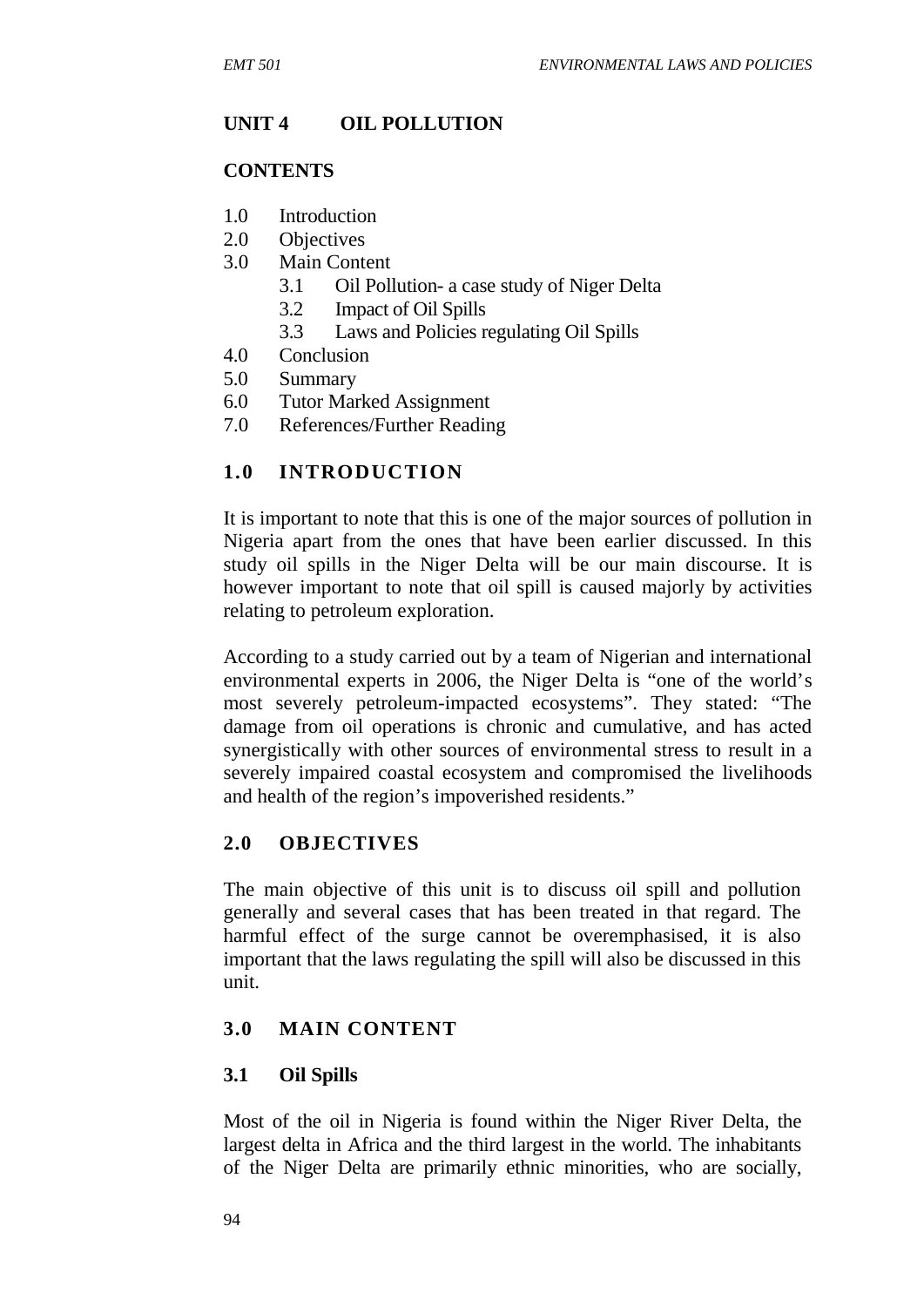politically and economically marginalized. Oil spills and gas flaring are the most frequently referenced forms of oil-related pollution in the Niger Delta, there are in fact several other ways in which the oil industry is harming the environment.

The Niger Delta has suffered for decades from oil spills, which occur both on land and offshore. Oil spills on land destroy crops and damage the quality and productivity of soil that communities use for farming. Oil in water damages fisheries and contaminates water that people use for drinking and other domestic purposes. There are a number of reasons why oil spills happen so frequently in the Niger Delta. Spills result from corrosion of oil pipes, poor maintenance of infrastructure, spills or leaks during processing at refineries, human error and as a consequence of deliberate vandalism or theft of oil.

However, today companies increasingly maintain that the majority of oil spills are caused by sabotage and not by their poor infrastructure or operational problems. Communities, and many NGOs, strongly disagree over the number of spills that are attributed to sabotage, and accuse companies of designating controllable spills as sabotage in order to avoid liability for compensation.

There is no doubt that sabotage, vandalism of oil infrastructure and thefts of oil are serious problems in the Niger Delta, although the scale of the problem is unclear. Sabotage ranges from vandalism by community members to theft of oil and deliberate attacks by criminal groups. Some people damage pipes while trying to steal small quantities of oil for sale at local markets or for personal use. Others damage pipes and installations to extort compensation payments or clean-up contracts from companies.

The amount of oil spilled since oil production began in 1958 is not known with any certainty. Only SPDC reports publicly, from year to year, on the number of spills in its operations. Between 1989 and 1994 the company reported an average of 221 spills per year involving some 7,350 barrels of oil per year. The Department of Petroleum Resources (DPR) has reported that 4,835 oil spill incidents were recorded between 1976 and 1996, with a loss of 1.8 million barrels of oil to the environment. These data are based mainly on what companies report to the DPR. According to UNDP, more than 6,800 spills were recorded between 1976 and 2001, with a loss of approximately 3 million barrels of oil. Oil spill incidents have occurred in various parts and at different times along our coast. Some major spills in the coastal zone are the GOCON's Escravos spill in 1978 of about 300,000 barrels, SPDC's Forcados Terminal tank failure in 1978 of about 580,000 barrels and Texaco Funiwa-5 blow out in 1980 of about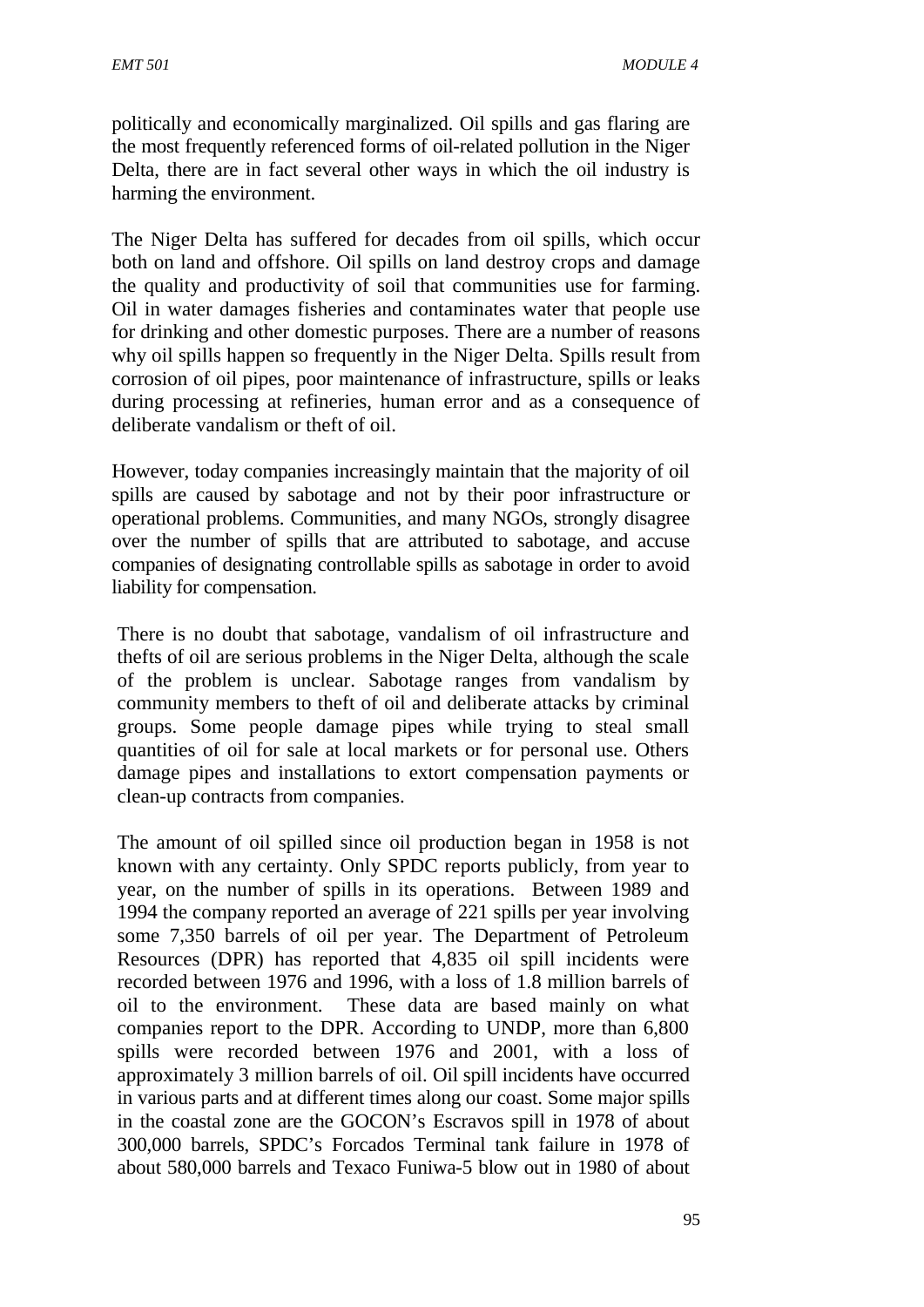400,000 barrels. Other oil spill incidents are those of the Abudu pipe line in 1982 of about 18,818 barrels, The Jesse Fire Incident which claimed about a thousand lives and the Idoho Oil Spill of January 1998, of about 40,000 barrels. The most publicised of all oil spills in Nigeria occurred on January 17 1980 when a total of 37.0 million litres of crude oil got spilled into the environment. This spill occurred as a result of a blow out at Funiwa offshore station. Nigeria's largest spill was an offshore well blow out in January 1980 when an estimated 200,000 barrels of oil (8.4million US gallons) spilled into the Atlantic Ocean from an oil industry facility and that damaged 340 hectares of mangrove (Nwilo and Badejo, 2005).

Pirates are stealing Nigeria's crude oil at a phenomenal rate, funneling nearly 300,000 barrels per day from our oil and selling it illegally on the international trade market. Nigeria lost about N7.7 billion in 2002 as a result of vandalisation of pipelines carrying petroleum products. The amount, according to the PPMC, a subsidiary of NNPC, represents the estimated value of the products lost in the process. Illegal fuel siphoning as a result of the thriving black market for fuel products has increased the number of oil pipeline explosions in recent years. In July 2000, a pipeline explosion outside the city of Warri caused the death of 250 people. An explosion in Lagos in December 2000 killed at least 60 people. The NNPC reported 800 cases of pipeline vandalization from January through October 2000. In January 2001, Nigeria lost about \$4 billion in oil revenues in 2000 due to the activities of vandals on our oil installations. The government estimates that as much as 300,000 bbl/d of Nigerian crude is illegally bunkered (freighted) out of the country.

# **3.2 The Harmful Effect of Oil Spill**

The harmful effects of oil spill on the environment are many. Oil kills plants and animals in the estuarine zone. Oil settles on beaches and kills organisms that live there; it also settles on ocean floor and kills benthic (bottom-dwelling) organisms such as crabs. Oil poisons algae, disrupts major food chains and decreases the yield of edible crustaceans. It also coats birds, impairing their flight or reducing the insulative property of their feathers, thus making the birds more vulnerable to cold. Oil endangers fish hatcheries in coastal waters and as well contaminates the flesh of commercially valuable fish.

Oil spills in the Niger Delta have been a regular occurrence, and the resultant degradation of the surrounding environment has caused significant tension between the people living in the region and the multinational oil companies operating there.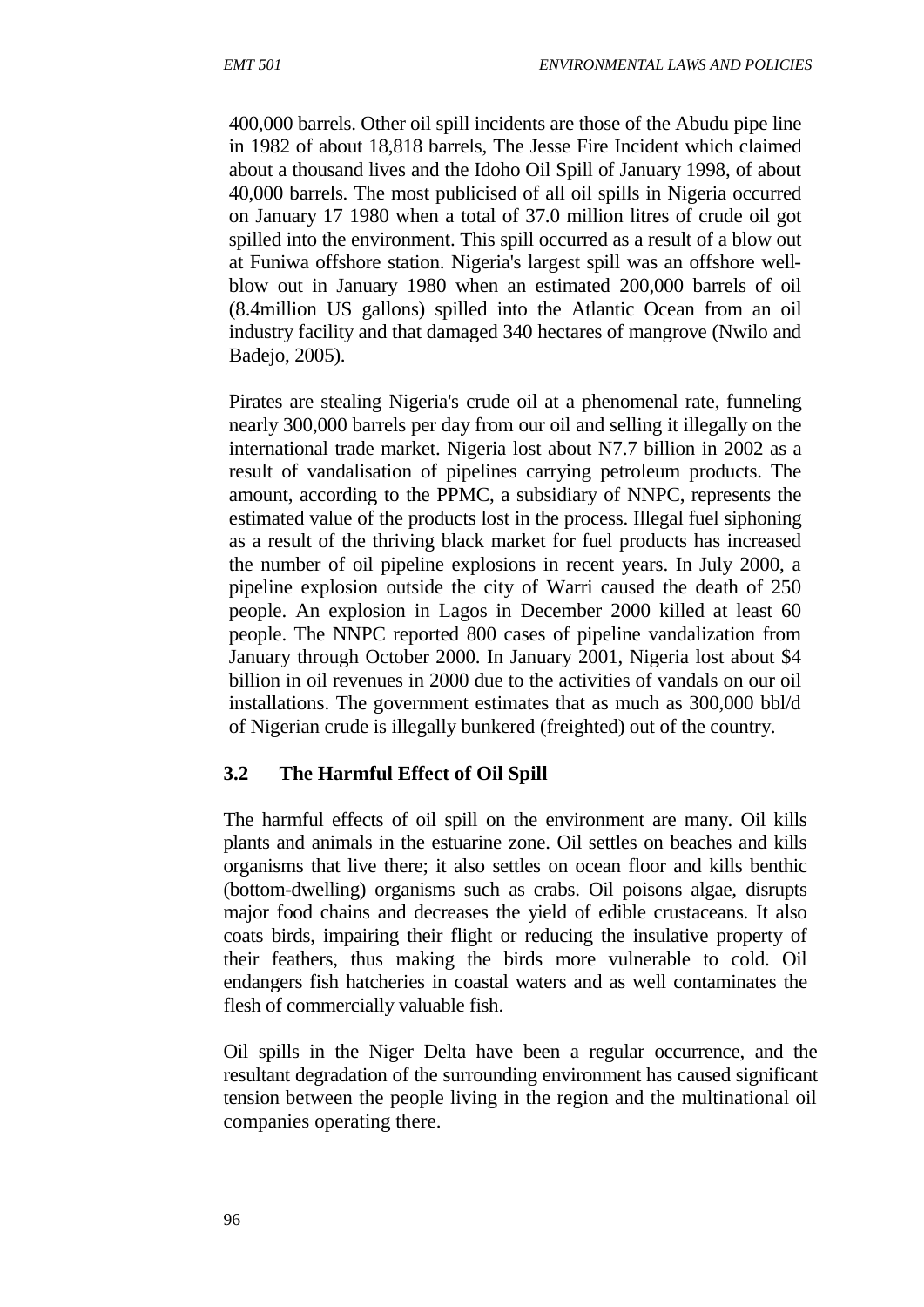One of the major oil spills that affected many lives negatively are the Idoho oil spill traveled all the way from Akwa Ibom state to Lagos state dispersing oil through the coastal states, up to the Lagos coast. This culminated in the presence of sheen of oil on the coastal areas of Cross river state, Akwa Ibom state, Rivers state, Bayelsa state, Delta state, Ondo state and Lagos state.

In April 1997, samples taken from water used for drinking and washing by local villagers were analyzed in the U.S. A sample from Luawii, in Ogoni, where there had been no oil production for four years, had 18 ppm of hydrocarbons in the water, 360 times the level allowed in drinking water in the European Union (E.U.). A sample from Ukpeleide, Ikwerre, contained 34 ppm, 680 times the E.U. standard.

However following the major Texaco Funiwa spill of 1980, it was reported that 180 people died in one community as a result of the pollution. On several occasions, people interviewed by Human Rights Watch said that spills in their area had made people sick who drank the water, especially children.

# **3.3 Laws and Policies regulating Oil Spills**

There are several national and international laws regulating oil spills in Nigeria, some will be discussed in this unit and the purpose they each serve also.

# **a. Oil Pollution Act (OPA) of 1990**

The Oil Pollution Act of 1990 (OPA 1990) is responsible for many of the nation's improvements in oil spill prevention and response. OPA 1990 provides guidance for government and industry on oil spill prevention, mitigation, cleanup and liability. The majority of OPA 1990 provisions were targeted at reducing the number of spills followed by reducing the quantity of oil spilled. OPA 1990 also created a comprehensive scheme to ensure that sufficient financial resources are available to clean up a spill and to compensate persons damaged by a spill.

# **b. National Oil Spill Detection and Response Agency (NOSDRA)**

A National Oil Spill Detection and Response Agency (NOSDRA) have been approved by the Federal Executive Council of Nigeria.

The establishment of the contingency plan and the agency was in compliance with the International Convention on Oil Pollution Preparedness, Response and Cooperation (OPRC90) to which Nigeria is a signatory. The draft bill on the NOSDRA has been forwarded to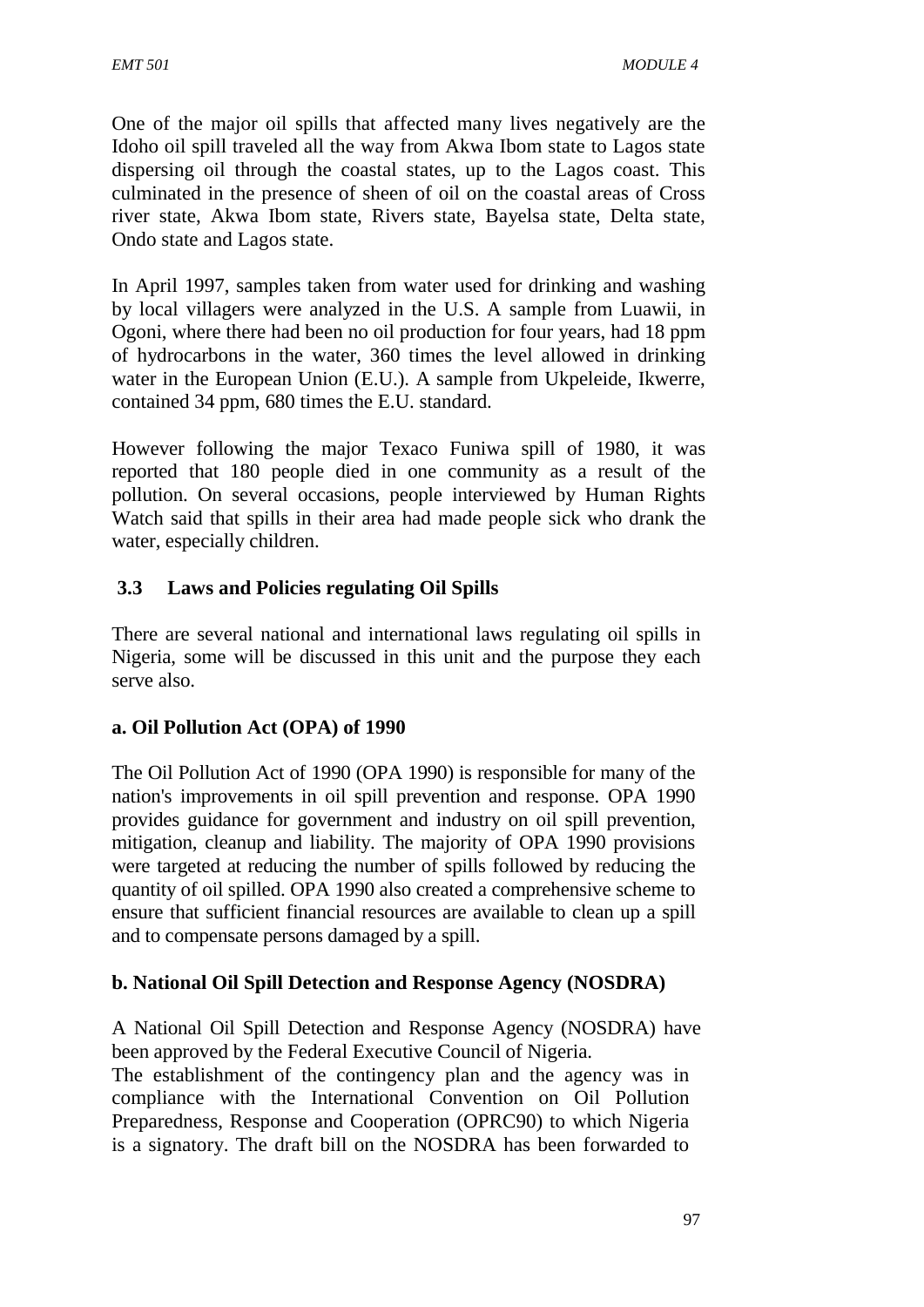the National Assembly for deliberation and enactment into law (Alexandra: Gas and Oil Connections, 2006).

# **c. The Niger Delta Development Commission (NDDC)**

To reduce the rate of oil incidents along the Nigerian Coast particularly as a result of vandalisation, the Federal Government through an act of the National Assembly in 2000 passed into law the Niger Delta Development Commission. (NDDC).

The NNDC act is a strategic way of dealing with all forms of pollution activities in the Niger Delta like:

- **o** Tackle ecological and environmental problems that arise from the exploration of oil in the Niger-Delta area.
- **o** Liaise with the various oil mineral and gas prospecting and producing companies on all matters of pollution prevention and control.

# **d. Petroleum Related Laws and Regulations**

The following relevant national laws and international agreements are in effect:

- a. Endangered Species Decree Cap 108 LFN 1990.
- b. Federal Environmental protection Agency Act Cap 131 LFN 1990.
- c. Harmful Waste Cap 165 LFN 1990.
- d. Petroleum (Drilling and Production) Regulations, 1969.
- e. Mineral Oil (Safety) Regulations, 1963.
- f. International Convention on the Establishment of an International Fund for Compensation for Oil Pollution Damage, 1971.
- g. Convention on the Prevention of Marine pollution Damage, 1972
- h. African Convention on the Conservation of Nature and Natural Resources, 1968.
- i. International Convention on the Establishment of an International Fund for the Compensation for Oil Pollution Damage, 1971.

# **e. Oil Trajectory and Fate Models for Oil Spill Disaster Monitoring**

Oil spill simulation model is used in oil response and contingency planning and as a tool in oil fate and impact assessment (Rossouw, 1998). In the event of an oil spill taking place, predictions of the slick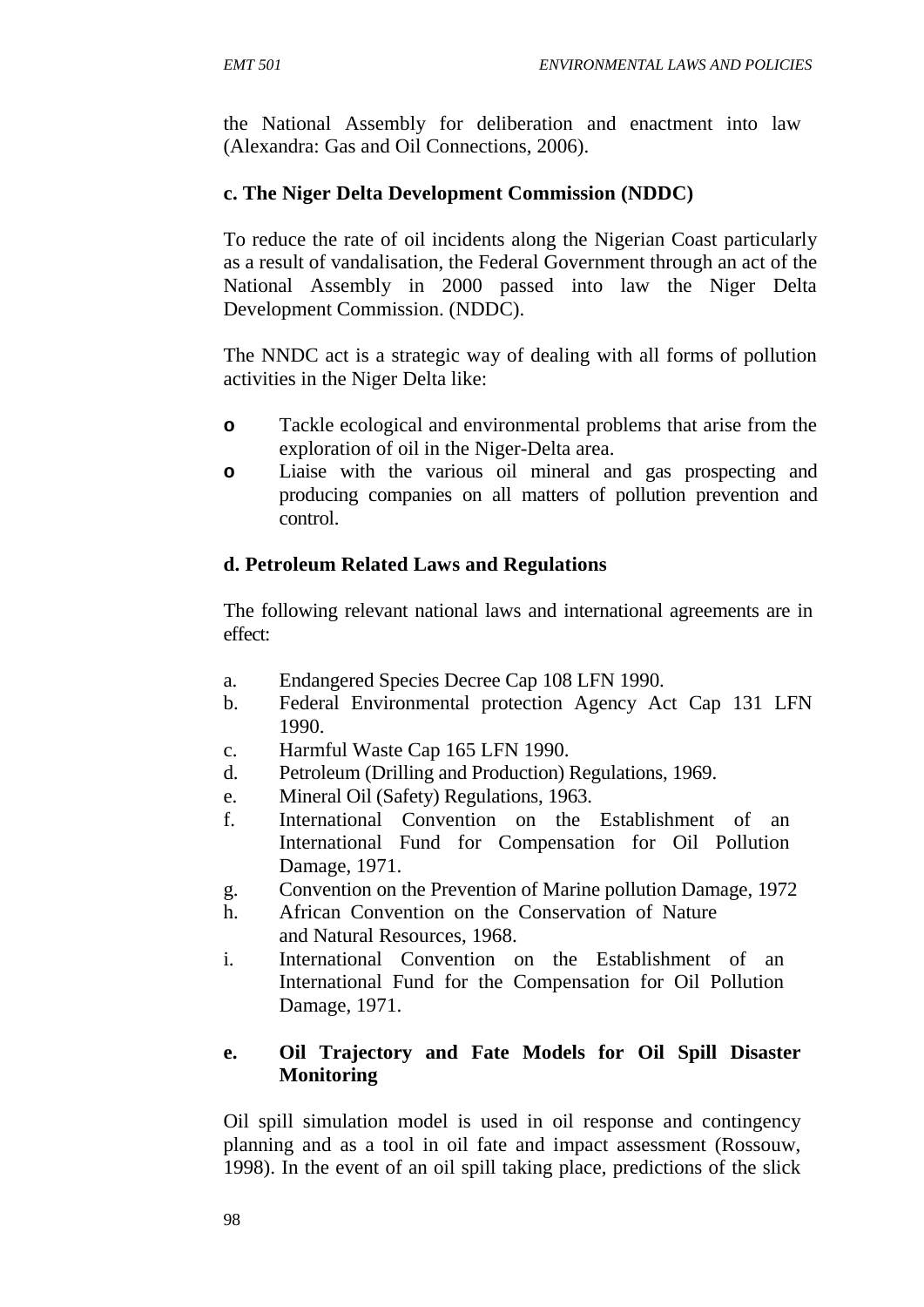can be supplied, provided that the necessary meteorological information is available (Rossouw, 1998). Oil spillage can also be treated or removed by natural means, mechanical systems, absorbents, burning, gelling, sinking and dispersion.

### **4.0 CONCLUSION**

Oil spill in the Niger Delta of Nigeria has been the major surge of environmental pollution in that part of the world. It is also important to note that oil spill has been with us for a very long time. Adequate measures should be taken against sabotage, pipeline vandalism and illegal oil bunkering. Oil companies and the Federal Government should beef up security in the oil producing areas so as to reduce the dangers of environmental degradation.

### **5.0 SUMMARY**

In summary, this unit has discussed oil spill in the Niger Delta area of the country. However, its adverse impact on the environment has been highlighted. It is also important that learners should be able to discuss and expatiate more on the laws regulating oil spill in Nigeria.

### **6.0 TUTOR MARKED ASSIGNMENT (MA)**

- **1.** Discuss the effect of oil spill in the Niger Delta.
- **2.** Explain the laws and policies available to combat oil spill in Nigeria.

### **7.0 REFRENCES/FURTHER READING**

- Alexandra Gas and Oil Connections, (2006): Nigeria Forms Oil Spill Detection Agency. http://www.gasandoil.com/goc/news/nta40213.htm
- Nwilo, P.C. & O.T. Badejo, (2005): Oil Spill Problems and Management in the Niger Delta.

International Oil Spill Conference, Miami, Florida, USA.

- Rossouw, M., (1998): Oil Spill Simulation: Reducing the Impact. START/IOC/LOICZ Workshop on Climate Change and Coastal Process in Cotonou, Benin, West Africa.
- SPDC, (1996): People and the Environment. SPDC Annual Report. Nwilo, P.C. & O.T. Badejo, (2006): Impacts and Management of Oil Spill Pollution along the Nigerian Coastal Areas.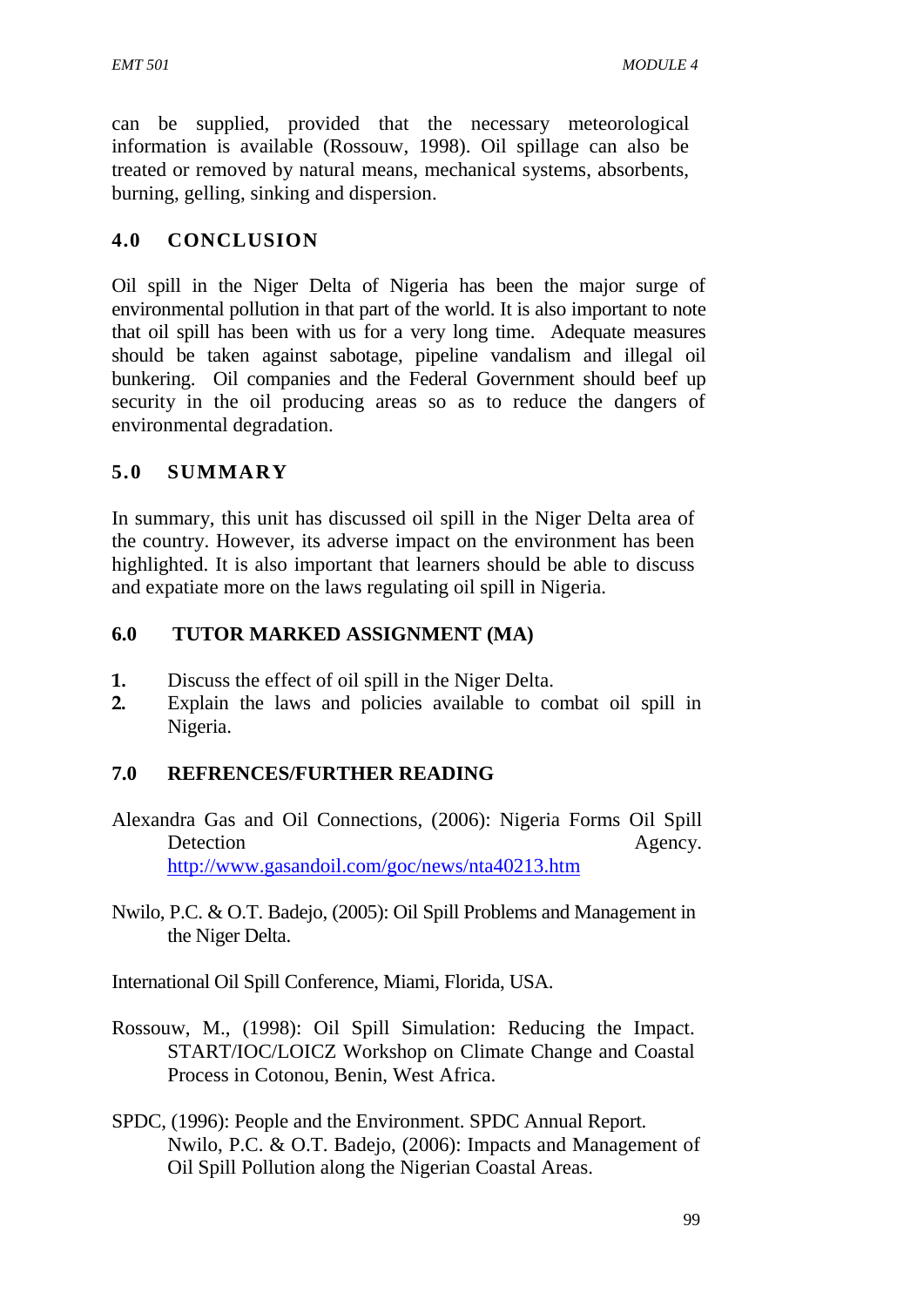# **MODULE 5**

| Unit 1 | Human Rights and the Environment |
|--------|----------------------------------|
|--------|----------------------------------|

- Unit 2 International and Regional Environmental Laws and conventions
- Unit 3 The Development of International Environmental law
- Unit 4 Comparative Study of Environmental Laws in Some Advanced Countries

# **UNIT 1 HUMAN RIGHTS AND The ENVIRONMENT**

# **CONTENTS**

- 1.0 Introduction
- 2.0 Objectives
- 3.0 Main Content
	- 3.1 Human Rights and the Environment
	- 3.2 State Obligation on Human Rights and the Environment
- 4.0 Conclusion
- 5.0 Summary
- 6.0 Tutor Marked Assignment
- 7.0 References/Further Reading

# **1.0 INTRODUCTION**

International awareness of the linkages between human rights and environmental protection has expanded considerably since conservation of the environment became a matter of national and international concern some two decades after human rights emerged on the international agenda.

Generally, Environmental rights do not fit neatly into any single category or generation of human rights. We should talk about human rights and the environment within the existing framework of human rights law in which the protection of humans is the central focus – essentially a greening of the rights to life, private life, and property – or has the time come to talk directly about environmental rights – in other words a right to have the environment itself protected.

The Constitution of the Federal Republic of Nigeria 1999 has not really or specifically protect the rights of its citizens in relation to the environment; it only does that in the chapter 2 of the Constitution which is not specifically enforceable or justiciable.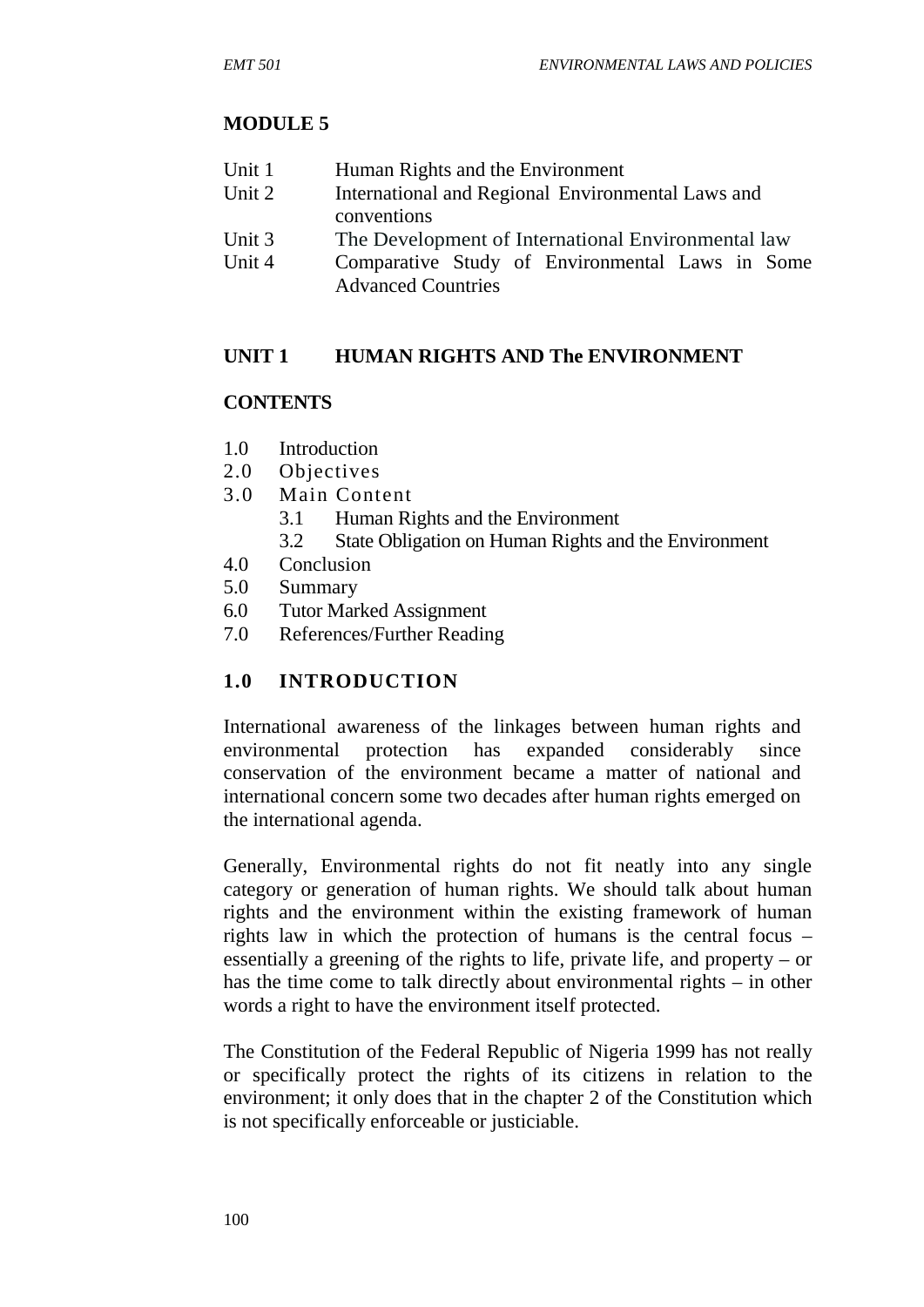# **2.0 OBJECTIVES**

This unit will discuss the general right of a citizen as it concerns the environment. The obligation of states to the right to a healthy environment will also be discussed. At the end of the unit, students should be able to comprehend the issues at stake.

# **3.0 MAIN CONTENT**

# **3.1 Human Rights and the Environment**

International environmental agreements, especially since 1992, more commonly consider certain human rights as essential elements to achieving environmental protection. Birnie and Boyle define environmental human rights as: 'terminology [used] to ascribe value or status to the interests and claims of particular entities.' On the other hand, Churchill defines the term as '[... ] broadly the right of an individual or group to a decent environment, [... ] that extends beyond what is judicially enforceable but limited to genuine rights [... ] as they are found in existing human rights treaties'.

However, the last definition seems to be the most useful for purposes of this unit 'Environmental right' in this report is the term used to describe both existing human rights with environmental implications (or derivative rights) and the emerging right to a clean and healthy environment.

Generally, human rights and the environment in this unit will discuss the right of an individual as it relates to its environment. The first approach is essentially anthropocentric insofar as it focuses on the harmful impact on individual humans, rather than on the environment itself: it amounts to a 'greening' of human rights law, rather than a law of environmental rights.

The second approach is seeing the environment as a good in its own right, but nevertheless one that will always be vulnerable to tradeoffs against other similarly privileged but competing objectives, including the right to economic development.

However, there are some significant examples of collective rights which in certain contexts can have environmental implications, such as the protection of minority cultures and indigenous peoples, or the right of all peoples freely to dispose of their natural resources, recognised in the 1966 UN Covenants on Civil and Political Rights and Economic, Social and Cultural Rights, and in the 1981 African Charter on Human and Peoples Rights.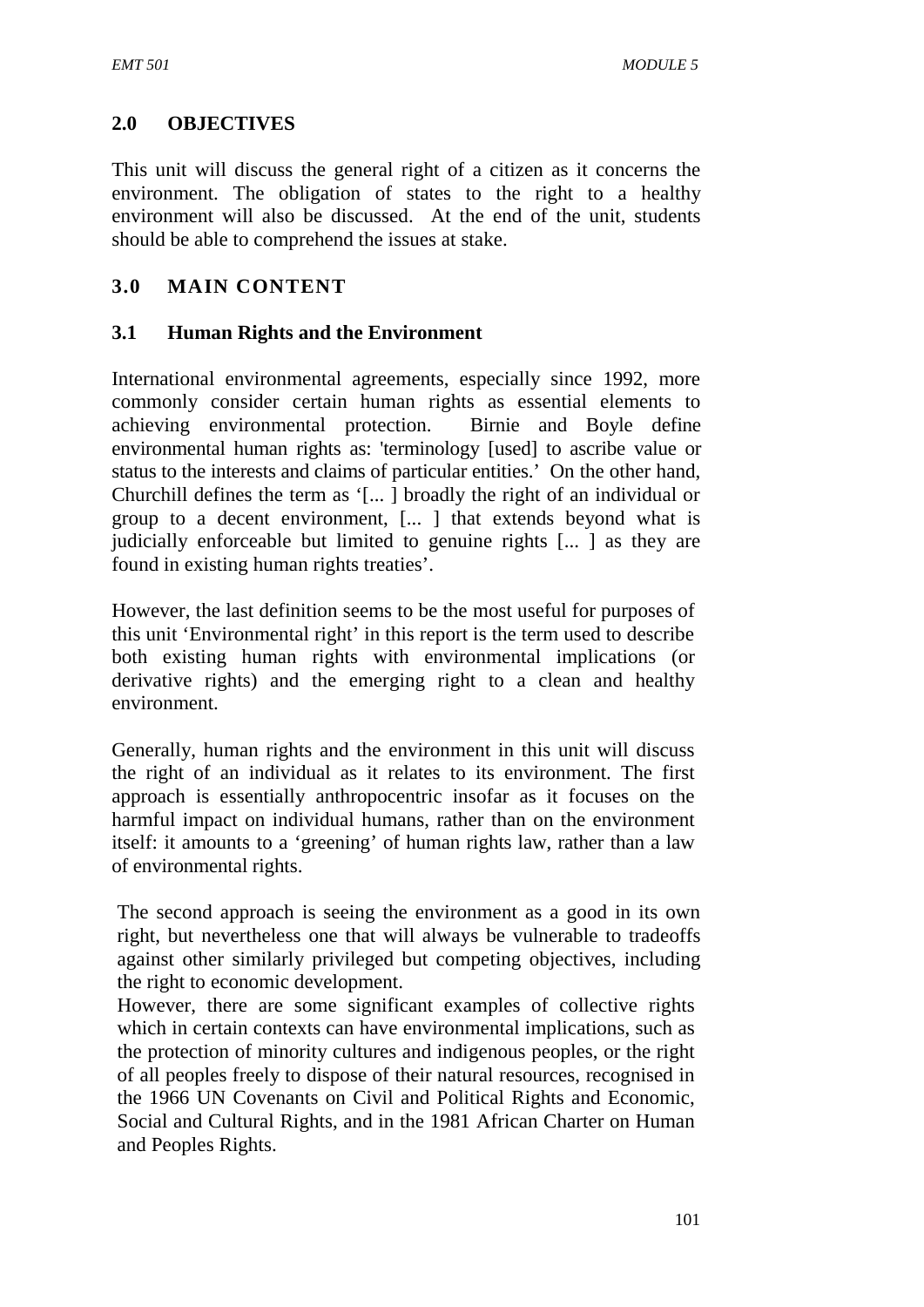It is important to note that some legal texts and authors proclaim the existence of a right to a safe and healthy environment as an independent substantive human right. At present, examples of this in positive law are found predominately in national constitutions, in regional human rights treaties and in International treaties. Thirty-five years ago at the United Nations Conference on the Human Environment held in Stockholm, Principle 1 of the Declaration declared that *'Man has the fundamental right to freedom, equality and adequate conditions of life, in an environment of a quality that permits a life of dignity and well-being.'* It was further stated that he bears a solemn responsibility to protect and improve the environment for present and future generations. This grand statement might have provided the basis for subsequent elaboration of a human right to environmental quality (Dinah Shelton).

Among human rights treaties only the 1981 African Charter on Human and Peoples' Rights proclaims environmental rights in broadly qualitative terms. It protects both the right of peoples to the 'best attainable standard of health' and their right to 'a general satisfactory environment favourable to their development.

Article 24 of the Charter imposes an obligation on the State to take reasonable measures 'to prevent pollution and ecological degradation, to promote conservation, and to secure ecologically sustainable development and use of natural resources. Article 11 of the American Convention on Human Rights in the area of Economic, Social and Cultural Rights is also a regional instrument like the African Charter on the protection of its citizens as it relates to the environment.

However, in similar circumstances the Inter American Commission and Court of Human Rights have interpreted the rights to life, health and property to afford protection from environmental destruction and unsustainable development and they go some way towards achieving the same outcome as Article 24 of the African Convention. See the case of Ogoniland and Maya indigenous community of the Toledo District v. Belize, Case 12.053, Report No. 40/04, Inter-Am. C.H.R., OEA/Ser.L/V/II.122 Doc. 5 rev. 1 at 727 (2004).

The European Convention on Human Rights makes no explicit reference to the environment at all or did so only in relatively narrow terms focused on human health. If Stockholm did little for the development of international environmental rights, it may have had greater impact on national law. Environmental provisions of some kind have been added to an increasing number of constitutions since 1972.

A human rights dimension has also emerged in the context of climate change discussions. Resolution 7/23 entitled "human rights and climate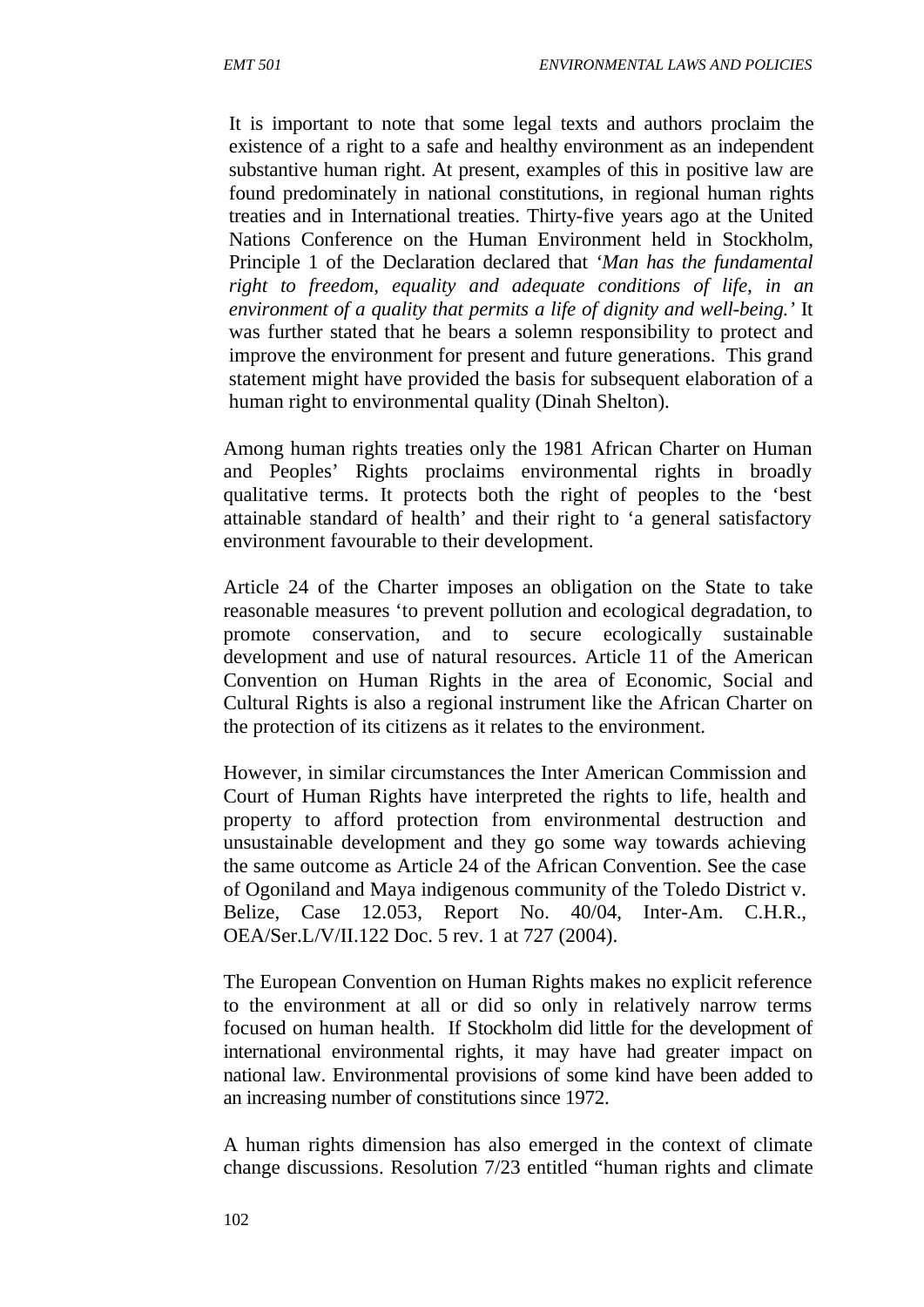change", adopted by the Human Rights Council in March 2008, expressed concern that "climate change poses an immediate and farreaching threat to people and communities around the world and has implications for the full enjoyment of human rights".

However, on 25 March 2009, the Council adopted resolution 10/4 "Human rights and climate change" in which it, inter alia, notes that "climate change-related impacts have a range of implications, both direct and indirect, for the effective enjoyment of human rights ..."

### **3.2 States Obligations on Human Right and the Environment**

Enforcement of environmental rights involves courts in not only determining the mandated environmental quality, but also in assessing whether or not the government has taken the requisite actions to achieve that quality.

It is pertinent to note that rights-based approaches are preferable, however, because human rights are maximum claims on society, elevating concern for the environment above a mere policy choice that may be modified or discarded at will. Some clearly create no rights based approach towards the right of its citizens as it concerns the environment.

Article 48A of the Indian Constitution provides only that 'The state shall endeavour to protect and improve the environment and to safeguard the forests and wild life of the country. This article obviously creates no enforceable rights.

Nigeria as a nation is also not specific as this right is not drafted under Chapter 4 of the constitution which talks about the fundamental human right of the people rather under chapter 2, section 20 which states that "the state shall protect and improve the environment and safeguard the water, air and land, forest and wild life in Nigeria this is a right that is not enforceable. However, some constitutions have lived up to their responsibility Article 35 of the Constitution of the Republic of Korea declares that 'All citizens shall have the right to a healthy and pleasant environment.

However, others give it stronger human environmental rights for instance, Article 45 of the Spanish Constitution declares that everyone has 'the right to enjoy an environment suitable for the development of the person as well as the duty to preserve it.'

Article 56 of the Turkish Constitution states that: 'Everyone has the right to live in a healthy, balanced environment. It shall be the duty of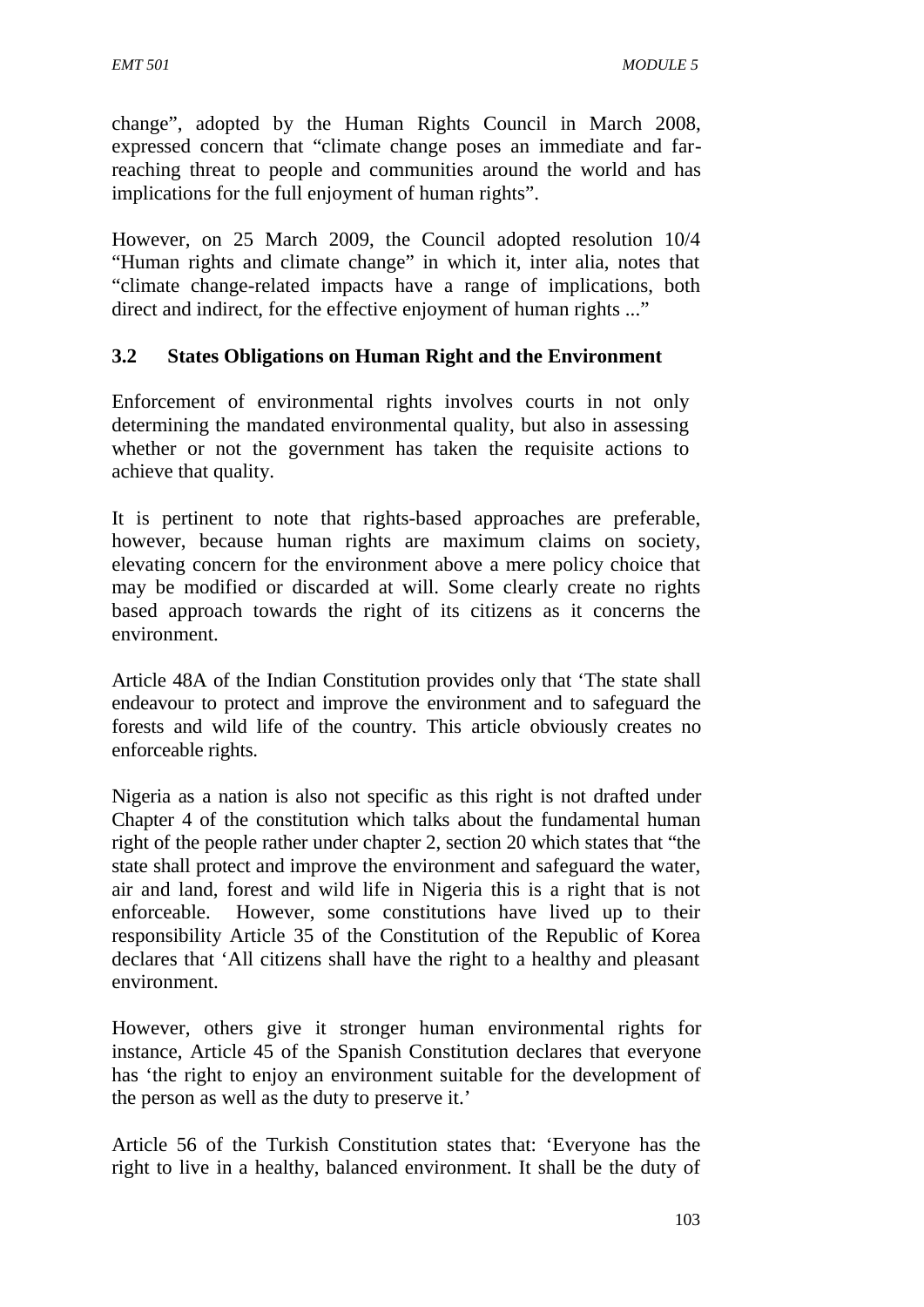the State and the citizens to improve and preserve the environment and to prevent environmental pollution.

The 1996 South African Constitution gives everyone the right 'to an environment that is not harmful to their health or well-being; and to have the environment protected, for the benefit of present and future generations, through reasonable legislative and other measures that prevent pollution and ecological degradation; promote conservation; and secure ecologically sustainable development and use of natural resources while promoting justifiable economic and social development.

In Yanomami v. Brazil, Res. No. 12/85, Case 7615 (Brazil), in Annual Report of the IACHR 1984-1985, the Inter-American Commission found that the government had violated the Yanomani rights to life, liberty and personal security guaranteed by Article 1 of the Declaration, as well as the right of residence and movement (Article VIII) and the right to the preservation of health and well-being (Article XI) because the government failed to implement measures of "prior and adequate protection for the safety and health of the Yanomami Indians."

However, in Okyay and Others v. Turkey concerned the failure of Turkish authorities to enforce constitutional rights and statutory environmental laws.

The African Commission also has identified governmental obligations in this field by reference to environmental norms. In *SERAC v. Nigeria*, Case No. ACHPR/COMM/A044/1, May 27, 2002. The African Commission held that Article 24 "imposes clear obligations upon a government to take reasonable and other measures to prevent pollution and ecological degradation, to promote conservation, and to secure an ecologically sustainable development and use of natural resources.

# **4.0 CONCLUSION**

It is important to note that right to the environment is a fundamental human right that should be followed to the letter. It is suggested that most states should do more about enforcing this right, country like Nigeria should make it a fundamental human right such as South Africa and Turkey.

Regional instruments like the African charter should be alive to its responsibilities such as protecting the rights of its citizens as it concerns the environment.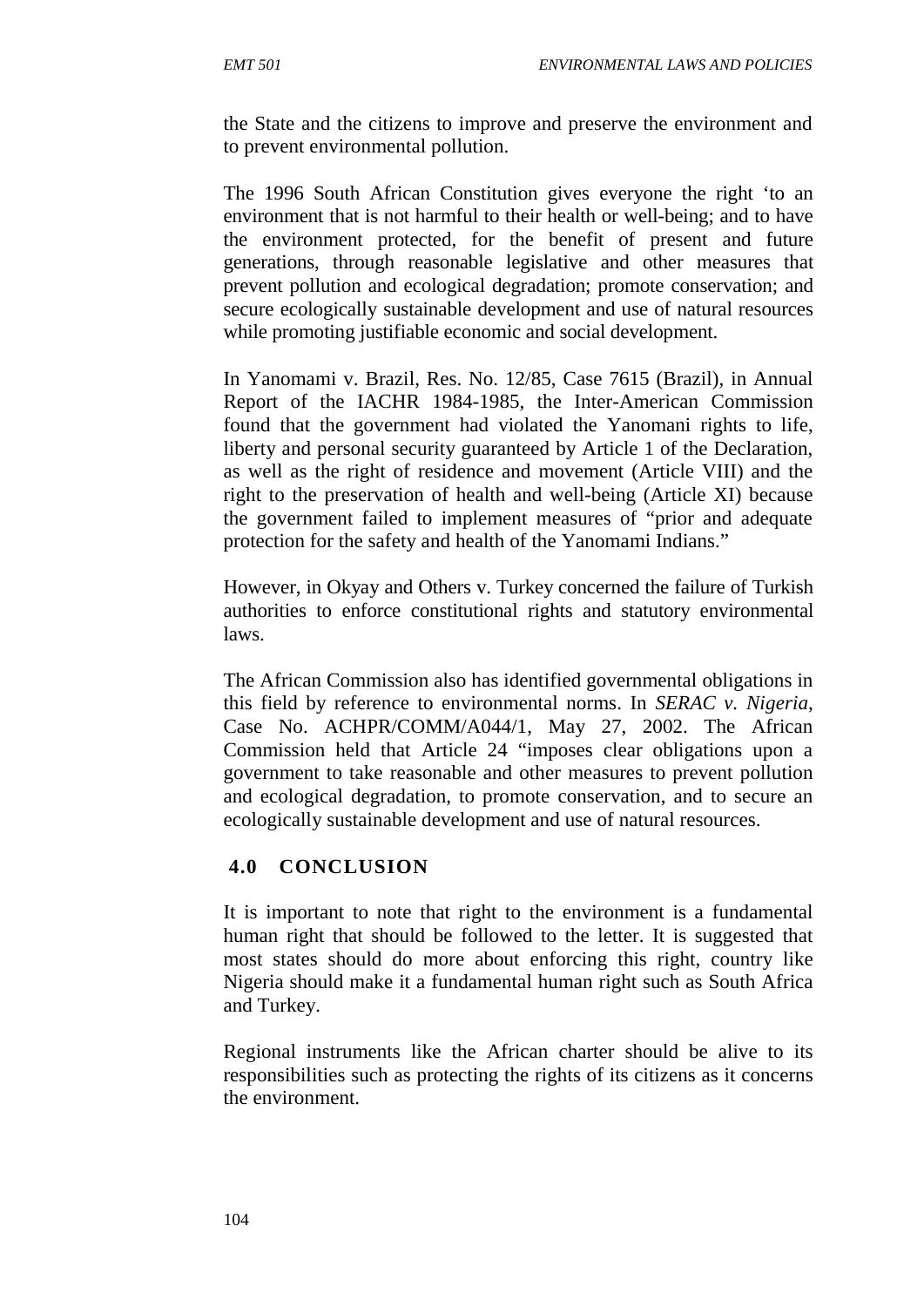# **5.0 SUMMARY**

In summary we have discussed the human right in relation to the environment and the state obligations in that regard and the role of the courts in enforcing this unique human right as it relates to the environment.

### **6.0 TUTOR MARKED ASSIGNMENT (TMA)**

- **1.** Explain the concept of human right and the environment in line with the Stockholm declaration.
- **2.** Briefly outline the state obligations as it concerns its citizen's right in relation to the environment.

### **7.0 REFERENCES/ FURTHER READING**

Birnie, P. & Boyle, A. (2002): International Law & the Environment

- Boyle, A.E. & Anderson, M.R. (eds.)(nd): Human rights approaches to environmental protection, p. 89.
- Boyle, A. (2010): Human Rights and the Environment: A Reassessment: 18 Fordham Environmental Law Review 471- 511, 2010.
- Feris, L. (2007): A paper presented at the 5th Annual IUCN Academy of Environmental Law
- Colloquium, Parati, Brazil, June 2007.
- Shelton, D. (2009): Human Rights and Environment: Past, Present and Future Linkages and the Value of a Declaration, UNHR 2009.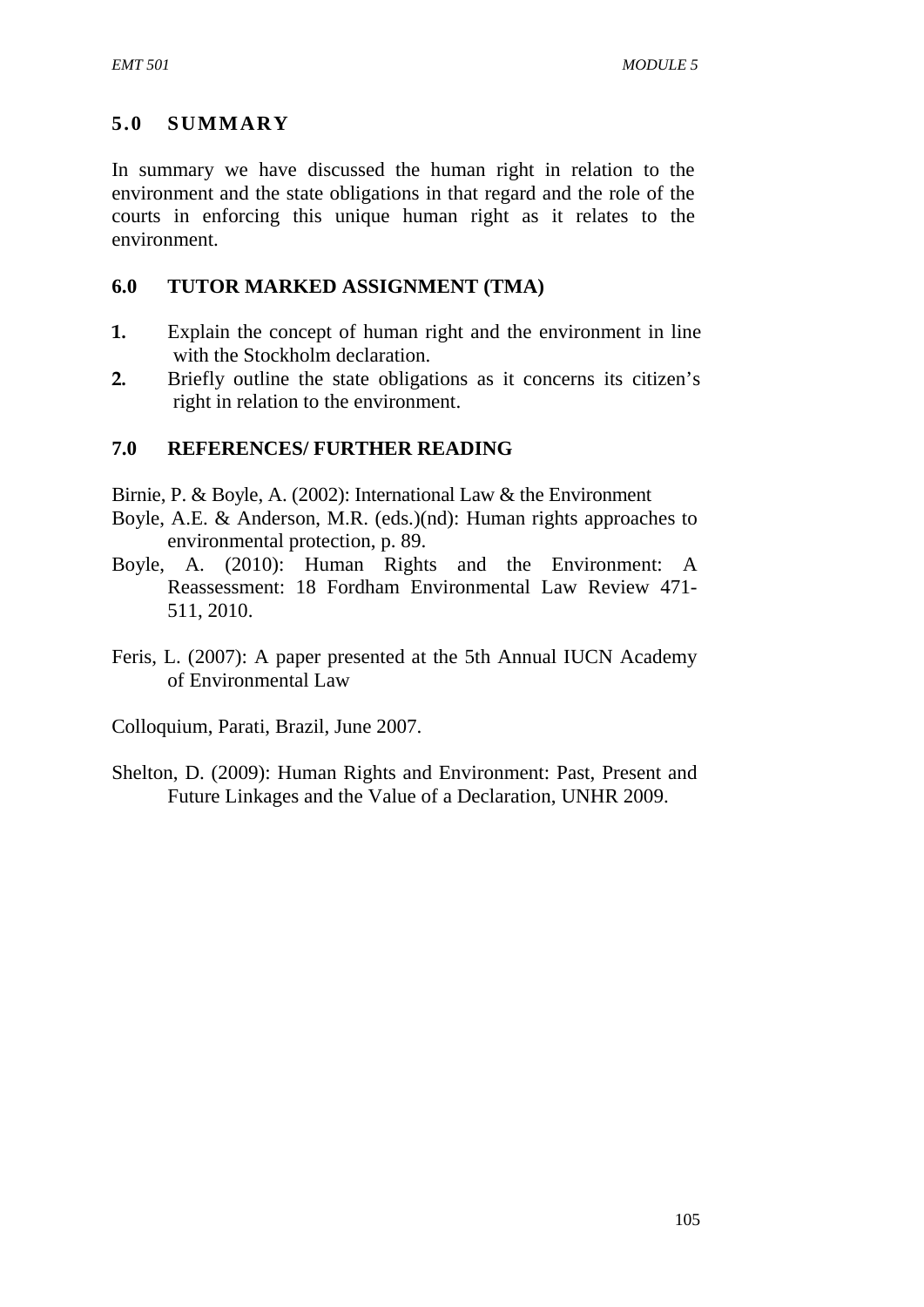# **UNIT 2 INTERNATIONAL AND REGIONAL ENVIRONMENTAL LAWS AND CONVENTIONS**

## **CONTENTS**

- 1.0 Introduction
- 2.0 Objectives
- 3.0 Main Content
	- 3.1 The Stockholm Declarations 1972
	- 3.2 The Basel Convention
	- 3.3 The Kyoto Protocol
	- 3.4 The Copenhagen Convention 2010
	- 3.5 The African Charter on Human and People's Right 1981
	- 3.6 The Bamako Convention
- 4.0 Conclusion
- 5.0 Summary
- 6.0 Tutor Marked Assignment
- 7.0 References/Further Reading

## **1.0 INTRODUCTION**

International and regional law is relatively a new subject, but there are laws and policies to support the subject to its fullest. It is apt to point out that there are lots of international laws that have done well in protecting the environment and the citizen's right in that regard.

The regional efforts are also not left out of this campaign for environmental protection. The Stockholm Declaration is the first of the international laws that was set for the protection of the environment and it came into force in 1972, followed by the Rio Declaration of the 1992.

Naturally, international environmental law consists primarily of treaties, conventions, protocols and other international legal instruments. Nigeria as a nation is a signatory to many of these treaties dealing with the environment. However, only few will be discussed in this unit.

## **2.0 OBJECTIVES**

This unit will discuss the international and regional laws and policies as it relates to the environment. The first on the list of our discussion is the Stockholm declaration, the Basel Convention, the Kyoto Protocol, and the Copenhagen Accord. However, the main regional Declaration is the African Charter on Human and People's Right and lastly the Bamako Convention. At the end of the unit learners should be able to discuss these international and regional laws and policies.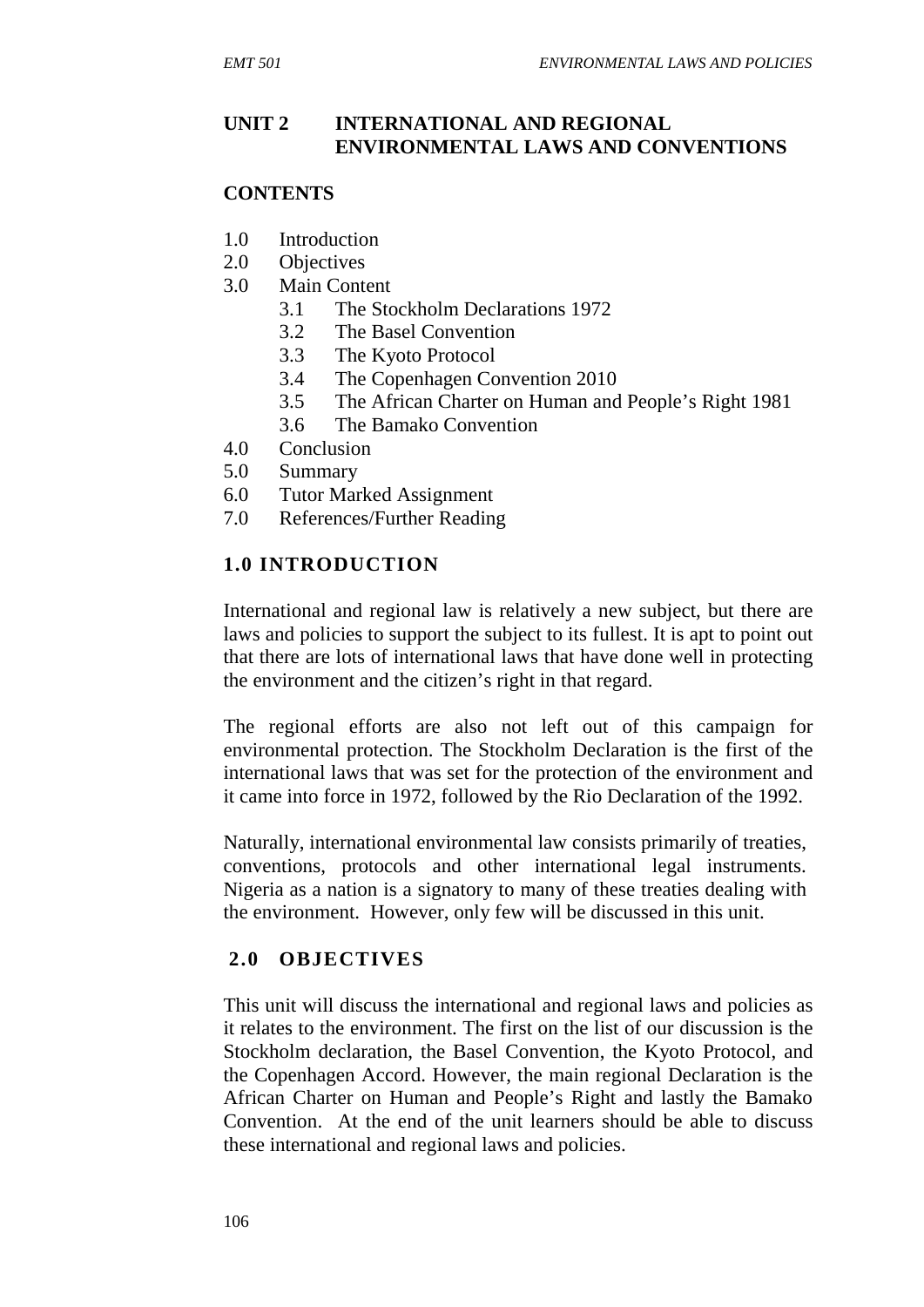# **3.0 MAIN CONTENT**

## **3.1 The Stockholm Declaration of 1972**

The United Nation Conference on the Human Environment is generally referred to as the Stockholm Declaration and is considered as the cornerstone of modern international law. The declaration also affirms the sovereign right of states to exploit their own resources pursuant to their own environmental policies in accordance with the United Nations Law.

However, the counterpart to this treaty is the Rio Declaration which came into existence in 1992, and the principle is generally the responsibilities of states in view of their different contribution to global environmental degradation and the need to reduce and eliminate unsustainable patterns of production and consumption.

# **3.2 The Basel Convention 1989**

This is a convention on the control of Trans-boundary Movement of Hazardous Wastes and their Disposal, and it came into force in 1989. Nigeria as a nation is a signatory to this convention. This is one of the major international treaties after the Koko toxic saga in Nigeria.

The Convention was to protect by strict legal control, human health and environment against adverse effect, which may result from generation and management of hazardous waste.

One of the significant attributes of this convention under Article 8 is that if wastes are smuggled into the territory of one state without the competent authority's consent or such consent by fraud, such waste can be returned back by the country. This was however, the case in Koko toxic incident, where Nigeria as a country returns the waste back to Italy.

## **3.3 The Kyoto Protocol**

This was the convention that brought about the Green house gas effect and the depletion of the ozone layer, the global warming inspires world leaders to deliberate. It was adopted on 11 December, 1997 in Kyoto, Japan but came into force on 16 February, 2005 after so many nations have ratified. As at September 2011 191 states have signed and ratified the protocol with exception of USA, Afghanistan, Andorra and South Sudan. The purpose is treating the green house gases instead of allowing it to radiate back into space.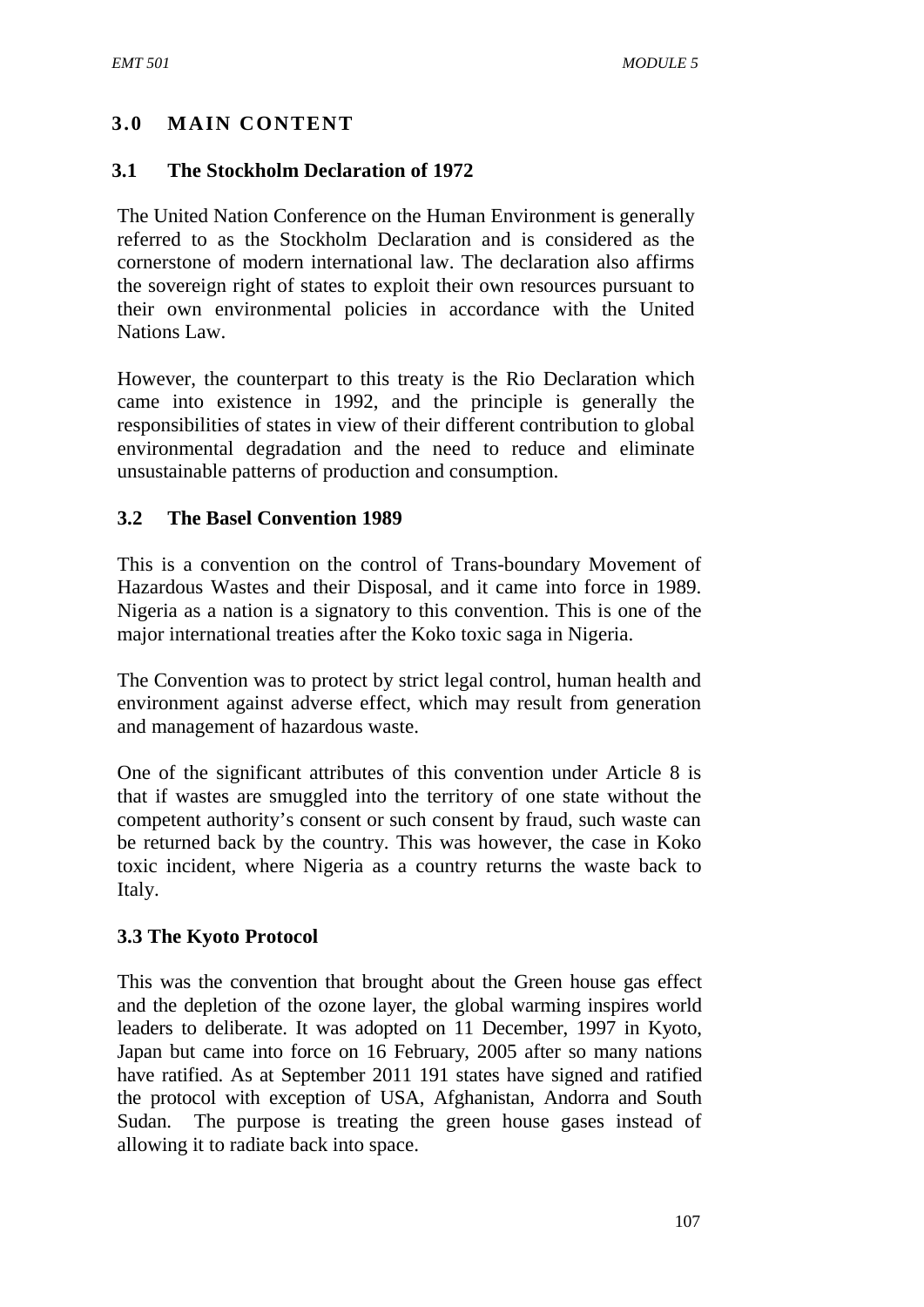# **3.4 The Copenhagen Accord 2010**

The Copenhagen Accord is a document that delegates at the 15th session of the conference of parties (COP 15) to the United Framework Convention on the Climate Change agreed to take note of at the final plenary on 18 December, 2010. It is not a legally binding document and does not commit countries to agree to a binding successor to the Kyoto Protocol, whose present round ends in 2012.

# **The Accord:**

- $\tilde{N}$  Endorses the continuation of the Kyoto Protocol
- $\tilde{N}$  Underlines that climate change is one of the greatest challenges of our time and emphasizes a strong political will to urgently combat climate change in accordance with the principle of common but differentiated responsibilities and respective capabilities
- $N$  To prevent dangerous anthropogenic interference with the climate system, recognizes "the scientific view that the increase in global temperature should be below 2 degrees Celsius", in a context of sustainable development, to combat climate change.
- $\tilde{N}$  Agrees that developed countries would raise fund of \$30 billion from 20102012 of new and additional resources.
- $\tilde{N}$  Agrees a goal for the world to raise \$100billion per year by 2020, from a wide variety of sources, to help developing countries cut carbon emissions (mitigation). New multilateral funding for adaptation will be delivered, with a governance structure.

# **3.5 The African Charter on Human and People's Right 1981**

The charter was adopted in 1981, the aspect of the charter that treated environmental issue was particularly the Article 24, and this is the first international instrument to proclaim the right to a satisfactory environment as a human right to which all people are entitled.

The main reason behind the charter was a response to the danger pose by the export of toxic waste from Europe to Africa. It also represents sustainable development of the continent.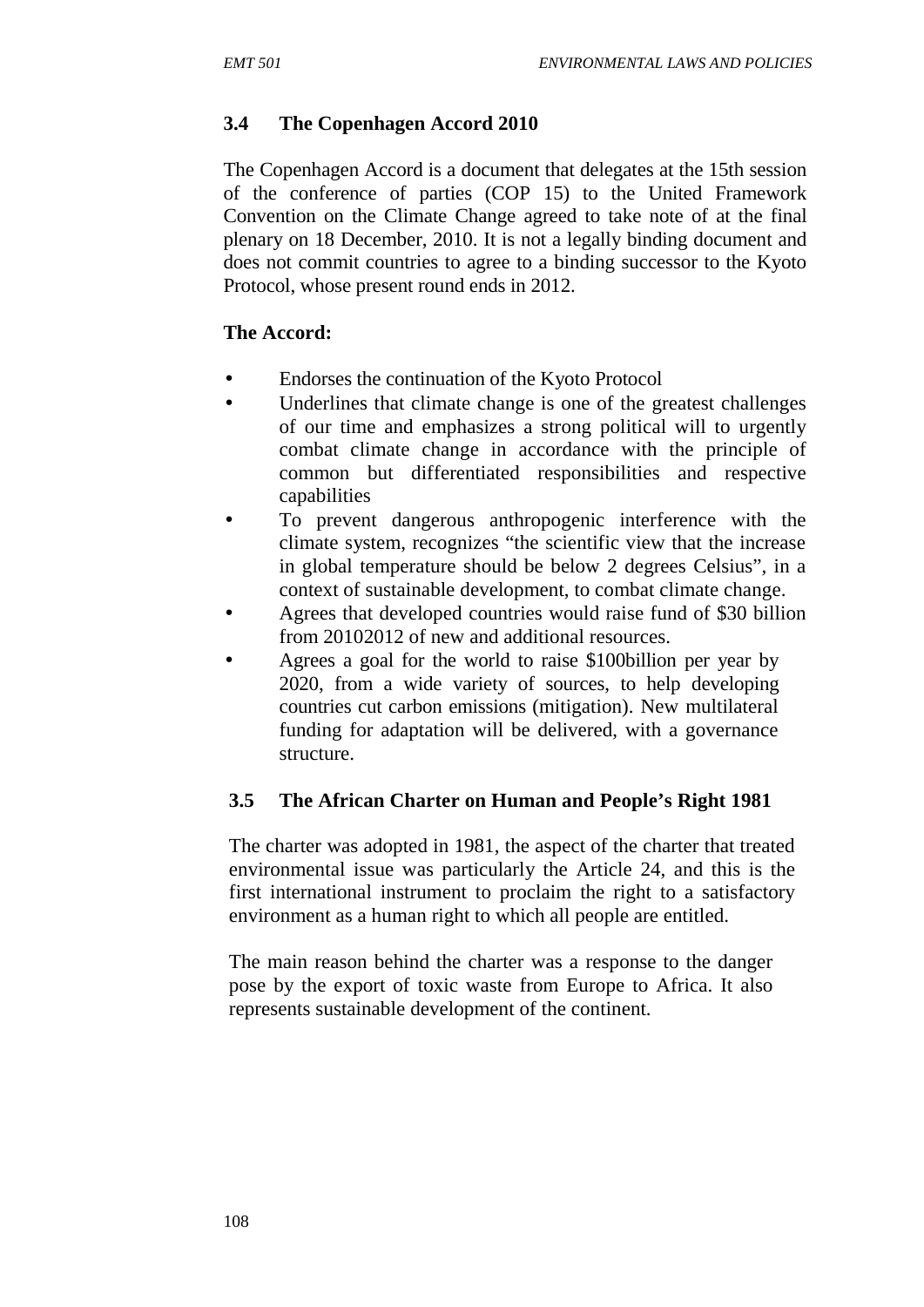# **3.6 The Bamako Convention**

This was a convention that came into existence as a result of the dissatisfaction of developing countries with the Basel Convention over the partial ban on trans-boundary movement of hazardous waste.

The Bamako Convention permits the trans-boundary movement of waste within Africa, so that the prohibition is therefore limited to importation into Africa.

# **4.0 CONCLUSION**

It is important to note that International Environmental law like the Conventions, Protocols and Accord has attained the standing of an independent discrete subject with its own principles.

# **5.0 SUMMARY**

In summary, we have discussed most international environmental law that are most relevant, ranging from the Stockholm Declaration to the Copenhagen Accord, which is the latest in the environmental world. Learners are expected to read more on the laws that are not discussed here to broaden their knowledge of the international environmental law.

## **6.0 TUTOR MARKED ASSIGNMENT (TMA)**

- **1.** Discuss the African Charter on Human and People's Right as an instrument of International Environmental Law.
- **2.** Discuss the purpose of the Bamako Convention that the Basel Convention did not address.

## **7.0 REFERNCES/FURTHER READING**

- Atsegbua, L. et al (2003): Environmental Law in Nigeria: Theory and Practice. Ababa Press Ltd, Lagos.
- Wooley, D. QC et al (2008): Environmental Law. Oxford University Press.

United Nation Conference on the Human Environment, 1972

The Control of Trans-boundary Movement of Hazardous Wastes and their Disposal, 1989.

The Kyoto Protocol on Green House Gases, 1997.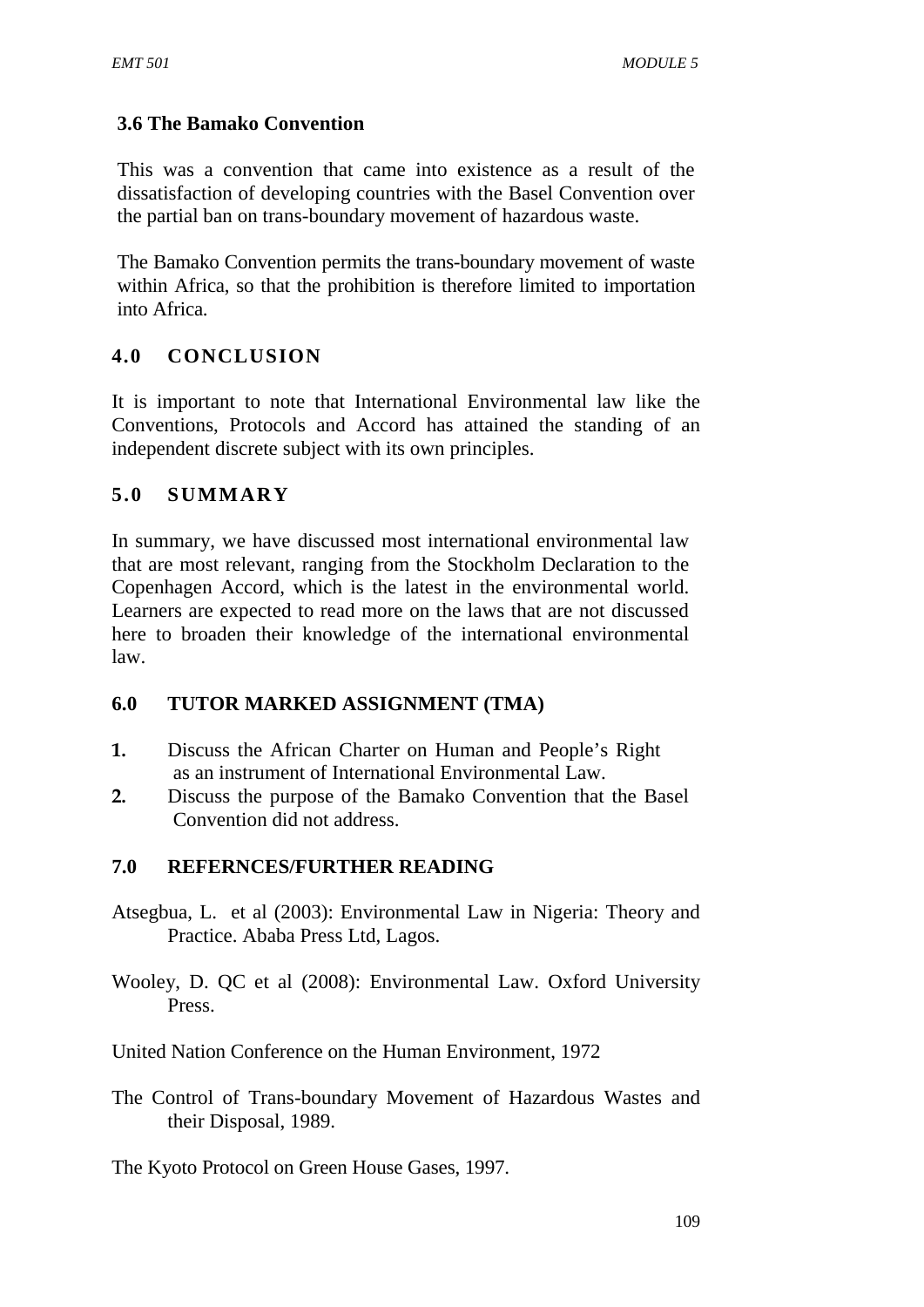The OAU Bamako Convention Banning Outright Import of all forms of Toxic Waste into Africa and the Management of Hazardous Wastes within Africa 1991.

The Copenhagen Accord on Ozone Depletion, 2010.

The African Charter on Human and People's Rights 1981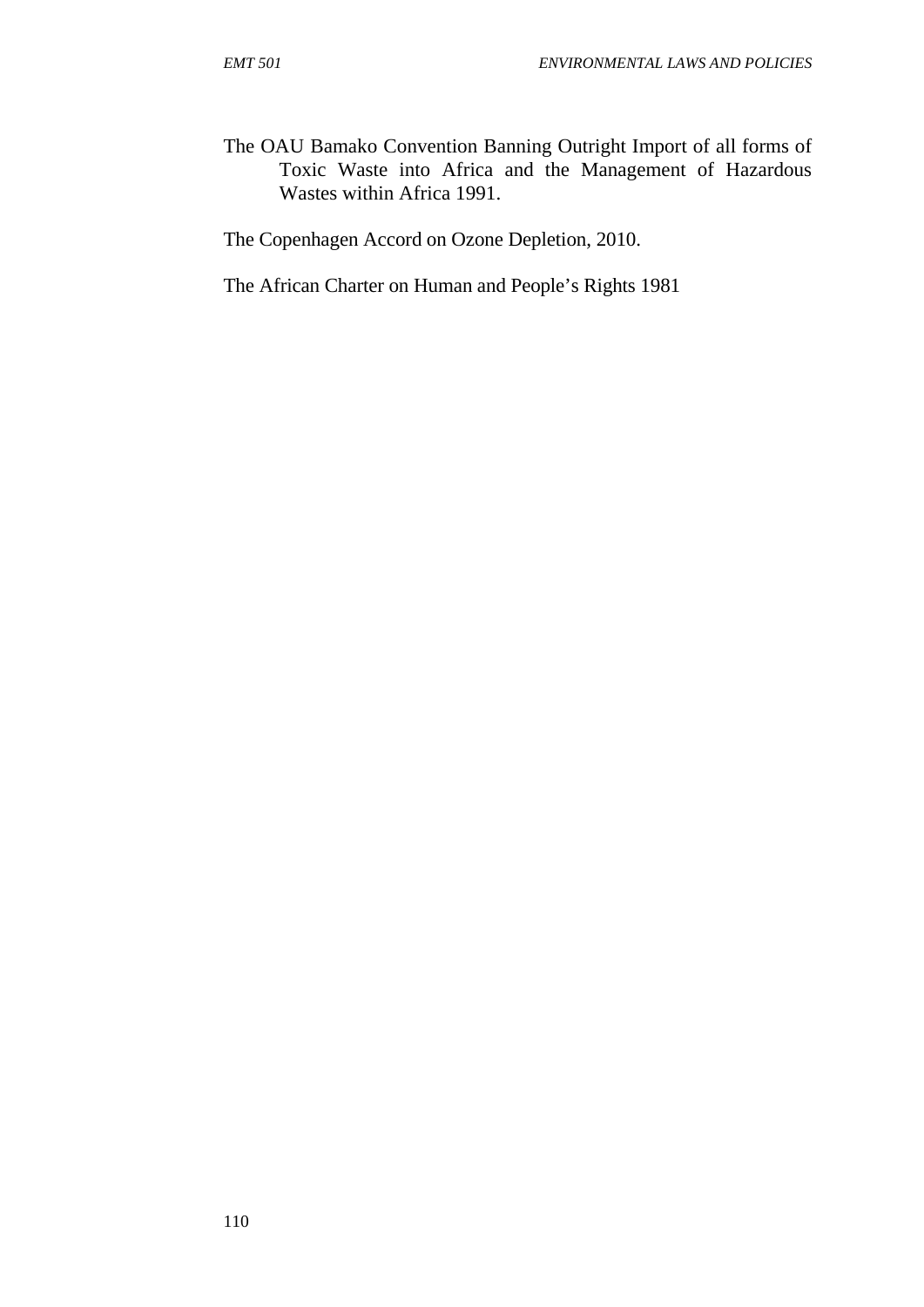# **UNIT 3 THE DEVELOPMENT OF INTERNATIONAL ENVIRONMENTAL LAW**

# **CONTENTS**

- 1.0 Introduction
- 2.0 Objectives
- 3.0 Main Content
	- 3.1 The need for the development of International Environmental Law
	- 3.2 Historical Perspective on the Development of International Environmental Law
- 3.3 Nature of the Principle of International Environmental Law
- 4.0 Conclusion
- 5.0 Summary
- 6.0 Tutor Marked Assignment
- 7.0 References/Further Reading

#### **1.0 INTRODUCTION**

In recent years there is worldwide concern for the deterioration of human environment as a result of the impact of science, technology and population growth on the global landscape (Ndukwe, 2000). Thus, environmental preservation and protection constitute one of the greatest challenges of the modern world. This is on the recognition that the preservation of a nation's natural resources, determines the sustainability of its development and growth.

It therefore follows that conservation of natural environmental wealth is an essential principle to be observed in the exploitation of nature's bounty if it is accepted that natural resources are not earmarked solely for the use of present humanity but are also meant to provide for future generations. Moreover, no state could exclusively appropriate natural resources of the environment and ignores the essential aspect of common heritage of the global community. Natural resources are therefore meant to be an everlasting gift to mankind not only for the present but also for the future., Scientific conservation of natural resources as well as the principle of due regard to the interest of others remain the vital pillars of the environmental law of today.

Environmental pollution and degradation has no respect for geographical delimitations or knows no boundaries. For this reason, natural boundaries cannot be adequately protected by individual country is located efforts. General international law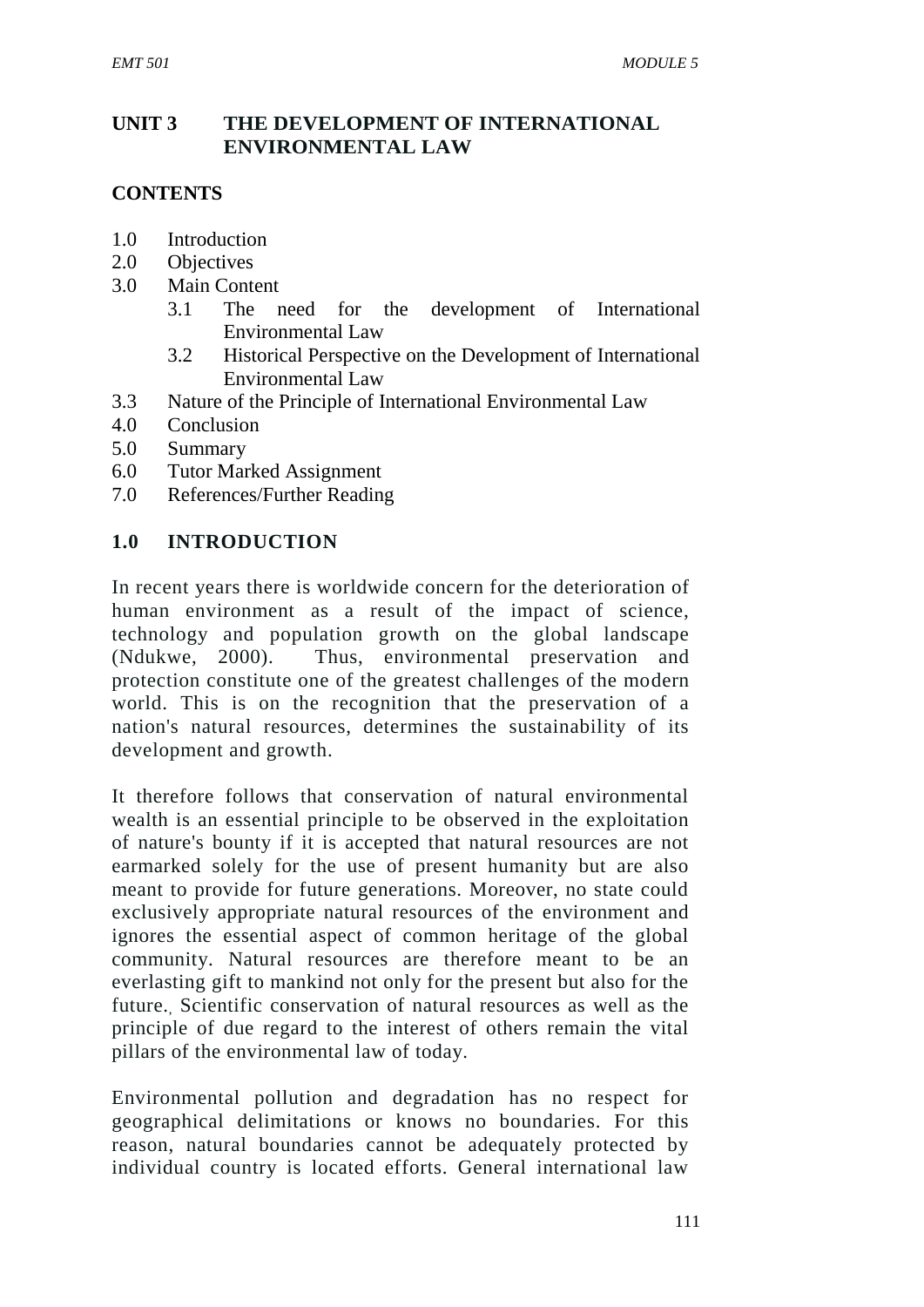principles, therefore, oblige each nation to take such measures as may be necessary to a practicable extent to ensure that activities within its territory conform to generally accepted international law standard for the prevention of injury to the environment of another state (Umozurike, 1993). Therefore, states are, under customary law, obliged to use or utilize their property in such a way as not to impede other states' enjoyment of their own property (Wolf and White, 1997). This is expressed in the Latin maxim *sic utere tuo ut alienum non ladas.* The problems of acid rain and global warning testify to the fact that pollution does not respect national boundaries. It has no terminal limits. International environmental law is therefore a matter of international concern requiring international cooperation.

# **2.0 OBJECTIVES**

By the end of this unit, you be able to:

- understand the need for the development of international environmental law
- explain the historical perspective of the development of international law
- understand the nature of the principles of environmental law
- understand the concept of sustainable development

## **3.0 MAIN CONTENT**

# **3.1 The need for the development of International Environmental Law**

Environmental issues have assumed a global dimension. Mankind is threatened global environmental changes of which all humanity is responsible (Ndukwe, 2000).

The problems of acid rain and global warning caused by the emission of greenhouse gases such as carbon dioxide, methane, chlorofluoro-carbons (CFCS) and nitrous oxide, is a major environmental concern and cannot be tackled on a fragmented national basis within the geographical limits of a state. It demands an international response. So also are the problems of marine pollution, and trans frontier or international movement of shipment of hazardous wastes. To the extent that environmental hazards may be caused by activities beyond national borders and their effect transcends such borders have to some extent become matters of international concern.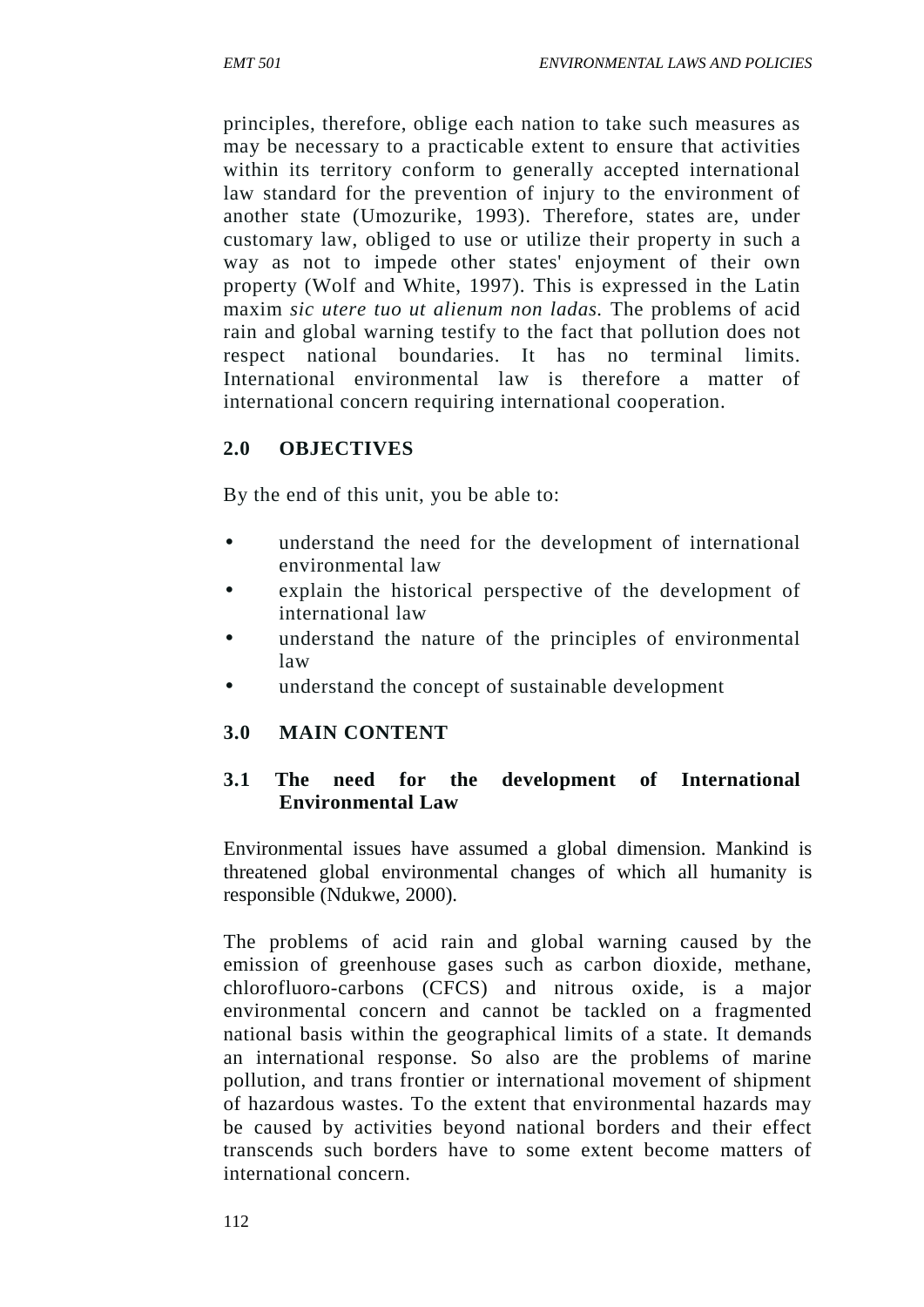One field in which international law is in urgent need of development is that of the protection of the environment and the problems of maintaining sustainable development. The need for the development of international environmental law is succinctly put by the World Commission on Environment and Development:

"Today, legal regimes are being rapidly outdistanced by the accelerating pace and expanding scale of impacts on the environmental base of development. Human laws must be reformulated to keep human activities in harmony with the unchanging and universal laws of nature."

In view of the foregoing, statement by the World Commission on Environment and Development (WCED), there is an urgent need to accelerate efforts by sovereign nations 01 the world to attempt to do the followings:

- (a) to recognise and respect reciprocal rights and responsibilities of individuals and states regarding sustainable development;
- (b) to establish and apply new norms for State and inter-State behaviour to, achieve sustainable development;
- (c) to strengthen and extend the application of existing laws .and international k.

agreements in support of sustainable development; and

(d) to reinforce existing methods and develop new procedures for avoiding and resolving environmental disputes.

International Court of Justice, under the auspices of the United Nations, is in the better position to develop the international environmental law. However, the opportunities afforded the court of contributing to the development of any aspect of international law would depend entirely on the number and nature of cases submitted to it. The development of this kind is, as it were, a by-product of the essential role of the court in the decision and settlement of inter state disputes, and the court has no initiative to take in hand a particular field of law that appears in need of revision. Such' a need of revision may of course be the result of accelerated development of that field) of law, which may also produce a series of disputes, which may be referred to the court for adjudication.

The International Court of Justice has little opportunity to contribute to the development of international environmental law until few years ago. The reasons for this were that, law of environment and two; there was no proper machinery for settlement of environmental disputes. It may be that the subject of environment is covered to some extent by many of the existing principles of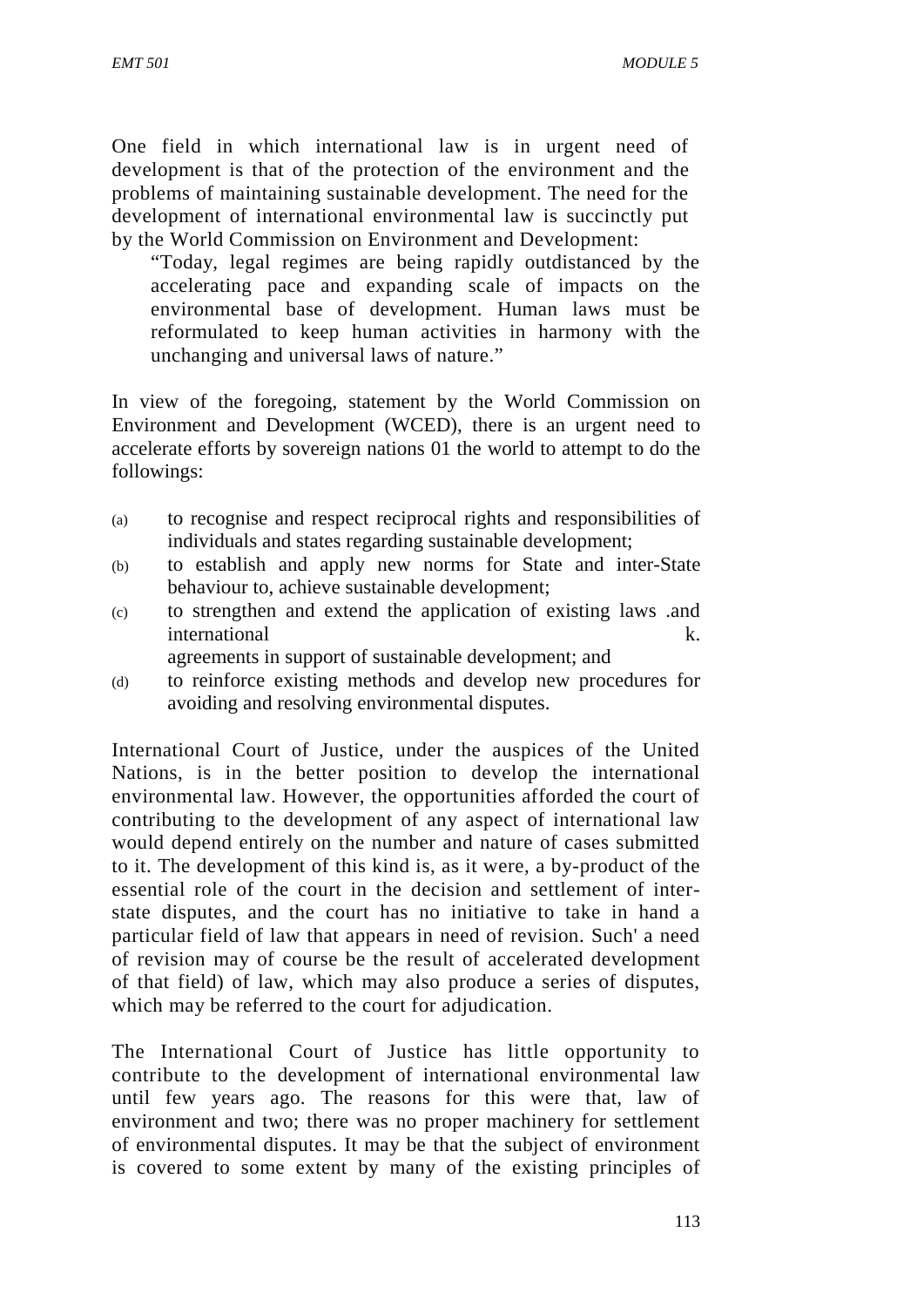international law, but a certain amount of codification is still essential, as it also the addition of new principles to be formulated to regulate the ever increasing environmental pollution and the exhaustion of natural resources which was and is threatening the very existence of the human race. It would be desirable that environmental disputes, to the extent that they ire disputes on matters of international law, should be brought before the international Court of Justice for authoritative and prudent settlement on the basis of law. The court is certainly in a position to help and full use of it should be made. For this reason, the desirability of establishing a special chamber of the Court under Article 26, paragraph 1; if the statute to deal with the category of cases comprising disputes concerning the protection of the environment has been advocated (Nagendra, 1989).

The court, in consequence, decided that it was not necessary to set up a permanent chamber of the court for environmental disputes, but categorically stated that "let it Is known to the community of nations that the court was fully competent to entertain environmental disputes if the parties so referred to it and: that a special chamber would be created for any particular dispute that was brought before it if the parties so desired (ICJ Report, No. 4).

This fact was mentioned in the *Annual Report* of the Court to the United Nations General Assembly so that the availability of the existing machinery of the court should be fully known to the member states of the United Nations.

It needs to be emphasised that conservation of natural environmental wealth is an essential principle to be observed in the exploitation of natures bounty of it is accepted that natural resources are not earmarked solely for the use of Present humanity but are also meant to provide for future generations. Again; no state could exclusively appropriate natural resources of the environment and ignores the essential aspect of common heritage of the global community; as .such resources are meant to be an everlasting gift to mankind not only for the present but also for the future. Hence scientific conservation of natural resources as well as the principle of due regard to the interests of others remain the vital pillars of the environmental law of today.

Due to the growing importance of the development of environmental law, what is essential is that there should be a generally recognised method of settling environmental disputes and one which enjoys the authority and prestige at present attaching to the International Court of Justice. This is because individuals and even states are more reluctant to act in a way that might lead to a dispute when, as in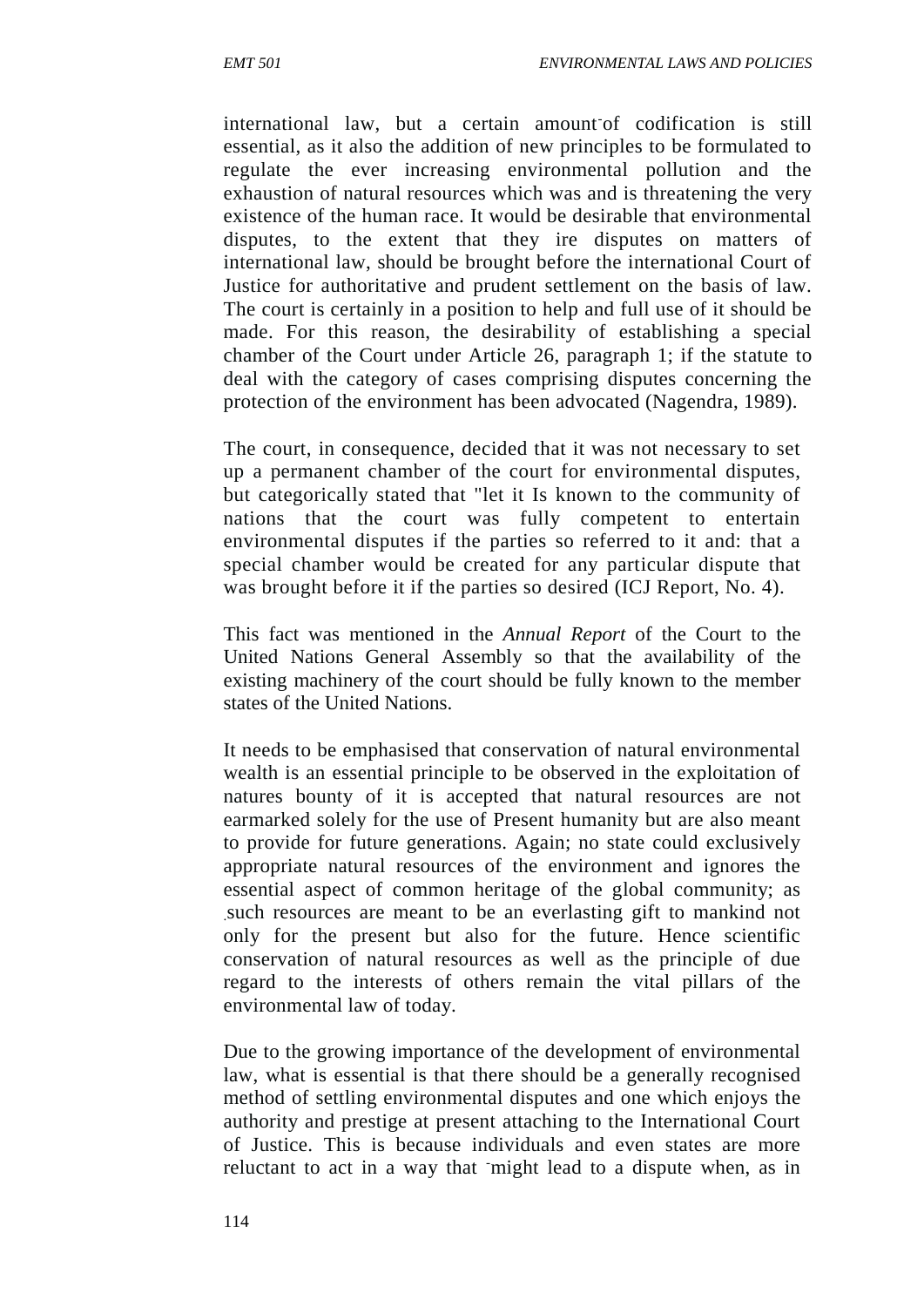many national legal system, there is an established and effective capacity as well as ultimately binding procedures for settling disputes. Since such a capacity and procedures are largely lacking at the international level, particularly on environmental and natural resources management issues, it make disputes on such issues difficult to resolve; thereby jeopardizing the protection of environment at international level.

## **3.2 Historical perspectives on the development of International Environmental law**

The environment is the source of the energy and materials which mankind transforms into goods and services to meet his needs. It also acts as a vast sink for the wastes and polluting substances he generates. It provides a number of basic conditions needed for the existence of a successful economy, such as stable climate, among others.

Environmental resources form the basis of, and therefore set limits to, economic development. Many environmental problems are rooted in an increased demand for natural resources, and in the increased pollution and waste associated with current patterns of economic development.

Over the course of the last century, the relationship between human beings and the planet on which they live changed fundamentally. At the beginning of the century, it was not possible for mankind and the technology upon which he relied to alter the environment radically. By the end of the century, huge increases in scientific knowledge had given man the power to make irrevocable changes to the planet. Most people's understanding of the environment now tends to be that it is ever deteriorating. Resources are being depleted. The population is increasing, which means less to eat. The water and air are more polluted. Species and habitats are becoming extinct in vast numbers, and forests are disappearing.

Environmental law therefore originated as a collection of rules that grew up sporadically, as a haphazard and piece meal response to specific environmental problems, but has now achieved a certain amount of coherence in the sense that if has a clear and unified philosophical foundation. There are three main philosophical approaches to the study of environmental law: the anthropocentric, biocentric and ecosentric approaches.

The current environmental law is based mainly on an anthropocentric philosophy. The basic tenet of this philosophical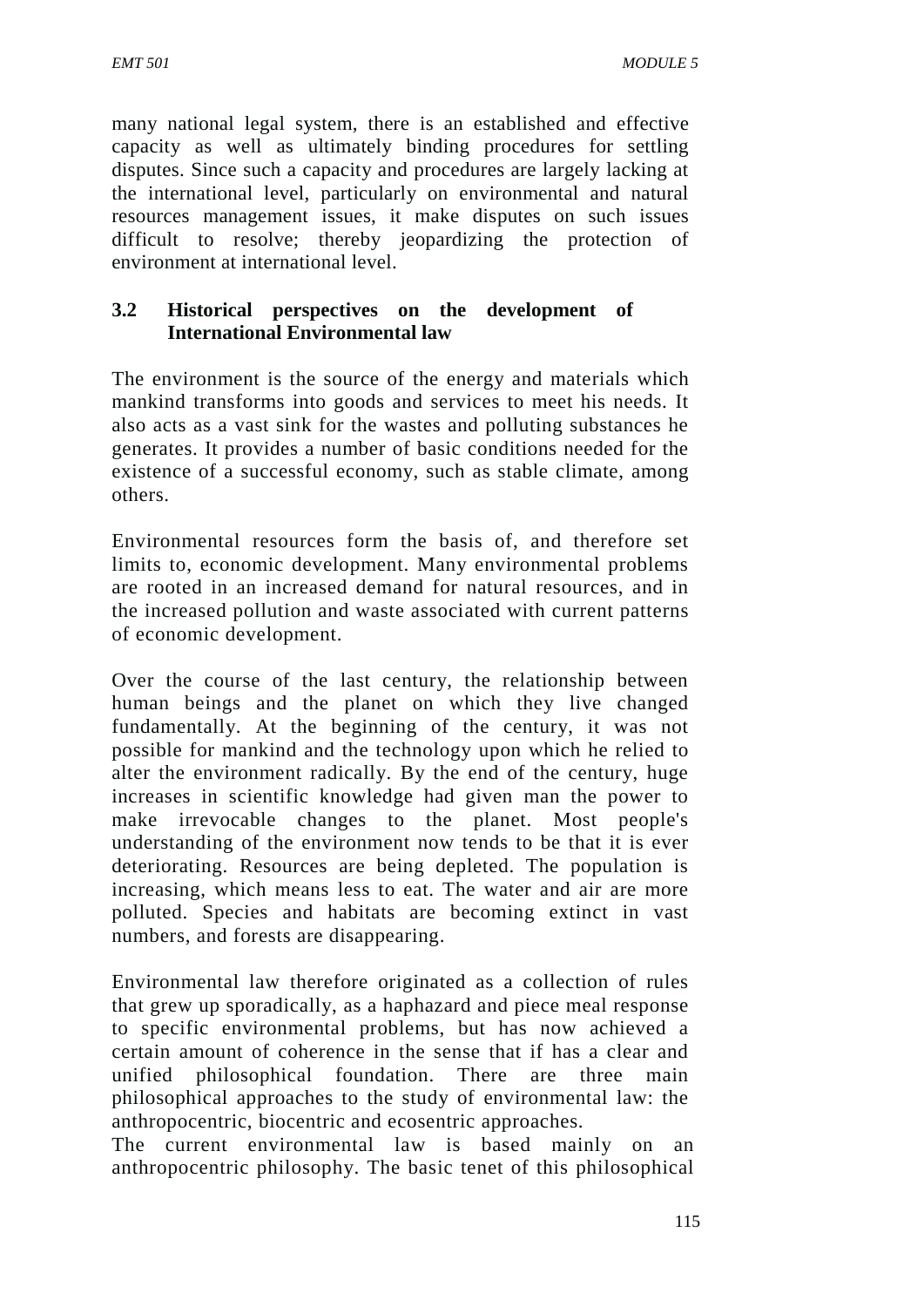thought is that mankind is inherently separate from the rest of the nature, and that natural resources are to be exploited for the benefit of mankind. The welfare of mankind is therefore to be accorded primary importance in any regime for environmental protection. Conservation of natural resources and environmental amenities is justified on the basis of "stewardship", meaning that the present generation should hold environmental assets in trust for future generations. This has received judicial approval by the House of Lords in the case of *Cambridge Water Co. v. Eastern Counties Leather Plc,* where it was stated that "the protection and reservation of the environment is now perceived as being of crucial importance to the future of mankind ."

The biocentric viewpoint argues that, in any scheme for environmental protection, animals should have rights, which are equal to those of humans. On this philosophy, animals are not at the service of mankind. Rather, they co-exist within him in nature and are deserving of protection for their own sake. This approach is reflected in laws, which protect animal welfare.

The ecocentric viewpoint adopts a holistic approach to the environment and holds that humans, animals and plant have values only as part of an ecological system. Natural ecosystems are therefore seen as having an intrinsic value, irrespective of the existence of animals and mankind. Plants are thought to have an intrinsic right to protection, which is independent from the uses to which they are put, by animals and human beings.

Having seen the philosophy behind environmental protection, our attention will now focus on the historical development of international environmental law.

Although international rules on environmental concerns date from the early nineteenth century, international environmental law came of age in the 1970s, with the adoption of the Stockholm Declaration at the first international conference on the environment in 1972. The principles in that declaration have provided the foundation for modern international environmental law.

Note that international rules on environmental concerns in the early nineteenth century, centred on the exploitation of natural resources as a result of growing industrialization. Thus, a number of bilateral treaties were signed with the aim of conserving fishing stocks, but pollution and other ecological issues were not addressed. International response to environmental issues was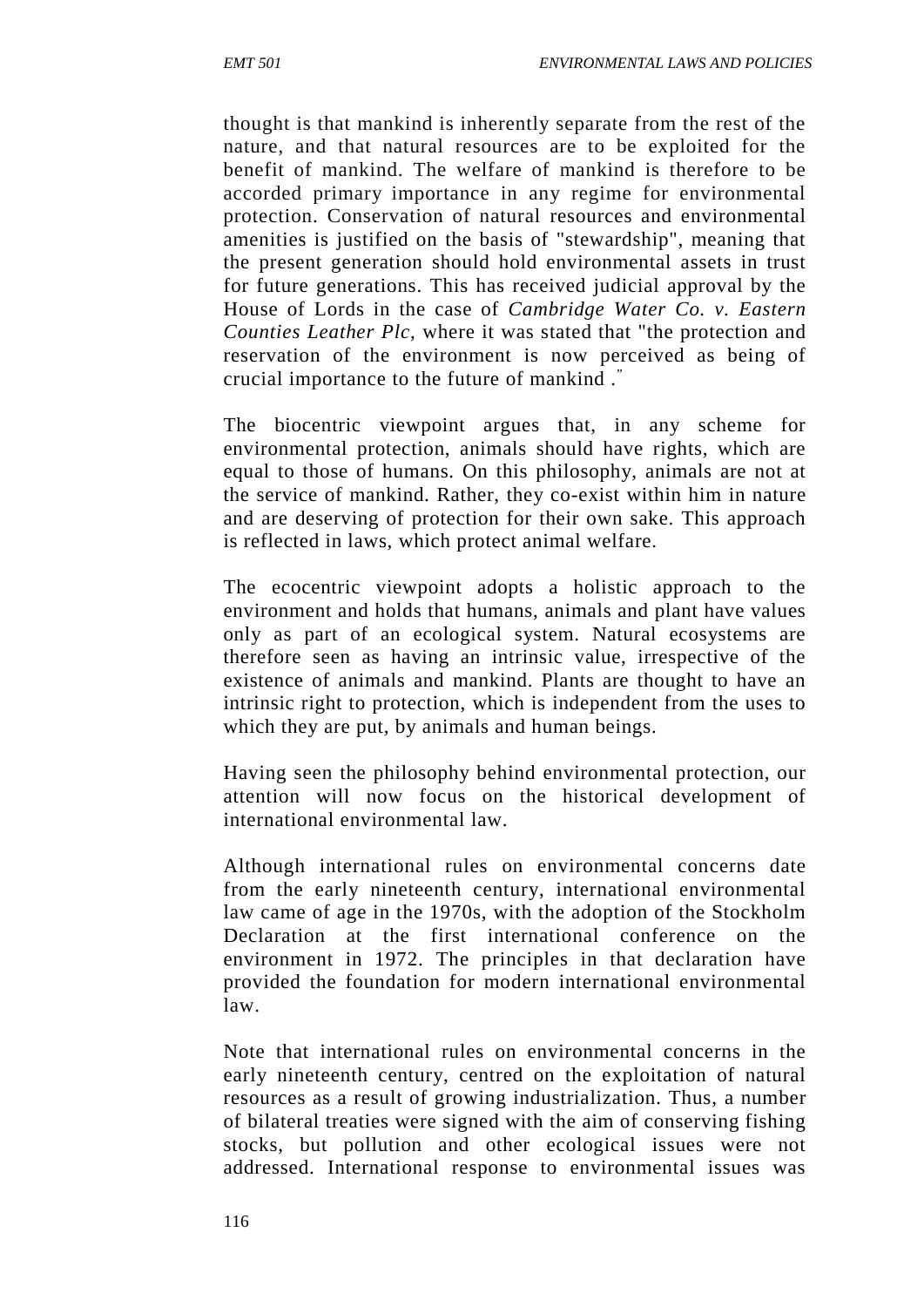characterized by ad hoc reactions to immediate problems, but was significant nonetheless because it recognized that co-operation between states was necessary.

In 1893, a dispute between the United States and Great Britain over the exploitation of seals for fur was submitted to international arbitration. The finding of the tribunal established an important principle which is still significant today, i.e., that the states did not have the right to assert jurisdiction over natural resources which were outside their territory in order to ensure their conservation. In 1914, the *Trial Smelter case* arose. This was a dispute between Canada and the United States over the emission of sulphur fumes from Canadian smelting works, which caused damage to crops, trees and pastures in the United States. The two states agreed to submit the matter to arbitration. The tribunal held that under International Law: ...no state has the right to use or permit the use of its territory in such a manner as to cause injury by fumes in or to the territory of another or the properties or persons therein, when the case is of serious consequence and the injury is established by clear and convincing evidence.

The principle in the above case was later to be expressed in the Stockholm Declaration and subsequent declarations on environmental protection.

# **3.3 Nature of the principle of International Environmental Law**

International environmental law has developed a set of principles, which underpin its rules. The reason behind this is that since international law is formed by a consensus of ideas and behaviour between states, it is extremely difficult to determine at what stage an obligation in a treaty can be said with certainty to have formed a principle of international law binding on all nations. Thus, these principles are established to provide the basis for a cause of action in an international court. Some of these principles include the followings:

to The "no-harm" rule; The principle of state co-operation: The "precautionary" principle; The "polluter pays" principle; The principle of "common but differentiated responsibility"; Sustainable development; Meeting the needs of future generations; A duty to protect the domestic environment;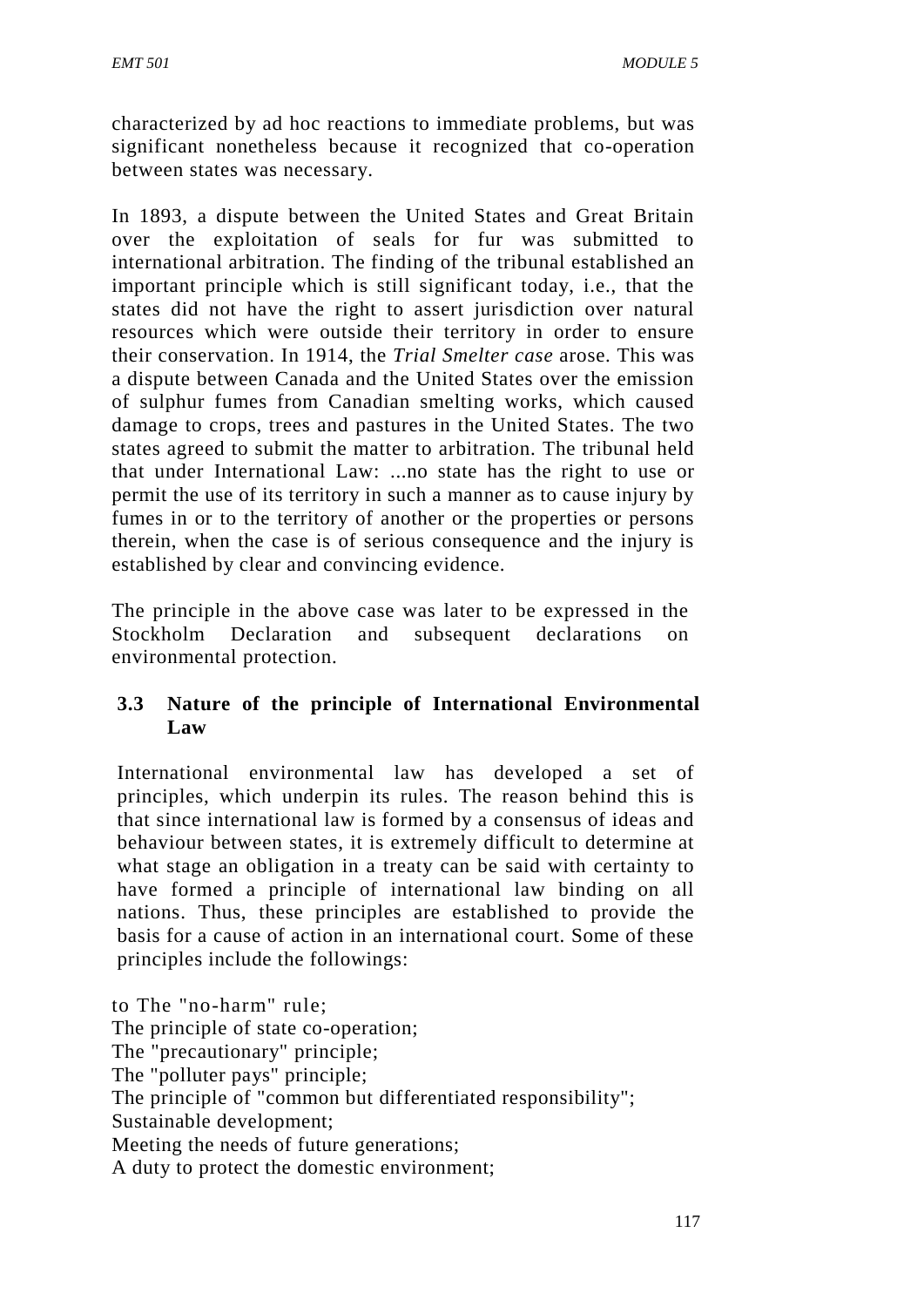Procedural obligations; and

A human right to a healthy environment.

## *The "no-harm" rule*

This principle is contained in both the Stockholm Declaration of 1972 and the Rio Declaration of 1992: By principle 21 of the Stockholm Declaration of 1972, "states have... the responsibility to ensure that activities within their jurisdiction or control do not cause damage to the environment of other states or of areas beyond the limits of national jurisdiction."

This rule is the most fundamental rule of international environmental law and it regulates state behaviour in respect of trans-boundary pollution. Although state have the sovereign right to exploit their own resources pursuant to their own environmental policies, the "no-harm" rule represents a careful balance between the territorial sovereignty of a state, and a wider responsibility not to cause harm by trans-boundary pollution. The rule was applied by the International Court of Justice in the *Corfu channel case.* In that case the International Court of Justice (ICJ) held that Albania was responsible in international law for failing to inform the UK about the presence of mines laid in its territorial waters. It was further held that every state has a duty not to knowingly allow its territory to be used for activities that are contrary to the rights of other states.

The rule is now accepted as the rule of customary international law, and its status as such has been recognized by the international court of justice. In the court's advisory opinion on the legality of the threat or use of nuclear weapon, it was stated that:

...the environment is not an abstraction but represents the living space, the quality of life and the very health of human beings, including generations unborn. The existence of the general obligation of states to ensure that activities within their jurisdiction and control respect the environment of other states or of areas beyond national control is now part of the corpus of international law relating to environment.

## *The principle of state co-operation*

Although some writers are of the view that the practical requirements of the principles of state co-operation remain unclear, the principle that the state should co-operate in, the field of environmental protection is affirmed in virtually all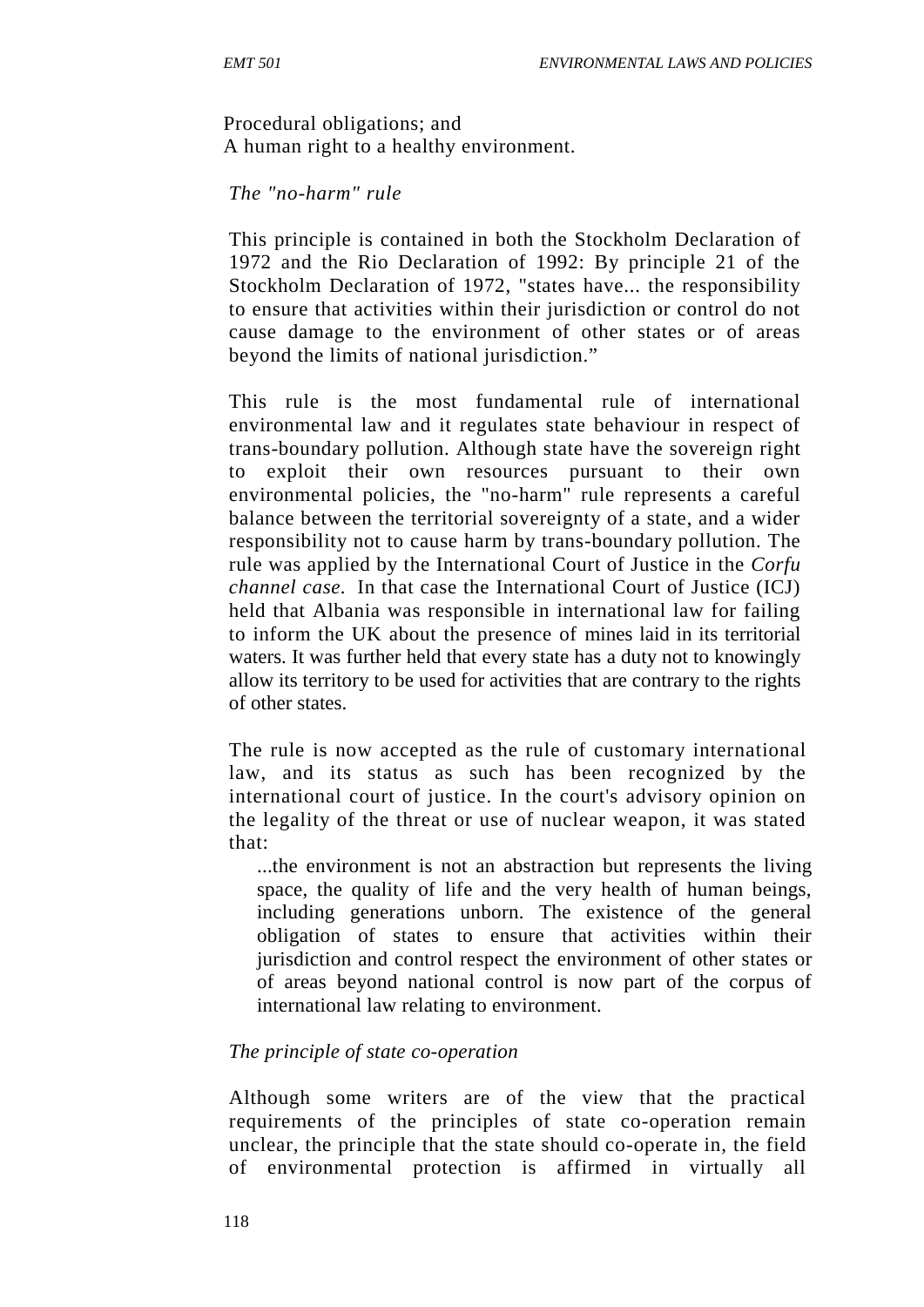international environmental agreements. The preamble to the Rio Convention on Biodiversity, for example, stresses the necessity and importance of promoting international or global and regional co-operation among states. In terms of Rio Declaration, "state and people shall co-operate in good faith and in a spirit of partnership and fulfilment of the principles embodied in this Declaration and in the further development of international law in the field of sustainable development."

# *The "precautionary principle"*

All the international treaties or conventions that provide for the precautionary principle do not define the principle. However, it is generally accepted that the principle means that lack of full scientific evidence should not be used as a reason for postponing measures to prevent environmental degradation. In other words, acting in accordance with the principle is justified on the basis that the damaging effects of human activities may become irreversible before the scientific community can agree about the precise nature of those effects.

It has been stated in the preceding paragraphs that a single, precise definition of the term 'precautionary principle' does not exist. In 1990, the principle was set out as part of the conservative government's White Paper- on environmental policy in England. In the document commonly referred to as the "Common Inheritance", it was stated:

"Where there are significant risks of damage to the environment, the government will be prepared to take precautionary action to limit the use of potentially dangerous materials or the spread of potentially dangerous pollutants even where scientific evidence is not conclusive, if the balance of likely costs and benefits justifies it."

A commonly cited definition of precautionary principle is that contained in 1990 Bergen Ministerial Declaration on Sustainable Development where it was stated that:

"Environmental measures must anticipate, prevent and attack the causes of environmental degradation. Where there are threats of serious or irreversible damage, lack of full scientific certainty should not be used as a reason for postponing measures to prevent environmental degradation."

The Rio Declaration of 1992 recognized the precautionary principle, although the Rio Declaration contained a clause, which qualifies the application of the principle. Thus such terms as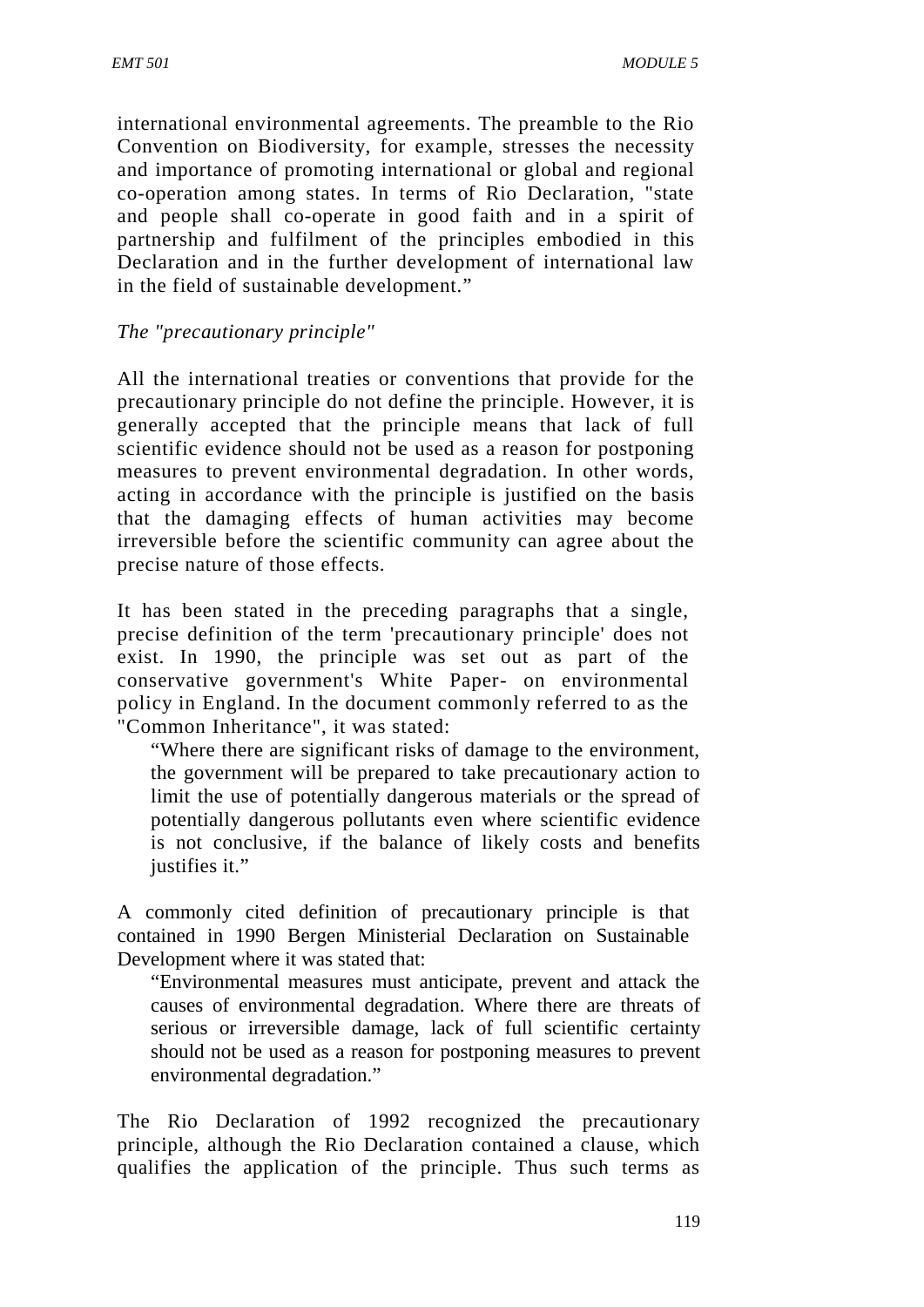"applied by the states according to their capabilities" and "cost- effective measures" are incorporated into the Rio Declaration.

The court in *R v. Secretary of State for Trade and Industry, Ex parte* Duddridge considered the meaning of the principle, as set out in the common Inheritance referred to above. The case was an action for judicial review by the parents of three children concerned that their exposure to power cables would increase the risk of leukaemia. The applicants submitted that the government had misinterpreted the precautionary principle by setting the threshold of preventive action where a significant risk of damage arose. They argued that the principle required action to be taken as soon as any possible risk was demonstrated. In rejecting this argument, the court observed that the principle "is primarily intended to avoid long term harm to the environment itself rather than damage to human health from transitory environmental conditions."

The precautionary principle, also known as 'prevention principle', was made part of the European Community policy for the first time in 1993 by the Maastricht Treaty of that year. The treaty did not define the principle, however; under the European union, the principle is also understood to provide a solution to the dilemma arising from the limits of current scientific knowledge. The precautionary principle requires measures to be taken to protect the environment despite scientific uncertainty about the likelihood of harm, for example, where there is no scientific proof of a causal link between emissions and their effects. The principle can therefore be viewed as a mechanism to help manage risk. An example of the application of the precautionary principle under the European Union is the adherence to the requirements of Kyoto protocol, in spite of the fact that some take the view that there is uncertainty surrounding the scientific evidence about the effect of mankind's activities on climate change. In *Pfizer Animal Health SA v. Council of the European Union,* the European Court of Justice (ECJ) considered the interpretation and correct application of the precautionary principle. The case concerned a directive, which, because of a potential health risk, withdrew authorization for an antibiotic formerly added in small quantities to animal feed. The court held that the principle would apply in situations where there was a risk to human health, which, although not founded on mere hypothesis, was not scientifically confirmed. A scientific risk assessment by expert should be carried out before preventive measures are taken, and the scientific advice obtained must be based on the principles of excellence, independence and transparency. Such evidence must provide a sufficient indication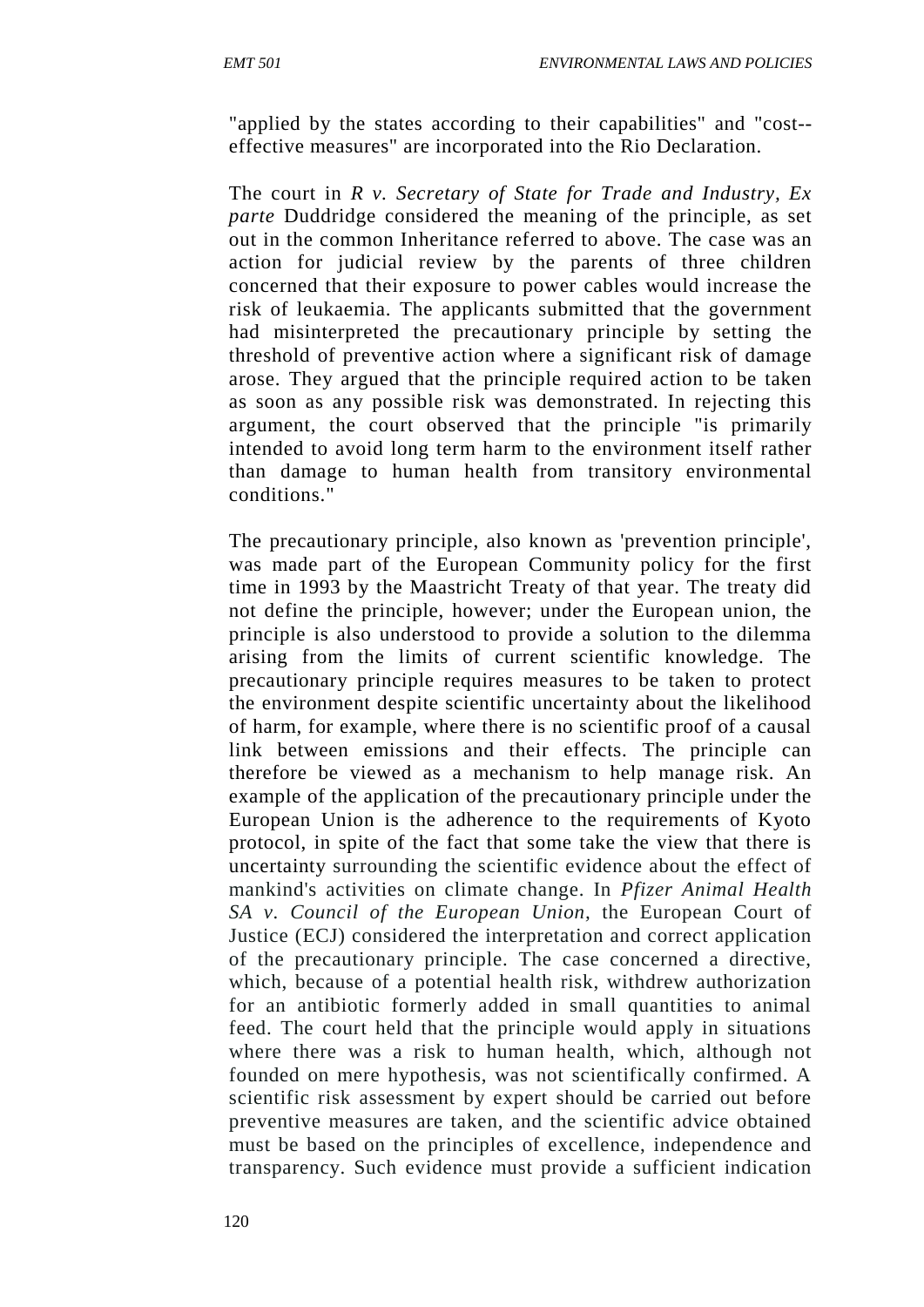to conclude, on an objective scientific basis, that there is a risk to human health.

Perhaps all that can be said with certainty about the precautionary principle is

that:

It is a culturally framed concept that takes cue from changing social conception, about the appropriate role of science, economics, ethics, politics and the law in proactive environmental protection and management. It is a rather symbolic concept muddled in policy advice and subject to the whims of international diplomacy and the unpredictable public mood over the true costs of sustainable living.

# *The "polluter pays" principle*

This principle embodies the idea that the polluter should bear the expense of carrying out measures decided upon by public authorities as necessary to ensure that the environment is in an acceptable state. In other words, the principle require that the polluter, rather than society at large, must pay the cost of environmental clean-up required as a result of his polluting activities.

In Nigeria, the principle is provided for by the Federal Environmental Protection Agency Act, 1990. According to Section 21 of the said Act:

Except where an owner or operator can prove that a discharge was caused solely by a natural disaster on an act of war or by sabotage, such owner or operator of any vessel or onshore facility from which the hazardous substance is discharge...shall be liable for:

(a) the cost of the removal thereof and (b) costs of third parties in the form of reparation, restoration, restitution or compensation as may be determined by the Agency from time to time.

The polluter pays principle is a modern innovation in fixing liability on the polluter of the environment. It is aimed at ensuring that the cost of environmental damage caused by polluting activities is borne in full by person responsible for such pollution. This is in accord with the opinion of Wolf and White (1997). According to them, the principle means:

- a) That the polluter should pay for administration of the pollutions control system, and
- b) The polluter should pay for consequences of the pollution for example, compensation *and clean* up.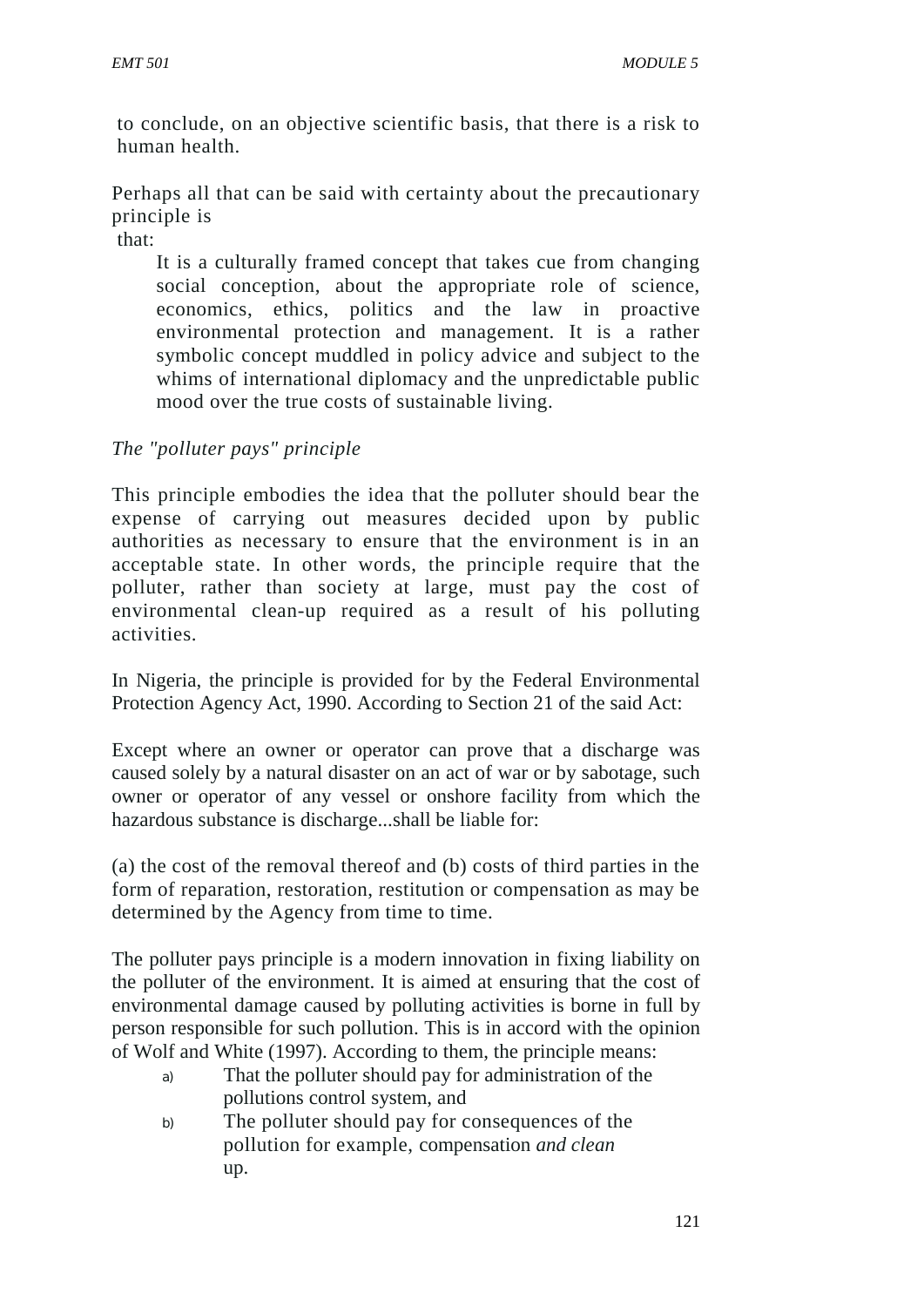At the international level, the principle is provided for in the Rio Declaration, which states:

National authorities should endeavour to promote the internalization of environmental cost and the use of economic instruments taking into account the approach that the polluter should, in principle, bear the cost of pollution, with due regard to the public interest and without distorting international trade and investment."

The difficulty surrounding the principle is two-fold. First, in order to make the polluter pay, it must first be ascertained whom it is appropriate to regard as a polluter. For example, where a car causes pollution, is the polluter the manufacturer of the car, the producer of the fuel, or the driver of the car? Second, if the principle is to be applied fairly, it must be ascertained to what extent the polluter has degraded the environment, and the extent of that degradation must then be given a precise monetary value. This involves the "valuing" of environmental amenities which is extremely difficult to accomplish with accuracy.

#### **3.4 The concept of Sustainable Development**

The concept of "sustainable development" originated in a realization that the world's environment, its economies and the ways in which it treats its human and animal inhabitants, are all interlinked. The concept has been defined in numerous ways, but the most widely accepted definition is that given in the Brundtland Report:

Development that meets the needs of the present without compromising the ability of future generations to meet their own needs.

It has been suggested that there are four elements to the concept:

- a. The need to preserve natural resources for the benefit of future generations (known as the principle of intergenerational equity);
- b. The aim of exploiting natural resources in a manner which is sustainable or prudent (i.e. the principle of sustainable use);
- c. The equitable use of natural resources, implying that, in using resources, states must take account of the needs of other states (i.e., the principle of equitable use or intergenerational equity);
- d. The need to ensure that the environmental considerations are integrated into the economics of development plans, and that development needs are taken into account in applying environmental objectives (i.e. the principle of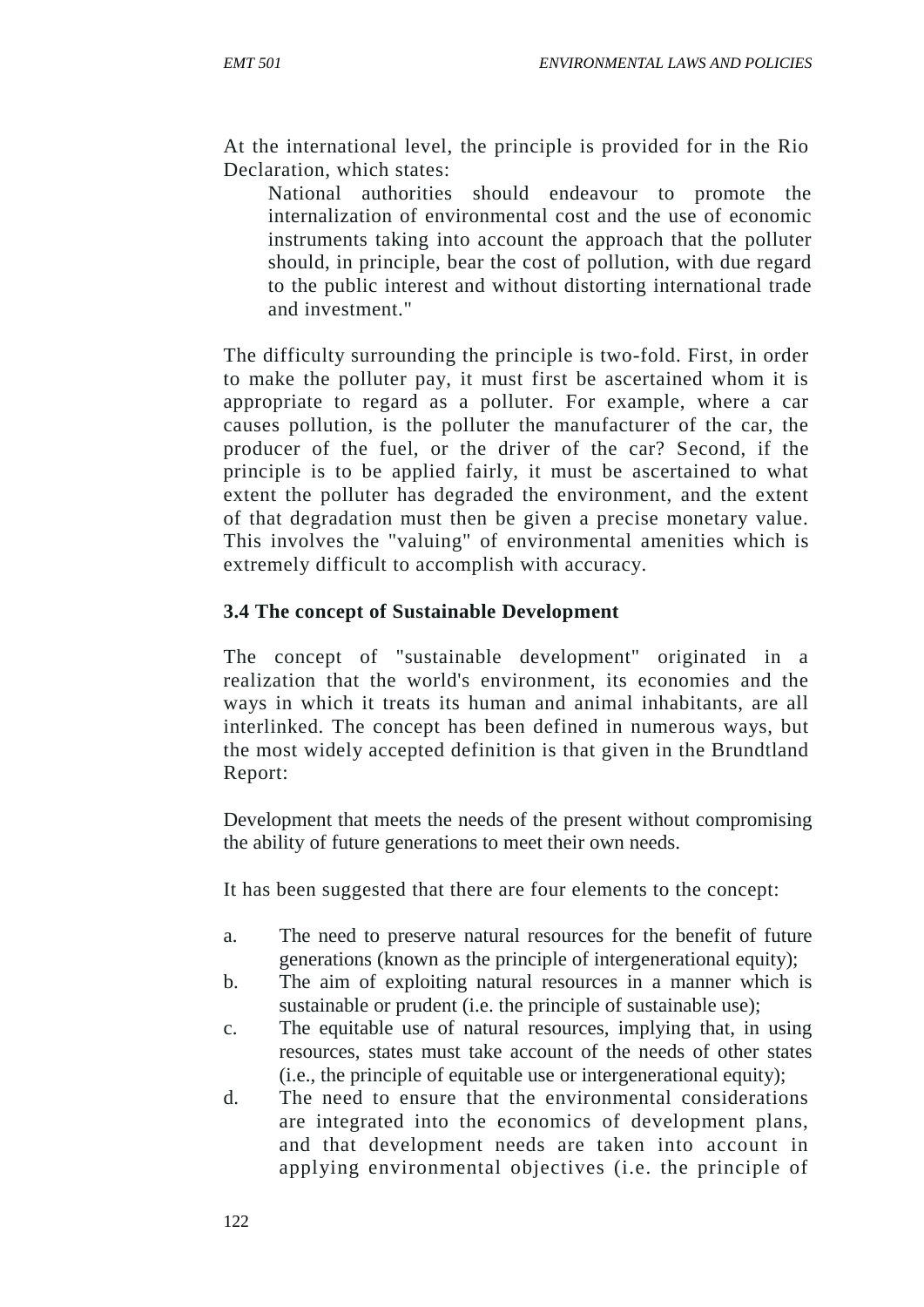integration).

The development of the concept is anchored on the recognition that protection of the environment cannot be considered in isolation from economic and development decisions. This is the cornerstone of the Bruntdland Reports which found that poverty was the mainstay of many environmental problems.

This was more visible in the developing nations of the world. Not only were the-developing nations promoting industrial growth on the scale of their more developed neighbours, which brought with it associated environmental problems, but measures, to tackle poverty on the most basic level were causing environmental damage. For' example, the destruction of vegetation to obtain food, or timber for fuel and building left land unprotected so that its soil was washed away by rain. Without adequate soil, the land no longer retained water and became incapable of producing further food timber, forcing the population to turn to new land and repeat the process of destruction. The consequence of this is that land degradation had caused millions of environmental refugees to cross national borders, especially in developing nations.

The international community first made a substantial effort to engage with the principle at the Earth summit in Rio de Janeiro in 1992. An agenda of action was adopted which mapped out an ambitious and wide-ranging programme needed to move towards sustainability. A key element in that programme was that individual countries should establish their own sustainable development strategies.

## *The principle of common but differentiated responsibility*

- According to principle 7 of the Rio Declaration:
	- In view of their different contributions to global environmental degradation, states have common but differentiated responsibilities. The developed countries acknowledge the responsibility that they have in the international pursuit of sustainable development in view of the pressures their societies place on the global environment and of the technologies and financial resources they command.

The above principle embodies the idea that some states have different environmental concerns and responsibilities from others. In the other words, the principle is based on the recognition that developing countries have special need to which priority must be accorded. At the Rio Conference therefore, developing nations made it clear that they would only participate in international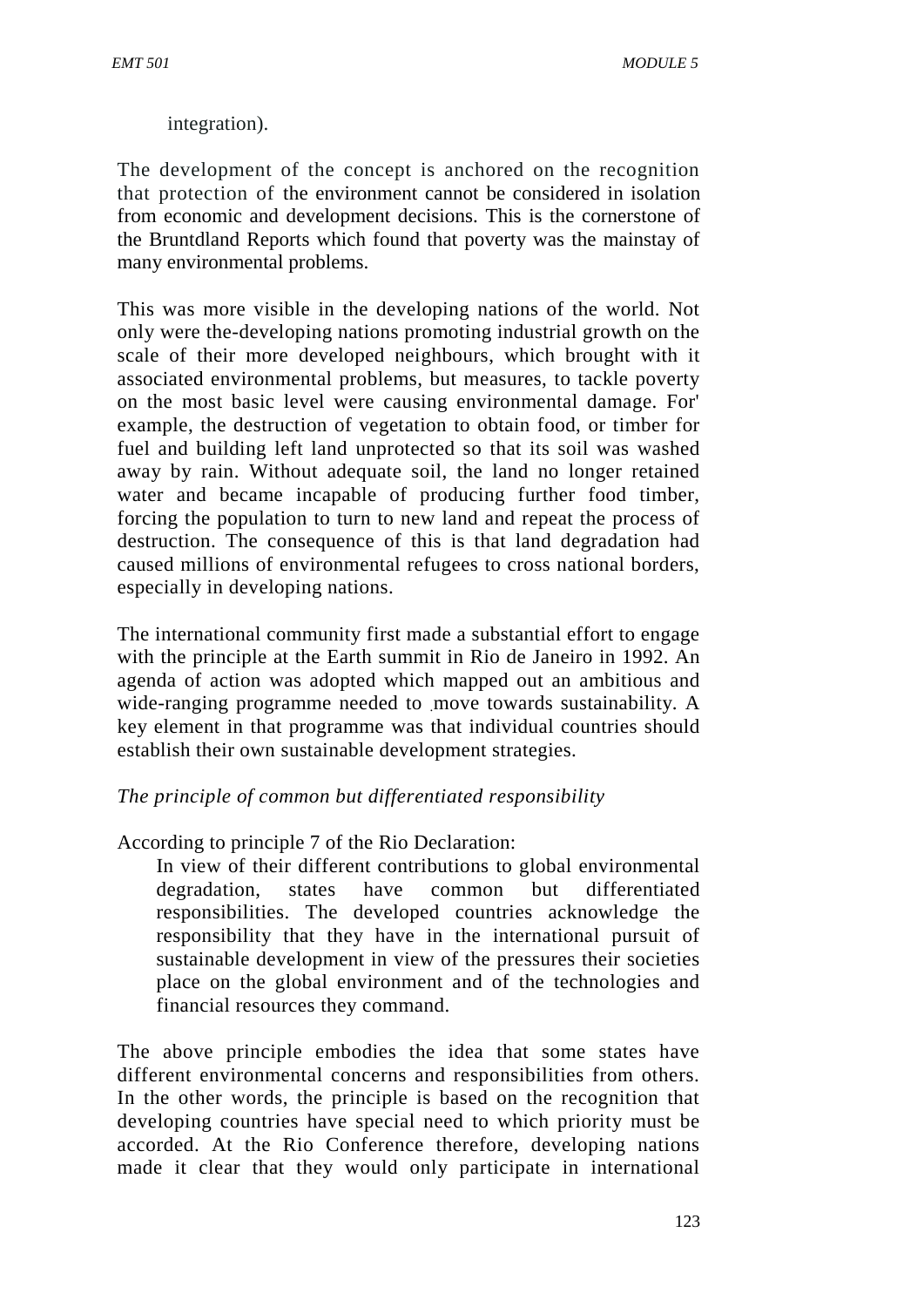environmental protection measures if they were given an incentive to do so. They took the view that it was unfair for the economically developed world, which have been able to industrialize at the expense of the environment, to deny the developing world a similar opportunity in the name of environmental protection.

Note that developing nations and developed nations often have very different priorities in terms of environmental problems. The environmental problems of developing nations are often directly related to poverty, while those of developed nations are related to excessive industrialization and high-consumption lifestyles. However, the concerns of developed nations dominate the agenda of international environmental law at the expense of the more immediate concerns of developing nations. A good example is the much international activity and debate in relation to climatic change and ozone layer depletion, even though their effects have not yet been significantly felt. On the other hand, developing nations are face*d* with more pressing environmental problems - dirty drinking water which fails to meet any basic safety standards, acute respiratory infection, caused by unsafe air, etc. In the words according to Dunoff:

"Although global warming has yet to kill a single human being, and may not do so for centuries, it has received enormous attention and resources. At the same time silent emergencies that are killing people every day do not attract the same kind of screaming headlines and well-funded action plans:"

As a result of the views expressed at Rio Conference, it would seem that much of the developed world may now have accepted that it most pay a higher price than developing nations for global environmental problems. Thus, the preamble to the Rio Convention on Climate Change notes that per capita emissions of green house gases in developing countries are still relatively low, and recognizes the special difficulties of developing countries, whose economies are particularly dependent on fossil fuel use. On the other hand, whereas the developed countries are required under the convention to limit their green house gas emissions, developing nations are required only to limit their emissions in accordance with the extent to which the developed nations fulfil their commitments to transfer finance and technology to the developing countries for that purpose. The implication of this is that the developed world must pay the developing world to refrain from polluting activities. The extent to which the developed world would accept this aspect of the principle of common but differentiated responsibility is what we are, waiting to see.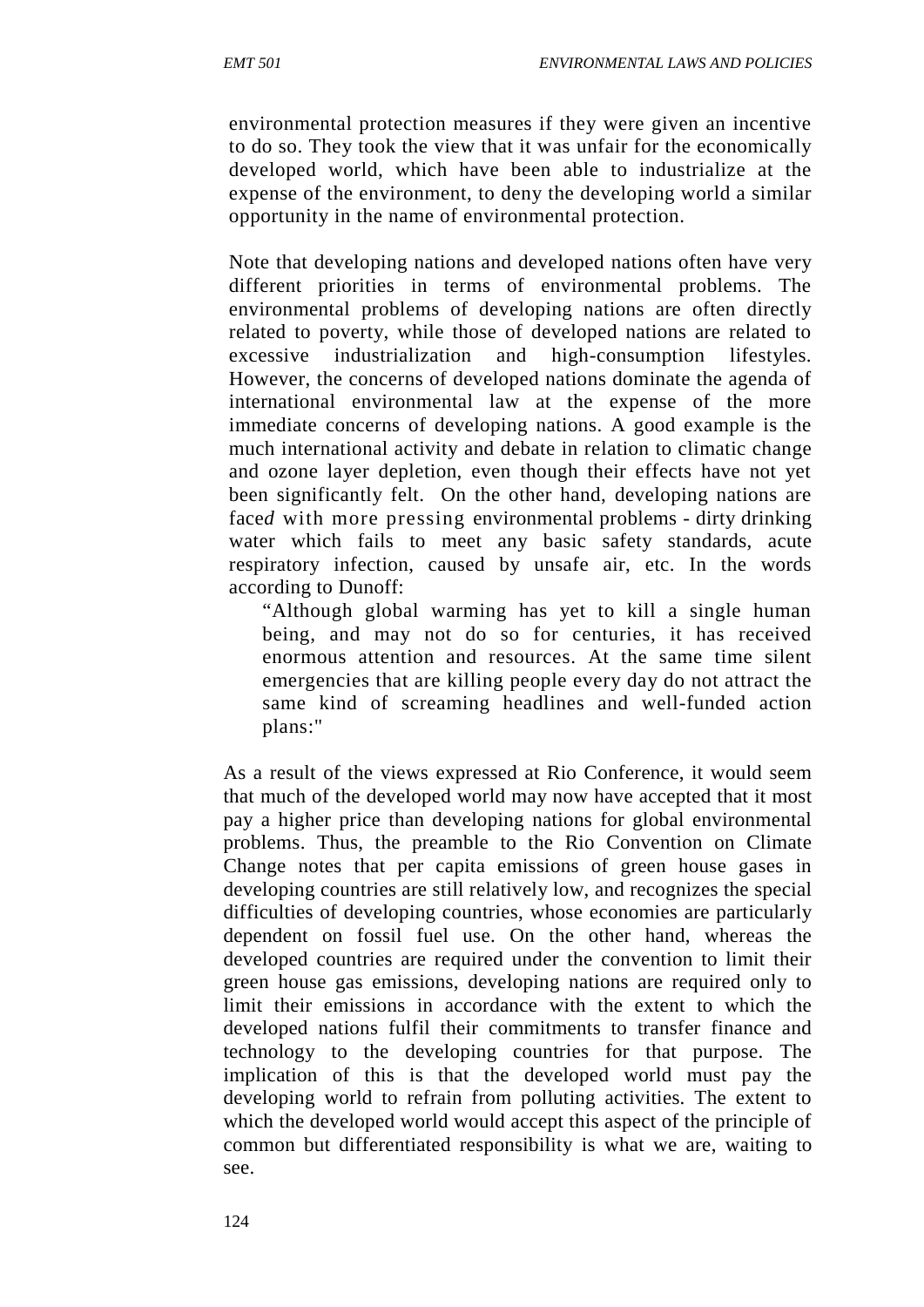# *The principle of meeting the needs of future generations*

This principle is contained in the definition of sustainable development offered by the Brundtland Report. By this principle states have a duty to protect the environment not only for current inhabitants of the earth, but for future generations as well. The idea is to hold the world in trust for future generations. Several international environmental instruments provides for this principle. For example, Principle 1 of the Stockholm Declaration states that man bears "a solemn responsibility to protect and improve the environment for present and future generations." In the same vein, the Rio Declaration states that "the right to development must be fulfilled so as to equitably meet developmental and environmental needs of present and future generations,"

This principle, which is also known as the "principle of intergenerational equity" is, as a matter of environmental philosophy and practical implications, open to a number of different interpretations. On one view, the principle holds that the next generation of mankind must inherit a stock of environmental assets such as green fields, clean air, etc., no less than the stock inherited by the present generation. On another, wider view, however, the principle of inter-generational equity may be satisfied by leaving to the next generation a stock of assets and "know-how". This second view recognizes that in some respect environmental resources can be "traded-off" against technology. In other words, technology can be substituted for environmental assets, while still securing an appropriate standard of living for the next generation. The implication of this second view is that, the future generations who have access to computer-generated "virtual environments" will have less need for real ones. The question is, can technological assets properly speaking, be a substitute for environmental ones. It is not possible.

## *The principle entrenched in Procedural Obligation of States*

A number of international environmental instruments impose obligations on states to carry out procedural steps before commencing activities that may cause environmental damage. Such obligations include duties to:

(i) Carryout an "environmental impact assessment" as part of the decision-

making procedures for project, which could impact on the environment<sup>45.</sup> Nigeria has complied with this procedure by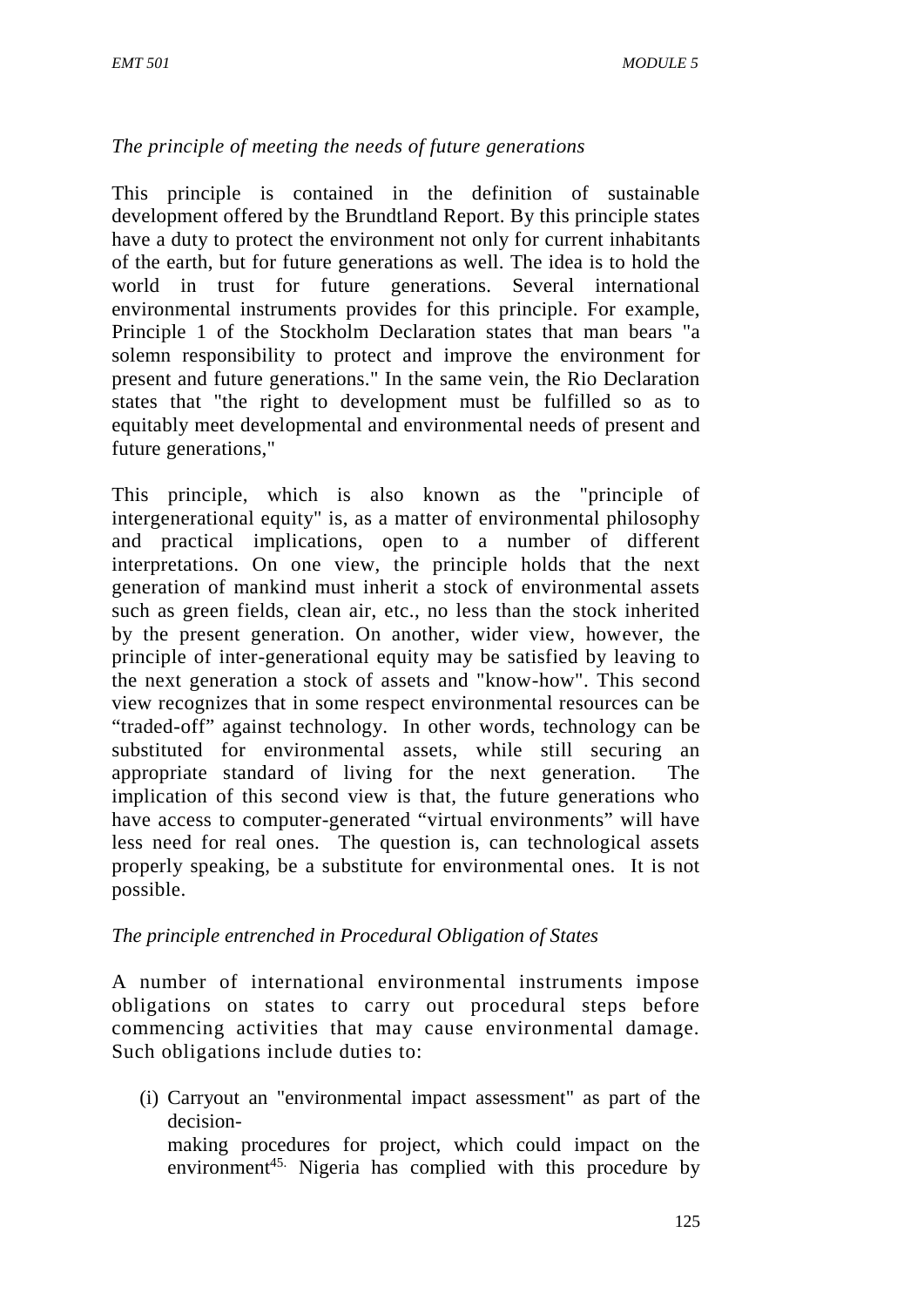enacting the Environmental Impact Assessment Act, 1992. By this Act, private, local, state and federal agencies in issuing licenses or authorities for the carrying out of any project involving harmful and/or hazardous substances must do so in satisfaction of environmental preservation as provided for under the Act.

- (ii) Notify states potentially affected by certain activities;
- (iii) Exchange information on a regular basis;
- (iv) Enter into consultations.

The purpose of these procedural obligations, according to Thorton, is to concentrate the mind of those involved in potentially environmentally harmful activities, and give other states a chance to assist in minimizing environmental impacts." Note, however, that this principle does not remove or supersede the principle of sovereignty of states. Thus, the duty to "consult" for instance, does not imply that the consent of an objecting state must be obtained before an activity goes ahead. However, where trans-boundary pollution is involved, procedural obligations clearly have a part to play in determining the scope and meaning of the "no-harm' rule stated above.

# *The Principle of Duty to Protect the Domestic Environment*

We have stated above that a principle requiring states to protect their domestic environment would amount to a significant encroachment upon the rule that a state is sovereign over its own environmental resources. However, modern international environmental law is developing the concept that some environmental resources might be regarded as the common concern of mankind. This indicates a desire to bring certain domestic environmental issues within the control of the wider international community even though, it may infringe on the sovereignty of the state concern. It also indicates a change in emphasis away from the ability of states to exploit their own resources, towards the idea that states have an obligation to protect their own environment for the benefit of others. The "common concern" concept was therefore, included in the preamble of the Rio Convention on Climate Change to the effect that "the change in the earth's climate and its adverse effects are a common concern of mankind."

The implication of the emerging idea that states should protect their domestic environment for the benefit of others, has been that states are increasingly inclining to assume obligations of a procedural nature, discussed above, which require them to notify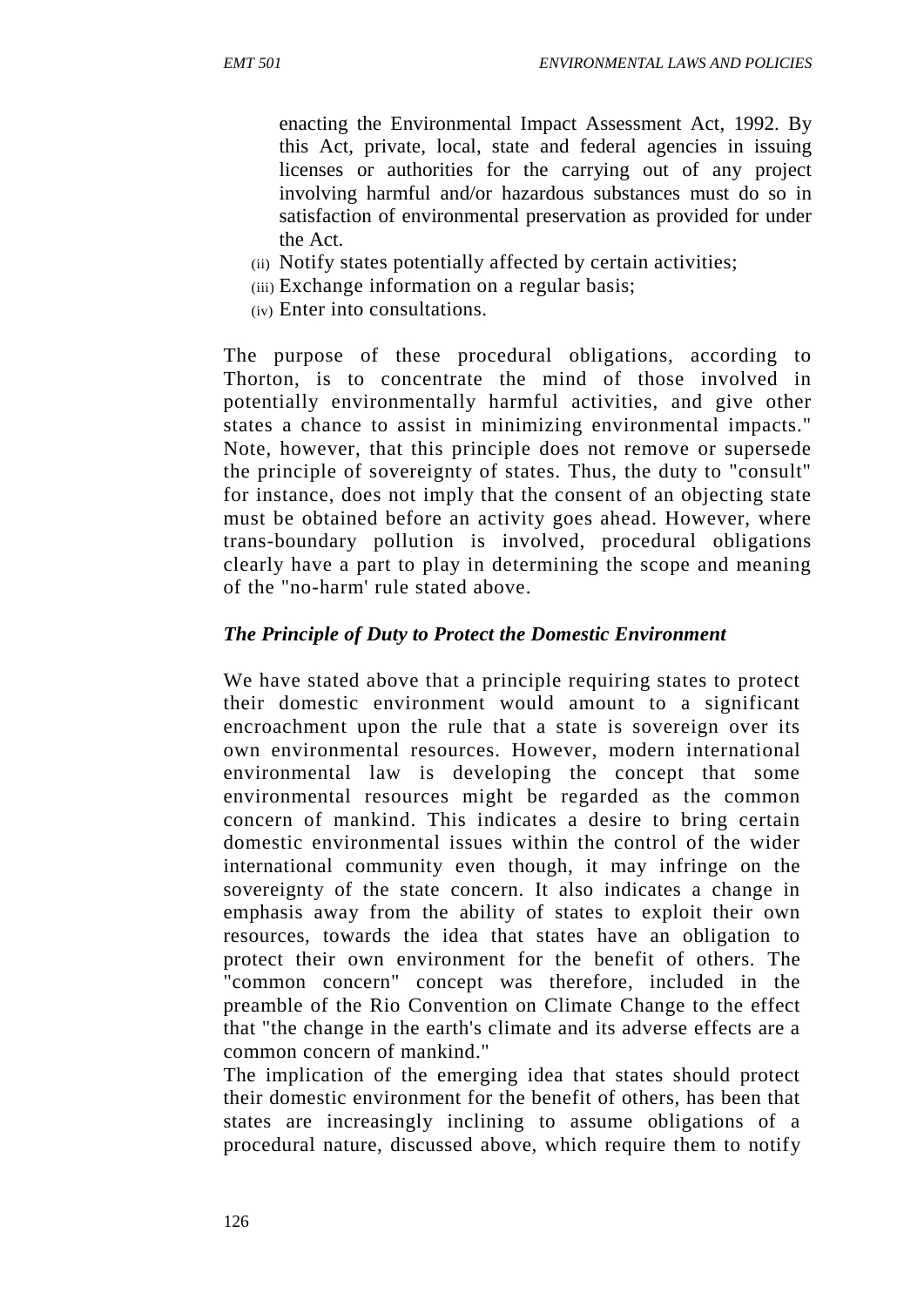and consult with other states before taking action with environmental consequences.

# **3.5 Efforts of International Court of Justice in the development of International Environmental Law**

The opportunities afforded the International Court of Justice of contributing to the development of any aspect of international law depend entirely on the number and nature of cases submitted to it. The court has contributed immensely in the development of international law in the field of the law of the sea, the law of decolonisation, the law of treaties, the law of international organisations and much more\_

Here we shall limit out discussions to the efforts of the International Court of Justice to the development of international environmental law. In doing so, we shall attempt to highlight some decisions or pronouncements of the court in disputes that come before it. This is to show how the court has committed itself to the issues of environmental protection and conservation of natures' natural resources both for the present and future generation of mankind. The following cases will be considered.

## *Case one*

The first case concerns an aspect of continental shelf delimitation which arose in the *North Sea Continental Shelf cases.* The matter is treated as follows in the judgment of the Court:

The natural resources of the subsoil of the sea in those parts, which consist of continental shelf, are the very object of the legal regime established subsequent to the Truman Proclamation. yet it frequently occurs that the same deposit lies on both side of the line dividing a continental shelf between two States and since it is possible to exploit such a deposit from either side, a problem arises on account of the risk of prejudicial or wasteful exploitation by one or other of the states concerned.

As has been pointed out, this decision is entirely reasonable and appropriate bearing in mind not only the fact that at that time the need of the protection of the environment were less pressing and less generally known, but also of the comparatively primitive stage of development of the law of maritime delimitation. The *North Sea Continental Shelf* judgement in itself constituted an important development in international environmental law in establishing the primacy of equitable principles, the appreciation of which should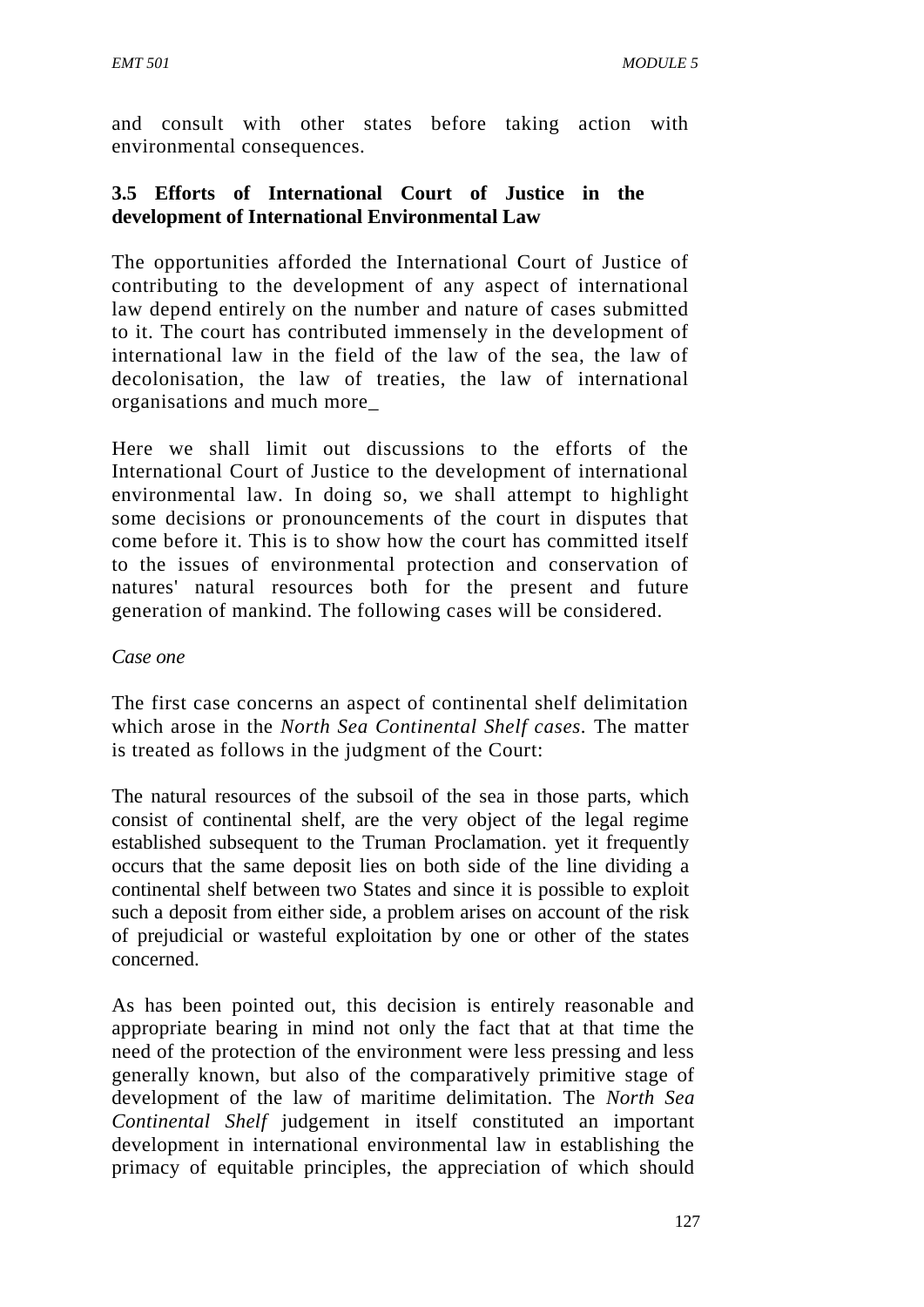take account of all relevant circumstances, and of the principle of natural prolongation. The observation of the court that the relevant circumstances could, at least in the case of unity of deposit; include environmental considerations is commendable as a bold step towards the development of environmental law at international level.

To fully appreciate the impact of the decision of the court in the North Seas Continental Shelf cases, there is need to elucidate further on the meaning of continental shelf. The Meaning of continental shelf was explained in a recent Supreme Court of Nigeria judgment in the case of *Attorney-General of the Federation v. Attorney- General of Abia and 35 Others.* In that case, Continental Shelf was said to mean "the seabed and subsoil of the submarine areas that extend beyond its territorial sea throughout the natural prolongation of its land territory to the outer edge of the continental margin, or to a distance of 200 nautical miles from the baselines from which the breadth of the territorial sea is measured where the outer edge of the continental margin does not extend up to that distance."

To fully understand the rights a coastal State has over its continental shelf and the limits of those rights, it is necessary to set out Articles 77 and 78 of the Convention. Article 77 states that:

Right of the coastal State over the continental shelf:

- a. the costal State exercises over the continental shelf sovereign rights for the purpose of exploring it and exploiting its natural resources.
- b. The rights referred to in paragraph (1) are exclusive in the sense that if the coastal States does not explore the continental shelf or exploit its natural resources, no one may undertake these activities without the express consent of the coastal State;
- c. The rights of the coastal State over the continental shelf do not depend on occupation, effective or national, or on any express proclamation;
- d. The natural resources referred to in this part consist of the mineral and other non-living recourses of the sea bed and subsoil together with living organisms which, at the harvestable stage, either are immobile oil or under the sea-bed or are unable to move except in constant physical contact with the seabed or the subsoil.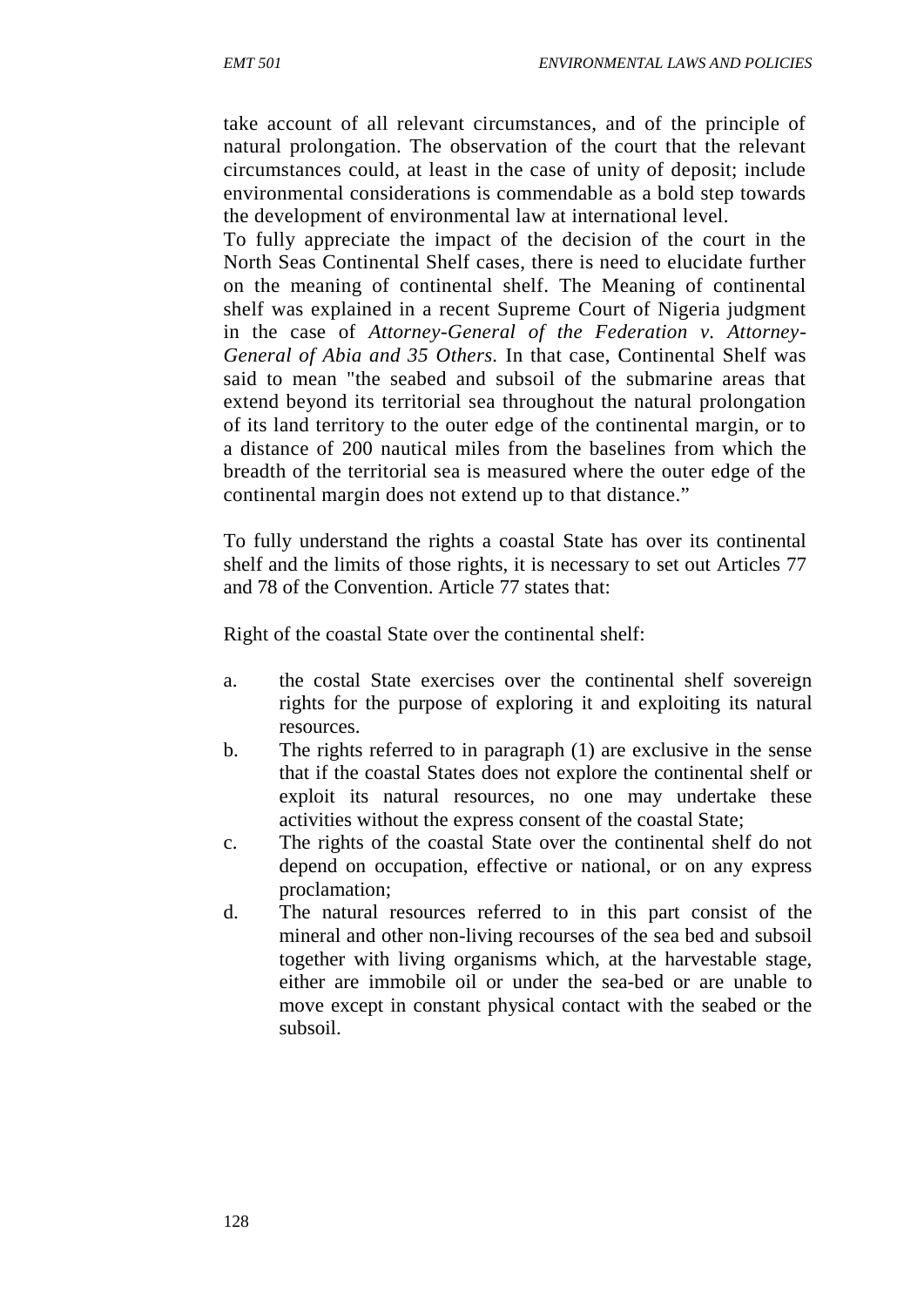## **Article 78 of the Convention states that**:

Legal status of the superjacent waters and air space and the rights and freedom of other States:

- (1) the rights of the coastal State over the continental shelf do not affect the legal status of the superjacent waters or of the air space above those waters,
- (2) the exercise of the rights of the coastal State over the continental shelf must no infringe or result in any unjustifiable interference with navigation and other rights and freedom of other States as provided in this Convention.

On the basis of the foregoing provisions, the Supreme Court of Nigeria concluded in that case that: though a coastal state exercises certain sovereign rights over its continental shelf, that does not make the shelf part of her land territory over which she has absolute and exclusive control. The sovereign right over the continental shelf is therefore of a limited kind only. *Case two*

Case two is in respect of the requests made to the International Court of Justice by Australia and New Zealand for the indication of provisional measures in the nuclear tests cases to enjoin France from further nuclear testing in the atmosphere, and the orders made by the court on these requests, preserve a certain interest from the standpoint of environmental law.

Among the Australia's claims set out in its application was the following:

The interference with ships and aircrafts on the high seas and in the superjacent airspace, and the pollution of the high seas by radioactive fallout, constitute infringements of the freedom of the high seas.

The claims of New Zealand, which is, fundamentally, the same with that of Australia is also set out in the reports of the court.

The aspect of interest in this case is the ability of Australia and New Zealand to link a question of environmental pollution to the generally recognised and established freedom of the high seas and thereby emphasizing the developed state of environmental law at international level.

Although, the court noted in its order indicating provisional measures that France-had relied in diplomatic negotiations, on a series of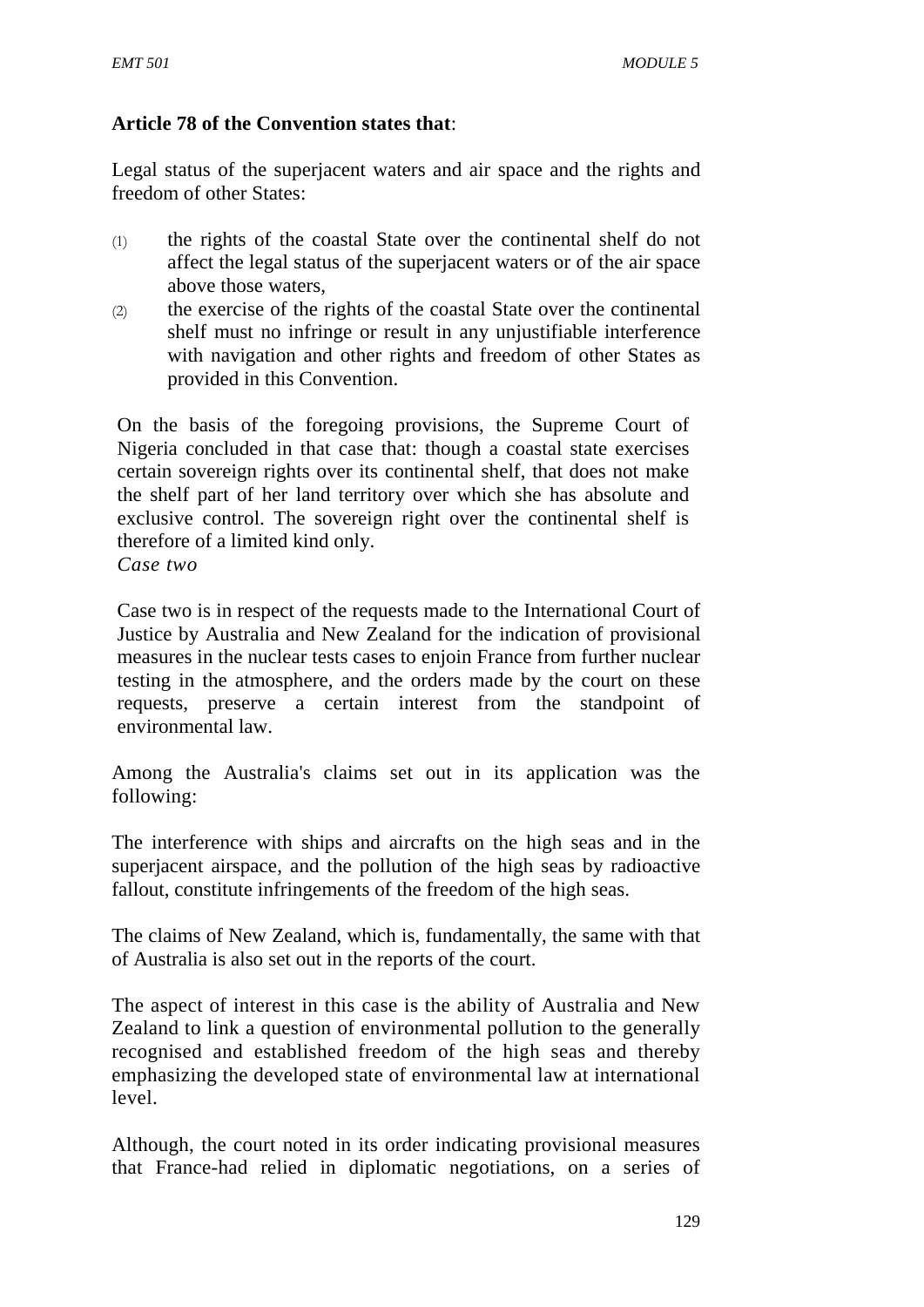scientific reports "which all concluded that he fall-out from the French tests did not constitute a danger to the health of the Australian population," the court's finding in the nuclear tests cases on the possibility of injury arising from the tests is quite revealing. The finding of court was as follows:

Whereas for the purpose of the present proceedings it suffices to observe that the information submitted to the courts, ...does not exclude the possibility that damage to Australia might be shown to be caused by the deposit on Australian territory of radio-active fall-out resulting from such tests and to be irreparable; whereas in the light of the foregoing considerations the court is satisfied that it should indicate interim measures of protection in order to preserve the right claimed by Australia in the present litigation in respect of the deposit of radio-active fall-out on the territory.

As can be seen from the going, to base an order for provisional measures indicating measures which were going to be regarded by the respondent state as a grave interference with its sovereignty on the mere possibility of damage by nuclear fall-out shows an extremely creditable sensitiveness by the International Court of Justice to the vital importance of prevention, of this form of environmental damage. That notwithstanding, the court was not prepared in the context of a request for provisional measures to act on the question of pollution of the high seas, and therefore found that "the circumstances of the case do not appear to require the indication of interim measures of protection in respect of other rights claimed by Australia in the application." Case three

The third case is the judgment of the court in the *Fisheries Jurisdiction cases. Although,* the cases were essentially dealing with a maritime despite, some pertinent observations were made which could be said to have begun to develop some principles of modern environmental law.

The court in the *Fisheries Jurisdiction case* recognised that the law pertaining to fisheries must accept the primacy for the need of conservation based on scientific data. This aspect has been properly emphasised to the extent needed to establish that the exercise of preferential rights of the coastal State as well as the historic rights of other states dependent on the same fishing grounds, have all to be subject to the overriding consideration of proper conservation of the fishery resources for the benefit of all concerned. This conclusion would appear warranted if this vital source of man's nutrition were to be preserved and developed for the community.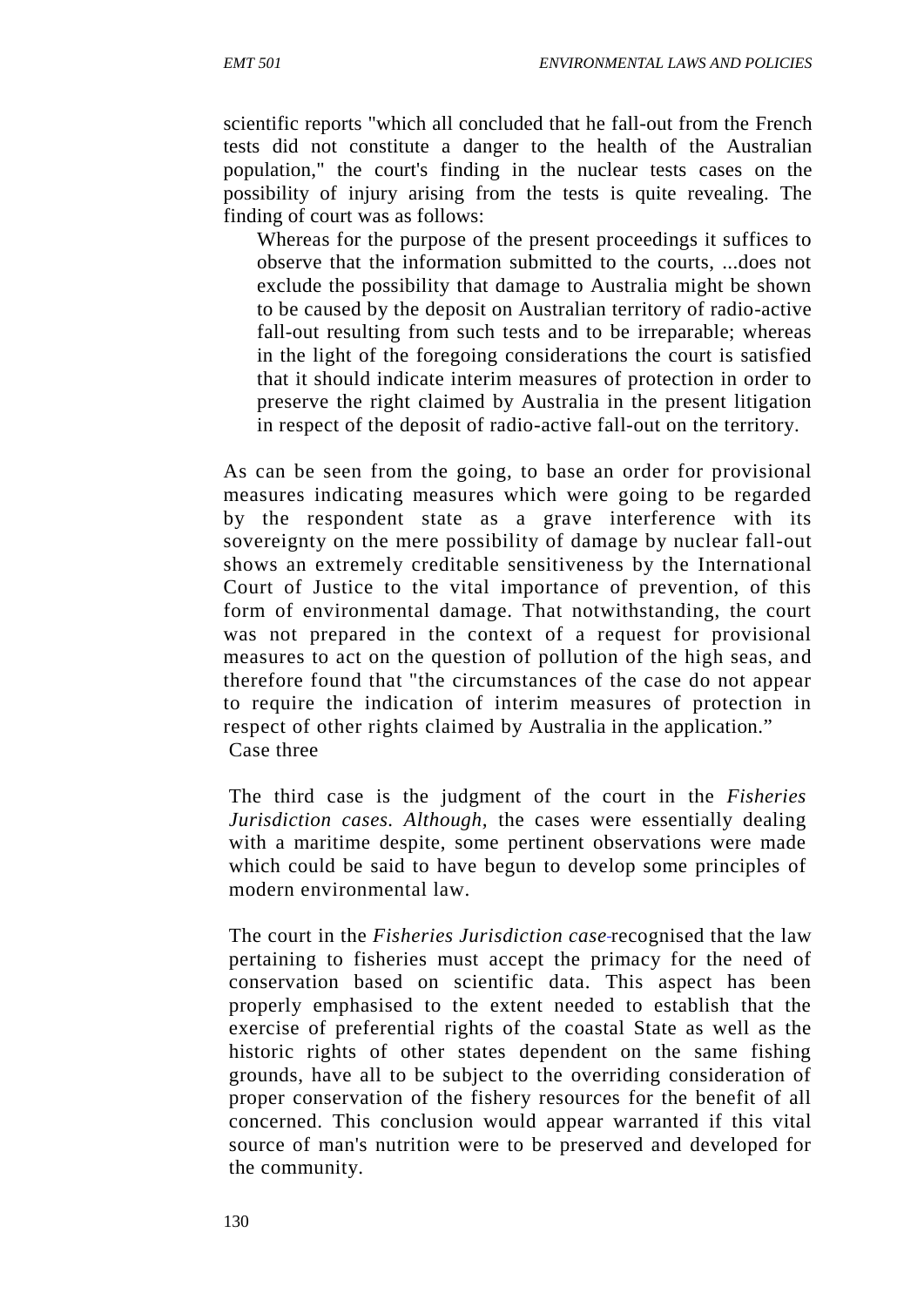The reasoning of the court is not far-fetched, for there has always been the need for accepting clearly in maritime matters the existence of the duty to have reasonable regard to the interests of other states. Thus the rights of the coastal States in the coastal fisheries of the adjacent waters have nevertheless to be exercised with due regard to the rights of other states and the claims and counter claims in this respect have to be resolved on the basis of considerations of equity." It need be emphasised that at the time of this decision, there was no specific conventional law governing this aspect and it was the evolution of customary law, which has punished the basis of the court's judgment in this ease.° This was a distinct contribution of the court in 1974 to the development of environmental law to serve the best interests of the community. *Case four*

Another case decided by the International Court of Justice in which environmental considerations, while not the essential point of this dispute, were regarded by both parties of considerable importance was the *Gulf of Maine case* between the United States and Canada<sup>66</sup> One of the contentions put forward by the United States in that case in support of the maritime boundary delimitation line which it contended was a correct one was that the George Bank in the *Gulf of Maine* was a separate and identifiable ecological regime, that the dividing line should permit single state management of the resources of the Bank, that hydrocarbon development on the northeast portion of the Bank would place the marine resources of the entire Bank at risk, and that disputes in connection with fishery management and hydrocarbon development would be minimized by the line placing the whole Bank under the control of a single state. Thus, in its memorial, it observed that:

Because hydrocarbon development on the continental shelf may affect fish that inhabit the ecological regime in which that activity occurs, disputes may arise if regulatory authority over a regime is divided among two or more States. The location of a single maritime boundary will minimize the potential of such disputes if responsibility for the protection of the entire regime is rested in a single State.

The reason for the contention of the United States was that:

Such a result would allow a State to make choices on continental shelf or other developmental and environmental matters after an assessment of the full range of its interests in the entire area and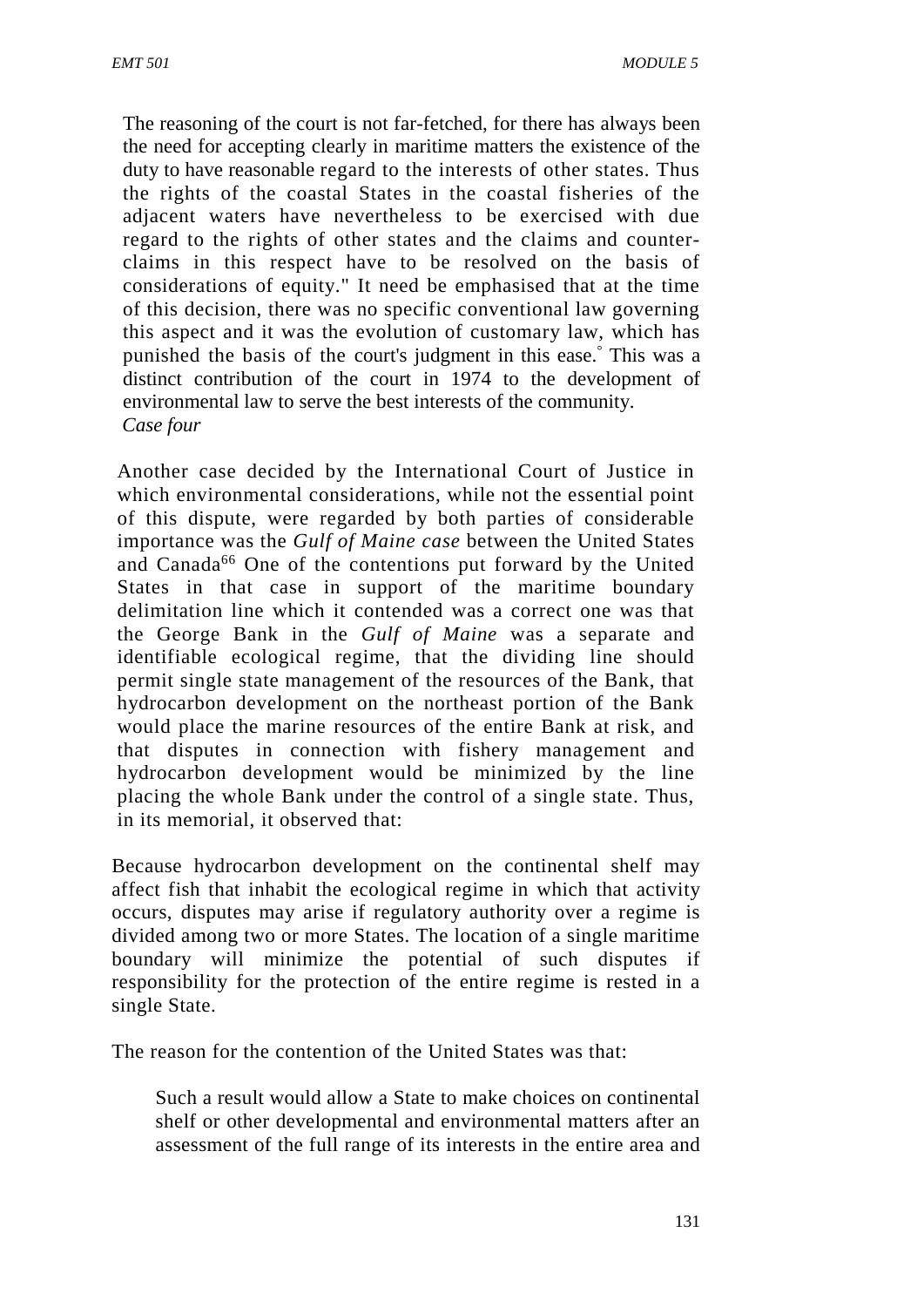without concern that its decisions will effect, or be fed by, the interests of the other States.

With its counter-memorial, the United States annexed a study, amounting to a whole volume of 'Environmental Risks of Hydrocarbon Development on the north-eastern Portion of Georges Bank.' The conclusion of that study was as follows:

In the event oil was discharged into the water column in the course of hydrocarbon development on the north-eastern portion of George Bank, it would be transported in the circulation patter over the Bank before it dissipated. Because the larvae of fish and shellfish are particularly susceptible to damage from oil, and because the north eastern portion of Georges Bank stocks as a whole would be damaged by a discharge of oil during spawning season on the north eastern portion, of the Bank, and would continue to harm adult organisms, such as lobster and scallops that live in the seabed. Due to the pattern in which water circulates over Georges Bank and the direction of the prevailing winds, it is highly unlikely that oil discharged into the water column above the north-eastern portion of the Bank either would cross the northeast channel to the Scotian shelf or reach the coasts of the Gulf of Marine area.

The response of Canada to this argument was to repudiate the idea that because single-state management might be desirable, it necessarily followed that this was a legal reason to leave the whole of the Bank to one state. It stated further that:

It must be stressed at the outset that the Unites States argument rests on the quite unjustifiable legal assumption that the whole of Georges Bank appertains to the United States, for it part of the Bank were Canadian it follows that Canada's Georges Bank would face the same environment risk.

Canada, therefore, contended that the argument of the Unites States was circular. It challenged the United States scientific analysis on its own terms in the following words:

The total scientific defect in the Unites States analysis is that it concerns itself only with oil in the water column. The United States ignores the fact that by far the greater bulk of oil released by oil wells blowouts or by a tanker spills rests on the surface of the water. Only a small fraction is dissolved in the water column. Models of trajectory and oil spill fates demonstrate that owing to wind and current action, the great mass of any oil spill on either the north eastern or south-western part of Georges Bank will pass to the scotian shelf and to the Canadian coastline. The United States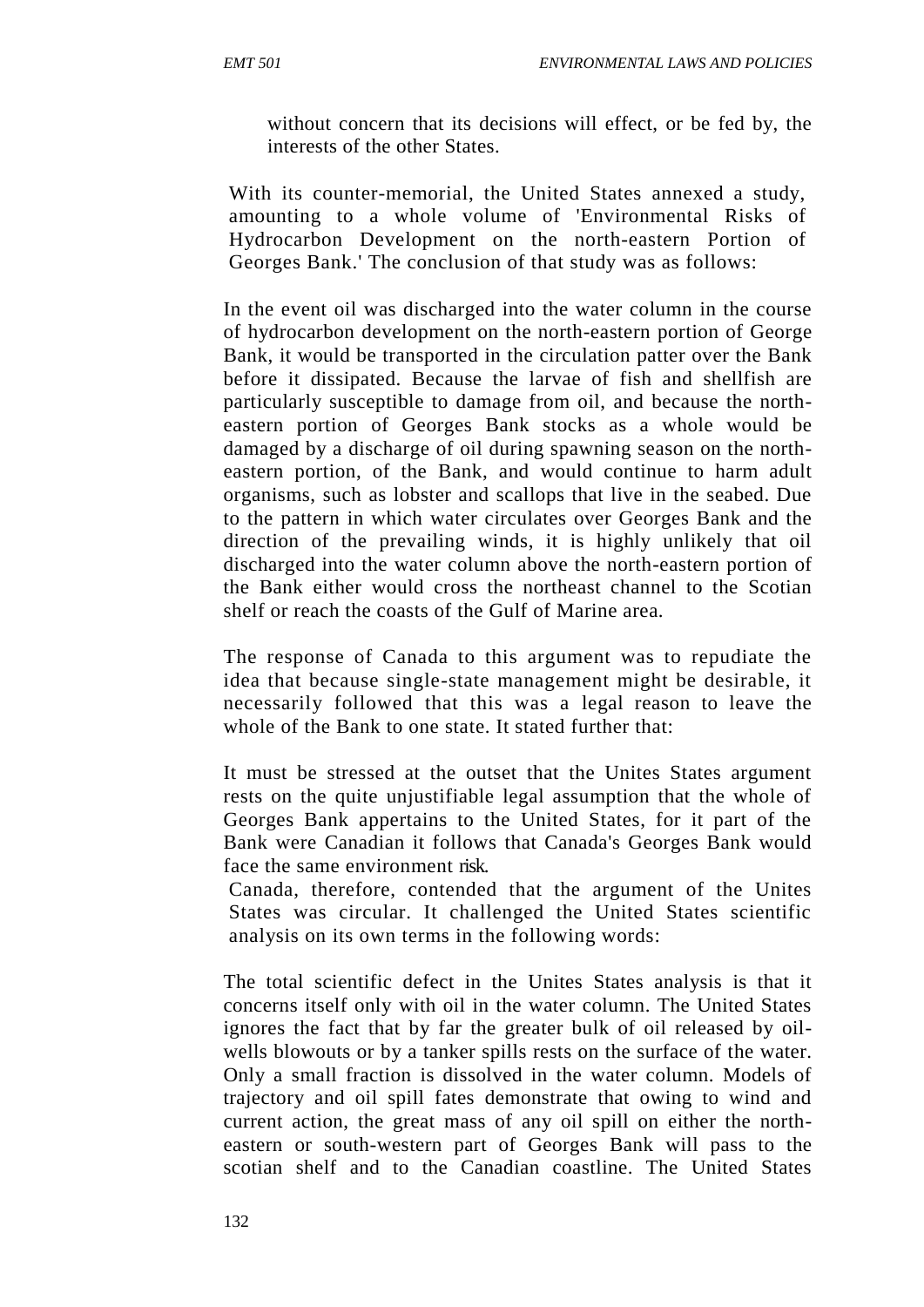argument on this point is therefore incomplete and misleading. The chances are that Canada will suffer the effects of an oil spill or oil well blow out anywhere on Georges Bank to a much greater degree than the United states, and official United States studies have recognised this fact.

It could be seen from the foregoing that both parties have indicated that they were seriously concerned about the impact of hydrocarbon development on the natural resources of the area, which would be affected by the delimitation line to be traced by the chamber. The environmentalist who turns to the judgment of the chamber to see what it had to say on this point will however be disappointed. The main thrust of the argument of the chamber was that international law in the field of maritime delimitation does not descent to matters of such detail. According to the Court:

A body of detailed rules is not to be looked for in customary international law which in fact comprises a limited set of norms for ensuring the coexistence and vital co-operation of the members of the international community, together with a set of customary rules whose presence in the opinion juris of States can be tested by induction based on the analysis of a sufficiently extensive and convincing practice, and not by deduction from preconceived ideas. It is therefore unrewarding, especially in a new and still unconsolidated field like that involving the quite recent extension of the claims of States to areas which were until yesterday zones of the high seas, to look at general international law to provide a ready made sex of rules that can be used for solving any delimitation problems that arise.

On the basis of the foregoing, the International Court of Justice found that each party's reasoning is in fact based on a false' premise since it was an error to search general international law for a set of rules which are not there. The court mentions specifically as an example of this mistake:

...the idea advocated by the United States that such a boundary should make it possible to ensure the optimum conservation and management of living resources and at the same time reduce the potential for future disputes between the parties.''

The court in its judgment also referred to socio-economic aspects of the dispute to which the parties had devoted considerable argument and stated that:

However, the crux of the matter lies elsewhere. It should be emphasised. that these fishing aspects, and others relating to activities in the fields of oil exploration, scientific research, or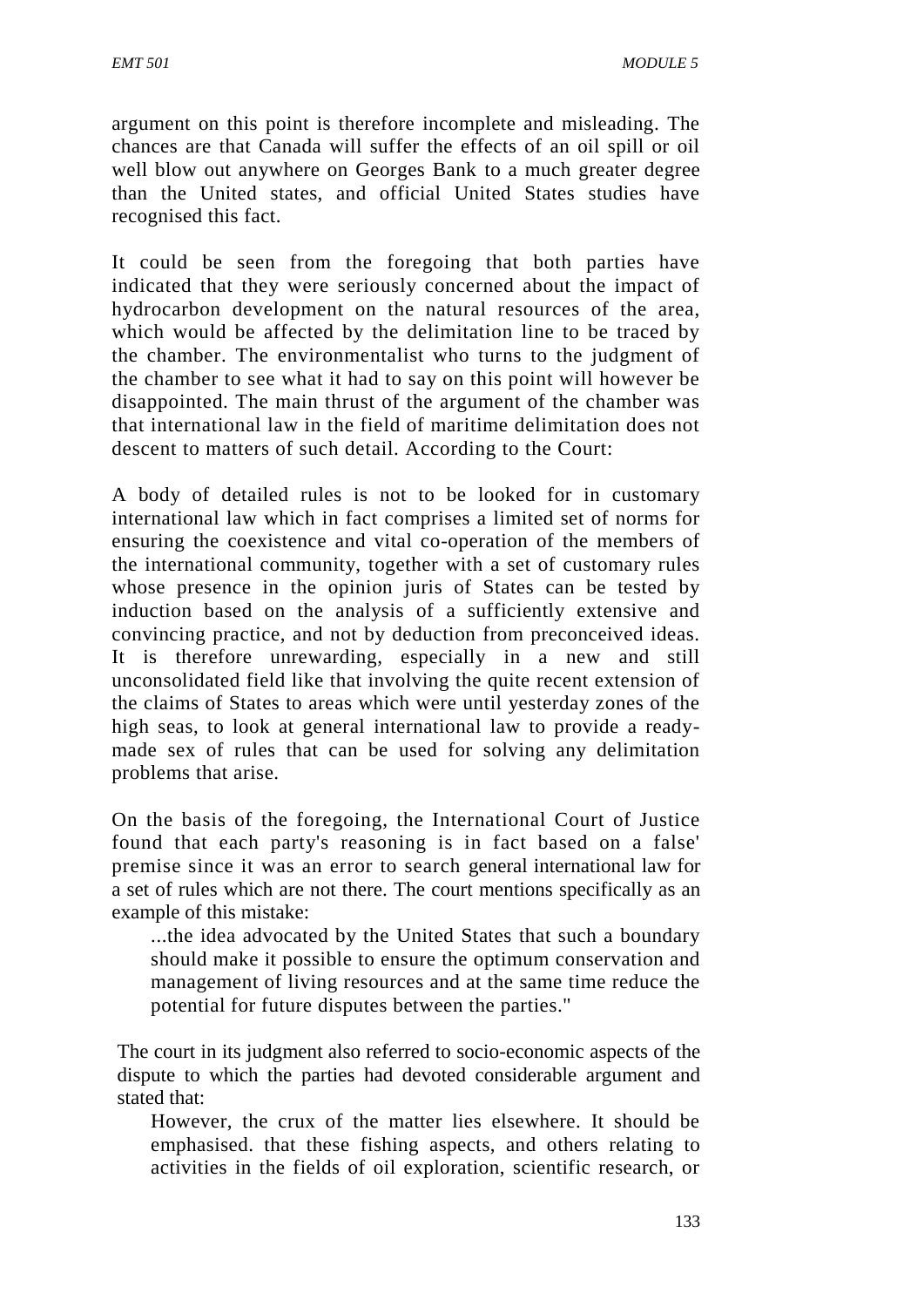common defence arrangements, may require an examination of valid considerations of a political arid economic character. The chamber is however bound by its statute, and required by the parties, not to take a decision *ex aequo et Bono,* but to achieve a result on the basis of law. He chamber is, furthermore, convinced that for the purposes of such a delimitation operation as is here required, international law, does no more than by down in general that equitable criteria are to be applied, criteria which are not spelled out but which are essentially to be determined in relation to what may be properly called the geographical features of the area.

When it came to determine the final settlement of the delimitation line, in the area of the Georges Bank, the court noted that the bank was the real subject of the dispute from the viewpoint of the potential resources of the subsoil and also, in particular, that of fisheries that are of major economic importance. It therefore examined the question of whether circumstances other than the geography of the Gulf of Maine ought in assessing the equitable character of the result produced by this portion of the delimitation line. Thus, after considering arguments related to conservation and management of fisheries, and other maritime activities concerning navigational assistance, resource, research, defence, etc., the court concluded as follows:

It is, therefore, in the chamber's view, evident that the respective scale of activities connected with fishing — or navigation, defence or, for the matter, petroleum exploration and exploitation — cannot be taken into account as a relevant circumstance or, if the term is preferred, as an equitable criterion to be applied in determining the delimitation line.<sup>75</sup>

As rightly pointed out, from the reasoning of the court, it is clear that what the chamber had in mind was the charge in the fishing practices of the nationals of the two states concerned resulting from the drawing of the delimitation line. It does not appear to have had in contemplation any question of environmental protection and in particular, the ecological impact of hydrocarbon exploration on the fish stocks.

While accepting the reasoning of the court under the first lines of the issues determined, whereby it rejected the idea that current customary international law contains a specific rule in favour of single State management of resources in such a situation as the Gulf of Marine, the same cannot be said to be true under the second lines which deals with environmental considerations. This is because; at the second lines of its argument it did not show more awareness of the possible relevance of environmental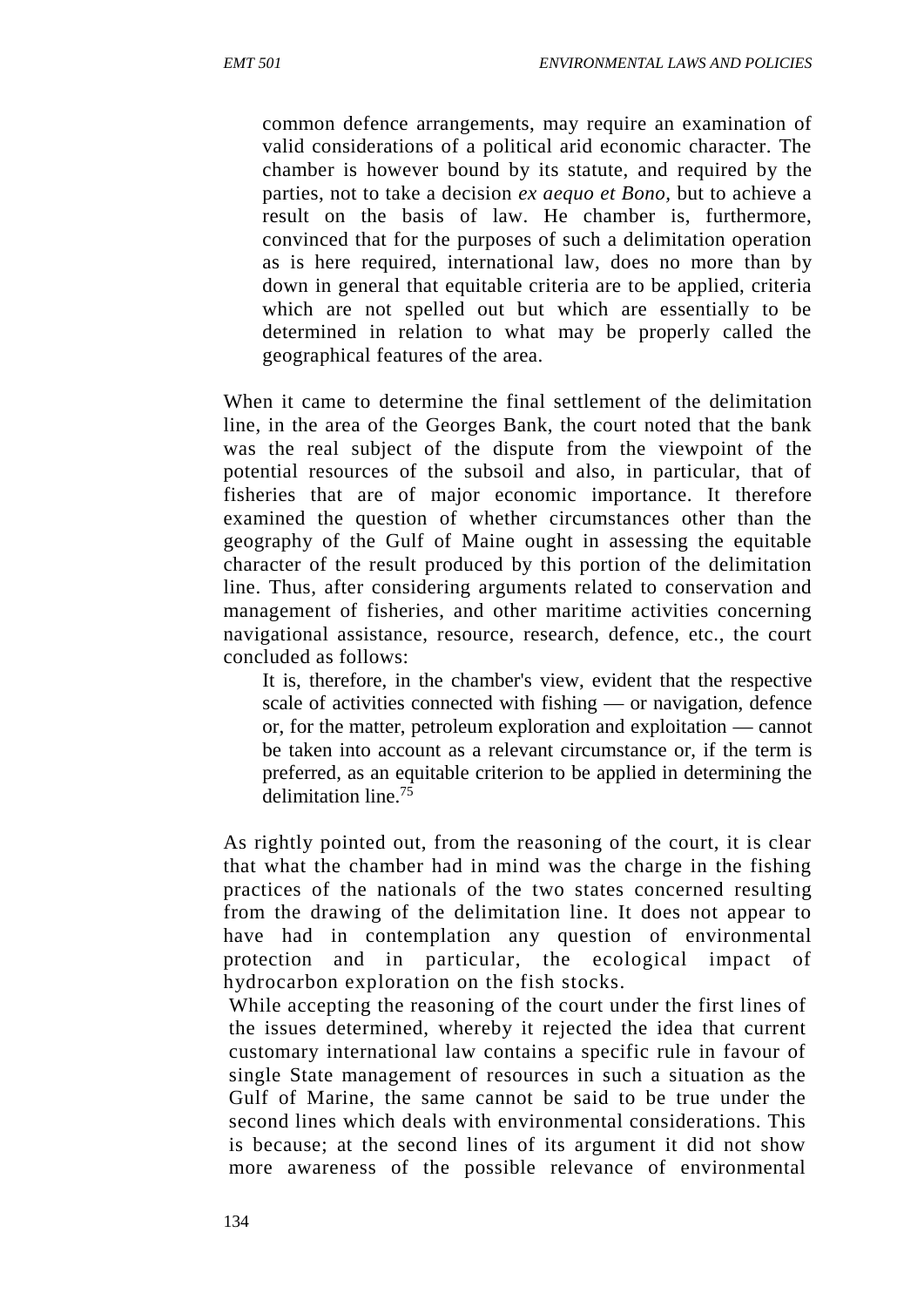considerations in testing the equitable nature of a contemplated delimitation\_

Finally, it may be tempting to hold the view that the court took the view that the arguments of the two parties on the issue of environmental conservation were evenly balanced, that, the impact of oil spilt would be felt by both countries, and that however vital the considerations of environmental protection might be, they did not in the particular circumstances of the case point one way or the other when viewed from the angle of the equitableness of the result. However, if such were the view of the court, it was not expressed in its judgment. That being the case, an opportunity has been missed by the court to underline the importance of environmental considerations at the international level, which may not affect the result necessarily.

# **3.6 Some international measures for environmental protection**

The development of international law regarding environmental protection really began in 1972 with the United Nations Conference on the Human Environment. This Conference has held in response to the ground swell of public awareness about environmental pollution in both developed and developing worlds.

It is a known fact that environmental degradation is no respecter of geographical boundaries. Therefore, environmental problems within the natural or geographical boundaries cannot be adequately protected by individual countries isolated efforts. A general international law principles therefore oblige each nation to take such measures as may be necessary to a practicable extent to ensure that activities within is territory conform to the generally accepted international law standards to the prevention of injury to the environment of another state.

The modern trend for international efforts at ameliorating environmental degradation are express written treaties and agreements which are better than the hoards principles of unwritten international law. These international agreements may be non-binding unilateral declaration of intent to jointly proposed declarations of principles of goal or firm agreement that create specific legal obligation.

There has been a plethora of international instruments dealing with the issues of environmental protection. Prominent amongst these are the Stockholm Declaration of 1972 and the Rio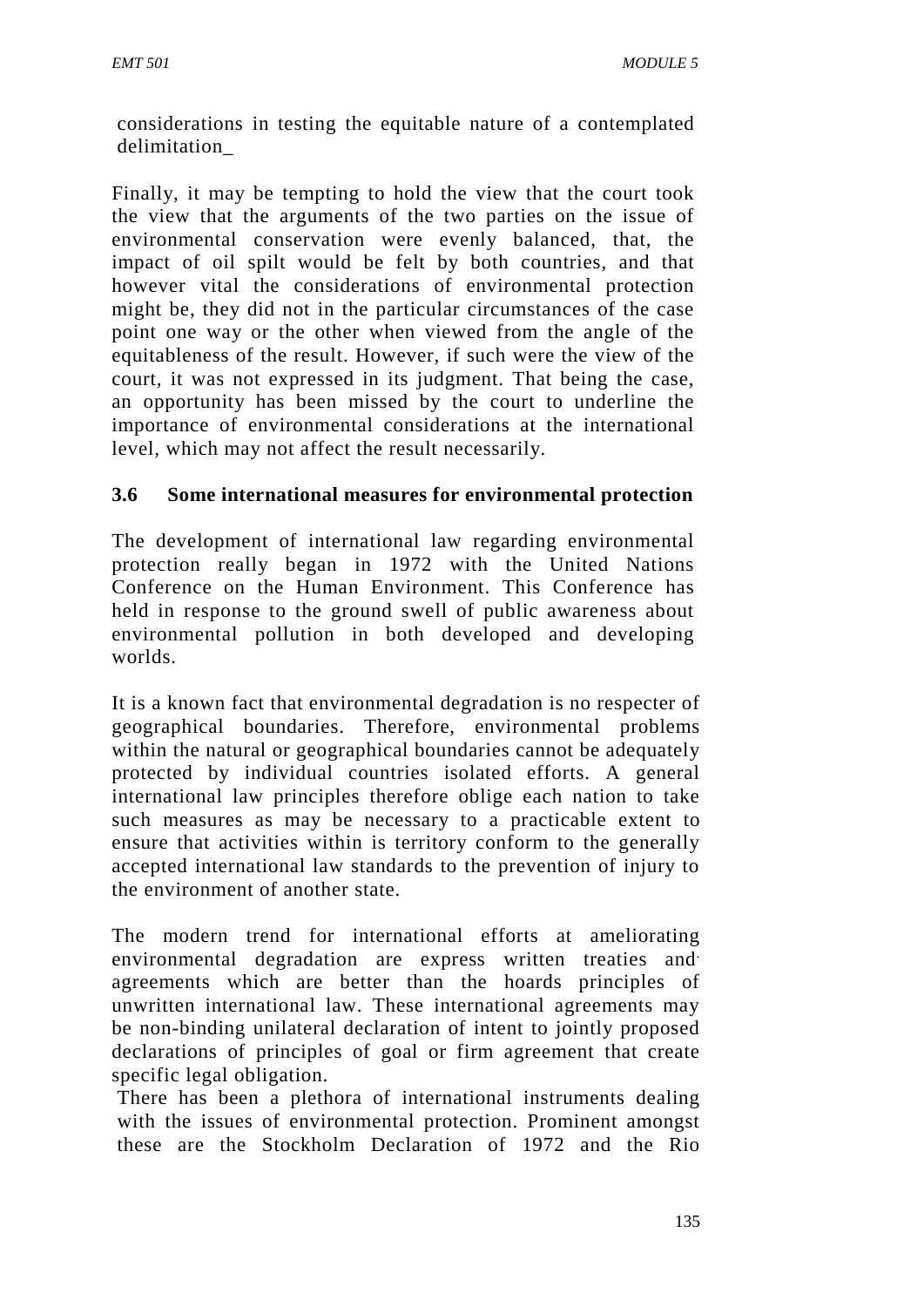Declaration of 1992. Each of these Declarations is discussed with the view of extracting the major principles enshrined in them.

# *Stockholm Declaration on Human Environment 1972*

Basically, the international obligations to protect the environment were largely initiated by the Stockholm Declaration on Human Environment in 1972. The Stockholin Declaration, as is popularly called, was made by 113 states. Some of the important environmental principles agreed upon at the Stockholm Declaration are as follows:

# *Principle 1*

Man has the fundamental right to freedom, equality and adequate conditions of life, in an environment of a quality that permits life of dignity and well being, and he bears a solemn responsibility to protect and improve the environment for present and future generations. In this respect, policies promoting or perpetuating apartheid, racial segregation, discrimination, colonial and other forms of oppression and foreign domination stand condemned and must be eliminated.

# *Principle 2*

The natural resources of the earth including the air, water, land, flora and fauna and especially representative samples of natural ecosystems must be safeguarded for the benefit of present and future generations through careful planning or management, as appropriate.

## *Principle 3*

The capacity of the earth to produce vital renewable resources must be maintained and, wherever practicable, restored or improved.

## *Principle 4*

Man has a special responsibility to safeguard and wisely manage the heritage of wildlife and its habitat, which are now gravely imperilled by a combination of adverse factors. Nature conservation including wildlife must therefore receive importance in planning for economic development. *Principle 5*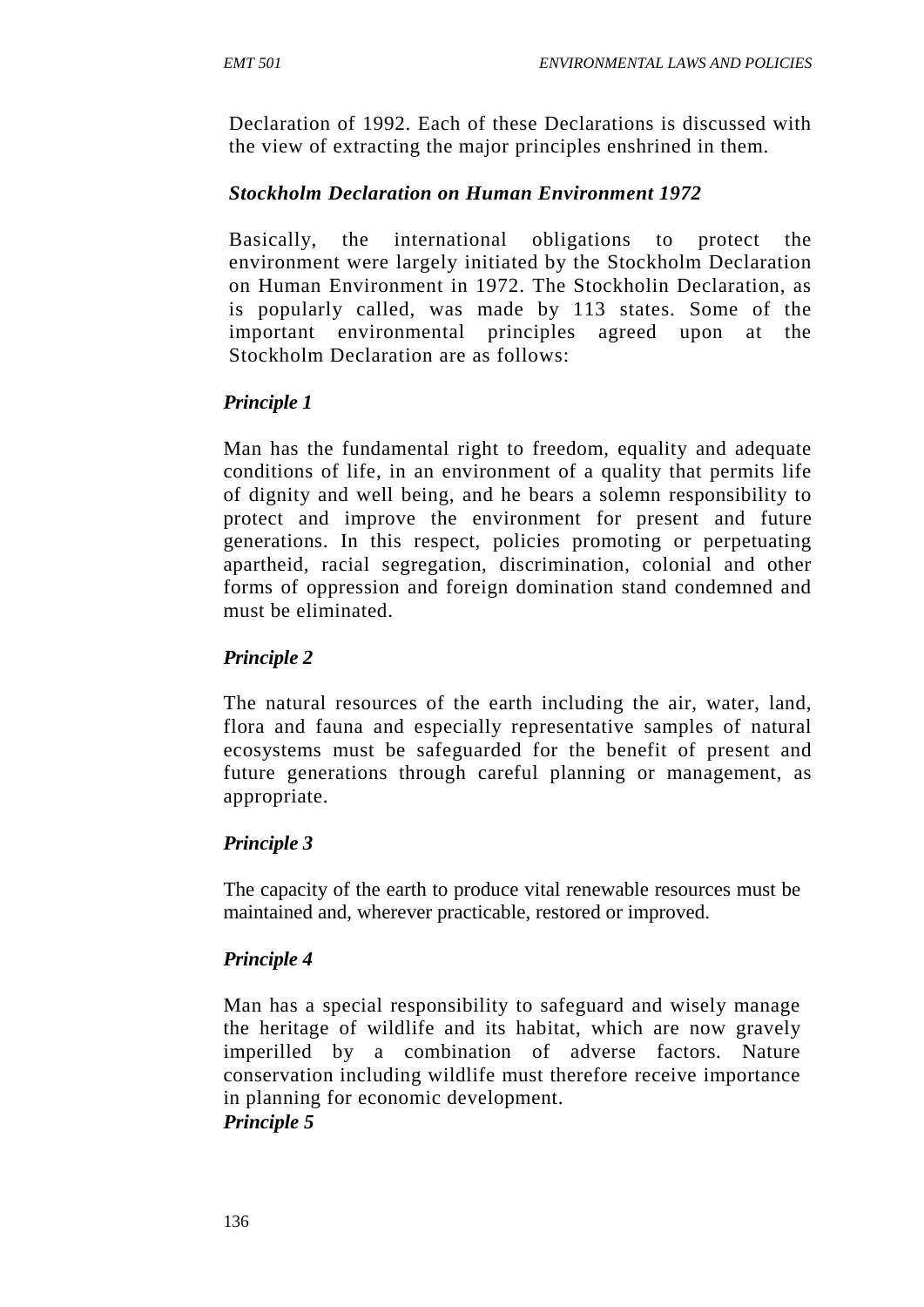The non-renewable resources of the earth must be employed in such a way as to guard against the danger of their future exhaustion and to ensure that benefits from such employment are shared by all mankind

# *Principle 6*

The discharge of toxic substances or of other substances and the release of heat, in such quantities or concentrations as to exceed the capacity of the environment to render them harmless, must be halted in order to ensure that serious or in eversible damage is not inflicted upon ecosystems. The just struggle of the peoples of all countries against pollution should be supported

# *Principle 7*

States shall take all possible steps to prevent pollution of the seas by substances that are liable to create hazards to human health, to harm living resources and marine life, to damage amenities or to interfere with other legitimate uses of the sea.

## *Principle 8*

Economic and social development is essential for ensuring a favourable living and for the improvement of the quality of life.

## *Principle 21*

States have, in accordance with the Charter of the United Nations and the principle of international law, the sovereign right to exploit their own resources pursuant to their own environmental policies, and the responsibility to ensure that activities within their jurisdiction or control do not cause damage to the environment of other States or of areas beyond the limits of national jurisdiction.

## *Principle 23*

Without prejudice to such criteria as may be agreed upon by the international community, or to standards which will have to be determined nationally, it will be essential in all cases to consider the systems of values prevailing in each country and the extent of the applicability of standards which are valid for the most advanced countries but which may be inappropriate and of unwanted social cost for the developing countries.

*Rio Declaration on Environment and Development in 1992*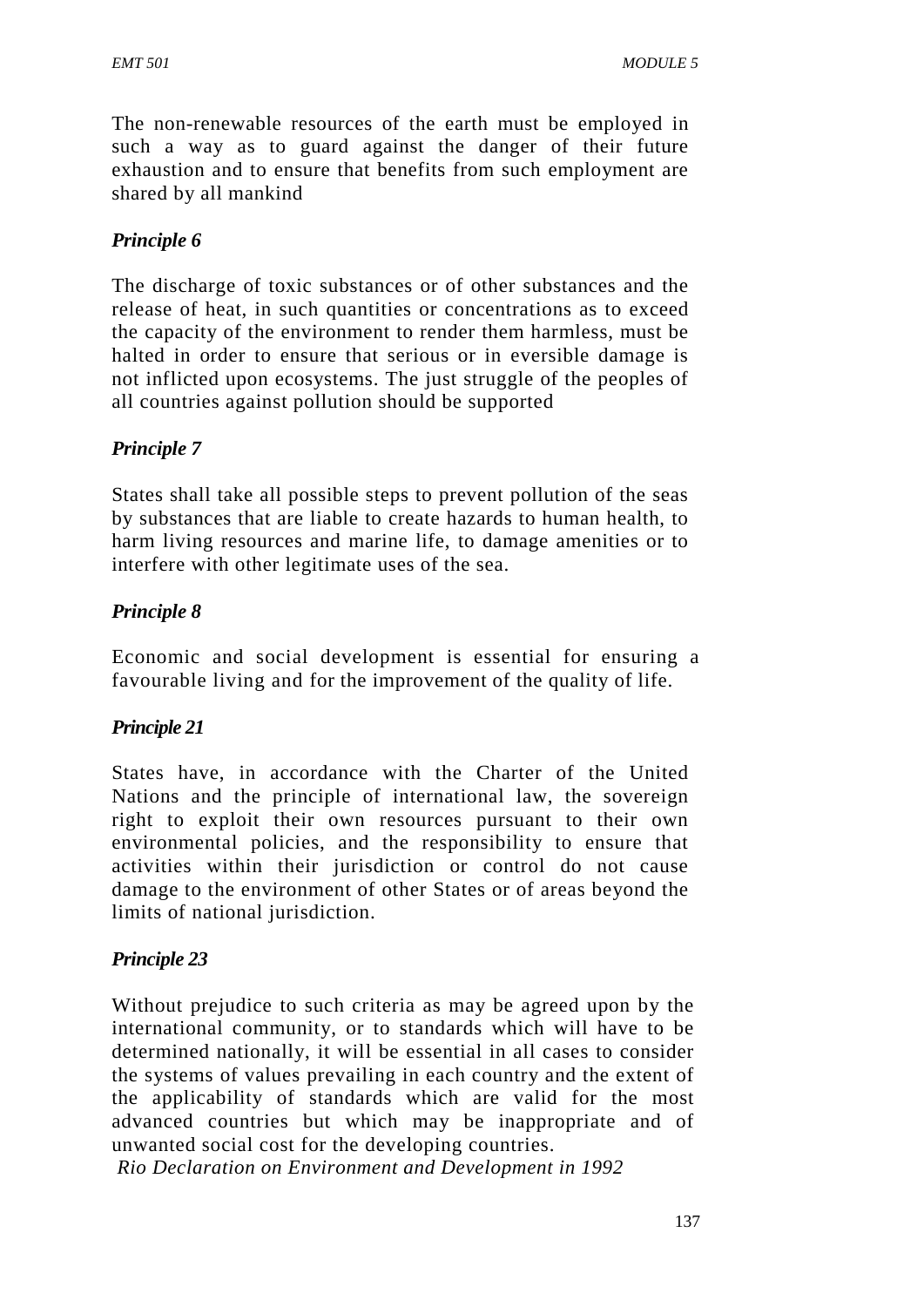At the twentieth anniversary of the Stockholm Declaration, the United Nations Conference on Environment and Development was held in Rio de Janeiro in June 1992. The Earth Summit 1992 or the Rio Conference, as is sometimes called, witnessed the signing of some vital documents concerning the protection of the environment. Pertinent among these documents are (a) the framework convention on climate change and on biological diversity signed by 153 countries; (b) Agenda 21, which is an Action Plan of the international community in respect of the environment and development for the  $21<sup>st</sup>$  Century; and (c) the Rio Declaration, a statement of 27 principles on environment and development. These documents reaffirm that protection of the environment requires international co-operation and place environmental issues high on the agenda of the international community. Some of the important principles of the Rio Declaration are as follows:

#### *Principle 1*

Human beings are at the centre of concerns for sustainable development. They are entitled to a healthy and productive life in harmony with nature.

## *Principle 2*

States have, in accordance with the Charter of the United Nations and the principleS of international law, the sovereign right to exploit their own resources pursuant to their own environmental and developmental policies, and the responsibility to ensure, that activities within their jurisdiction or control do not cause damage to the,-environment of other States or of arrears beyond the limits of national jurisdiction.

## *Principle 3*

The right to development must be fulfilled so as to equity meet developmental an environmental needs of present and future generations.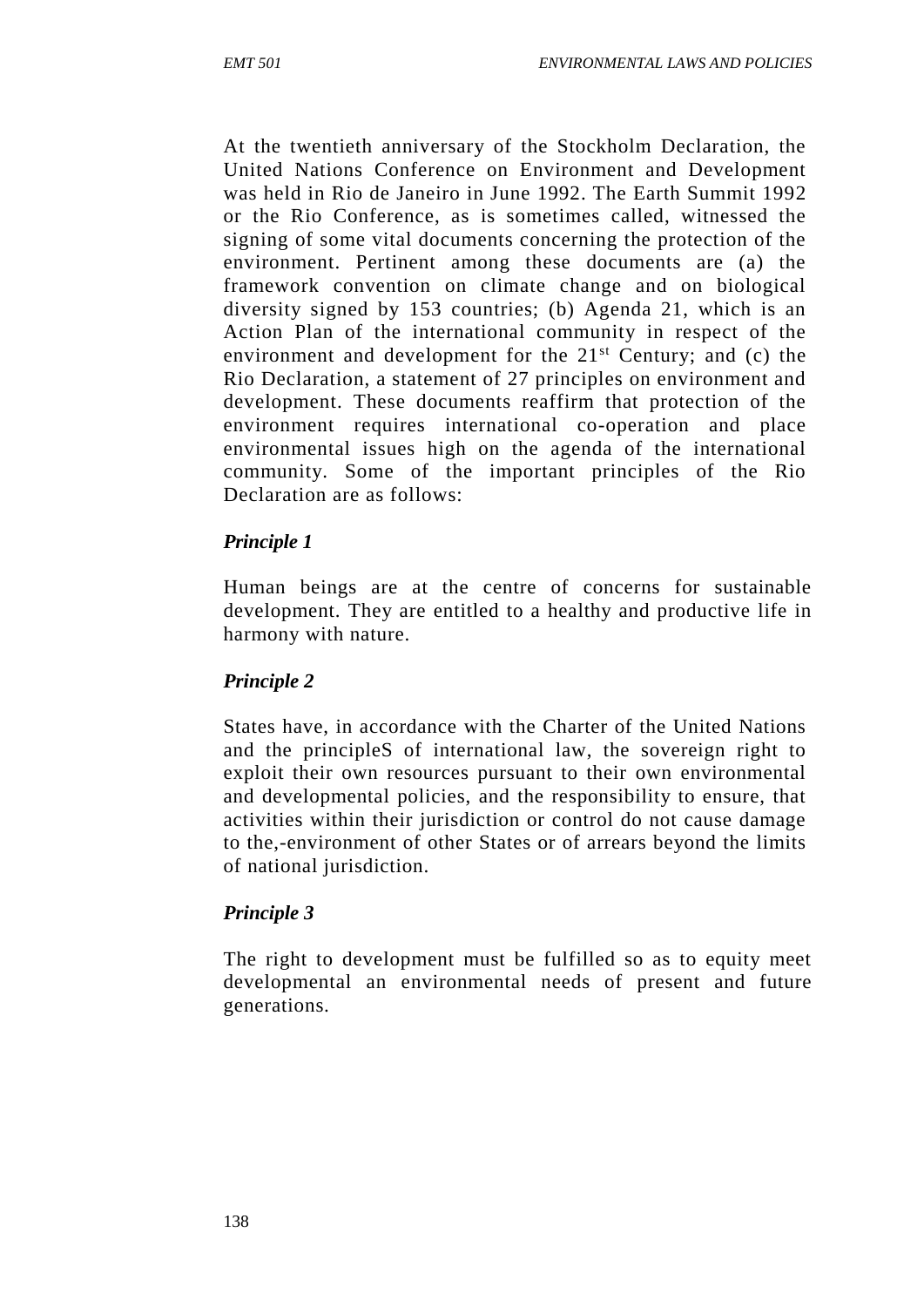# *Principle 4*

In order to achieve sustainable development, environmental protection shall constitute an integral part of the development process and cannot be considered in isolation from it.

# *Principle 5*

All States and all people shall cooperate in the essential task of eradicating poverty as an indispensable requirement for sustainable development, in order to decrease the disparities in standards of living and better meet the needs of the majority of the people of the world

# *Principle 6*

The special situation and needs of developing countries, particularly the least developed and those most environmentally vulnerable, shall be given special priority. International actions in the field of environment and development should also address the interests and needs of all countries

# *Principle 7*

States shall cooperate in a spirit of global partnership to conserve, protect and restore the health and integrity of the earth's ecosystem. In view of the different contributions to global environmental degradation, states have common but differentiated responsibilities. The developed countries acknowledge the responsibility that they bear in the international pursuit of sustainable development in view of the pressures their societies place on the global environment and of the technologies and financial resources they command.

## *Principle 8*

To achieve sustainable development and a higher quality of life for all people, States should reduce and eliminate unsustainable patterns of production and consumption and promote appropriate demographic policies.

## *Principle 9*

States should cooperate to strengthen endogenous capacity building for sustainable development by improving scientific understanding through exchanges of scientific understanding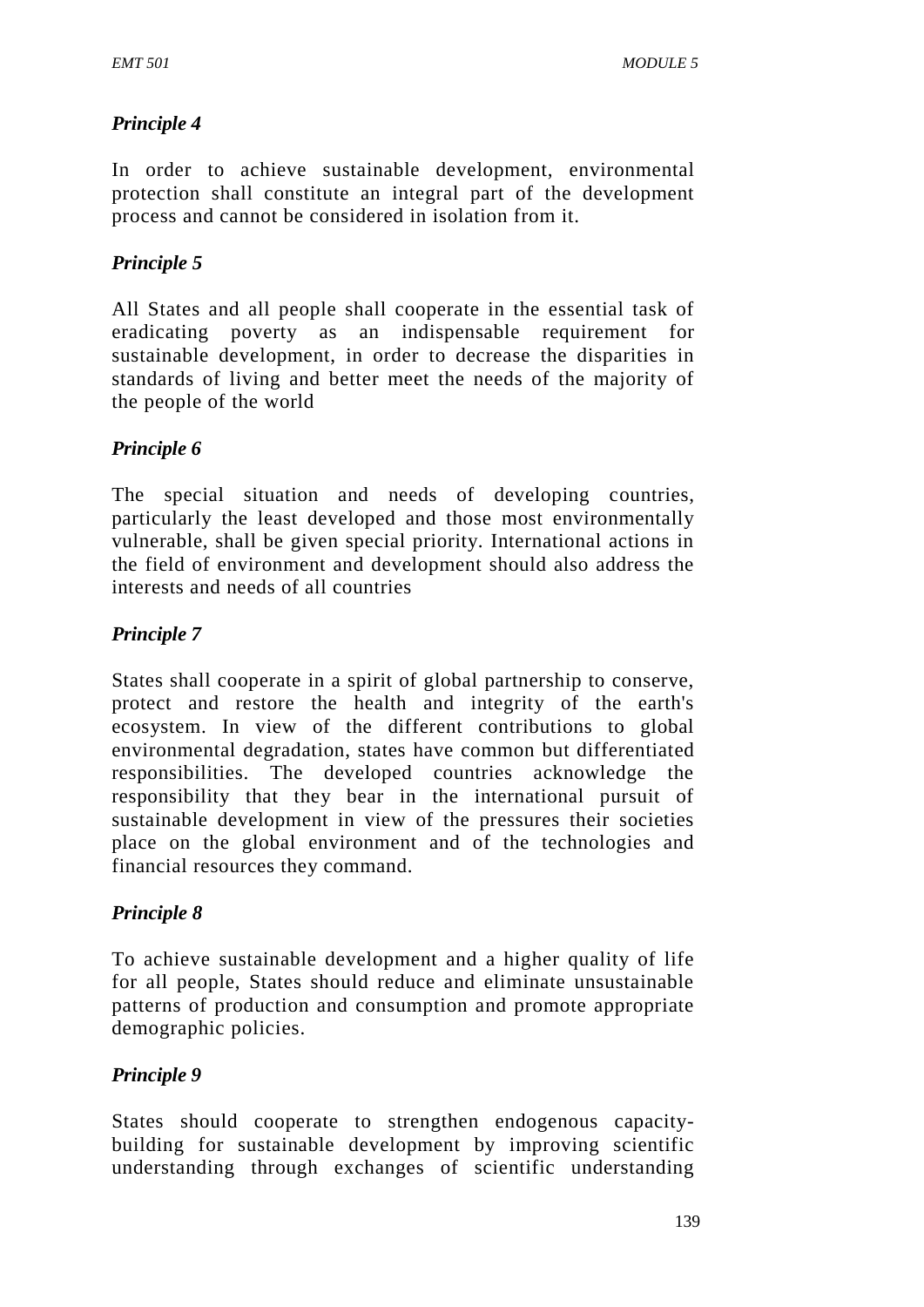through exchanges of scientific and technological knowledge, and by enhancing the development, adaptation, diffusion and transfer of technologies, including new and innovative technologies.

# *Principle 10*

Environmental issues are best handled with the participation of all concerned citizens, at the relevant level. At the national level, each individual shall have appropriate access to information concerning the environment that is held by public authorities, including information on hazardous materials and activities in their communities, and the opportunity to participate in decision-making process. States shall facilitate and encourage public awareness and participation by making information widely available. Effective access to judicial and administrative proceedings, including redress and remedy, shall be provided.

# *Principle 11*

State shall enact effective environmental legislation. Environmental standards, management objectives and priorities should reflect the environmental and development context to which they apply. Standards applied by some countries may be inappropriate and of unwarranted economic and social cost of other countries, in particular developing countries.

# *Principle 12*

States should cooperate to promote a supportive and open international economic system that would lead to economic growth and sustainable development in all countries, to better address the problems of environmental degradation. Trade policy measures for environmental purposes should not constitute a means of arbitrary or unjustifiable discrimination or a disguised restriction on international trade. Unilateral actions to deal with environmental challenges outside the jurisdiction of the importing country should be avoided. Environmental measures addressing Tran boundary or global environmental problems should as far as possible, be based on an international consensus.

# *Principle 13*

States shall develop national law regarding liability and compensation for the victims of pollution and other environmental damage. States shall also cooperate in an expeditious and more determined manner to develop further international law regarding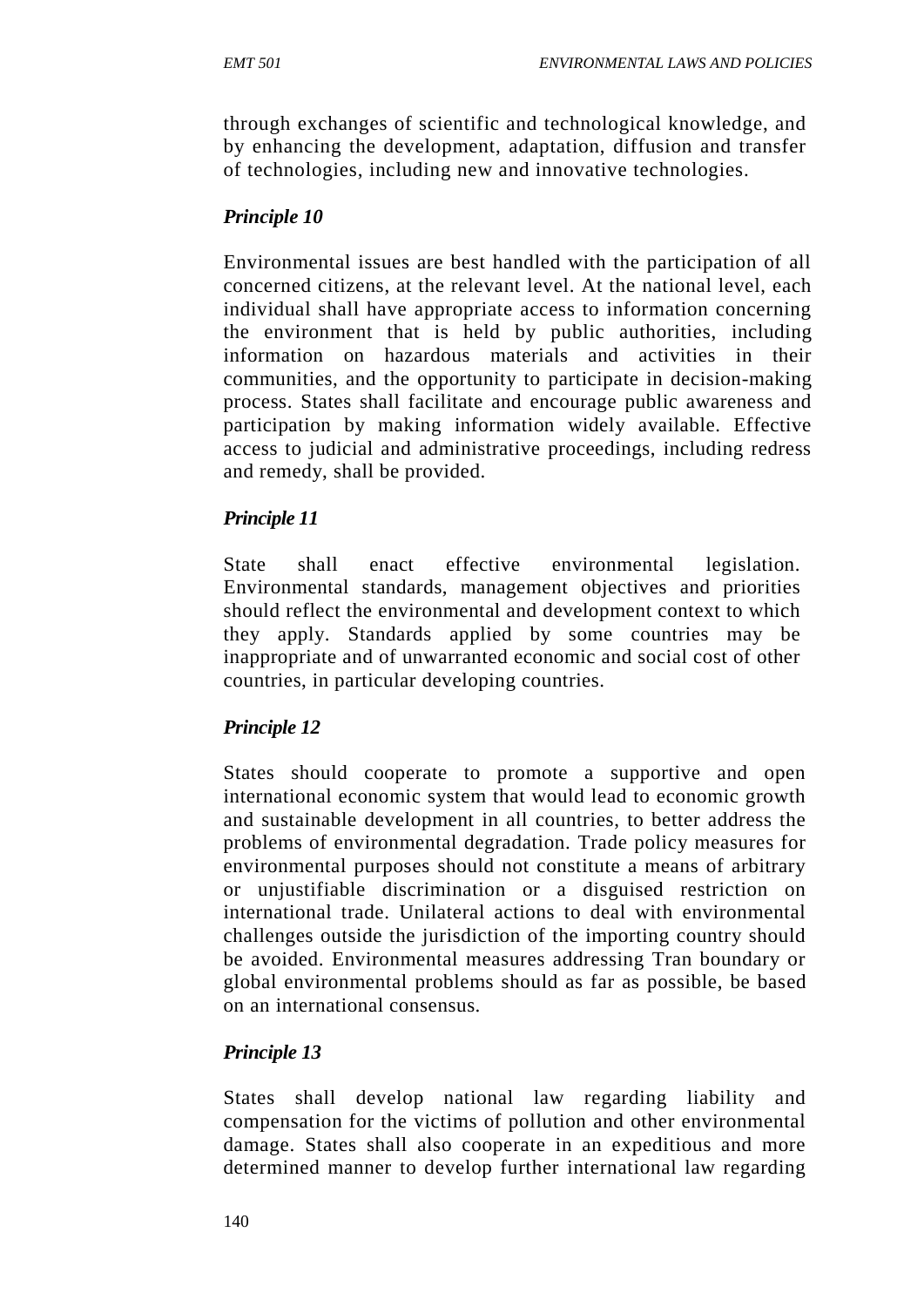liability ad compensation for adverse effects of environmental damage caused by activities within their jurisdiction or control to areas beyond their jurisdiction.

# *Principle 14*

States should effectively cooperate to discourage or prevent the relocation and transfer to other states of any activities and substances that cause severe environmental degradation or are found to be harmful to human health.

# *Principle 22*

Indigenous people and their communities, and other local communities, have a vital role in environmental management and development because of their knowledge and traditional practices. States should recognise, duly support their identity, culture and interests, and enable their effective participation in the achievement of sustainable development.

# *Principle 23*

In the environment and natural resources of people under oppression, domination and occupation shall be protected.

## *Principle 24*

Warfare is inherently destructive of sustainable development. States shall therefore respect international law by providing protection for the environment in times of armed conflict and cooperate in its further development, as necessary.

## **3.7 Other International instruments for the protection of environment**

In addition to the principles enshrined in the Stockholm Declaration of 1972 and Rio Conference of 1992, there are some other documents or instruments at international level that concerns with the protection of international environment. Few of these documents will be highlighted here.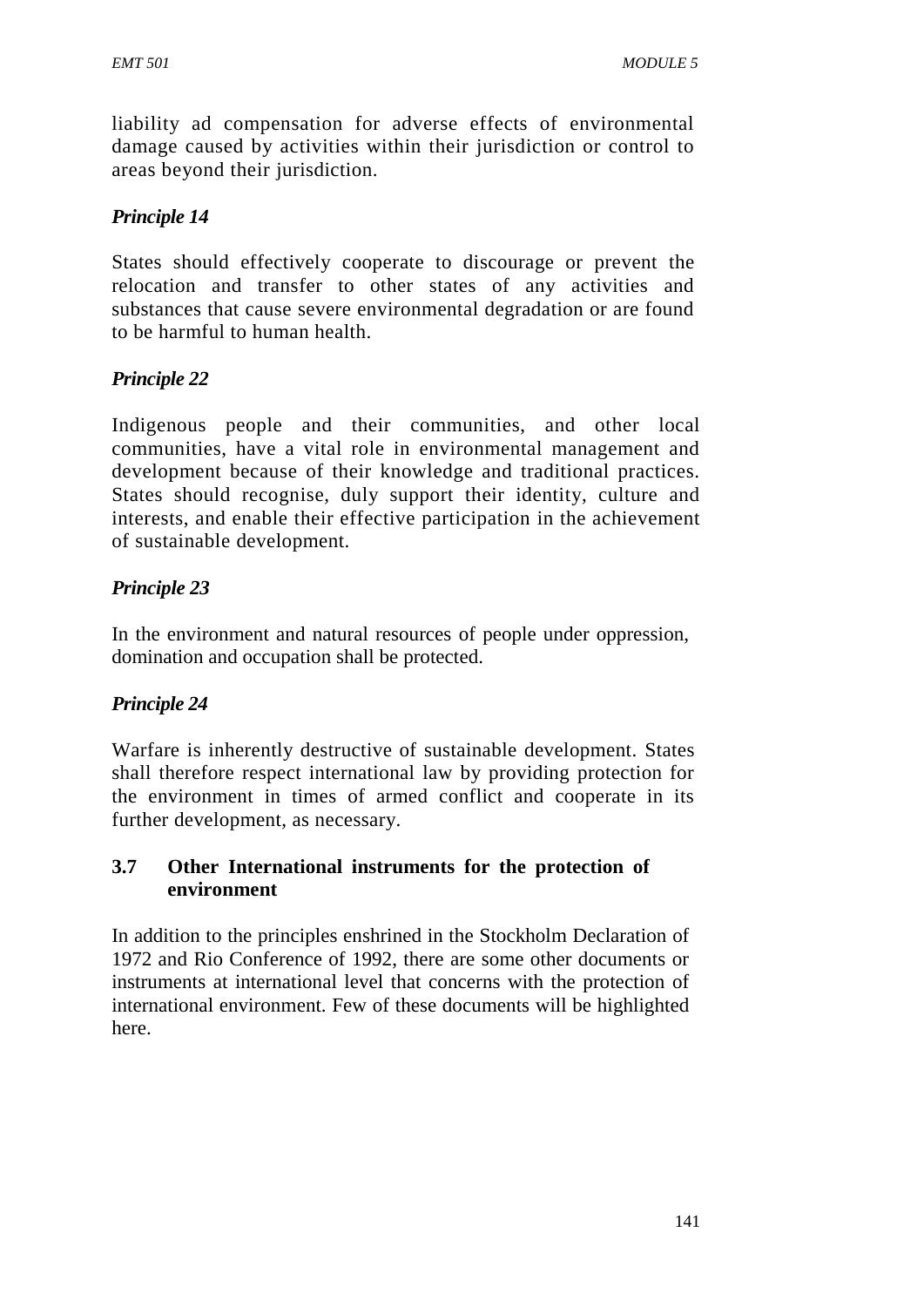#### *Geneva Convention on the High Seas, 1958"*

Article 25 of this Convention states that:

- (1) Every State shall take measures to prevent pollution of the seas from dumping of radioactive waste, taking into account any standards and regulations which may be formulated by the competent international organisations.
- (3) All States shall cooperate with the competent international organisations in taking measures for the prevention of pollution of the sea or air space above, resulting from any activities with radioactive materials or other harmful agent."

It need be stated that the treaty did not define what pollution is; it seems reasonable to assume that dumping a radioactive waste is synonymous with pollution of the sea. The obligations of the contracting parties are to take measures to prevent the dumping of hazardous waste. The act of dumping is isolative of the provision as this can only be interpreted to mean that where pollution occurs no preventive measures have been taken. Therefore, the obligation placed on the States is to ensure that ships flying their flags may be punished for the discharge of hazardous waste into . the sea or radioactive pollution of the air above the sea. The basic weakness of the provision is the lack of an enforcement agency.

*(i) The United Nation Convention on the Law of the Sea"*

By Article 136, the Convention developed a theory that the high seas and their resources constitute the common heritage of mankind. Nature has rested in the entire mankind the property in the resources of the sea and consequent upon that the impairment of the ecology of the sea is the destruction of the joint property of mankind. It is thus stated that:

Just as all mankind are entitled to the benefits of the resources of the sea

so also they have a corresponding duty to desist from dumping hazardous waste that would destroy the flora and fauna of the sea (Uchegbu, nd).

The sea has no state to protect it and so its environment is, as it were, a stateless phenomenon. Article 145 of the Convention therefore empowers the authority to adopt appropriate rules of the:

Prevention, reduction and control of pollution and other hazards to the marine environment, including the coastline, and of interference with the ecological balance of the marine environment, particular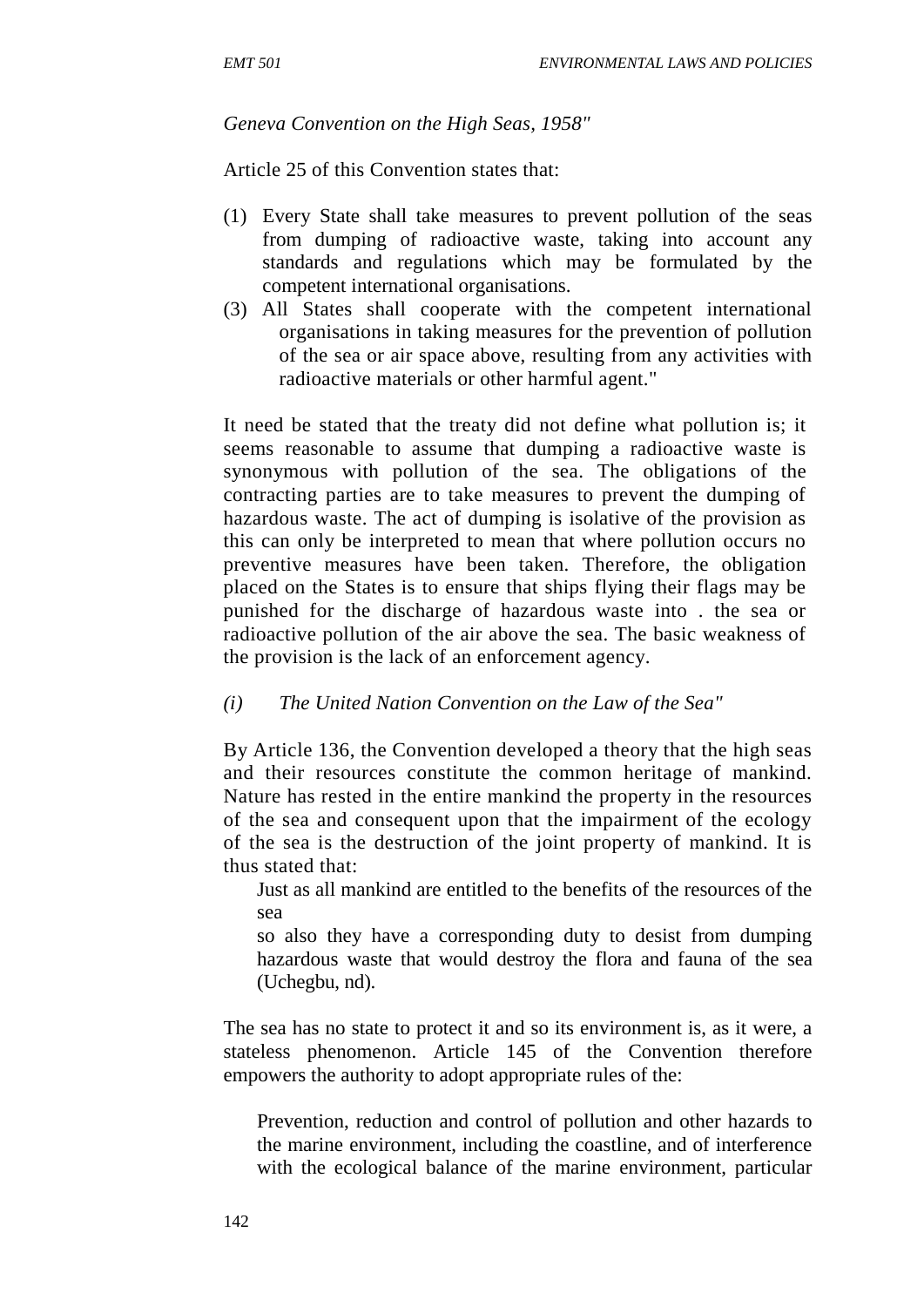attention being paid to the need for protection from harmful effects of such activities as disposal of waste...

*(iii) The Draft Convention on the Control of the Trans-Boundary Movements of Hazardous Wastes 1988"*

This is the first ever attempt in the process of international law to evolve a universalist treaty which will change the unsatisfactory rules of customary international law as regards Tran boundary movements of hazardous waste. The dumping at Koko, in the then Bendel State of Italian toxic in 1988 is a good example while this treaty is important. The Nigerian experience also led to the enactment of the Harmful Wastes (Special Criminal Provisions, etc.) Ace' in 1988. The avowed purpose of the Act is the declaration that dumping of toxic waste in Nigeria is a crime.

By section 2 of the Act, a crime is committed when any person, a company or a member of the diplomatic mission in Nigeria without authority:

- (a) crimes, deposits, dumps or causes to be carried, deposited or dumped or is in possession for the purpose of carrying, depositing, or dumping any harmful wastes on any land or in any territorial waters or contiguous zone or exclusive economic zone of Nigeria or its internal waters or
- (b) transports or causes to be transported or is in possession for the purpose of transporting any harmful waste or
- (c) imports or causes to be imported or negotiates for purpose of importing any harmful waste or
- (e) Sells, offers for sale, buys or otherwise deals in any harmful waste shall be guilty of a crime under this Act."

The Draft Convention on the control of the trans-boundary movements of hazardous wastes creates a law to govern the trans-boundary movement of wastes between or among parties that have no bilateral or multilateral treaties with other contracting or non-contracting parties. It thus provides in article VIII that:

- (1) Every state has the right to refuse any shipment of hazardous wastes into its territory which were generated in the territory of another State.
- (2) A contracting party which is an exporting country shall not oppose, hinder, or prevent the return of hazardous wastes into its territory, when an importing or transit country opposes the movement of such hazardous wastes after they have left the territory of the exporting country.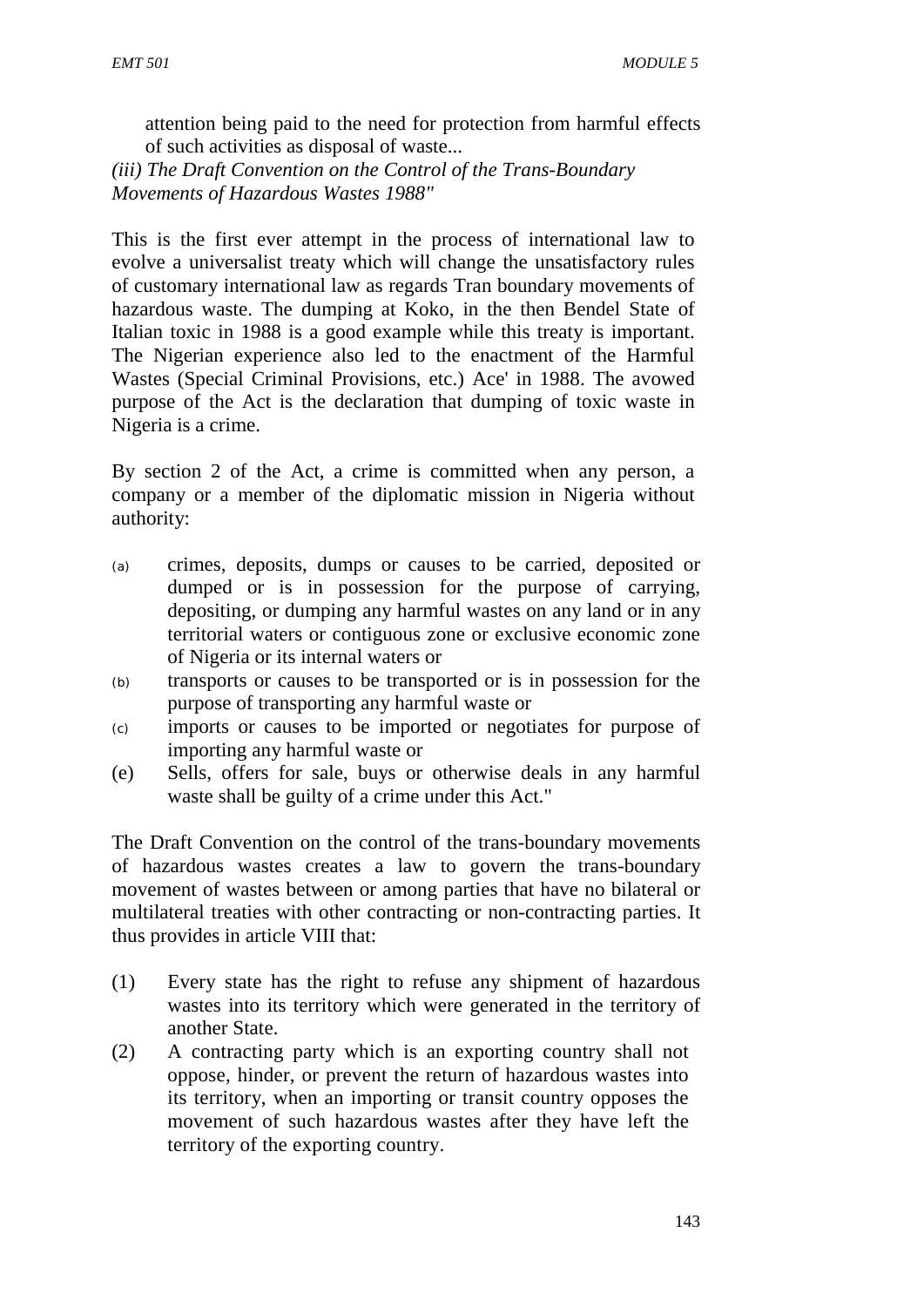(3) If a Tran boundary movement of hazardous wastes is not or cannot be completed as foreseen, contracting parties shall co operate to ensure that hazardous wastes are disposed of in an environmentally sound manner.

#### *iv) Convention on International Civil Aviation* This is an old treaty, which provides that Each contracting State agrees to take effective measures to prevent the spread by means of air navigation of cholera typhus (epidemic), small pox, yellow fever, plague and other communicable diseases as the contracting States shall from time to time decide to designate...<sup>82</sup>

It is seen from the foregoing treaties that the ecosystem is the common heritage of mankind and need not ask for protection before mankind offers it. The attempt by various organs or agencies of the United Nations at protecting the environment at international level is highly commendable and should be encouraged by all states.

### **4.0 CONCLUSION**

Environmental protection is concerned with the preservation and protection of the air, water and land from pollution or degradation and the preservation of the heritage of mankind for the benefit of the present and future generations. The fundamental aims and objective of environmental protection is therefore to ensure that the environment and natural resources provided by nature are used in such a way as to ensure the maximum benefit for not only the present age but also for the future generations.

The quest to achieve a sustainable world environment is fraught with so many problems. The level of illiteracy, sophistication, low level of hygiene consciousness, poverty, etc., are all factors that hamper the development of effective environmental protection measures in the society, especially in the developing world.

In addition, the frontier or throwaway mentality sees the earth as a place of unlimited room and resources, wherever increasing production, consumption, and technology inevitably lead to a better life for everyone. We pollute one area and merely move to another, eliminate, or control the pollution through technology. This mentality represents an attempt to discriminate nature.

Except there is a change from this mentality of throw-away or frontier rules to a new set of sustainable earth or conserver rules desig.ned to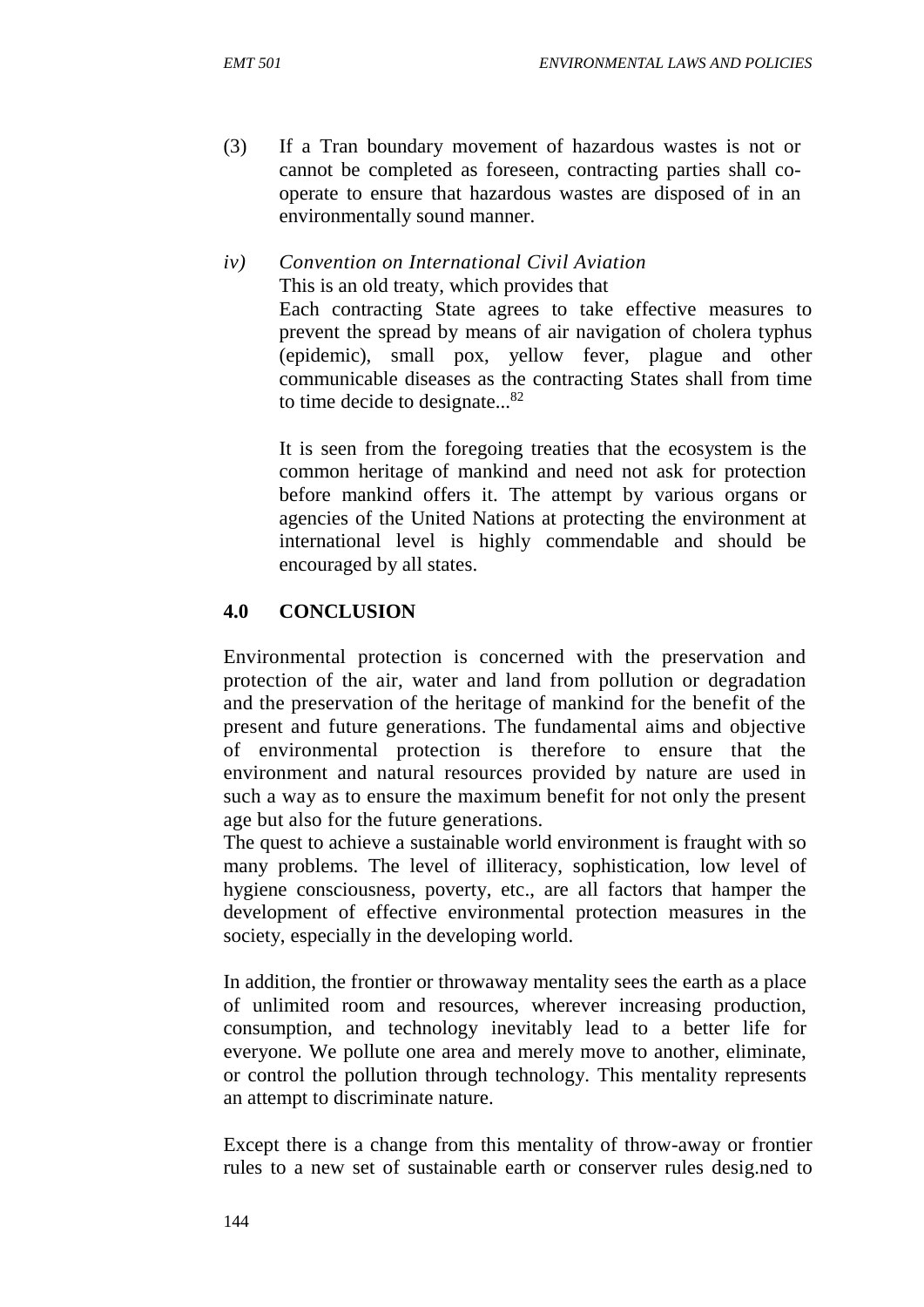maintain the earth's vital life support systems, it will be practically impossible to sustain our well being and security as human beings. It will also make it difficult for mankind to fulfil it.

#### **5.0 SUMMARY**

This unit clearly brought to the fore the importance and the role of International Environmental law in policing the environment so that the world can be a conducive place to live in based on the principle of sustainable development.

### **6.0 TUTOR MARKED ASSIGNMENT (TMA)**

- 1. Highlight the statements of the World Commission on Environment and development
- 2. List the elements that are germane to sustainable development.

### **7.0 REFERENCE/FURTHER READING**

- Nagendra, S (1989): The Role and Record of the International Court of Justice. Dordreht, The Netherlands. Martinus Nijhoff Publishers. P165.
- Ndukwe, O. U (2000): Elements of Nigerian Environmental Laws. University of Calabar Press P.196
- Umozurike, U. O (1993): Introduction to International Law. Ibadan, Spectrum Books P.256
- WCED (1987): Our Common Future (Report, P. 330)
- Wolf, S and White, A. (1997): Principles of Environmental Law. 2nd Ed., London, Cavendish Publishing Limited.
- Report of the International Court of Justice (ICJ): Forty-first Session, supplement No. 4 (A/41/4) P. 14
- The Geneva Convention on Long Range Trans-boundary Air Pollution (1979) Convention for the protection of the Ozone Layer (Vienna).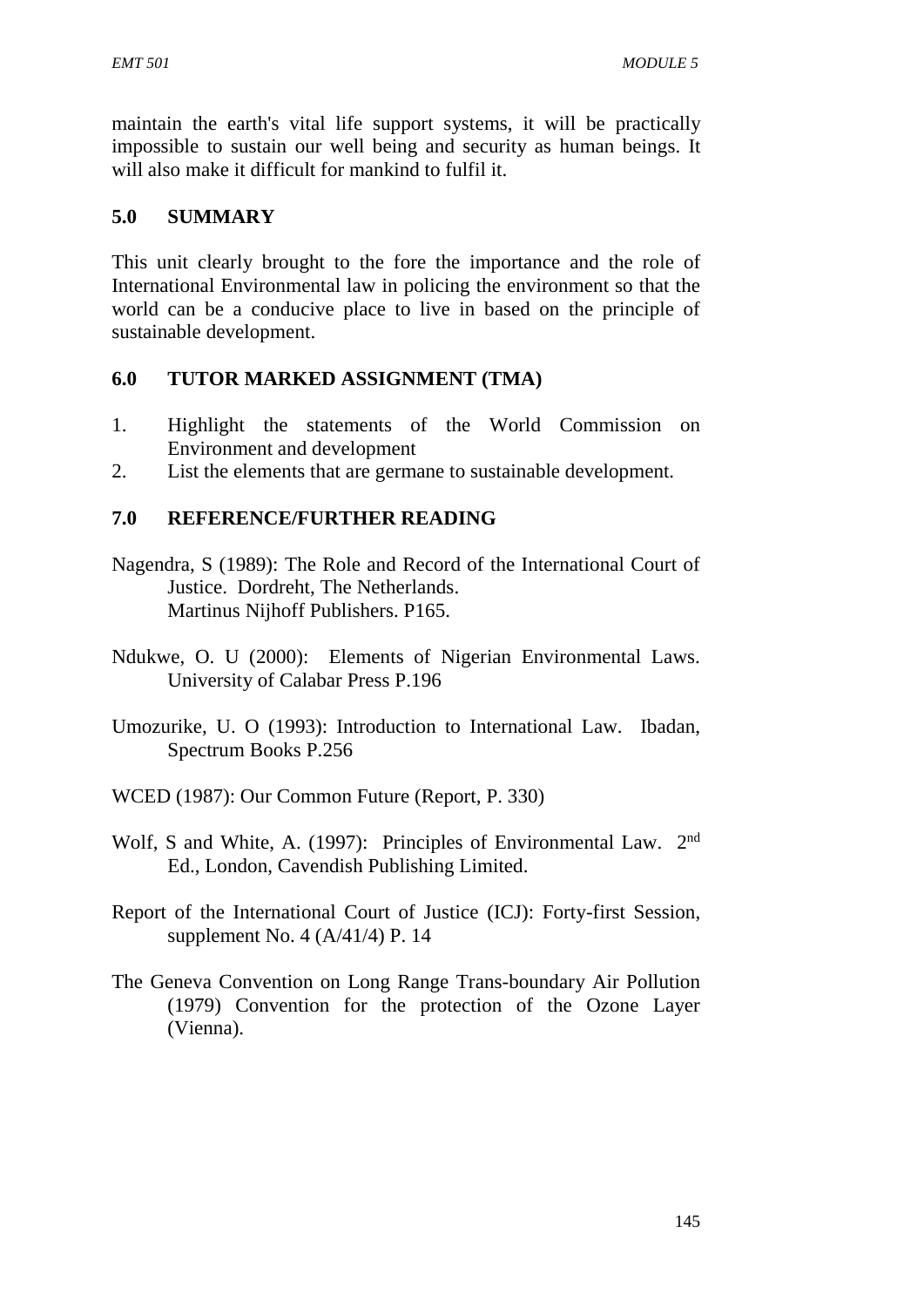#### **UNIT 4 COMPARATIVE STUDY OF ENVIRONMENTAL LAWS IN SOME ADVANCED COUNTRIES**

#### **CONTENTS**

- 1.0 Introduction
- 2.0 Objectives
- 3.0 Main Content
	- 3.1 Environmental law in the United Kingdom
	- 3.2 Environmental law in Thailand
	- 3.3 Environmental law in United States of America
- 4.0 Conclusion
- 5.0 Summary
- 6.0 Tutor Marked Assignment
- 7.0 References/Further Reading

# **1.0 INTRODUCTION**

Environmental law is simply expressed as the body of law that seeks to protect or enhance the environment. In the contemporary times it is virtually nothing new.

Globally, environmental laws apply in many countries and states and grant wide rights (such as for instance the right to a clean and healthy environment). Environmental laws cover a huge variety of issues from the local (e. g noise control) to the global (e. g climate change).

# **2.0 OBJECTIVES**

By the end of this Unit, you should be able to:

 Understand the operations of environmental laws in selected countries.

# **3.0 MAIN CONTENT**

#### **3.1 Environmental Law in the United Kingdom**

In the UK, the environment is generally defined to mean air, water and land. The regulatory bodies charged with responsibility for protection of the environment are principally:

- Environment Agency
- Natural Resources Wales
- Scottish Environmental Protection Agency
- Department of the Environment in Northern Ireland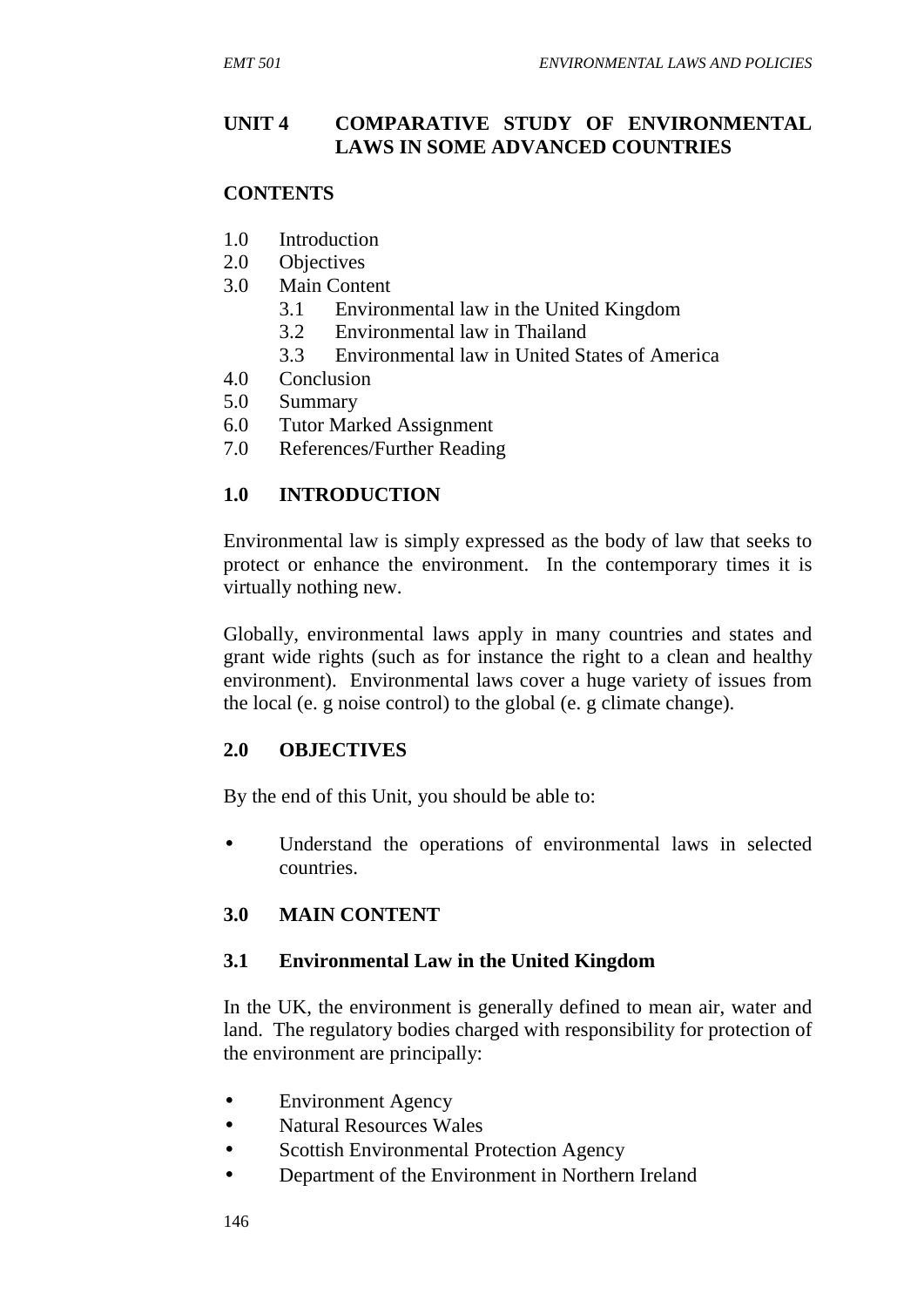### Local authorities

The kind of problems covered by environmental law in the UK include fly tipping, noisy neighbours, graffiti, litter, dog mess, pollution, planning, wildlife, right of ways. The environmental law information in UK empowers the people to participate in environmental matters in line with the objectives of the Aarhus convention 1998. It also promotes a culture of environmental citizenship by providing information on rights and responsibilities. In the UK, the first systematic attempts to control the polluting effects of the industrial revolution were made by the Alkali Acts in the 19<sup>th</sup> century. Later legislation addressed pollution of water and land (Deposit of poisonous wastes Act 1972).

It is important to state that some UK environmental laws come from international conventions and Agreements. International Treaties seek to regulate issues as diverse as climate change, International Waster shipments and Public Access to justice, Access to Environmental information and participation in Environmental Decision making.

# **3.2 Environmental Law in Thailand**

The Enhancement and conservation of National Environmental and Quality Act B.E 253 has been considered one of the most comprehensive environmental laws in Thailand. The Act consists of Six main sections: Introduction, Approaches to National Environmental Act, Environmental Protection, Pollution control, Promotion measures and Civil and Penal liability.

According to the Act, the Environmental Quality Board is established. The Environmental Quality Board has powers and duties in submitting policy and governing related agencies in environmental quality management. Examples of powers and duties of the Board are to submit policy and plan: to consider and approve the Environmental Quality Management Plan, Provincial Action Plan for environmental quality management, the action plan for prevention and remedy of danger caused by contaminations of pollutants, the setting of emission of effluent standards and to specify measures for the strengthening and fostering of co-operation and co-ordination among government agencies and private sectors.

In addition, the Board also empowers the following major tasks:

 Prescribing major environmental quality standards that include water quality standards for all freshwater and coastal/estuarine water resource/areas, ground water standard, atmospheric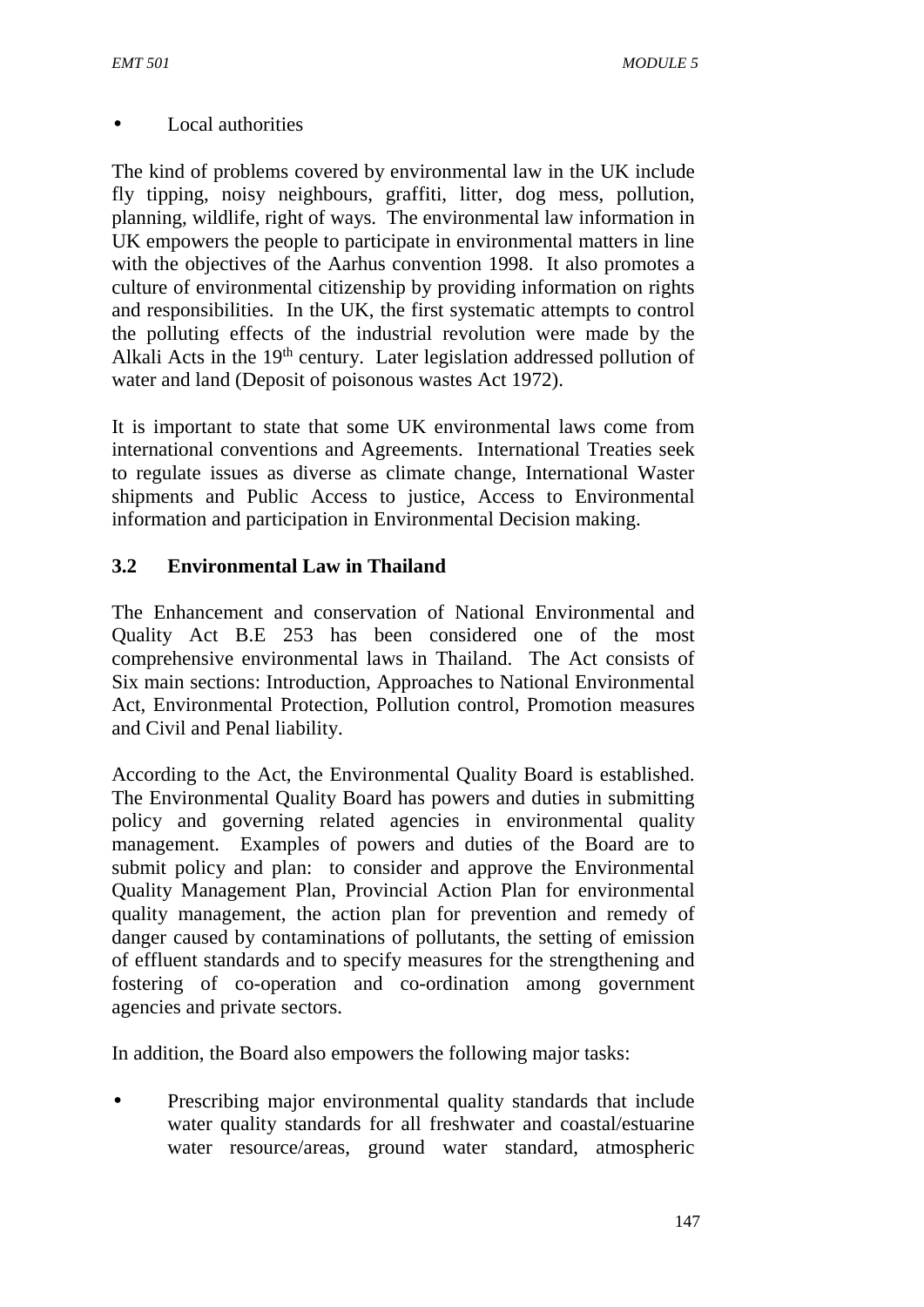ambient air standards, ambient standards for noise and vibration as well as environmental quality standards for other matters;

- Issuing ministerial regulation designating watershed areas, unique natural ecosystems and naturally composed fragile ecosystems; and
- Specifying types and sizes of project or activities of any government agencies, state enterprises and/or private person that are likely to have environmental impacts, since these projects and /or activities are required to prepare reports on environmental assessment for submission to seek approval.

Under pollution control section of the Act, the pollution control committee is established with the powers and duties as follows:

- To submit action plan for prevention or remedy of pollution hazards or contamination to the National Environmental Board;
- To give opinion, advise and to recommend to the National Environmental Board and the Minister regarding;
	- a) Proposed amendment to or improvement of any control, prevention, reduction, or eradication pollution laws;
	- b) Measures about taxation and private investment promotion in relation to pollution control;
	- c) Determination of service fee rates for the central waste water treatment or central waste disposal services of the government;
	- d) The setting of emission or effluent standards and designating types or sources of pollution required to comply with such standards; and
	- e) The issuing of ministerial regulations specifying the types or categories of hazardous wastes.
- To prepare and submit the report on pollution situation to the National Environmental Board every year.

From the foregoing, it could be seen that the kingdom of Thailand takes the issues of environment seriously as portrayed in the environmental law annotated above.

# **3.3 Environmental Law in the United State of America**

United States environmental law concerns legal standards to protect human health and improve the natural environment of the United States. Inspite of its being criticized at home and abroad on issues of protection, enforcement and over-regulation, the country remains an important source of environmental legal expertise and experience. The United States congress has enacted Federal statutes intended to address pollution control and remediation, including for example the Clean Air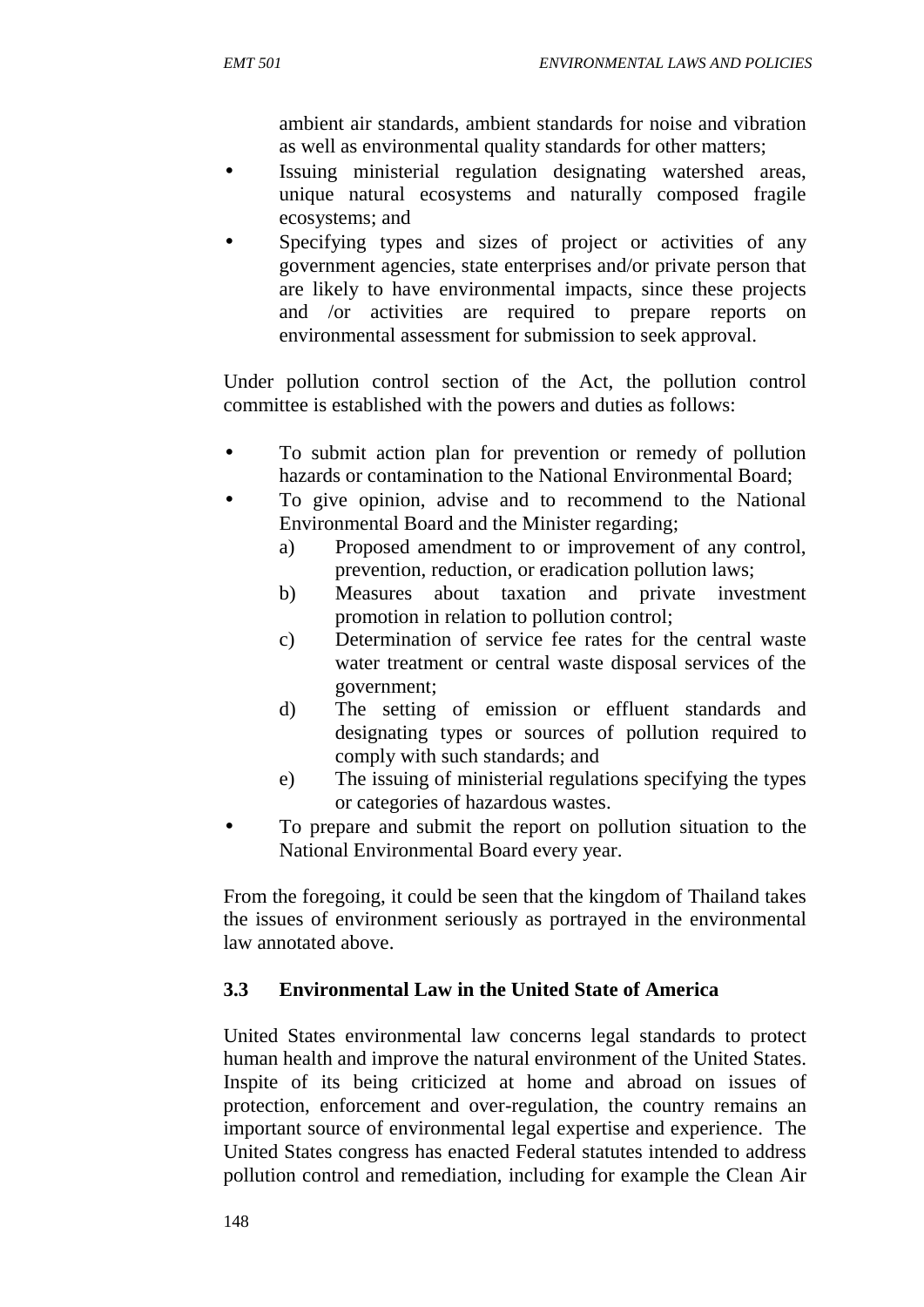Act (air pollution), the Clean Water Act (water pollution) and the Comprehensive Environmental Response, Compensation and Liability Act (CERCLA or Superfund) (Contaminated site cleanup). There are also Federal laws governing natural resources use and biodiversity which are strongly influenced by environmental principles, including the Endangered species Act, National Forest Management Act and Coastal zone Management Act. The National Environmental Policy Act, governing environmental impact review in actions undertaken or approved by the U.S Federal government may implicate all of these areas.

Federalism in the United States has played a role in the shape of national environmental legislation. Many Federal environmental laws employ co-operative federalism mechanisms – Many Federal regulatory programmes are administered in coordination with the US States. Furthermore, the States generally have enacted their own laws to cover areas not pre-empted by federal law. This includes areas where congress had acted in limited fashion (e. g State site cleanup laws to handle sites outside superfund) and where congress has left regulation primarily to the States (e. g water resources law).

The history of environmental law in the U.S can be traced back to early roots in common law doctrines, for example, the law of nuisance and the public trust doctrine. The first environmental statute was the Rivers and Harbors Act of 1899, which has been largely superseded by the Clean Water Act (CWA). However, most current major environmental statues, such as the Federal statutes listed above, were passed in the time spanning the late 1960s through the early 1980s. Prior to the passage of these statutes, most federal environmental laws were not nearly as comprehensive.

Silent spring, a 1962 book by Rachel Carson, is frequently credited as launching the environmental movement in the United States. The book documented the effects of pesticides, especially DDT, on birds and other wildlife.

One law suit that has been widely recognized as one of the earliest environmental cases is Scenic Hudson Preservation Conference V. Federal Power Commission, decided in 1965 by the Second Circuit Court of Appeals, prior to the passage of the major federal environmental statutes. The case helped halt the construction of a power plant on storm King Mountain in New York State. The case has been described as giving birth to environmental litigation and helping create the legal doctrine of standing to bring environmental claims. The Scenic Hudson case also is said to have helped inspire the passage of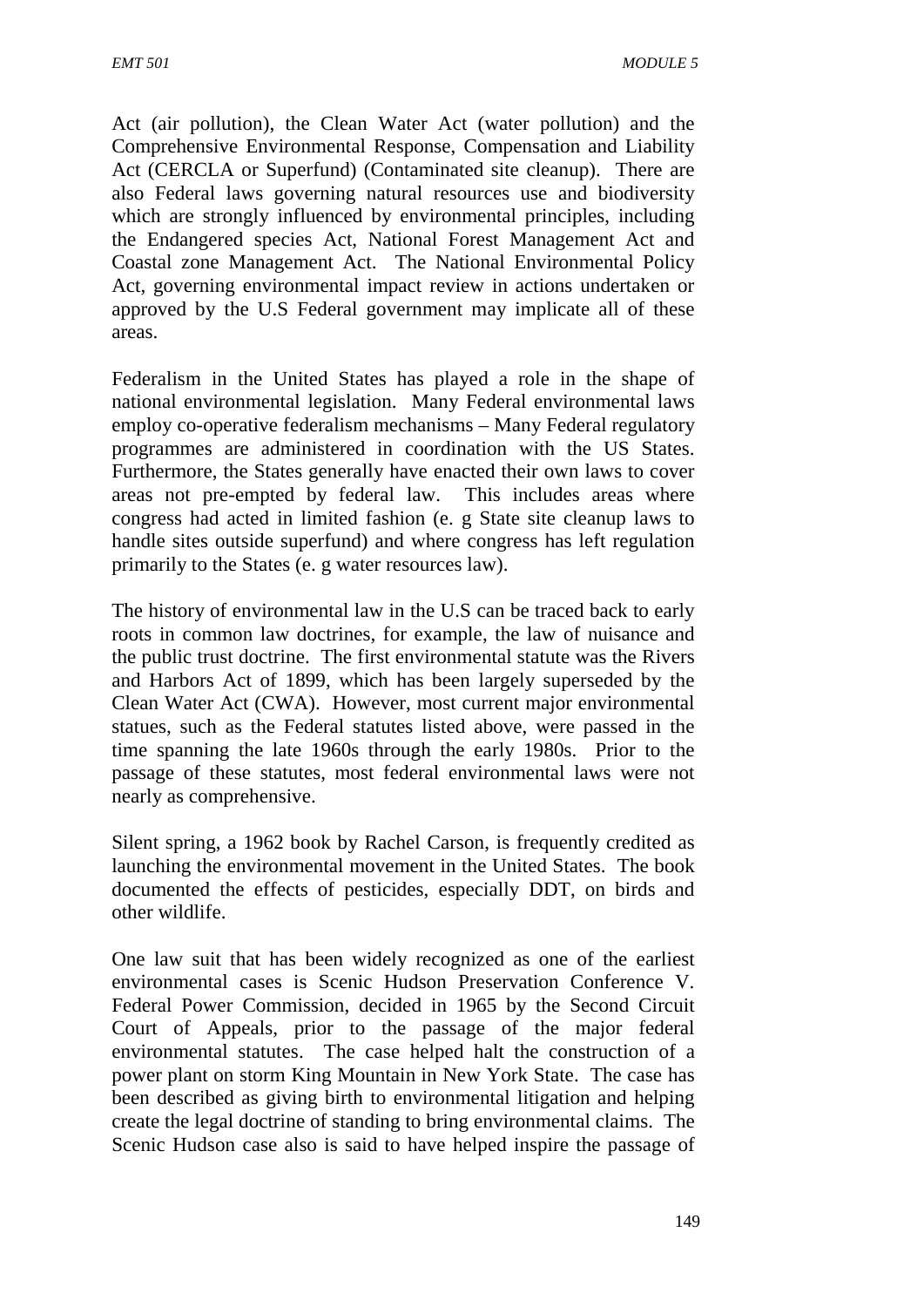the National Environmental Policy Act (NEPA) and the creation of such advocacy groups as the Natural Resources Defence Council.

Law from every stratum of the laws of the United State pertain to environmental issues. Congress has passed a number of landmark environmental regulatory regimes, but many other federal laws are equally important, if less comprehensive. Concurrently, the legislatures of the fifty states have passed innumerable comparable sets of laws. These States and Federal systems are foliated with layer upon layer of administrative regulation. Meanwhile, the U.S judicial system reviews not only the legislative enactments, but also the administrative decisions of the many agencies dealing with environmental issues. Where the statutes and regulations end, the common law begins.

Education and training being a tool of policy instrument is largely deployed in environmental law development. For instance, environmental law courses are offered as elective courses in the second and third years of Doctor of jurisprudence (JD) at many American law schools. Curricular vary, an introductory course might focus on the "big five" federal statutes – NEPA, Clean Air Act, CWA, CERCLA (Superfund) and Resource Conservation and Recovery Act (or alternatively, the Federal Insecticide, Fungicide, and Rodenticide Act) – and may be offered in conjunction with a natural resources law course. Smaller seminars may be offered on more focused topics. Some U.S law schools also offer an LLM or JSD specialization in environmental law. Additionally, several law schools host legal clinics that focus on environmental law, providing students with an opportunity to learn about environmental law in the context of real world disputes involving actual clients.

# **4.0 CONCLUSION**

A comparative study of environmental laws in the United Kingdom, Kingdom of Thailand and the United States of America is highlighted. The three countries have what it takes in terms of statutes, conventions and laws to safeguard the environment from wanton destruction. However, the US has gone a step ahead to harness training in Environmental education.

# **5.0 SUMMARY**

The three countries have legal enactments in place to protect the environment and to fast track sustainable development.